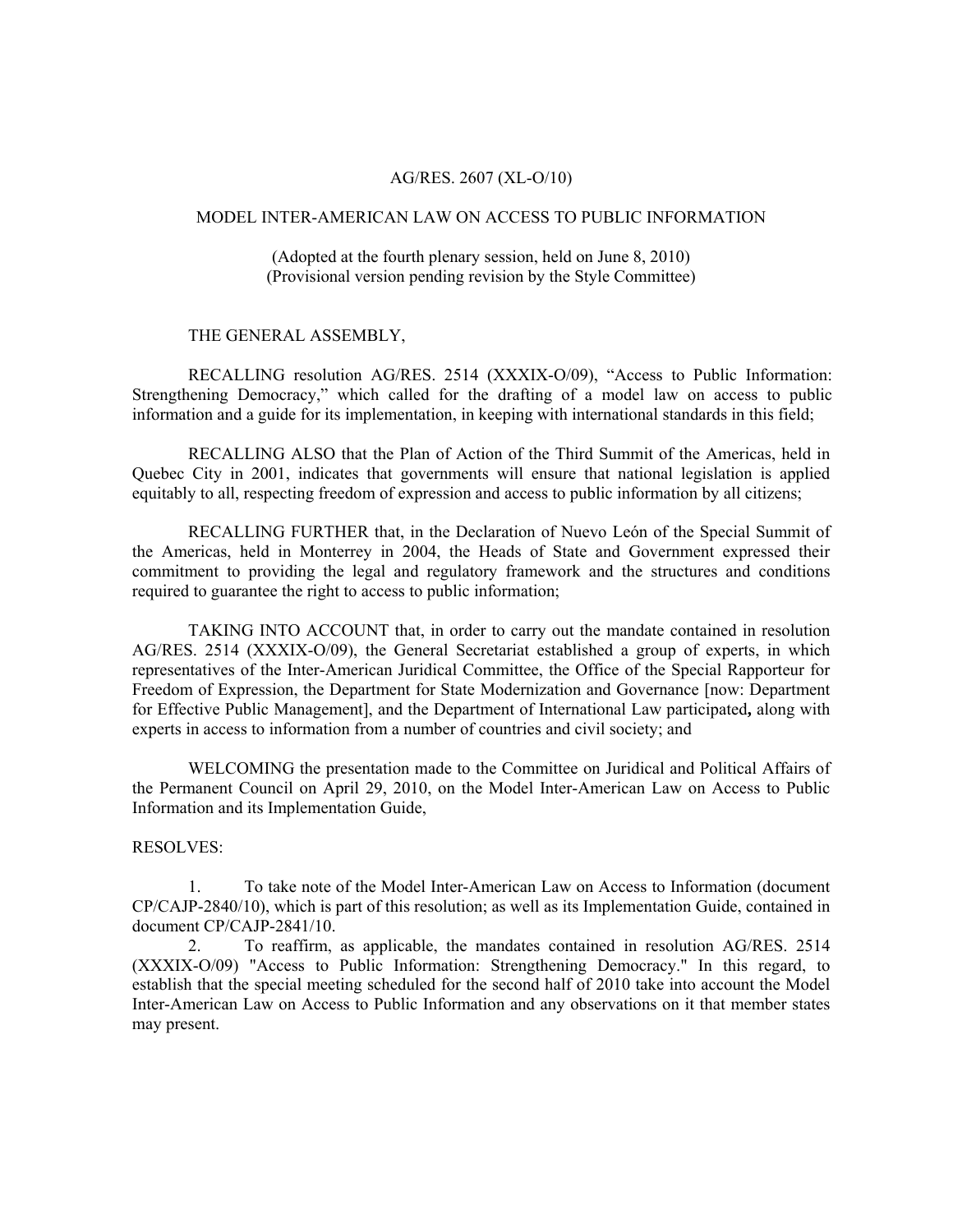3. To instruct the General Secretariat to provide support to the member states that so request in the design, execution, and evaluation of their regulations and policies on access to public information by citizens.

4. To thank the General Secretariat and the experts for preparing the Model Inter-American Law on Access to Public Information and its Implementation Guide.

 5. Execution of the activities envisaged in this resolution shall be subject to the financial resources available in the program-budget of the Organization and other resources.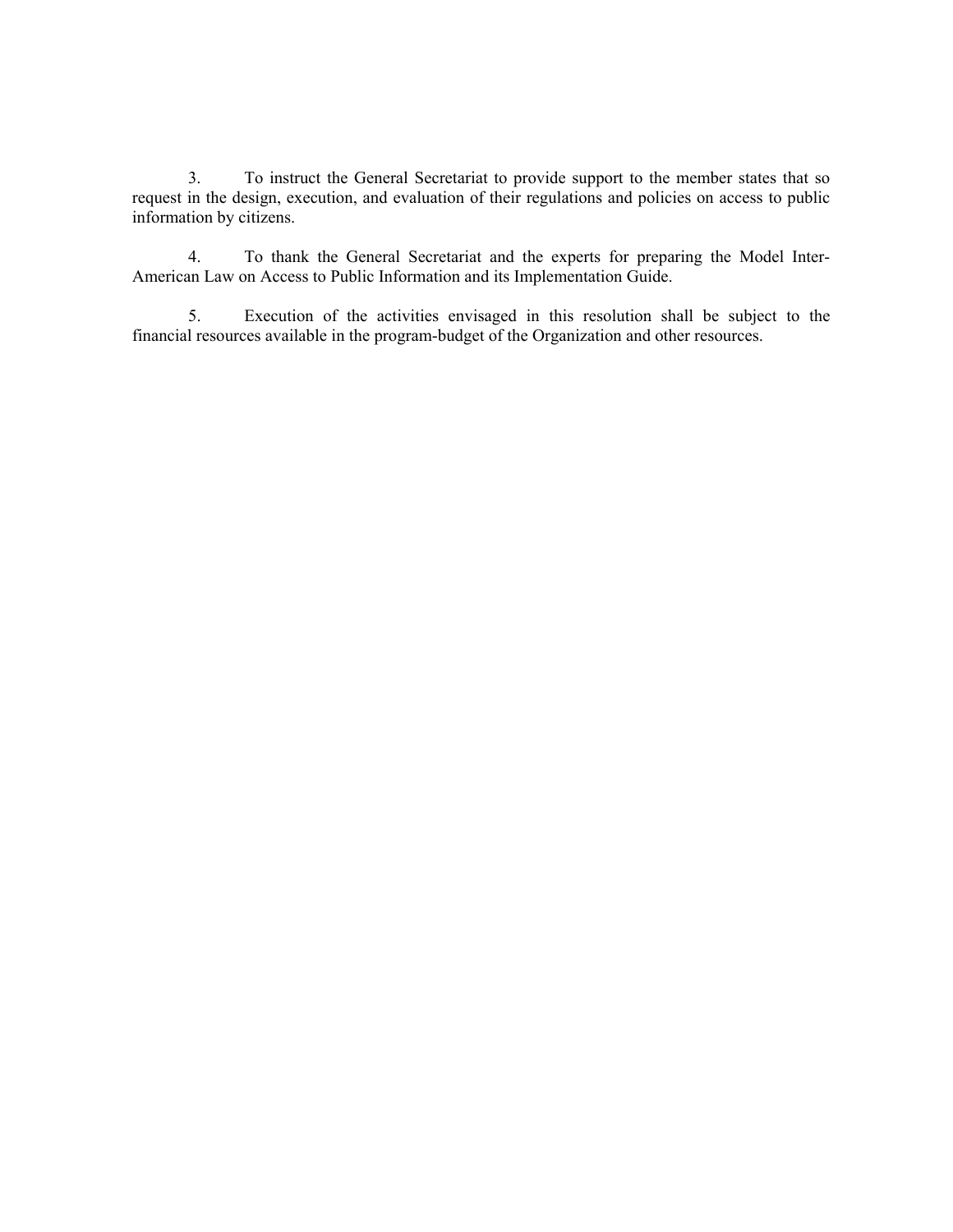## APPENDIX

## MODEL INTER-AMERICAN LAW ON ACCESS TO INFORMATION

#### RECALLING:

That the Heads of States and Governments of the Americas, in the Declaration of Nuevo Leon, made a commitment to provide the legal and regulatory frameworks necessary to guarantee the right of access to information;

That the OAS General Assembly instructed the Department of International Law, in resolution AG/RES. 2514 (XXXIX-O/09), to draft a Model Law on Access to Information and Guide for its Implementation, in cooperation with the Inter-American Juridical Committee, the Special Rapporteurship for Freedom of Expression, and the Department of State Modernization and Good Governance, with the cooperation of the member states, civil society and other experts, to serve as a model for reform in the hemisphere, and

## REAFFIRMING:

The American Convention on Human Rights, in particular Article 13 on Freedom of Thought and Expression;

The Inter-American Commission on Human Rights' Inter-American Declaration of Principles on Freedom of Expression;

The Inter-American Court of Human Rights' decision in *Claude Reyes v. Chile*, which formally recognized the right of access to information as part of the fundamental right to freedom of expression;

The Inter-American Juridical Committee's Principles on the Right of Access to Information;

The "Recommendations on Access to Information" drafted by the OAS Department of International Law, in coordination with the organs, agencies and entities of the Inter-American system, civil society, State experts, and the Permanent Council's Committee on Juridical and Political Affairs;

The Annual Reports of the Special Rapporteur for Freedom of Expression of the Inter-American Commission on Human Rights;

The Carter Center's Atlanta Declaration and American Regional Findings and Plan of Action for the Advancement of the Right of Access to Information, and UNDERSCORING:

That access to information is a fundamental human right and an essential condition for all democratic societies;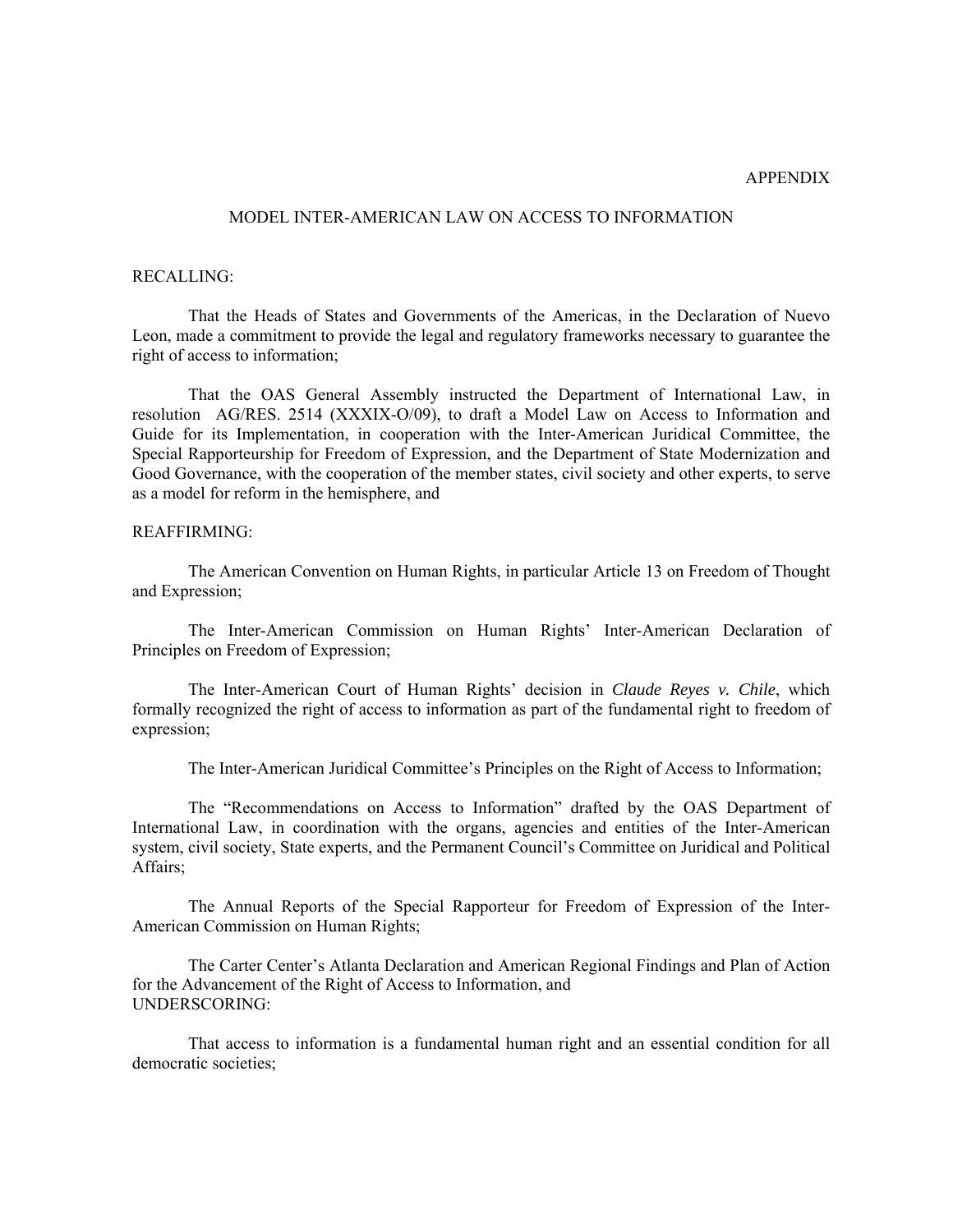That right of access to information applies broadly to all information in possession of public authorities, including all information which is held or recorded in any format or medium;

That the right of access to information is based on the principle of maximum disclosure;

That exceptions to the right of access should be clearly and narrowly established by law;

That even in the absence of a specific request, public bodies should disseminate information about their functions on a routine and proactive basis and in a manner that assures that the information is accessible and understandable;

That the process of requesting information should be regulated by clear, fair and nondiscriminatory rules which set clear and reasonable timelines, provide for assistance to those requesting information, assure that access is free or limited to the cost of reproduction of records and require specific grounds for the refusal of access;

That individuals should be afforded the right to bring an appeal against any refusal or obstruction to provide access to information before an administrative body, and to bring an appeal against the decisions of such administrative body before the courts;

That sanctions should be imposed against any individual who willfully denies or obstructs access to information in breach of the rules set forth in this law;

That measures should be taken to promote, implement and enforce the right of access to information in the Americas,

[Member State] agrees to the provisions of the following: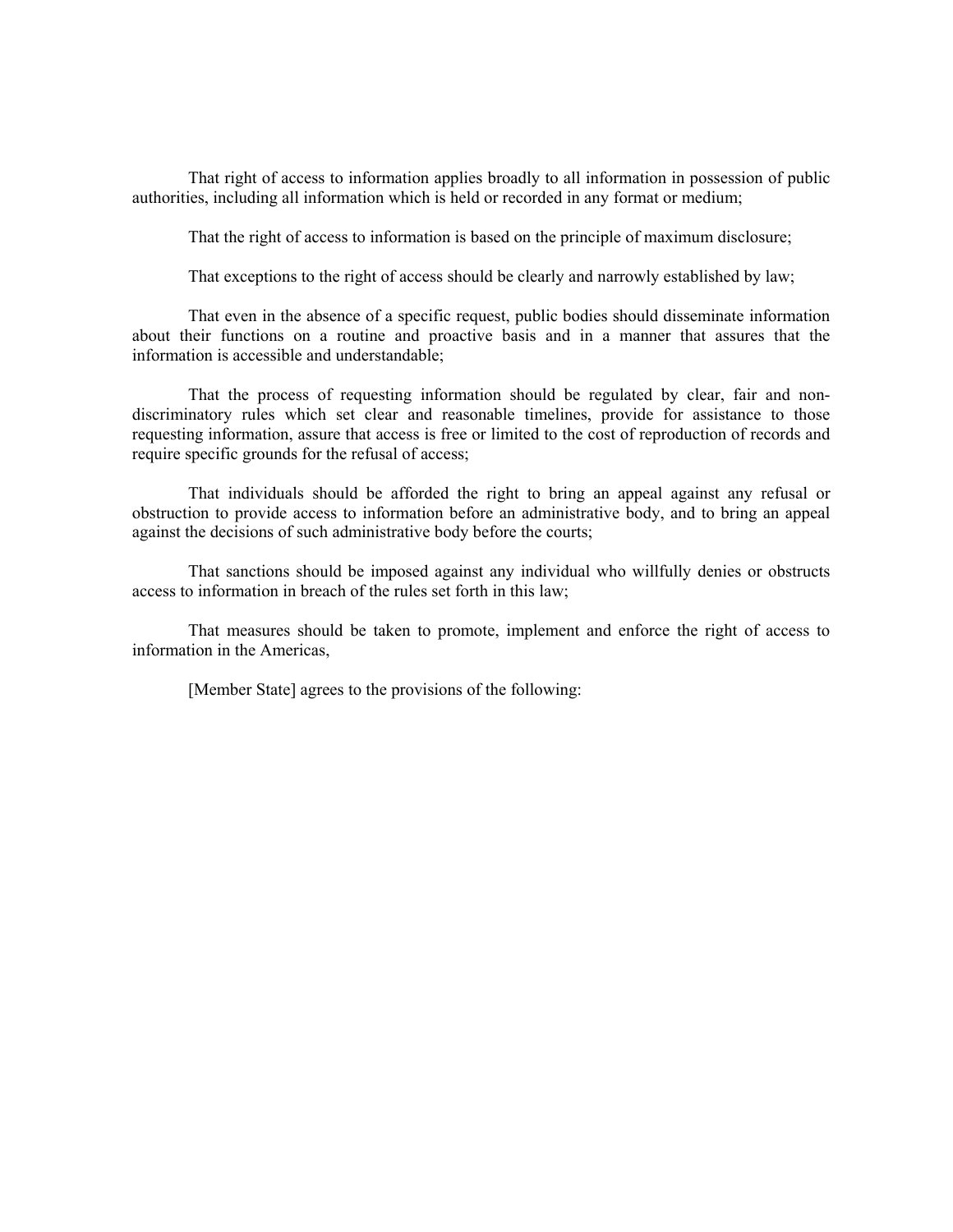## LAW ON ACCESS TO INFORMATION

# **I. DEFINITIONS, SCOPE AND RIGHT OF ACCESS**

## **Definitions**

- 1. In this Law, unless the context otherwise requires:
	- a) "Information" refers to any type of data in custody or control of a public authority;
	- b) "Information Officer" refers to the individual or individuals appointed by a public authority pursuant to Articles 30 and 31 of this Law;
	- c) "Record" refers to any recorded information, regardless of its form, source, date of creation, or official status, whether or not it was created by the public authority that holds it, and whether or not it is classified;
	- d) "Publish" refers to the act of making information available in a form generally accessible to members of the public and includes all print, broadcast and electronic forms of dissemination;
	- e) "Public Authority" refers to any governmental authority or private organization falling under Article 3 of this Law;
	- f) "Interested Third Parties" refers to persons who may have a direct interest in nondisclosure of information they provided voluntarily to a public authority, because it will affect their privacy or their commercial interests;
	- g) "Personal Information" means information which relates to a living individual who can be identified from that information; and
	- h) "Senior Official" means any public official whose salary whom exceeds [USD\$100,000].

## **Scope and Purpose**

- 2. This Law establishes a broad right of access to information, in possession, custody or control of any public authority, based on the principle of maximum disclosure, so that all information held by public bodies is complete, timely and accessible, subject to a clear and narrow regime of exceptions set out in law that are legitimate and strictly necessary in a democratic society based on the standards and jurisprudence of the Inter-American system.
- 3. This Law applies to all public authorities, including the executive, legislative and judicial branches at all levels of government, constitutional and statutory authorities, non-state bodies which are owned or controlled by government, and private organizations which operate with substantial public funds or benefits (directly or indirectly) or which perform public functions and services insofar as it applies to those funds or to the public services or functions they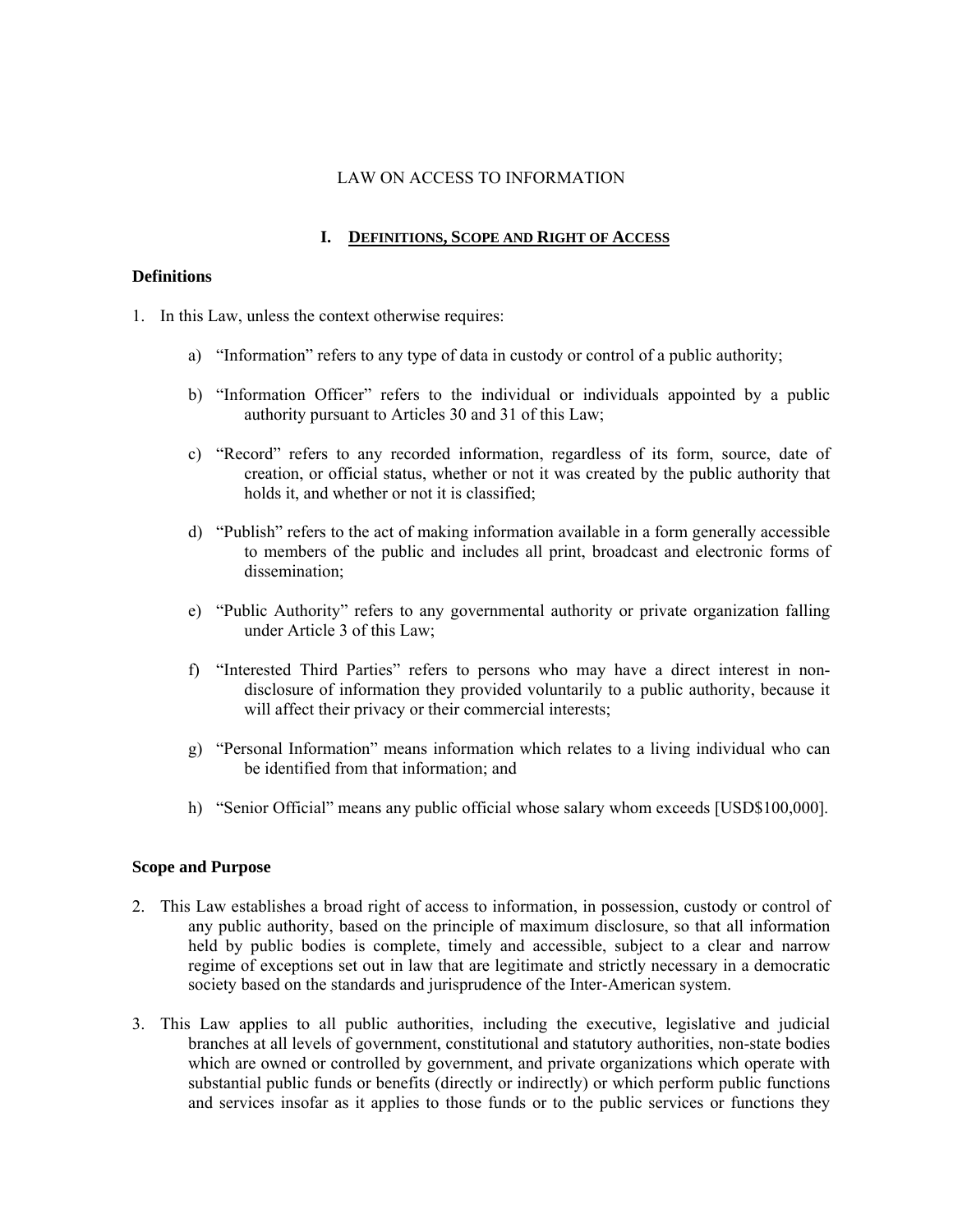undertake. All of these bodies are required to make information available pursuant to the provisions of this Law.

*Comment: The term benefits should not be construed broadly so as to include any financial benefit received from the government.* 

4. To the extent of any inconsistency, this Law shall prevail over any other statute.

*Comment: While the model law does not contain a provision whereby private information that is required for the exercise or protection of international recognized human rights would be brought under the scope of the law, some states, including South Africa have adopted this approach.* 

#### **Right of Access**

- 5. Any person making a request for information to any public authority covered by this Law shall be entitled, subject only to the provisions of Part IV of this Law: –
	- a) to be informed whether or not the public authority in question holds a record containing that information or from which that information may be derived;
	- b) if the public authority does hold such a record, to have that information communicated to the requester in a timely manner;
	- c) to an appeal where access to the information is denied;
	- d) to make an anonymous request for information;
	- e) to make a request without providing justifications for why the information is requested;
	- f) to be free from discrimination based on the nature of the request; and
	- g) to be provided with the information free of charge or at a cost limited to the cost of reproduction.
- 6. The requester shall not be sanctioned, punished or prosecuted in response to the exercise of the right of access to information.
- 7. (1) The Information Officer must make reasonable efforts to assist the requester in connection with the request, respond to the request accurately and completely, and subject to the regulations, provide timely access to the records in the format requested.
	- (2) The Information Commission must make reasonable efforts to assist the requester in connection with the appeal.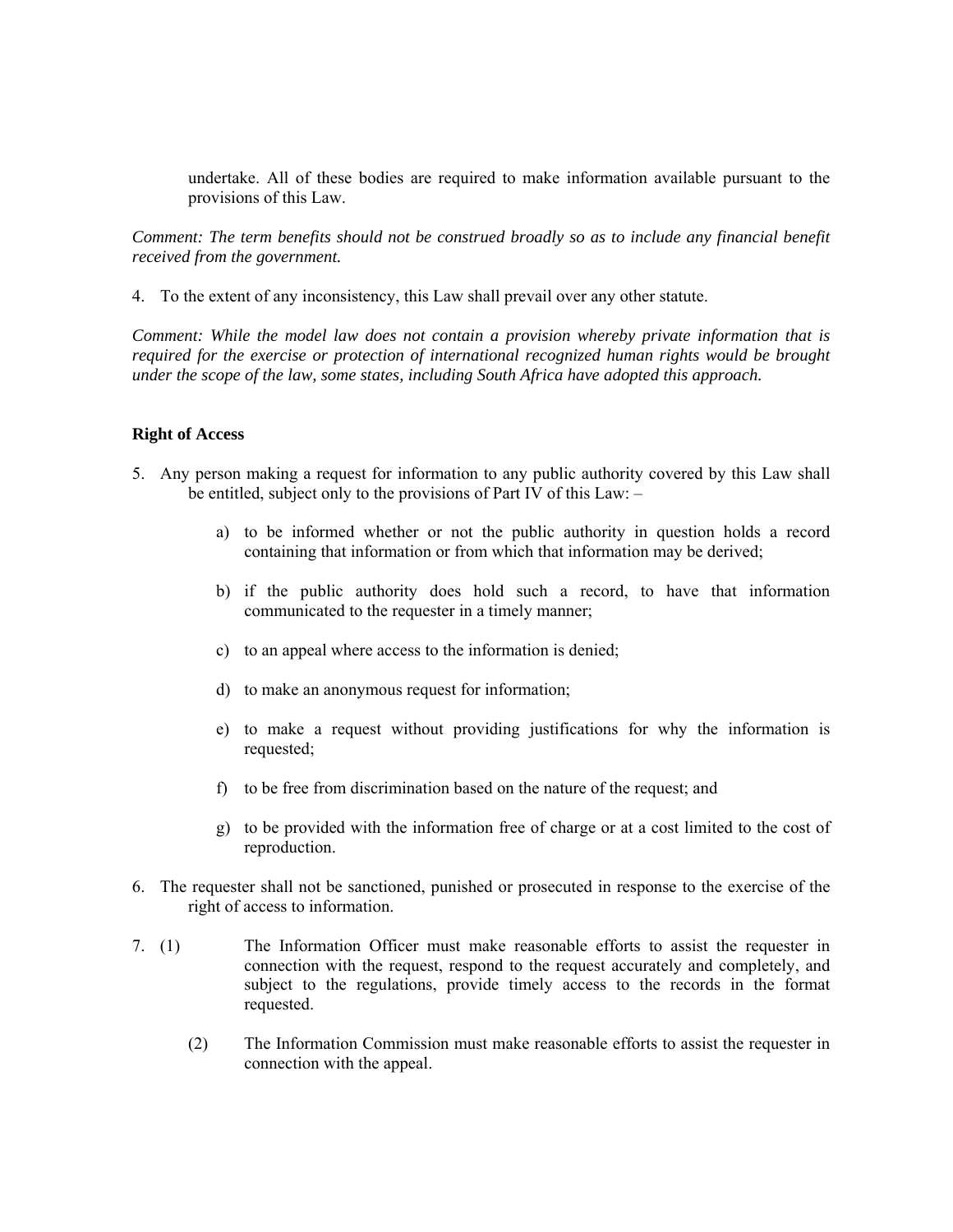## **Interpretation**

8. When interpreting a provision of this Law, everyone tasked with interpreting this Law, or any other legislation or regulatory instrument that may affect the right to information, must adopt any reasonable interpretation of the provision that best gives effect to the right to information.

### **II. MEASURES TO PROMOTE OPENNESS**

### **Adoption of Publication Schemes**

- 9. (1) Every public authority shall adopt and disseminate widely, including on its website, a publication scheme approved by the Information Commission, within [six] months  $of:$ 
	- a) the coming into force of this Law; or
	- b) its establishment.
		- (2) The publication scheme shall set out: -
	- a) the classes of records that the authority will publish on a proactive basis; and
	- b) the manner in which it will publish these records.
	- (3) In adopting a publication scheme, a public authority shall have regard to the public interest:
		- a) in allowing access to the information it holds; and
		- b) in making information available proactively so as to minimize the need for individuals to make requests for information.
	- (4) Every public authority shall publish information in accordance with its approved publication scheme.

### **Approval of Publication Schemes**

- 10. (1) When approving a publication scheme, the Information Commission may provide that the approval will expire at a certain point.
	- (2) When refusing to approve a publication scheme, the Information Commission shall give reasons and provide reasonable direction to the public authority as to how it may amend the scheme so as to obtain approval.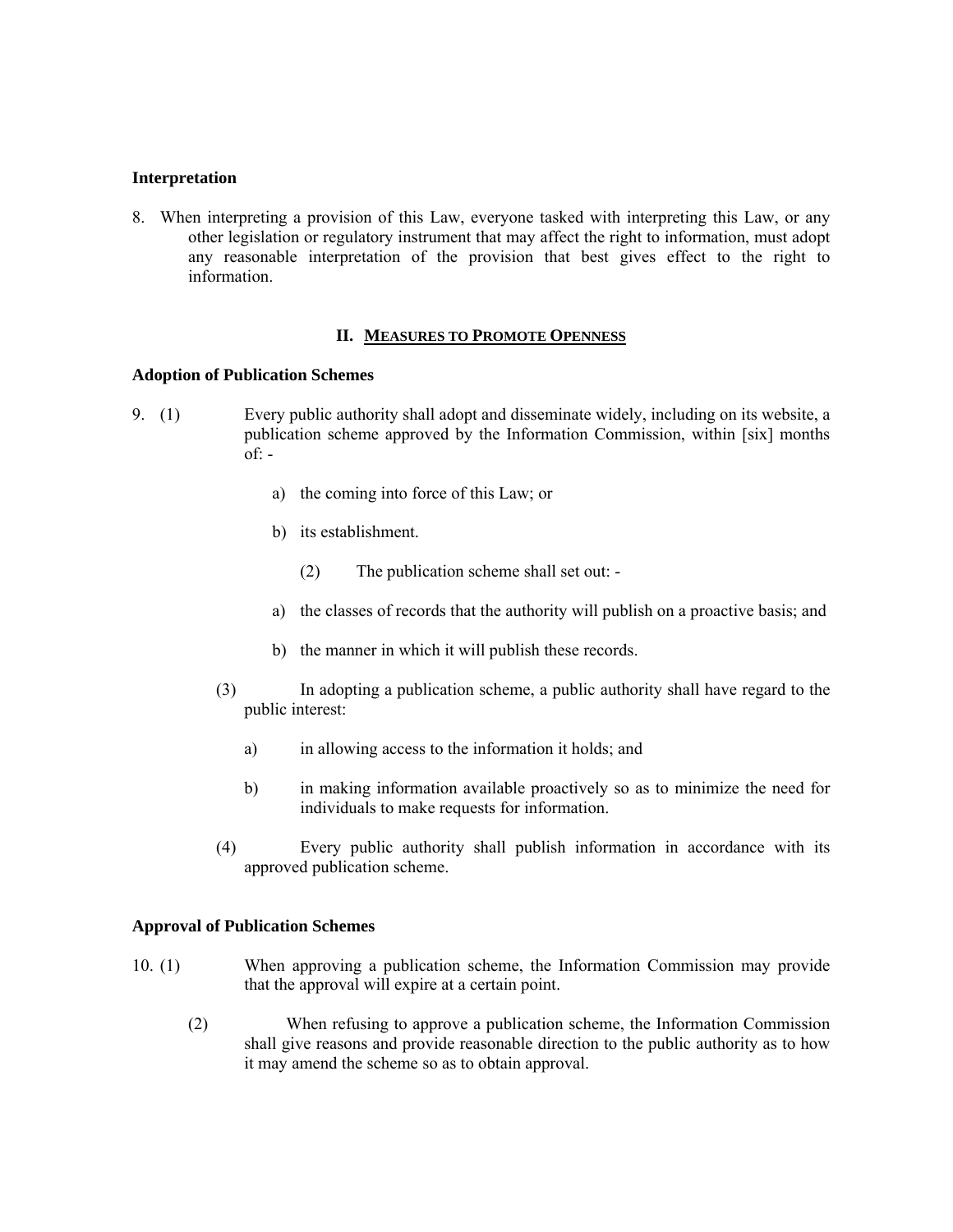- (3) The Information Commission may, upon giving [six] months notice with reasons, withdraw its approval of any publication scheme.
- (4) The Information Commission shall take into account the need to comply with Article 11 (2) when approving or refusing to approve a publication scheme.

## **Model Publication Schemes**

- 11. (1) The Information Commission may adopt or approve model publication schemes for different classes of public authorities.
	- (2) Where a public authority in a certain class adopts a model publication scheme which applies to that class of public authorities, it shall not require further approval from the Information Commission, provided that it shall inform the Information Commission that it is applying that model publication scheme.
	- (3) The Information Commission may put a time limit on the validity of a model publication scheme or, upon giving [six] months notice to all public authorities using it, terminate the validity of any publication scheme.

## **Key Classes of Information**

- 12. (1) The following are the key classes of information subject to proactive disclosure by a public authority:
	- a) a description of its organizational structure, functions, duties, locations of its departments and agencies, operating hours, and names its officials;
	- b) the qualifications and salaries of senior officials;
	- c) the internal and external oversight, reporting and monitoring mechanisms relevant to the public authority including its strategic plans, corporate governance codes and key performance indicators, including any audit reports;
	- d) its budget and its expenditure plans for the current fiscal year, and past years, and any annual reports on the manner in which the budget is executed;
	- e) its procurement procedures, guidelines and policies, contracts granted, and contract execution and performance monitoring data;
	- f) the salary scales, including all components and sub-components of actual salary, relevant to all employee and consultant categories within the public authority (including all data related to current reclassification of posts);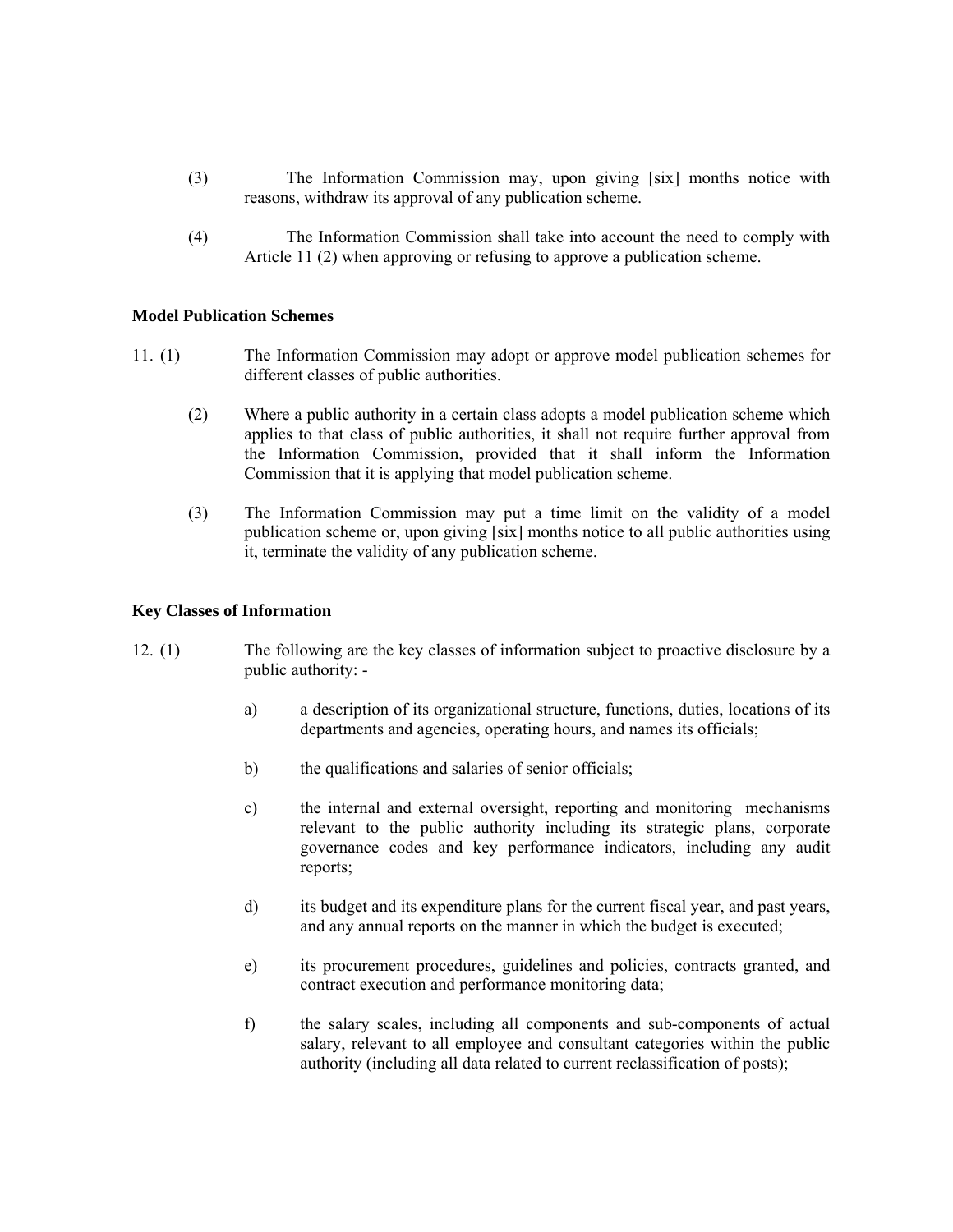- g) relevant details concerning any services it provides directly to members of the public, including customer service standards, charters and protocols;
- h) any direct request or complaints mechanisms available to members of the public regarding acts, or a failure to act, by that public authority;
- i) a description of the powers and duties of its senior officers, and the procedure they follow to make decisions;
- j) any statutes, policies, decisions, rules, guidelines, manuals or other records containing interpretations, practices or precedents regarding the discharge by that public authority of its functions, that affect the general public;
- k) any mechanisms or procedures by which members of the public may make representations or otherwise influence the formulation of policy or the exercise of powers by that public authority;
- l) a simple guide containing adequate information about its record-keeping systems, the types and forms of information it holds, the categories of information it publishes and the procedure to be followed in making a request for information and an internal appeal;
- m) its Disclosure Log, in accordance with Article 18, containing a list of requests received and records released under this Law, which shall be automatically available, and its Information Asset Register, in accordance with Article 17:
- n) a complete list of subsidies provided by the public authority;
- o) frequently requested information; and
- p) any additional information deemed appropriate by the public authority
- (2) The publication schemes adopted by every public authority shall, within [seven] years of the adoption of the first publication scheme by that public authority in accordance with Article 8 (1), cover all of the key classes of information set out in paragraph 11 (1).
- (3) The public authority must create and archive a digital image of its website, complete with information required by its approved publication scheme, on a yearly basis.

*Comment: The list of elements subject to proactive disclosure is, of course, subject to the exceptions in Section IV of the Law. However, it is the sole power of the Information Commission (not the public authority) to determine the application of Section IV in the formulation and approval of the publication scheme.*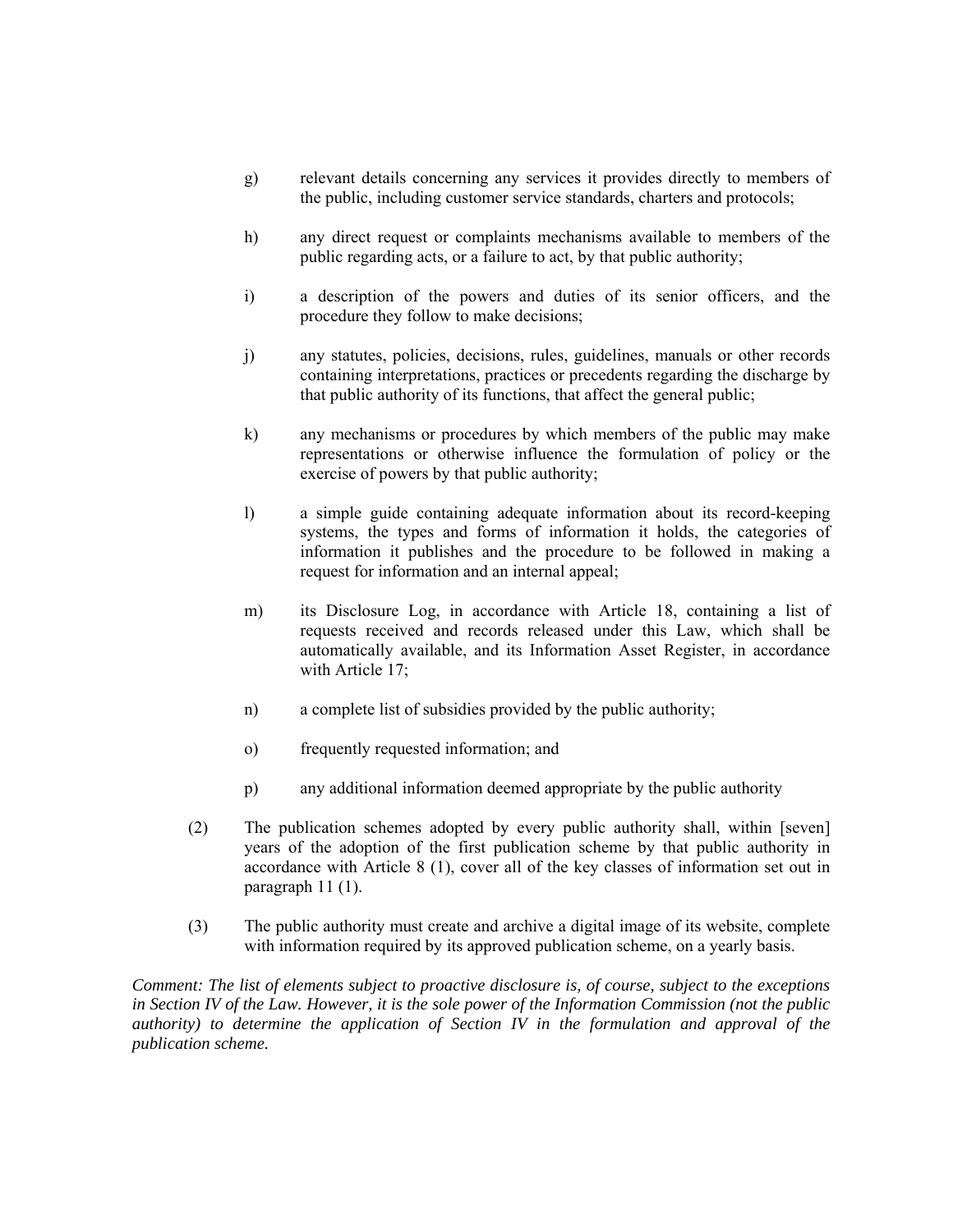### **Policy Documents and Specific Populations**

- 13. (1) Public authorities must make copies of each of its policy documents available for inspection. In order for policy documents to be publicly available:
	- (2) No one shall be subject to any prejudice because of the application of a policy that is not disclosed pursuant to paragraph (1).
- 14. Public authorities shall release public information which affects a specific population in a manner and form that is accessible to that population, unless there is a good legal, policy, administrative or public interest reason not to.

## **Other Laws & Mechanisms Providing for Disclosure of Information**

15. This Law does not limit the operation of another Law or administrative scheme that: -

- a) requires information concerning records in the possession, custody or control, of government to be made available to members of the public;
- b) enables a member of the public to access records in the possession, custody or control of government; or
- c) requires the publication of information concerning government operations.
- 16. Whenever an individual makes a request for information, it should be treated at least as favorably as a request under this Law.

### **Information Asset Registers**

- 17. (1) Every public authority shall create and maintain an updated Information Asset Register listing:
	- a) every category of information published by the public agency;
	- b) every published record; and
	- c) every record available for purchase by members of the public.
	- (2) The Information Commission may set standards regarding information asset registers.
	- (3) Every public authority shall ensure that its Information Asset Register complies with any standard set by the Information Commission.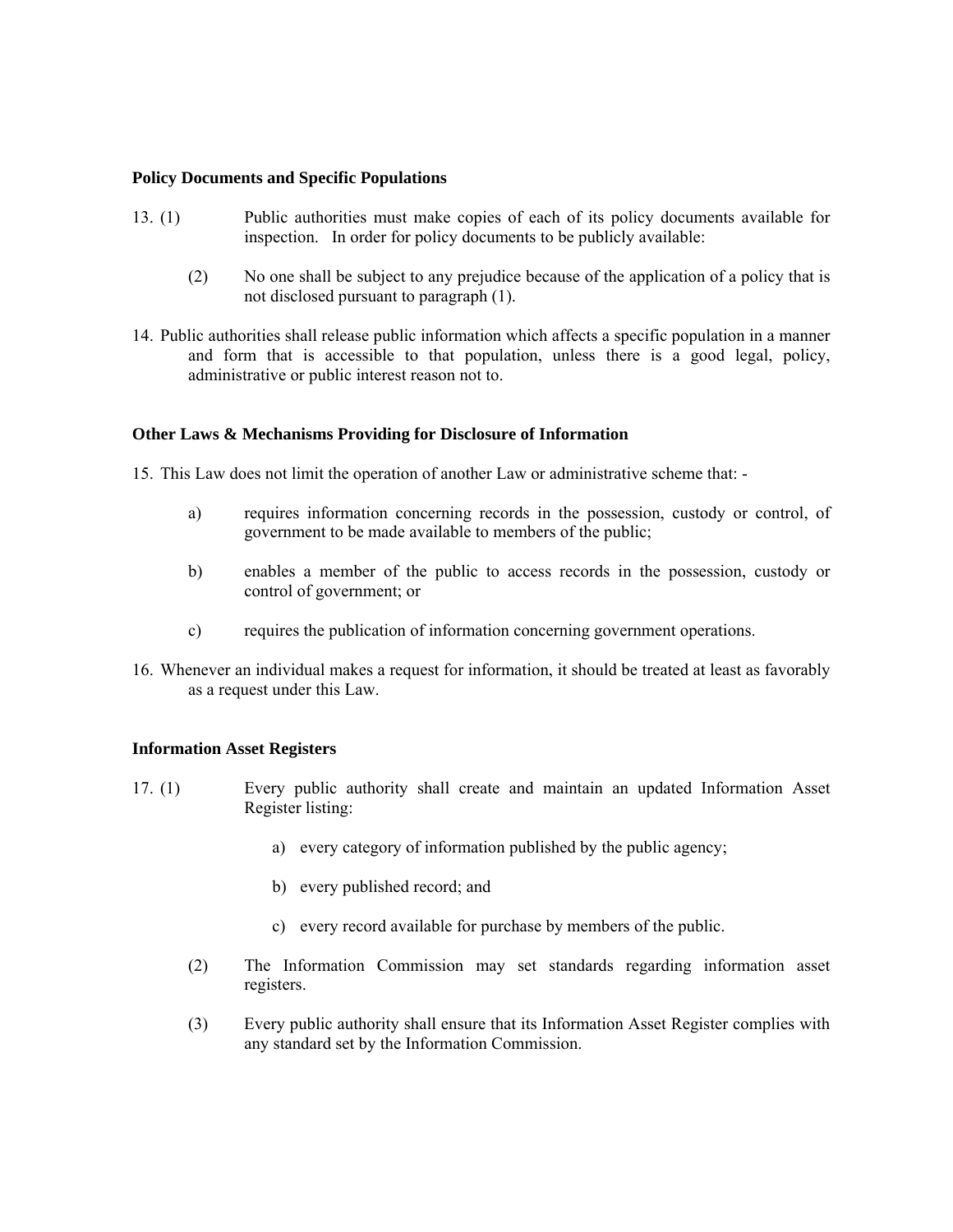## **Request and Disclosure Logs**

- 18. (1) Public authorities shall create, maintain and publish a Request and Disclosure Log of all information released in response to a request made under this Law on its website and in the reception area of all its offices accessible by members of the public, subject to protection of privacy of the original requesting party.
	- (2) The Information Commission may set standards regarding information Request and Disclosure Logs.
	- (3) Every public authority shall ensure that its Request and Disclosure Logs comply with any standard set by the Information Commission.

## **Previously Released Information**

- 19. (1) Public authorities must ensure and facilitate access to all records previously released, in the most convenient way possible, to persons requesting such information.
	- (2) Requests for records contained in Request and Disclosure Logs shall be made available as soon as practicable if they are in electronic form and no later than [three] working days after the records are sought if they are not in electronic form.
	- (3) Where a response to a request for information has been provided in electronic form, it shall proactively be made available on the public authority's website.
	- (4) If a second request is made for the same information, it shall proactively be made available on the public authority's website.

# **III. ACCESSING INFORMATION HELD BY PUBLIC AUTHORITIES**

### **Request for Information**

- 20. The request for information may be filed in writing, by electronic means, orally in person, by phone, or by any alternative means, with the relevant Information Officer. In all cases, the request shall be properly logged pursuant to Article 21 of this Law.
- 21. Unless the information can be provided immediately, all requests shall be registered and assigned a tracking number, which shall be provided to the requester along with contact information for the Information Officer assigned to the request.
- 22. No fee shall be charged for making a request.
- 23. Requests for information shall be registered in the order in which they are received and handled in a fair and non-discriminatory manner.
- 24. (1) A request for information shall contain the following information: -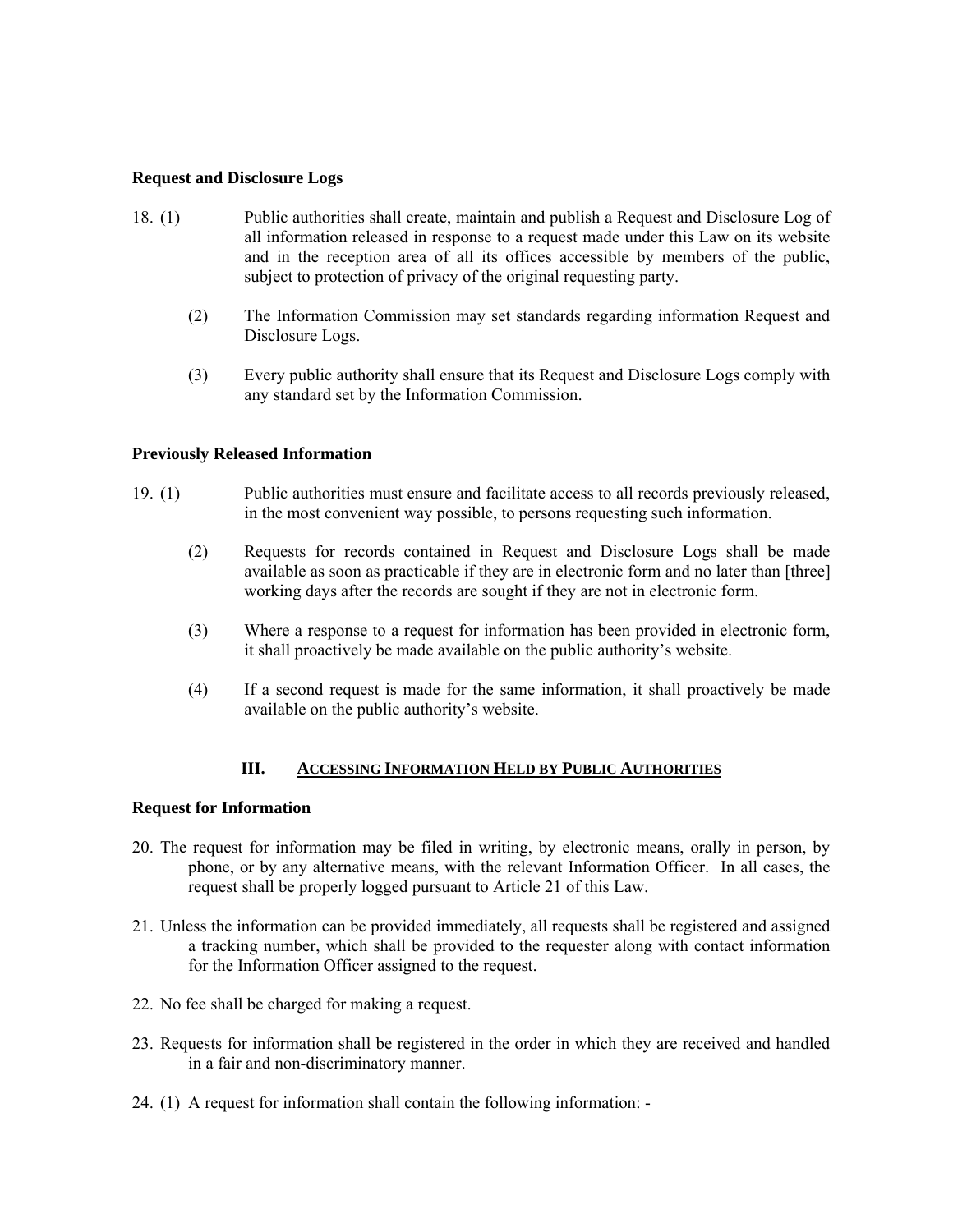- a) contact information for the receipt of notices and delivery of the information requested;
- b) a sufficiently precise description of the information requested, in order to allow the information to be found; and
- c) the preferred form in which the information should be provided.
- (2) If the form in which the information should be provided is not indicated, the information requested shall be provided in the most efficient and cost-effective manner for the public authority.

*Comment: The requester need not provide their name on the request for information. However, insofar as the request concerns personal information, the requester's name may be required.* 

- 25. (1) The public authority in receipt of a request must reasonably interpret the scope and nature of the request.
	- (2) In the event the receiving authority is uncertain as to the scope and nature of a request, it must contact the requester to clarify what is being requested. The receiving authority must make reasonable efforts to assist the requester in connection to the request, and respond accurately and completely.
- 26. (1) If the receiving authority reasonably determines that it is not the proper authority to handle the request, it must, as soon as possible and in any case within [five] working days, forward the request to the proper authority for processing.
	- (2) The receiving authority must also notify the requester that his/her request has been routed to another public authority for processing.
	- (3) The forwarding authority must provide the requester with contact information for the Information Officer at the public authority where the request has been routed.<sup>1/</sup>

## **Third Party Response to Notification**

- 27. Interested third parties shall be informed within [5] days of a request being received, and given [10] days to make written representations to the relevant authority either:
	- a) consenting to disclosure of the information; or
	- b) stating reasons why the information should not be disclosed.
	- 1. ALTERNATIVE: If the receiving public authority reasonably determines that it is not the proper authority to handle the request, it must, within [five] working days indicate the proper authority to the requester to the requester.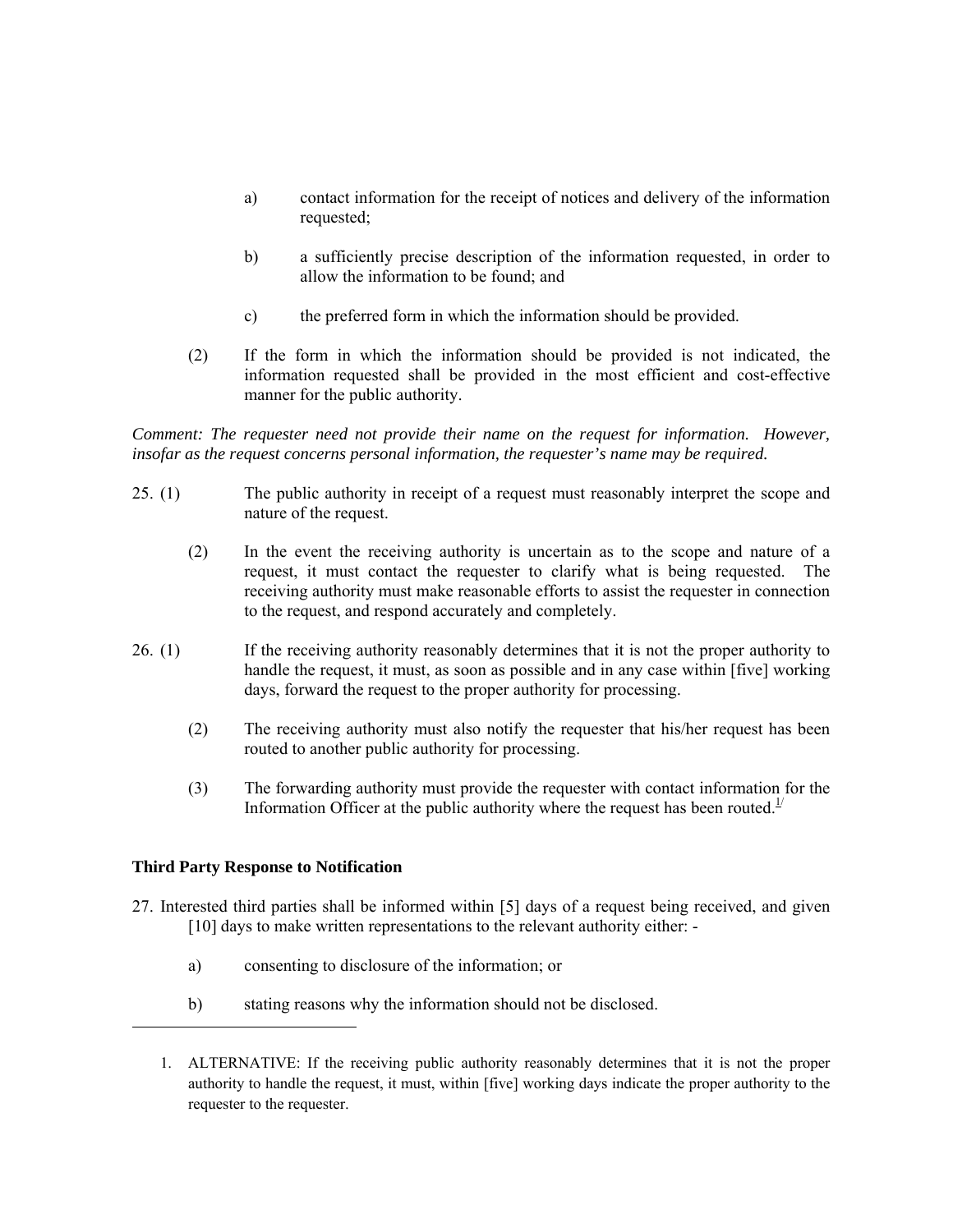## **Cost of Reproduction**

- 28. (1) The requester shall only pay for the cost of reproduction of the information requested and, if applicable, the cost of the delivery, if requested. Information provided electronically shall be free of charge.
	- (2) The costs of reproduction shall not exceed the actual cost of the material in which it is reproduced; delivery shall not exceed the actual cost of the same service in the market. The costs, for this purpose, shall be set periodically by the Information Commission.
	- (3) The public authorities shall provide information free of all charges, including reproduction and delivery, for any citizen below an income set by the Information Commission.
	- (4) The Information Commission will set additional rules regarding fees, which may include the possibility that information will be provided for free if in the public interest and that no charge may be levied for a minimum number of pages.

## **Form of Access**

29. Public authorities shall facilitate access to inspection by making available facilities for such purpose.

## **Information Officer**

- 30. The head of the public authority responsible for responding to requests must designate an Information Officer who shall be the focal point for implementing this law in that public authority. The contact information for each such Information Officer must be posted on the website of the public authority and made readily available to the public.
- 31. The Information Officer shall, in addition to any obligations specifically provided for in other sections of this Law, have the following responsibilities:
	- a) to promote within the public authority the best possible practices in relation to record maintenance, archiving and disposal; and
	- b) to serve as a central contact within the public authority for receiving requests for information, for assisting individuals seeking to obtain information and for receiving individual complaints regarding the performance of the public authority to inform disclosure.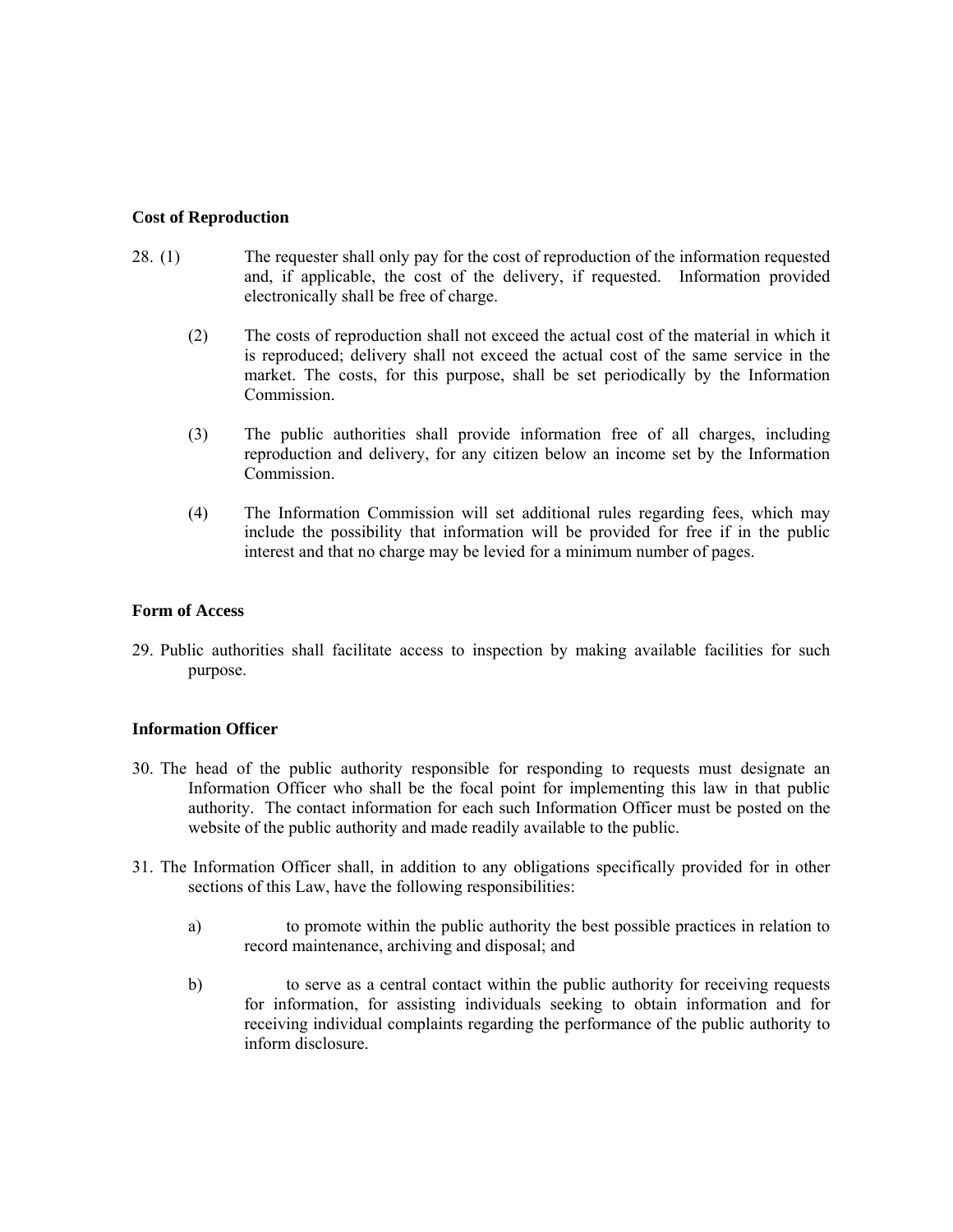### **Searching for Records**

32. Upon receipt of a request for information, the public authority in receipt of the request must undertake a reasonable search for records which respond to the request.

### **Records Management**

33. The [body responsible for archives] must develop, in coordination with the Information Commission, a records management system which will be binding on all public authorities.

## **Missing Information**

34. When a public authority is unable to locate information responsive to a request, and records containing that information should have been maintained, it is required to make reasonable efforts to gather the missing information and provide it to the requester.

## **Time to Respond**

- 35. (1) Each public authority must respond to a request as soon as possible and in any event, within [twenty] working days of its receipt.
	- (2) In the event the request was routed to the public authority from another authority, the date of receipt shall be the date the proper authority received the request, but in no event shall that date exceed [ten] working days from the date the request was first received by a public authority designated to receive requests.

## **Extension**

- 36. (1) Where necessary because of a need to search for or review of voluminous records, or the need to search offices physically separated from the receiving office, or the need to consult with other public authorities prior to reaching a disclosure determination, the public authority processing the request may extend the time period to respond to the request by up to [twenty] working days.
	- (2) In any event, the failure of the public authority to complete the processing of the request within [twenty] working days, or, if the conditions specified in paragraph 1 are met, the failure to respond to the request within [forty] working days, shall be deemed a denial of the request.
	- (3) In highly exceptional cases, involving large amounts of information, the public authority may appeal to the Information Commission for an extension beyond [forty] working days.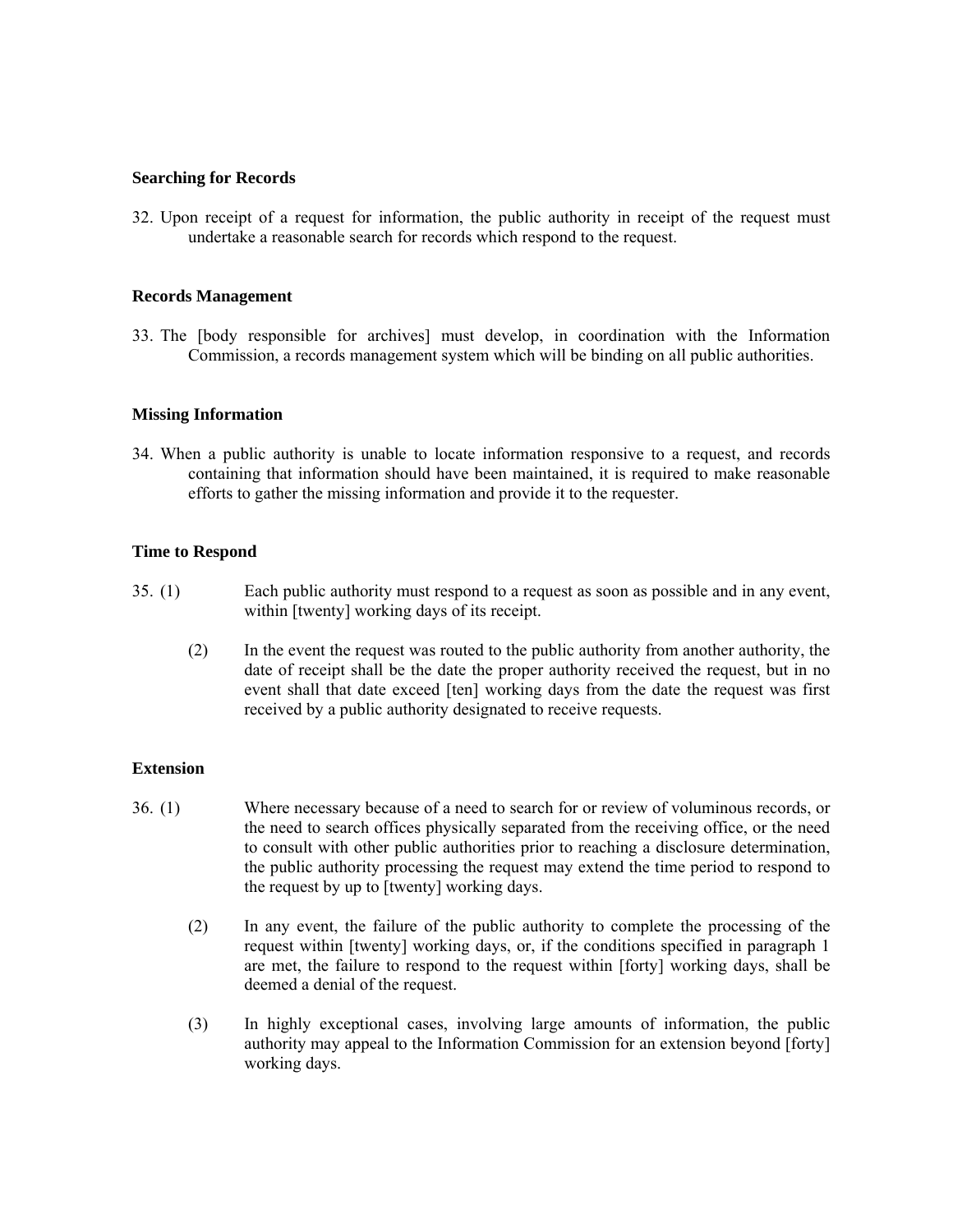- (4) Where a public authority fails to meet the standards of this article, no charge should be imposed for providing the information, and any denial or redaction must be specifically approved by the Information Commission.
- 37. Under no circumstances may, a third party notification excuse the public authority from complying with the time periods established in this law.

### **Notice to the Requester**

- 38. As soon as the public authority has reasonable grounds to believe that satisfaction of a request will either incur reproduction charges above a level set by the Information Commission or take longer than [twenty] working days, it shall inform the requester and giver him/her the opportunity to narrow or modify the scope of the request.
- 39. (1) Public authorities shall provide access in the form requested, unless this would:
	- a) harm the record;
	- b) breach copyright not held by public authority; or
	- c) be impractical because of the need to redact some information contained in the record, pursuant to Section IV of this Law.
	- (2) Where information requested in electronic format is already available on the internet, the public authority may simply indicate to the requester the exact URL where the requester may access the information.
	- (3) In cases where the requester requested the information in a non-electronic format, the public authority may not answer the request by making reference to a URL.
- 40. (1) Where information is provided to the requester, he/she shall be notified and informed of any relevant applicable fees and/or arrangements for access.
	- (2) In the event that any information or part of the information is withheld from a requester because it falls under the exceptions to disclosure under Section IV of this Law, the requester must be given:
		- a) a reasonable estimate of the volume of material that is being withheld;
		- b) a description of the precise provisions of this Law used for the withholding; and
		- c) notification of the right to appeal.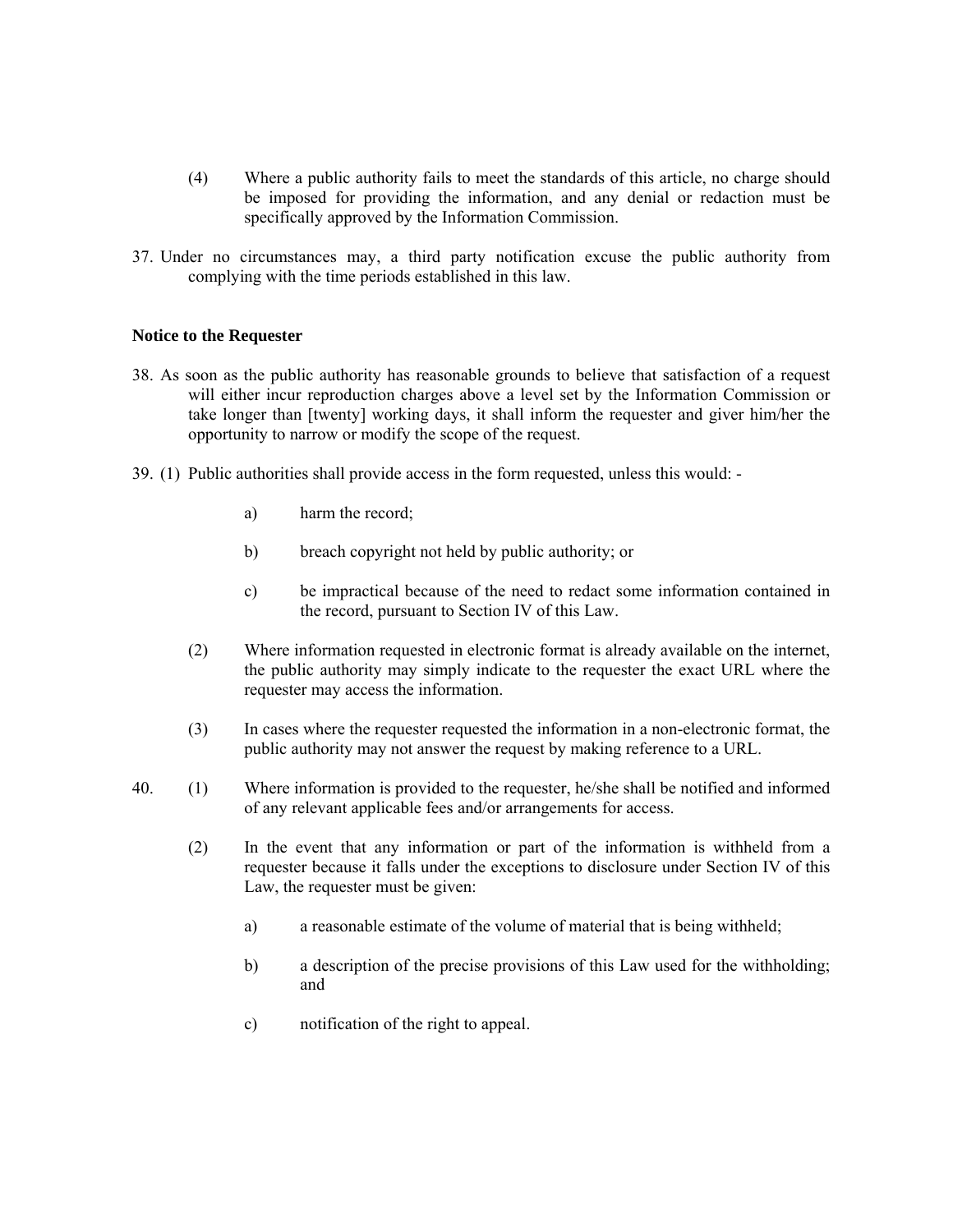## **IV. EXCEPTIONS**

#### **Exceptions to Disclosure**

- 41. Public authorities may deny access to information only in the following circumstances, when it is legitimate and strictly necessary in a democratic society, based on the standards and jurisprudence of the Inter-American system:
	- a) Allowing access would harm the following private interests:
		- 1) right to privacy, including life, health, or safety;
		- 2) legitimate commercial and economic interests; or,
		- 3) patents, copyrights and trade secrets.

Exceptions in this sub-paragraph do not apply when the individual has consented to its disclosure or where it was clear when the information was provided that it was part of a class of information that was subject to disclosure.

The exception under sub-paragraph (a) 1 does not apply to matters related to the functions of public officials or in cases where the individual in question has been deceased in excess of [20] years.

*Commentary: In cases where information on legitimate commercial and economic interests was provided to the public authority in confidence, such information shall be exempt from disclosure.*

- b) Allowing access would create a clear, probable and specific risk of substantial harm, [which should be further defined by law] to the following public interests: -
	- 1) public safety;
	- 2) national security;
	- 3) the future provision of free and open advice within and among public authorities;
	- 4) effective formulation or development of policy;
	- 5) international or intergovernmental relations;
	- 6) law enforcement, prevention, investigation and prosecution of crime;
	- 7) ability of the State to manage the economy;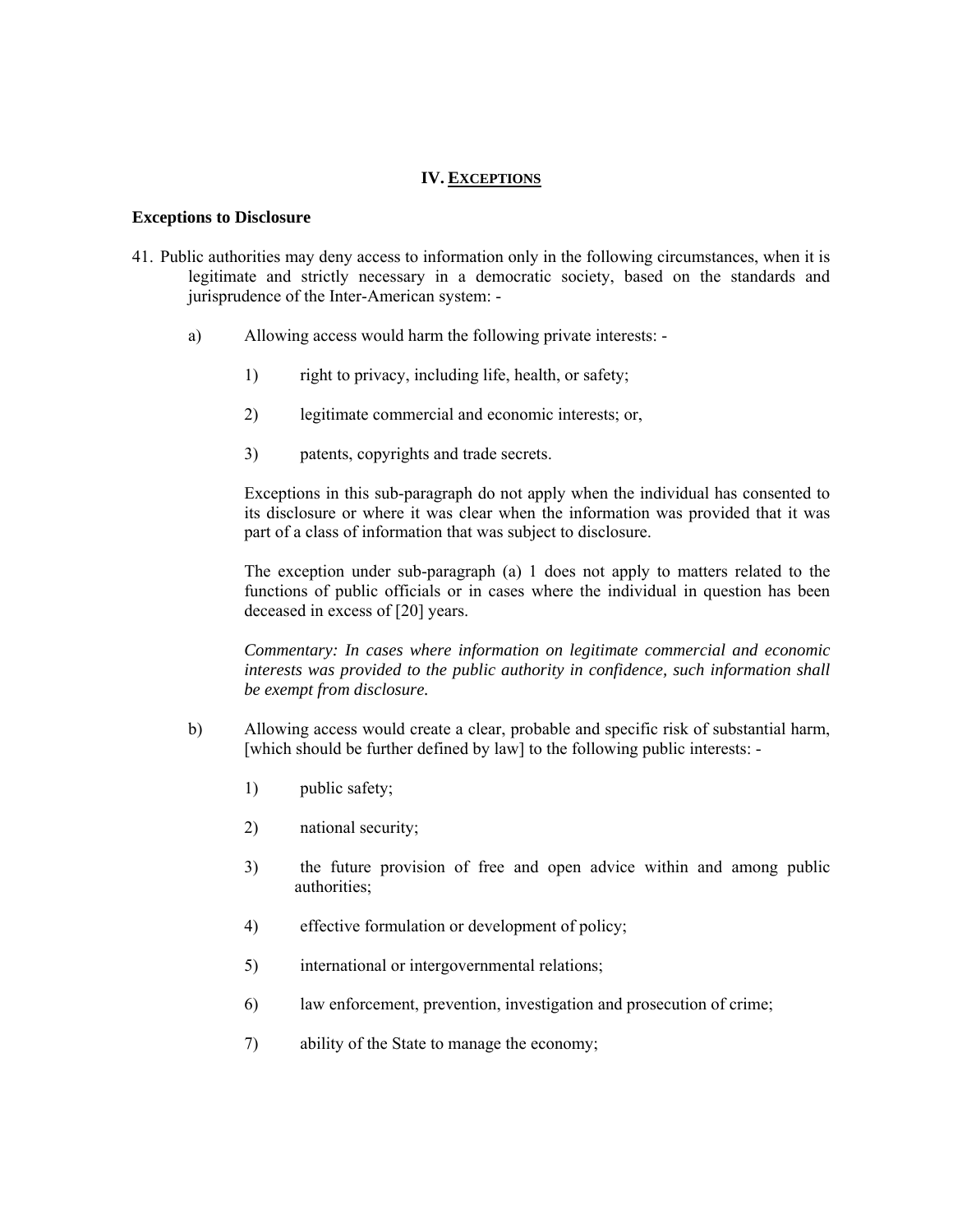- 8) legitimate financial interest of a public authority; and
- 9) tests and audits, and testing and auditing procedures.

The exceptions under sub-paragraphs (b) 3, 4 and 9, do not apply to facts, analysis of facts, technical data or statistical information.

The exception under sub-paragraph (b) 4 does not apply once the policy has been enacted.

The exception under sub-paragraph (b) 9 does not apply to the results of a particular test or audit once it is concluded.

c) Allowing access would constitute an actionable breach of confidence in communication, including legally privileged information.

*Comment: Although the Inter-American system provides for a potential exemption for the protection of "public order" it is explicitly rejected as a grounds for refusing access in the present Model Law as it is overly vague and provides for an overbroad application as an exemption.* 

*Comment: In order to meet the standards of the Inter-American system for clear and specific exceptions, the bracketed language in paragraph (b) "further defined by law" should be understood to include both legislation and/or jurisprudence, from which the definition of the exceptions shall emanate. Moreover, although this bracketed language allows further definition by law, these additional definitions are limited in operation by the principles and provisions of this Law. To this effect, the Law establishes a broad right of access to information based on the principle of maximum disclosure (Article 2); establishes that this law prevails over any other law, in cases of inconsistency (Article 4); and requires that anyone interpreting this law, or any other law or instrument that may affect the right to information, must adopt any reasonable interpretation in favor of disclosure (Article 8).* 

### **Partial Disclosure**

42. For circumstances in which the totality of the information contained in a record is not exempted from disclosure by an exception in Article 41, protected information may be redacted. Information not exempted from disclosure in a same record, however, must be delivered to the requesting party and made available to the public.

### **Historical Disclosure**

43. The exceptions under Article 41 (b) do not apply to a record that is more than [12] years old. Where a public authority wishes to reserve the information from disclosure, this period can be extended for another [12] years only by approval by the Information Commission.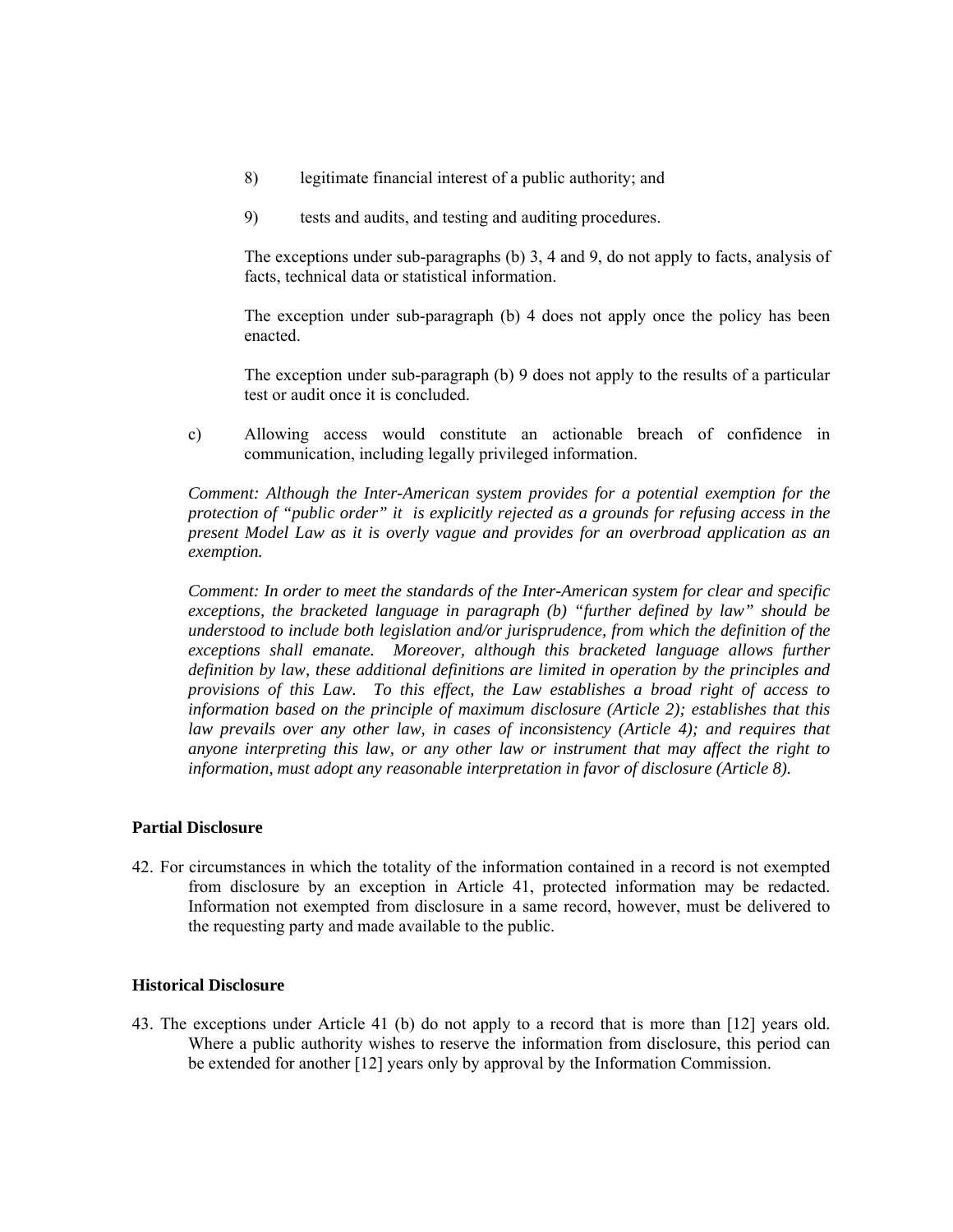## **Public Interest Override**

- 44. Public Authorities may not refuse to indicate whether or not it holds a record, or refuse to disclose that record, pursuant to the exceptions contained in Article 41, unless the harm to the interest protected by the relevant exception outweighs the general public interest in disclosure.
- 45. The exceptions in Article 41 do not apply in cases of serious violations of human rights or crimes against humanity.

# **V. APPEALS**

## **Internal Appeal**

- 46. (1) A requester may, within [60] working days of a refusal to respond, or of any other breach of rules in this Law for responding to a request, lodge an internal appeal with the head of the public authority.
	- (2) The head of the public authority must issue a written decision stating adequate reasons, within [10] working days from receipt of the notice of appeal, and deliver a copy of that decision to the requester.
	- (3) If the requester decides to present an internal appeal, he/she must wait the full term of the timelines in this provision prior to lodging an external appeal.

*Comment: An internal appeal should not be mandatory, but instead optional for the requester before proceeding to the external appeals process.* 

## **External Appeal**

- 47. (1) Any requester who believes that his or her request for information has not been processed in accordance with the provisions of this Law, whether of not he or she has lodged an internal appeal, has the right to file an appeal with the Information Commission.
	- (2) Such an appeal shall be filed within [60] working days of a decision being appealed against, or the expiration of the timelines for responding to the request or an internal appeal established by this Law.
	- (3) Such an appeal shall contain:
		- a) the public authority with which the request was filed;
		- b) the contact information of the requester;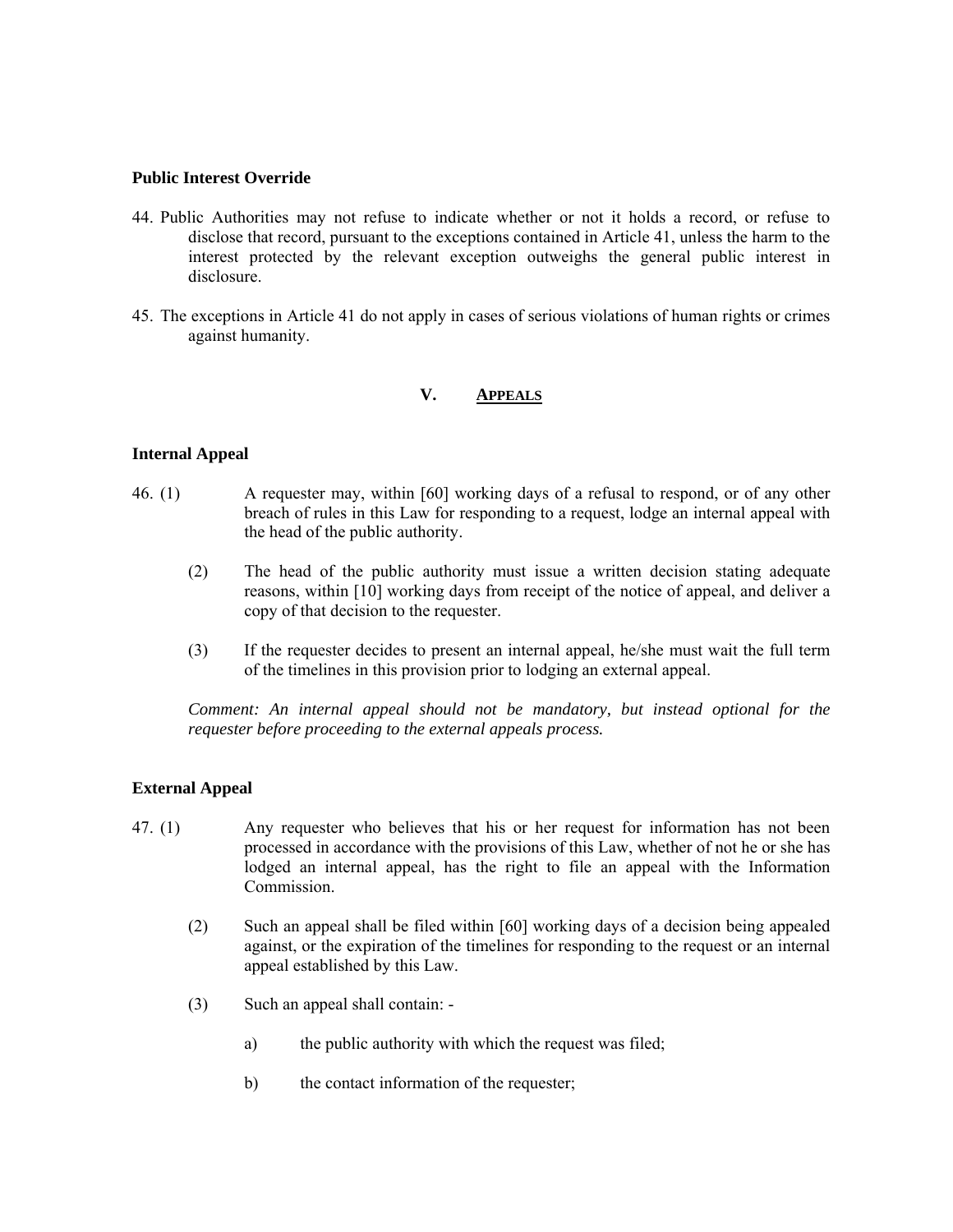- c) the grounds upon which the appeal is based; and
- d) any other information that the requester considers relevant.
- 48. Upon receiving an appeal, the Information Commission may attempt to mediate between the parties with a view toward disclosure of the information without going through a formal appeal process.
- 49. (1) The Information Commission shall log the appeal in a centralized tracking system and inform all interested parties, including interested third parties, about the appeal and their rights to make representations.
	- (2) The Information Commission shall set fair and nondiscriminatory rules regarding the processing of appeals which ensure that all parties have an appropriate opportunity to make representations.
	- (3) In the event the Information Commission is uncertain as to the scope and/or nature of a request and/or appeal, it must contact the appellant to clarify what is being requested and/or appealed.
- 50. (1) The Information Commission shall decide appeals, including attempts to mediate, within [60] working days and may, in exceptional circumstances, extend this timeline by another [60] working days.
- 51. (2) The Information Commission, in deciding the case, may:
	- a) reject the appeal;
	- b) require the public authority to take such steps as may be necessary to comply with its obligations under this Law, such as, but not limited to, providing the information and/or reducing the fee;
	- (3) The Information Commission shall serve notice of its decision to the requester, the public authority and any interested party. Where the decision is unfavorable to the requester, he or she shall be informed of his or her right to appeal.
	- (4) If a public authority does not comply with the Information Commission's decision within the time limits established in that decision, the Information Commission or the requester may file a petition with the [proper] court in order to compel compliance.

*Comment: The manner of enforcing the Information Commission's decisions in accordance with paragraph 4 will vary from country to country.*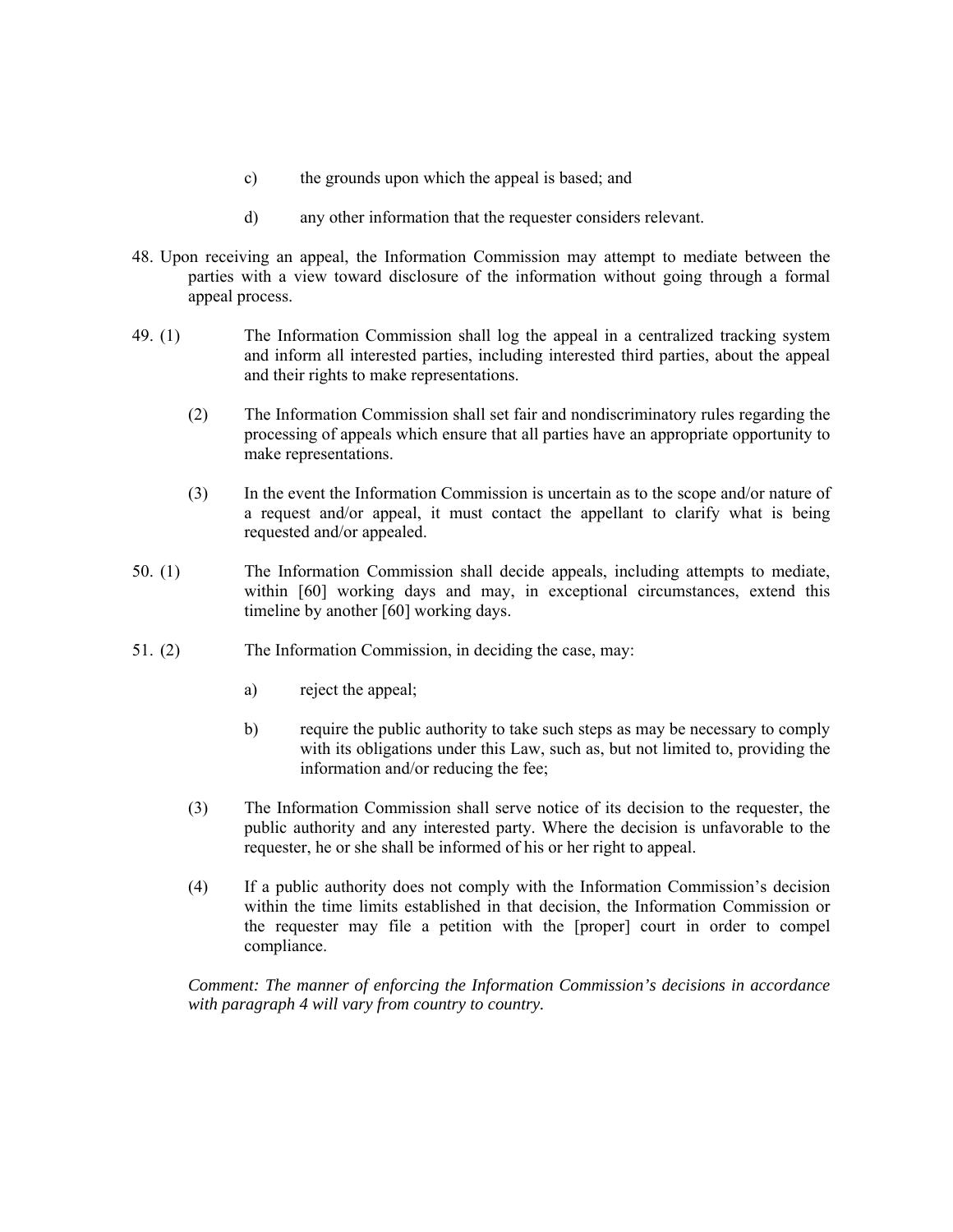## **Court Review**

- 52. A requester may file a case with the court only to challenge a decision of the Information Commission, within [60] days of an adverse decision or the expiration of the term provided in the law.
- 53. The court shall come to a final decision on all procedural and substantive aspects of the case as early as possible.

*Comment: These rules are based on the assumption that in many countries courts have all of the inherent powers needed to process these types of cases, including for example imposing sanctions on public authorities. Where this is not the case, these powers may need to be explicitly given to them through the access to information law.* 

# **Burden of Proof**

- 54. (1) The burden of proof shall lie with the public authority to establish that the information requested is subject to one of the exceptions contained in Article 41. In particular, the public authority must establish:
	- a) that the exception is legitimate and strictly necessary in a democratic society based on the standards and jurisprudence of the Inter-American system;
	- b) that disclosure will cause substantial harm to an interest protected by this Law; and
	- c) that the likelihood and gravity of that harm outweighs the public interest in disclosure of the information.
	- (2) The burden of proof shall also lie with the public authority to defend any other decision that has been challenged as a failure to comply with the Law.

### **VI. INFORMATION COMMISSION**

### **Establishment of the Information Commission**

- 55. (1) An Information Commission is hereby established, which shall be in charge of promoting the effective implementation of this Law;
	- (2) The Information Commission shall have full legal personality, including the power to acquire, hold and dispose of property, and the power to sue and be sued;
	- (3) The Information Commission shall have operative, budgetary and decision-making autonomy and shall report to the legislature;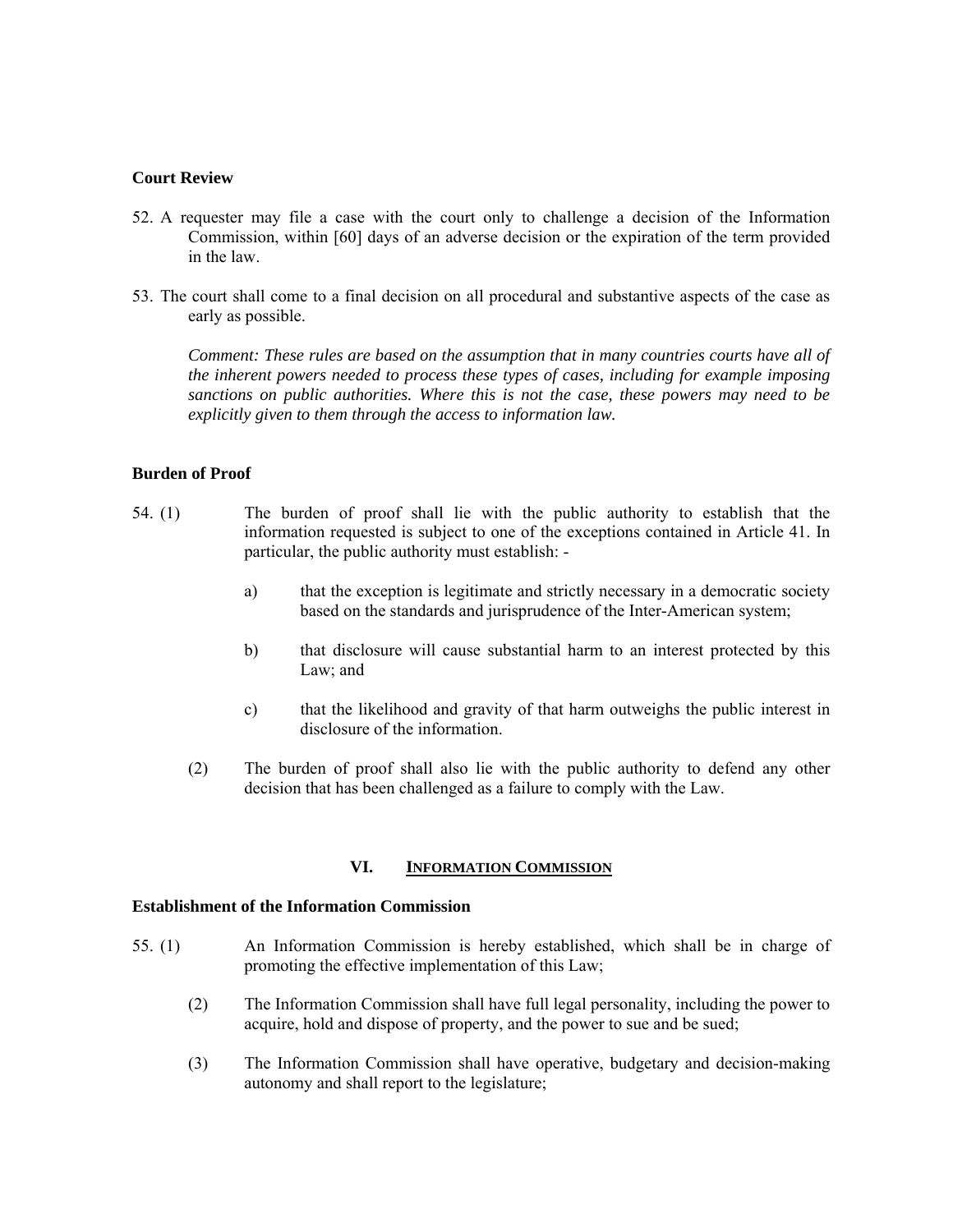- (4) The legislature shall approve the budget of the Information Commission, which shall be sufficient to enable the Commission to perform its duties adequately.
- 56. (1) The Information Commission shall be comprised of [three or more] commissioners, reflecting a diversity of skills and backgrounds.
	- (2) The Commissioners shall appoint a Chair from among themselves.

*Commentary: It is preferable for the Commission to be comprised of five Commissioners. In contrast to a collegiate body of five members, a body of three can more easily isolate and render inoperable the advice and participation of one of the Commissioners in cases where the other two are closely associated philosophically, personally or politically – a dynamic that proves more difficult in a body of five.* 

- 57. No one shall be appointed Commissioner unless he/she:
	- a) is a citizen;
	- b) is a person of high moral character;
	- c) has not held a [high-ranking] position in government or with a political party within the past [2] years; and,
	- d) has not been convicted of a violent crime or a crime of dishonesty, within the last [five] years, for which he or she has not been pardoned.
- 58. The Commissioners will be appointed by the [Executive Official] after nomination by a twothirds majority vote of the [legislative body] and in a process in accordance with the following principles:
	- a) participation by the public in the nomination process;
	- b) transparency and openness; and
	- c) publication of a short list of candidates.

*Comment: In order to increase confidence in the institution, it is desirable that both the executive and legislature be involved in the selection process; that any decision by the legislature be by a supermajority (e.g. 60 percent or two thirds) sufficient to ensure bi- or multi-partisan support; that the public has an opportunity to participate in the nomination process; and that the process be transparent. There are two main approaches: executive appointment, with nomination or approval by the legislature; and legislative appointment, with nomination or approval by the executive.* 

59. (1) The Commissioners shall serve full-time and be paid the same salary as a [high court judge].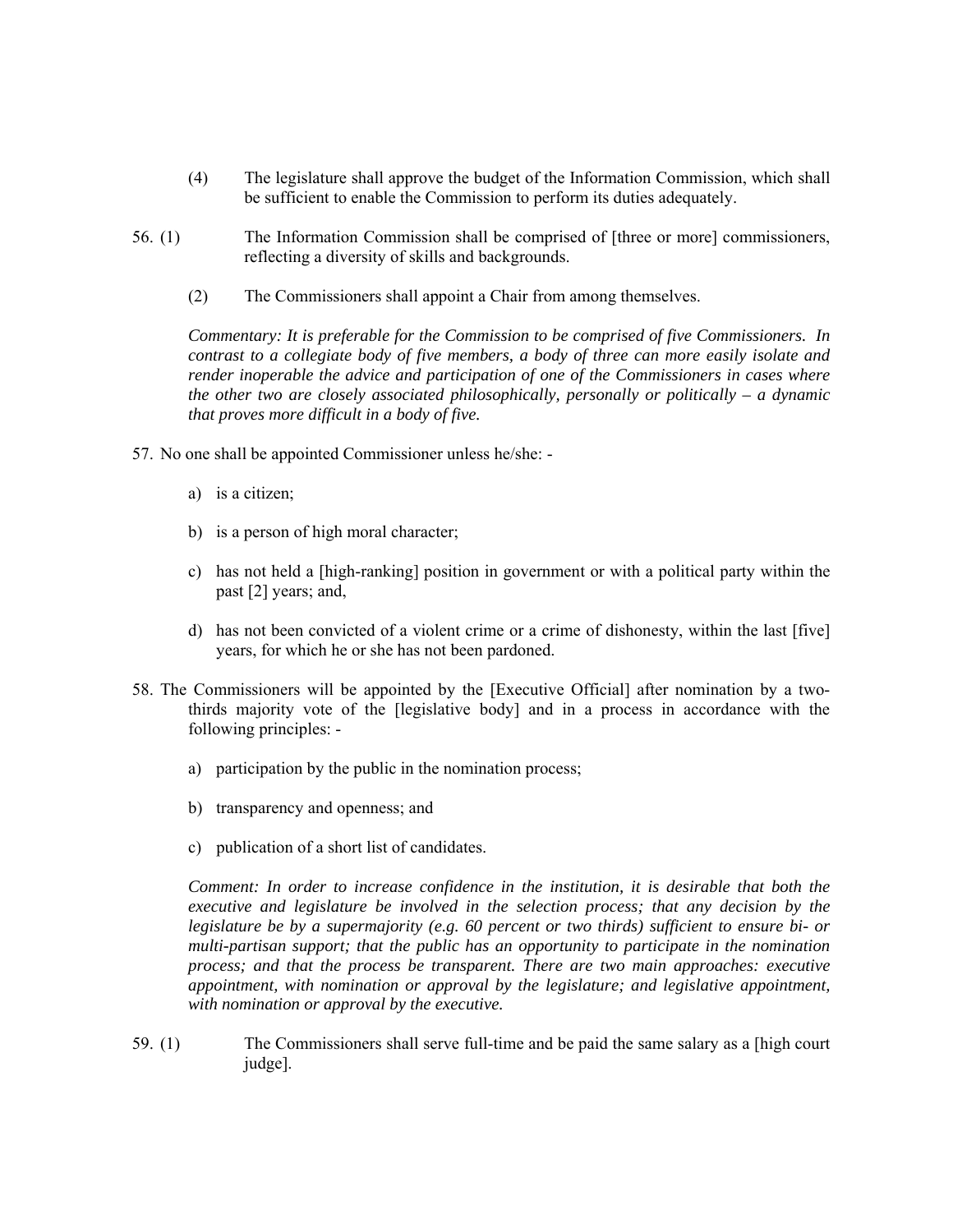(2) The Commissioners shall not hold another job, position or commission, except in educational, scientific or charitable institutions.

*Comment: It is strongly recommended that the Information Commissioners should serve fulltime, and that their salaries should be linked to an externally established rate to enhance Commissioner's independence.* 

60. The Commissioners hold office for period of [5] years, which may be renewed once.

*Commentary: In order to ensure continuity of service, it is necessary to stagger the terms of the Commissioners, when the Commission is first created, so that no more than two thirds of the Commissioners' terms expire in any given year.* 

- 61. (1) The Commissioners may not be removed or suspended from office, except in accordance with the procedure by which he or she was appointed and only for reasons of incapacity or behavior that renders him/her unfit to discharge his/her duties. Such behavior includes:
	- a) conviction of a criminal offense;
	- b) infirmity that affects the individual's capacity to discharge his duties;
	- c) severe breach of the provisions of the Constitution or this Law;
	- d) refusal to comply with any objective disclosure requirements, such as regarding salary or benefits.
	- (2) Any Commissioner that has been removed or suspended has the right to appeal that removal or suspension to a court of law.

### **Duties and Powers of the Information Commission**

- 62. The Information Commission shall, in addition to any other specific powers established by this Law, have all the necessary powers to discharge its duties, including:
	- a) to review any information held by a public authority, including through on-site inspection;
	- b) *sua sponte* authorization to monitor, investigate and enforce compliance with the law;
	- c) to compel witnesses and evidence in the context of an appeal;
	- d) to adopt such internal rules as may be necessary to conduct its business;
	- e) to issue recommendations to public authorities; and,
	- f) to mediate disputes between parties in an appeal.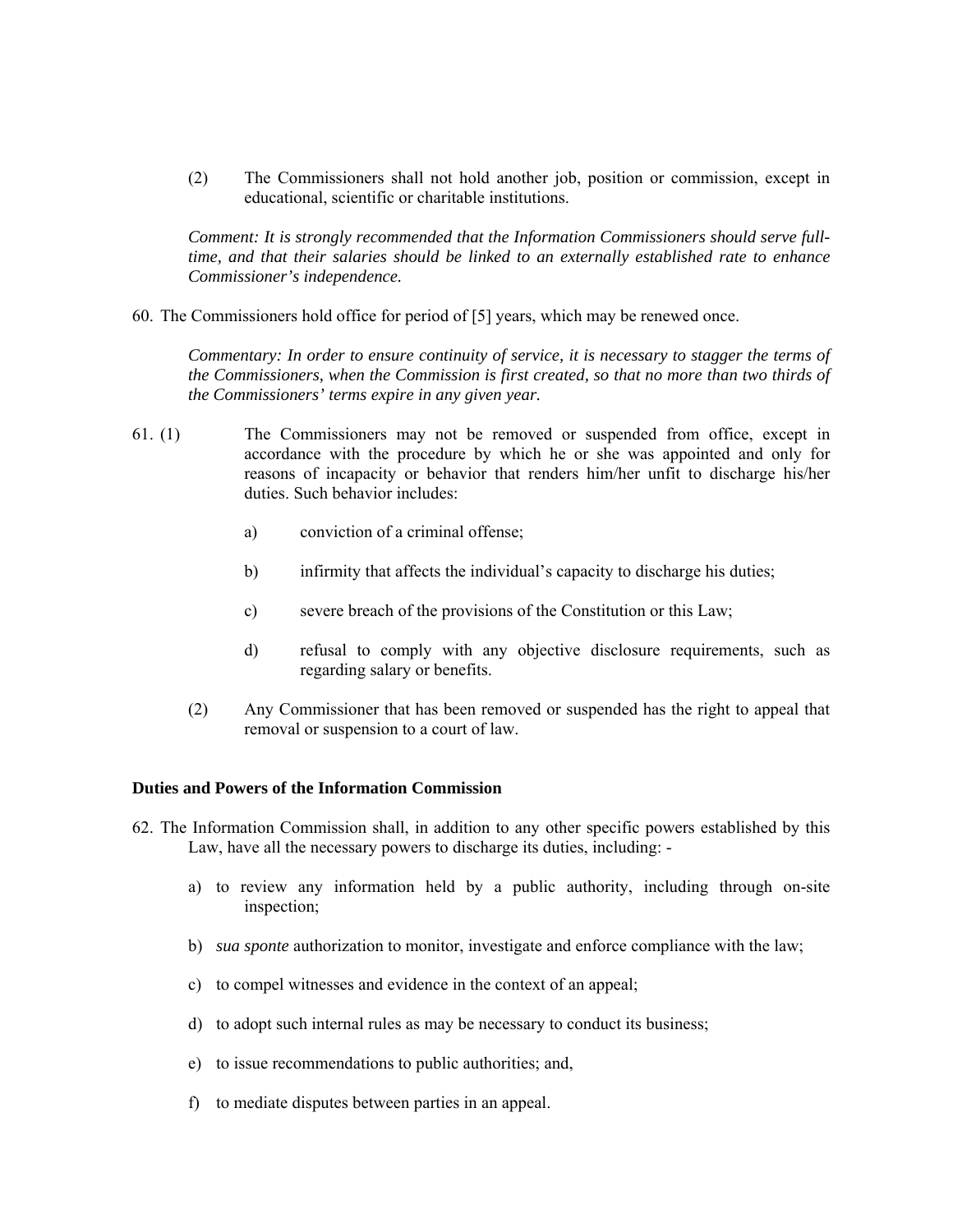- 63. The Commissioners shall, in addition to other duties specifically established by this Law, have the following duties:
	- a) to interpret this Law;
	- b) to provide support and guidance, upon request, to public authorities concerning the implementation of this Law;
	- c) to promote awareness and understanding of the Law and its provisions among the public, including through publishing and disseminating a guide on the right of access to information;
	- d) to make recommendations on existing and proposed legislation;
	- e) to refer cases of suspected administrative and criminal wrongdoing; and,
	- f) to cooperate with civil society.

### **Reporting**

- 64. (1) Public authorities shall report annually to the Information Commission on the activities of the public authority pursuant to, or to promote compliance with this Law. This report shall include, at least information about:
	- a) the number of requests for information received, granted in full or in part, and refused;
	- b) how often and which sections of the Law were relied upon to refuse, in part or in full, requests for information;
	- c) appeals from refusals to communicate information;
	- d) fees charged for requests for information;
	- e) its activities pursuant to Article 11 (duty to publish);
	- f) its activities pursuant to Article 32 (maintenance of records);
	- g) its activities pursuant to Article 66 (training of officials);
	- h) information on the number of requests responded to within the timeframe provided by this Law;
	- i) information on the number of requests responded to outside the timeframes provided by this Law, including statistics on any time delays in responding; and,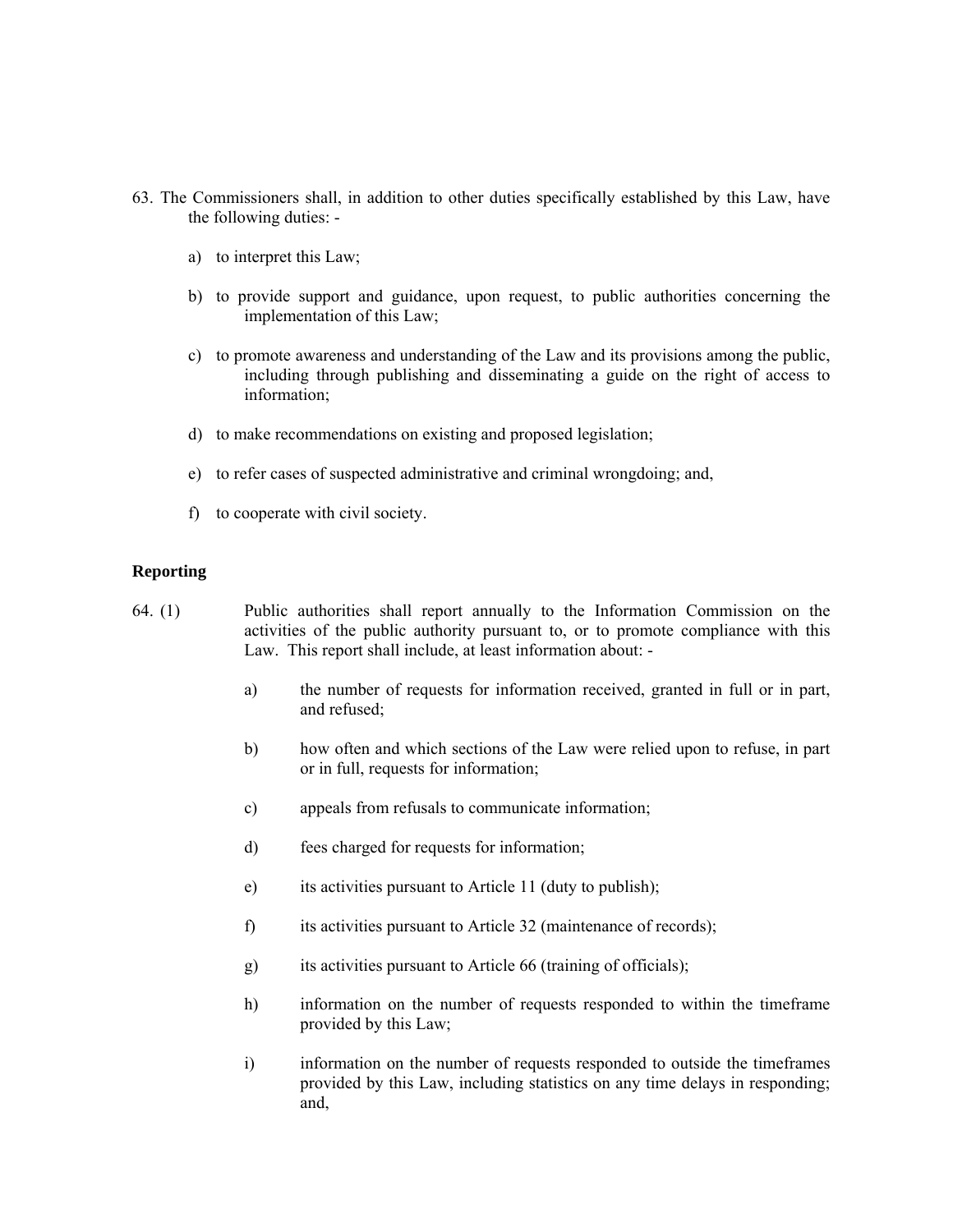- j) any other information useful to assess compliance of public authorities with the obligations under the Law.
- (2) The Information Commission shall report annually on the Commission's operation and the functions of the Law. This report shall include, at a minimum, all information it receives from public authorities in compliance with the right of access, the number of appeals filed with the commission, including a break-down of the number of appeals from various public authorities, and results and status of these appeals.

## **Criminal and Civil Responsibility**

- 65. No one shall be subjected to civil or criminal action, or any employment detriment, for anything done in good faith in the exercise*,* performance or purported performance of any power or duty in terms of this Law, as long as they acted reasonably and in good faith.
- 66. It is a criminal offense to willfully destroy or alter records after they have been the subject of a request for information.
- 67. (1) It is an administrative offense willfully to:
	- a) obstruct access to any record contrary to Parts II and III of this Law;
	- b) obstruct the performance by a public authority of a duty under Parts II and III of this Law;
	- c) interfere with the work of the Commission;
	- d) fail to comply with provisions of this Law;
	- e) fail to create a record either in breach of applicable regulations and policies or with the intent to impede access to information; and
	- f) destroy records without authorization.
	- (2) Anyone may make a complaint about an administrative offense as defined above.
	- (3) Administrative sanctions shall follow the administrative law of the state and may include a fine [of up to x minimum salaries], a suspension of a period for  $[x]$ months/years, termination, or a restriction of service for [x] months/years].
	- (4) Any sanctions ordered shall be posted on the website of the Commission and the respective public authority within five days of their having been ordered.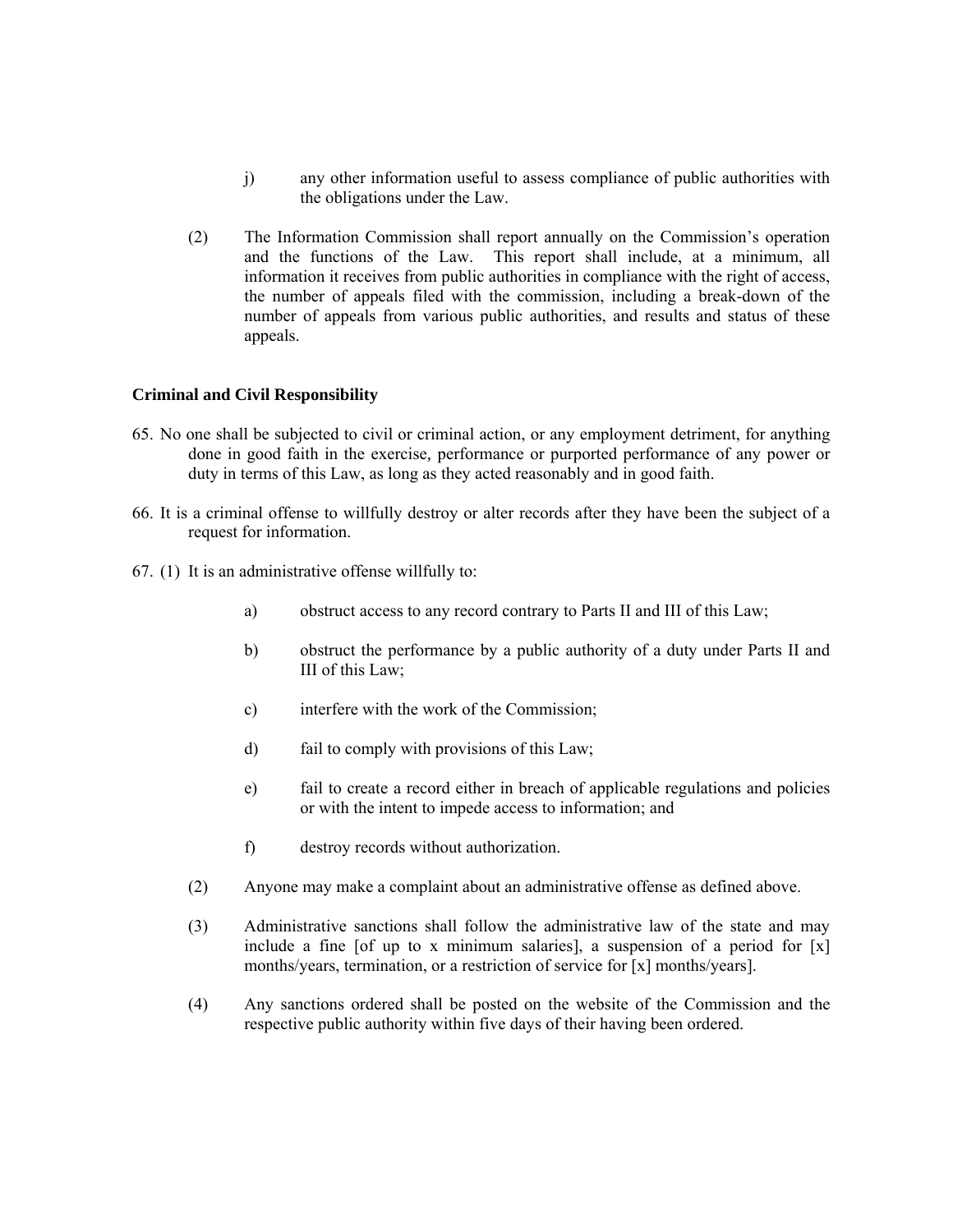## **VII. PROMOTIONAL AND COMPLIANCE MEASURES**

#### **Monitoring and Compliance**

68. The [relevant legislative body] should regularly monitor the operation of this Law, in order to determine whether changes and improvements are necessary to ensure all public authorities comply with the text and spirit of the Law, and to ensure that the government is transparent, remains open and accessible to its citizens, and complies with the fundamental right of access to information.

#### **Training**

- 69. The Information Officer shall ensure the provision of appropriate training for the officials of the public authority on the application of this Law.
- 70. The Information Commission shall assist public authorities in providing training to officials on the application of this law.

### **Formal Education**

71. The [Ministry of Education] shall ensure that core education modules on the right to information are provided to students in each year of primary and secondary education.

### **VIII. TRANSITORY MEASURES**

### **Short Title and Commencement**

- 72. This Law may be cited as the Access to Information Law [insert relevant year].
- 73. This Law shall come into effect on a date proclaimed by [insert relevant individual, such as president, prime minister or minister] provided that it shall automatically come into effect [six] months after its passage into law if no proclamation is forthcoming.

### **Regulation**

74. This Law shall be followed by the adoption of an administrative regulation within [1] year after the adoption of the Law, which shall be drafted with the active participation of the Information Commission.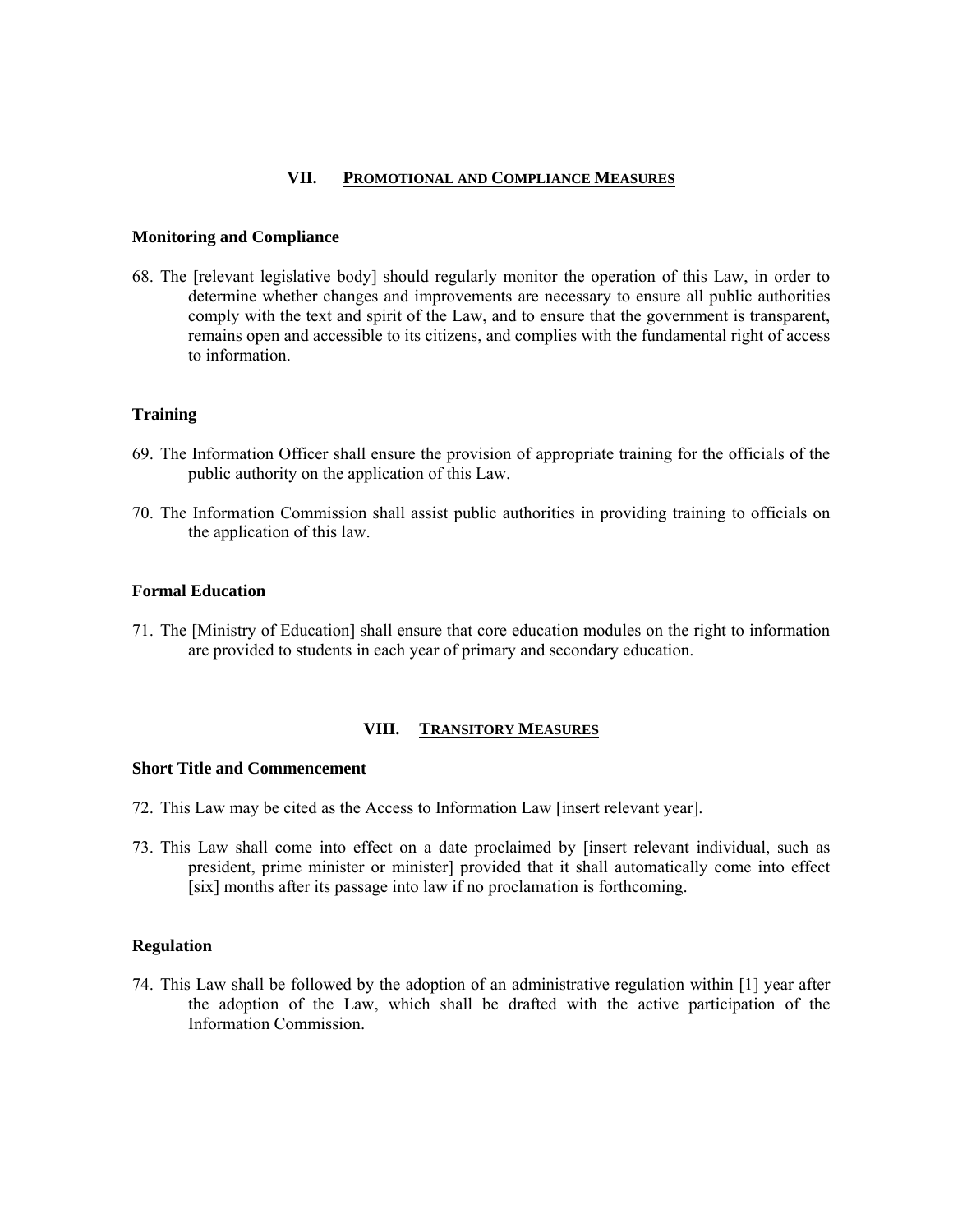### PERMANENT COUNCIL OF THE OEA/Ser.G<br>GANIZATION OF AMERICAN STATES OP/CAJP-2841/10 ORGANIZATION OF AMERICAN STATES

23 April 2010<br>Original: English/Spanish

# COMMITTEE ON JURIDICAL AND POLITICAL AFFAIRS

# COMMENTARY AND GUIDE FOR IMPLEMENTATION FOR THE MODEL INTER-AMERICAN LAW ON ACCESS TO INFORMATION

(Document presented by the Group of Experts on Access to Information pursuant to General Assembly Resolution AG/RES. 2514 (XXXIX-O/09)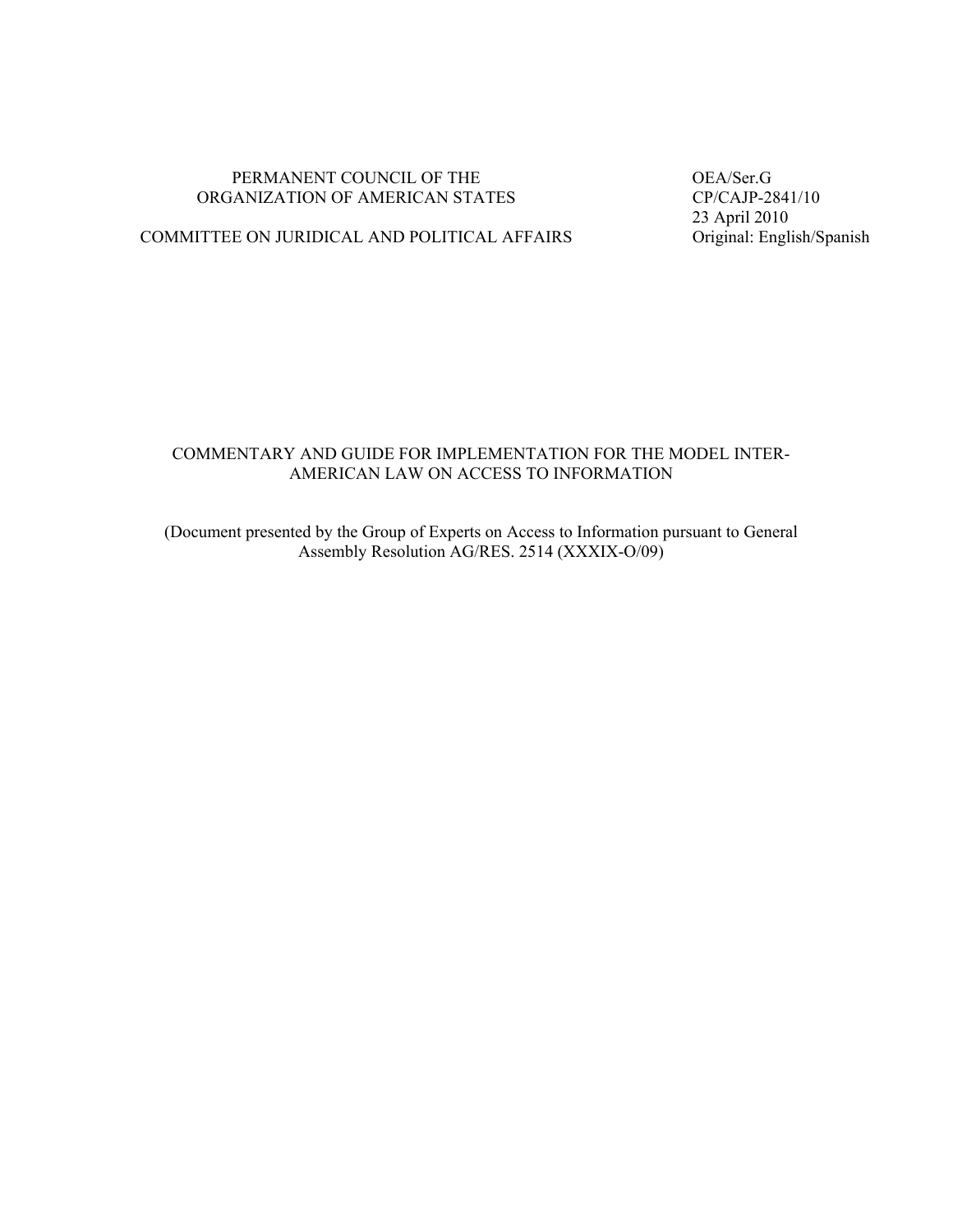### **EXPLANATORY NOTE**

This model law on Access to Information and accompanying commentary and guide for implementation is presented pursuant to the operative paragraphs 9 of resolution AG/RES. 2514, which instructed the Department of International Law, in cooperation with the Inter-American Juridical Committee, the Special Rapporteurship for Freedom of Expression of the Inter-American Commission on Human Rights, and the Department of State Modernization and Good Governance, and with the cooperation of the member states and civil society, to develop a Model Law on Access to Public Information and a guide for its implementation, in keeping with international standards in this field. In developing this model law and guide, the Department of International Law convened a group of experts drawn from the Organization of American States, civil society, and member states who contributed in debating, writing and editing the Model Law pursuant to the highest international standards and best practices on access to information.

The Model Law and Implementation Guide are drafted to work in both Common Law and Civil Law systems. When necessary, the commentaries and instructions provide specific guidance on the application and/or interpretation of specific provisions of the Model Law.

The group of experts that drafted the Model Law and Implementation Guide was made up by the following individuals, from OAS organs, member States, civil society and other organizations, who participated exclusively in their individual capacities: Karina Banfi, Executive Director of the Regional Alliance on Access to Information; Leslie Bar-Ness, Manager, State Government Relations, Symantec Corporation; Eduardo Bertoni, Director, Center for Studies on Freedom of Expression and Access to Information, School of Law, Universidad de Palermo; Catalina Botero, Inter-American Commission on Human Rights, Rapporteur on Freedom of Expression; Sandra Coliver, Senior Legal Officer for Freedom of Information and Expression, Open Society Justice Initiative; Damian Cox, Director, Access to Information Unit, Office of the Prime Minister, Jamaica; Annie Goranson, Discovery Attorney, Symantec Corporation; Patricia Milagros Guillén Nolasco, Counselor for the Secretariat of Public Management, Peru; Edison Lanza, Regional Alliance on Access to Information; María Marván Laborde, Information Commissioner, Federal Institute for Access to Public Information (IFAI), Mexico; Toby Mendel, Senior Legal Counsel, Article XIX; Laura Neuman, Associate Director for the Americas Program and Access to Information Project Manager, the Carter Center; Juan Pablo Olmedo, President, Consejo para la Transparencia, Chile; Maria del Carmen Palau, Specialist, Department of State Modernization and Governability, Secretariat of Political Affairs, OAS; Darian Pavli, Legal Officer for Freedom of Expression and Information, Open Society Justice Initiative; Issa Luna Pla,, Instituto de Investigaciones Juridicas, UNAM, Mexico/American Bar Association Rule of Law Initiative; Melanie Ann Pustay, Director of the Office of Information Policy, United States Department of Justice, USA; Andrea Paola Ruiz Rosas, Chief of the Nromative and Regulatory Unit of the Consejo para la Transparencia, Chile; Pablo Saavedra, Secretary, Inter-American Court of Human Rights; David Stewart, Member, Inter-American Juridical Committee, OAS; Natalia Torres, Researcher, Center for Studies on Freedom of Expression and Access to Information, School of Law, Universidad de Palermo; and Josée Villeneuve, Director of Systemic Issues, Policy and Parliamentary Relations, Office of the Information Commissioner of Canada. The work was coordinated by John Wilson, Senior Legal Officer, and Sarah Rivard, Consultant, Department of International Law, Secretariat for Legal Affairs, OAS.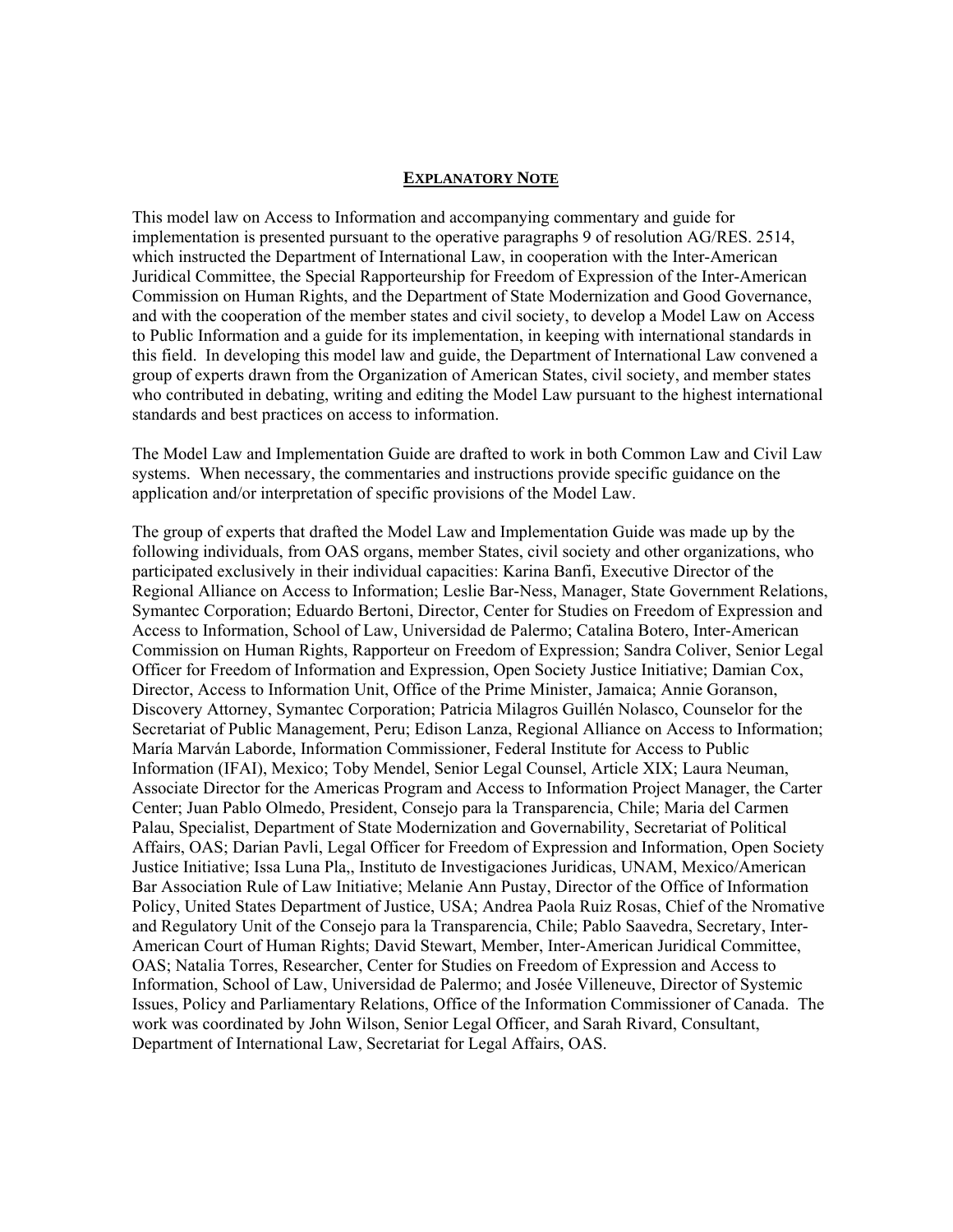## **COMMENTARY AND GUIDE FOR IMPLEMENTATION FOR THE MODEL INTER-AMERICAN LAW ON ACCESS TO INFORMATION**

-- *Table of Contents* --

| <b>COMMENTARY AND GUIDE FOR IMPLEMENTATION FOR THE MODEL</b>                     |  |
|----------------------------------------------------------------------------------|--|
|                                                                                  |  |
|                                                                                  |  |
|                                                                                  |  |
| C. Rescinding of Laws and Policies Contrary to Access to Information Regime3     |  |
|                                                                                  |  |
|                                                                                  |  |
|                                                                                  |  |
|                                                                                  |  |
|                                                                                  |  |
|                                                                                  |  |
|                                                                                  |  |
|                                                                                  |  |
|                                                                                  |  |
| CHAPTER 3: MONITORING, ENFORCEMENT, AND EFFECTIVENESS OF THE LAW 13              |  |
|                                                                                  |  |
|                                                                                  |  |
|                                                                                  |  |
|                                                                                  |  |
|                                                                                  |  |
|                                                                                  |  |
|                                                                                  |  |
| CHAPTER 4: ALLOCATION OF RESOURCES NECESSARY TO CREATE AND MAINTAIN AN EFFECTIVE |  |
|                                                                                  |  |
|                                                                                  |  |
|                                                                                  |  |
| C. Assessing and Negotiating the ATI Budget of an Information Commission 30      |  |
|                                                                                  |  |
| CHAPTER 5: ADOPTION OF EFFECTIVE INFORMATION MANAGEMENT POLICIES AND SYSTEMS TO  |  |
| PROPERLY CREATE, MAINTAIN, AND PROVIDE ACCESS TO PUBLIC INFORMATION37            |  |
|                                                                                  |  |
|                                                                                  |  |
|                                                                                  |  |
|                                                                                  |  |
|                                                                                  |  |
|                                                                                  |  |
|                                                                                  |  |
| CHAPTER 6: CAPACITY-BUILDING FOR INFORMATION PROVIDERS AND USERS 52              |  |
|                                                                                  |  |
|                                                                                  |  |
|                                                                                  |  |
|                                                                                  |  |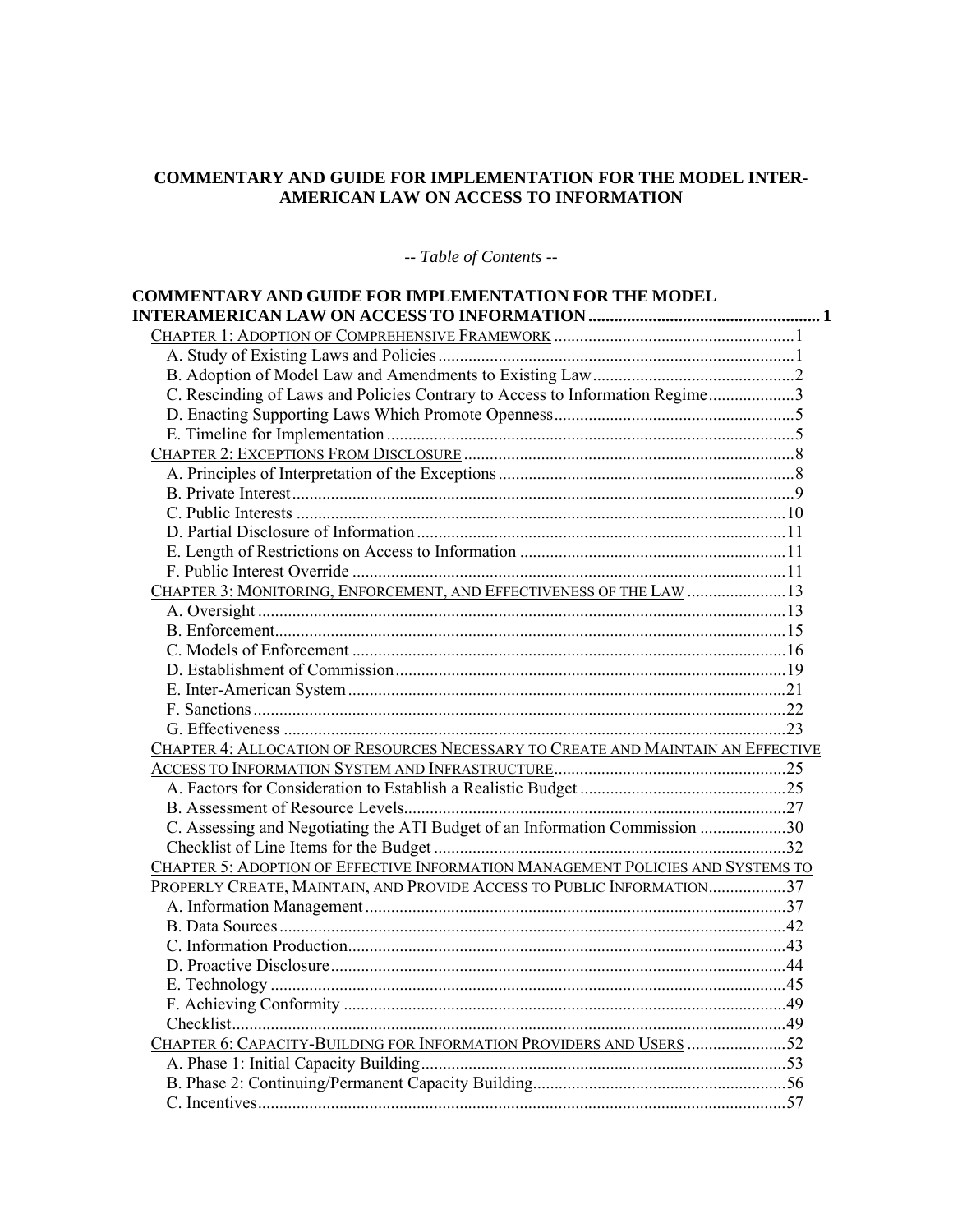# **COMMENTARY AND GUIDE FOR IMPLEMENTATION FOR THE MODEL INTERAMERICAN LAW ON ACCESS TO INFORMATION [AG/RES. 2514 (XXXIX-O/09]**

## **CHAPTER 1: ADOPTION OF COMPREHENSIVE FRAMEWORK**

It is widely acknowledged that access to information laws don't stand on themselves in a goodgovernance, transparent and democratic realm. In fact, an access to information law is only one of many steps. This section describes how to build a comprehensive legal and policy framework considering the elements that an access to information regime will require in order to function efficiently.

## **A. Study of Existing Laws and Policies**

The enactment of the Model Law requires scanning and analyzing the existing legislation and policies related to the matter of the prospective law. For the sake of an effective implementation, the new law should ideally be incorporated into the existing scenario and rules, rather than through the creation of new ways to proceed and manage administrative procedures.

Scanning refers to the review of the norms to be enforced in the legal system of a country in order to find norms that could impact in any way the coming into force of the new law. The scan is necessary in order to *localize* the law by applying the right terminology and to make sure that the existing public institutional structure, procedures and coercive mechanisms of the national legal system are taken into consideration. Some of the norms that would impact the new law are the following: -

- 1. *Legislative decrees that define the nature and operation of the State powers and autonomous bodies that would be under the scope of the law*. In order to fully cover the powers of the State and also the non-state bodies that operate with substantial public funds, the State's organization of certain powers and responsibilities will have to be studied. Additionally, the public interest institutional terminology used in the legal system should be studied.
- 2. *Norms that establish administrative procedures or legislation that standardizes procedures in each of the powers and organisms*. The new law must be explicit so that the *expedito* principle of the right to information is protected.
- 3. *Royalties*. Laws that establish the cost of the government royalties for photocopies or reproduction of documents in various formats, also known as *Leyes de Derechos,* as well as those that establish the commercial price for governmental information.
- 4. *Administrative silence*. In most countries the legal concept, procedure and sanctions already exists, so the new law would have to incorporate those for the actions where government does not respond to information requests.
- 5. *Norms that establish administrative responsibility*. The existing system of sanctions, penalties and fines corresponding to administrative misconduct must be observed and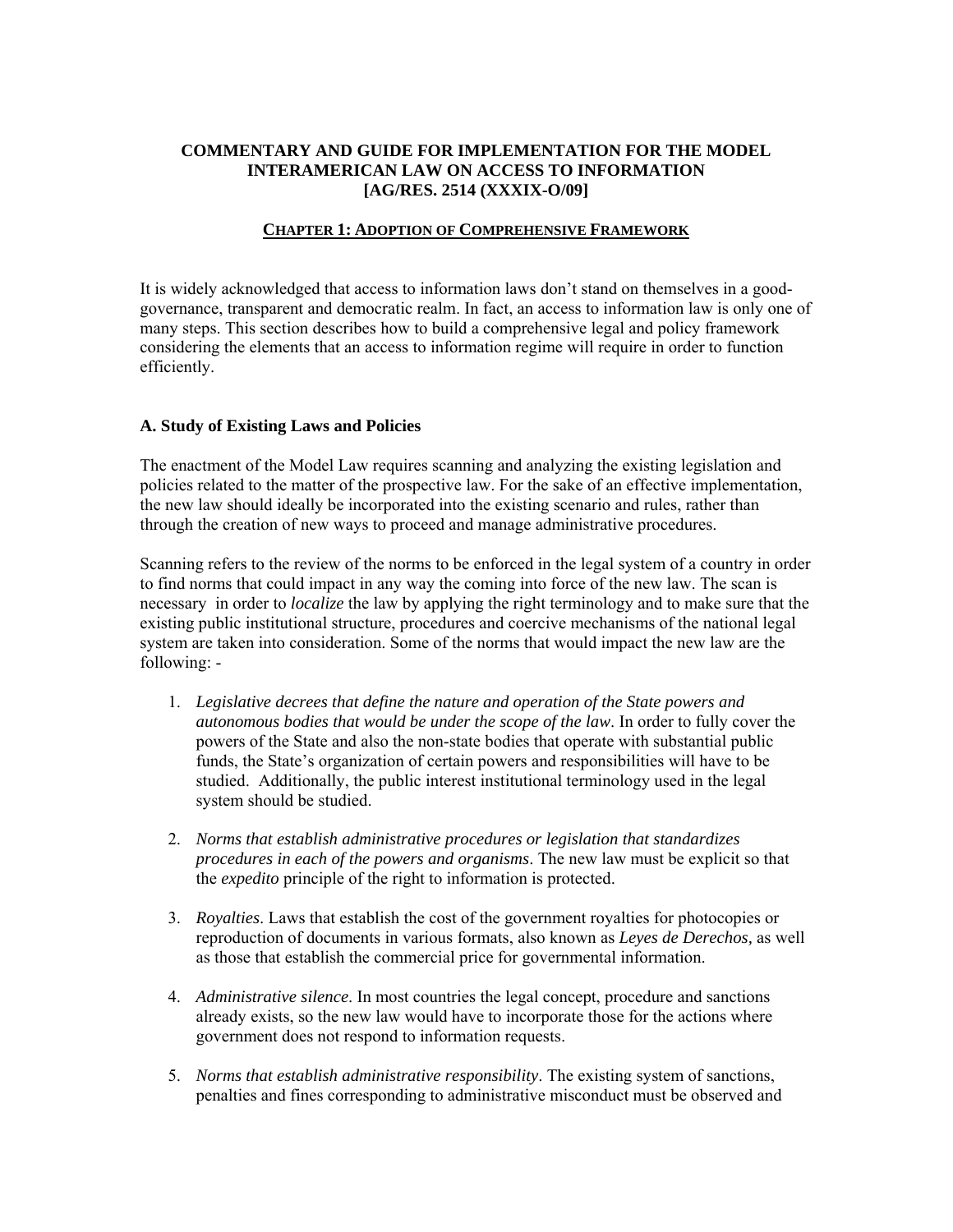entrenched in the new law. For example, norms that sanction the conduct of leaking or sharing documents without official consent are often spread over several laws.

- 6. *Norms that include any provision to classify or disclose government documents under a request bases (usually known as petition laws)*. In many countries, the right to petition poses certain obligations and procedures to public servants in answering the publics' petitions. The new access to information law's procedures must not be mixed up with those; rather, public servants should be clear about the new process and be able to handle and treat petitions and information requests differently. In this category, national security legislation should also be taken into account.
- 7. *Norms that create special secrets, such as fiscal, bank, fiduciary, commercial, and industrial secrets*. The new access to information law should, in any case, define more accurately these preexisting secrets in relation to the categories it presents (exempt or public information).
- 8. *Norms that establish judicial or quasi-judicial procedures*. Norms that establish judicial or quasi-judicial procedures. The appeals mechanism provided for in the law should have legitimate procedures in the line of equivalent institutions within government, such as an existing Ombudsman. Disregarding this element could diminish legitimacy of the oversight body's actions.
- 9. *Rights balancing tests / constitutional control*. When existing, this mechanism is found in the country's higher-level legislation. In constitutional legal systems, the new access to information law must not install such tests if there is no public interest or rights balance control provided by the constitution.
- 10. *Constitutional and legal provisions on data protection or Habeas Data.* Since access laws create a different administrative procedure to handle requests and also, distinct protection of the documents and data, a close look must be given to preexisting provisions on this subject*.*
- 11. *Regulation on records management*. Implementing an access to information law without a records management regulation in place creates endemic problems that reverberate in legal efficacy. This legislation must be differentiated from that of historic records. As indepth discussion of records management policies is provided in *Chapter 5: Adoption of Effective Information Management Policies and Systems to Properly Create, Maintain, and Provide Access to Public Information.*

## **B. Adoption of Model Law and Amendments to Existing Law**

The Model Law responds to a need to set standards for access to information protection in the region, therefore, existing access to information legislation that contradicts the principles set forward by this Model Law should be amended. Reformation of existing access to information laws in the line of the Model Law must be seen as a sensitive democratic step to meliorate and dignify people's lives and the bureaucratic relationship with citizens. Regardless of its moral justification, states party to the American Convention on Human Rights are legally obliged to comply with the holding of the *Claude Reyes vs. Chile* case, where the Inter-American Court of Human Rights mandates to amend existing legislation contrary to the principles of the right of access to information. In this line, the Recommendations on Access to Information of the OAS,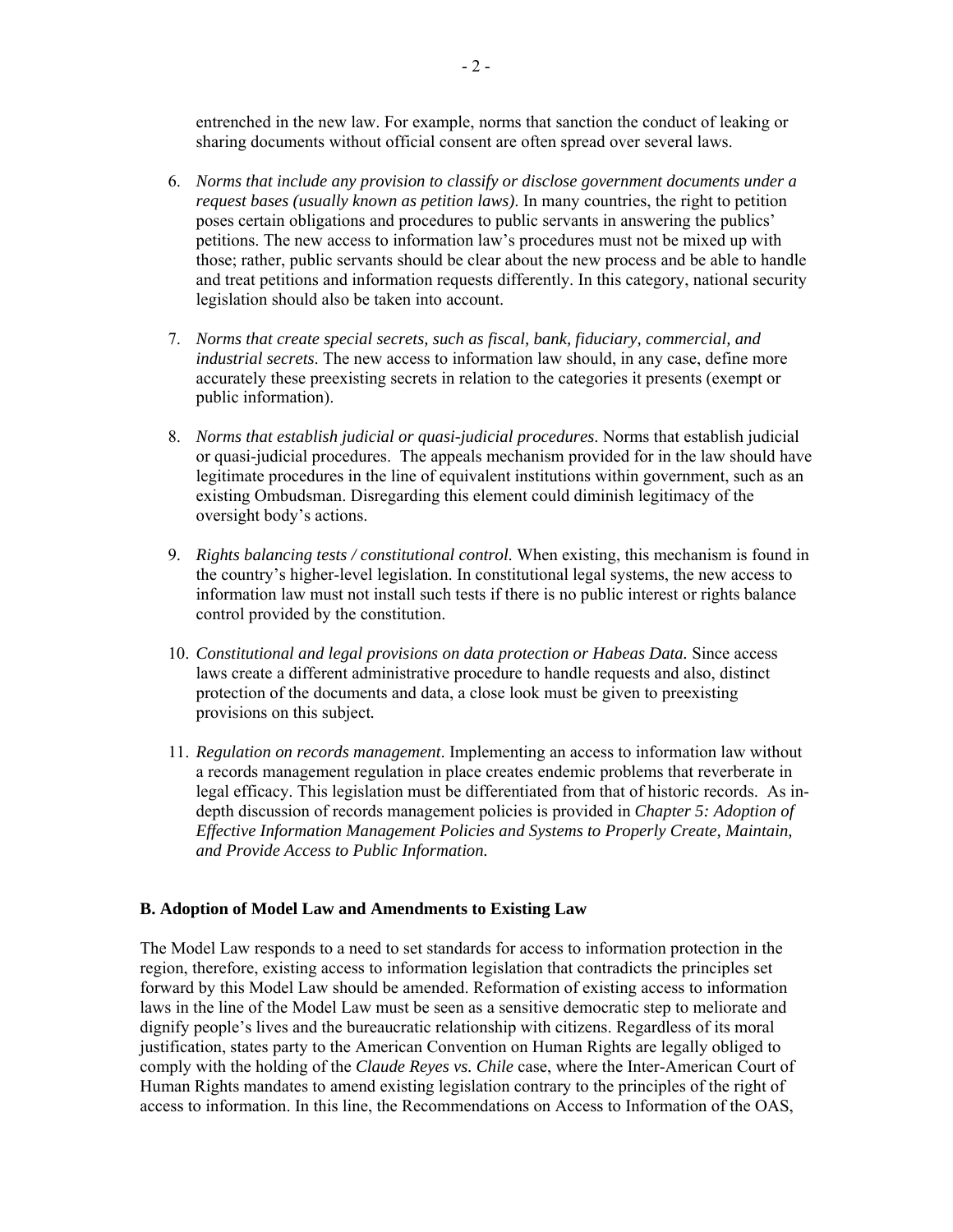CP/CAJP-2599/08 states that states must "ensure that any exception is previously established by law and responds to an objective permitted under international law." The Declaration of Principles of the Inter-American Commission on Human Rights recalls article 13 of the American Convention of Human Rights where (principle 4) "Access to information held by the state is a fundamental right of every individual. States have the obligation to guarantee the full exercise of this right. This principle allows only exceptional limitations that must be previously established by law in case of a real and imminent danger that threatens national security in democratic societies."

Regarding the adoption processes of access to information laws, experience has shown that it is best when governments, civil society and media work together with congressional leaders. This type of alliance often leads to access to information laws that are more protective of the interests of citizens, and also to a law that is publicly debated and shared with the rest of society thanks to the dissemination role of the media. Indeed, a law enactment process that has been publicized enshrines a merit of transparency in itself since citizens learn about the right to seek information and the obligation of the governmental organizations to share it. The process brings about a more legitimate and democratic final outcome. Nevertheless, it should be acknowledge that there are different paths to achieve the adoption of the laws and, in any case, political scenarios should be analyzed before defining a legal adoption strategy.

Once passed, it is important to maintain the credibility of the law among citizens and stakeholders, even when the implementation is problematic. It is especially important that public servants remain confident in the law and its future benefits, despite the work that they confront in its implementation. This can be achieved through trainings and capacity building. For more information on capacity building for information users and providers, see *Chapter 6: Capacity Building for Information Users and Providers*.

In order to have as efficient an implementation possible, governments must consider that a process of "cleaning the house before opening the door" should take place. Administrative rules that allow state secrets, secret budget items and the no conflict of interest prohibiting laws, are the types of measures to be removed before adopting the access to information law, since they entrench principles contrary to good governance and respect for rights.

## **C. Rescinding of Laws and Policies Contrary to Access to Information Regime**

Inconsistent legislation causes confusion between the past confidential information legislation and the new grounds of refusal that the access to information law provides. Public servants, who are the day-to-day applicants, need to implement this law under a safe ground of predictability and certainty, therefore, rescinding and amending an information regime contrary to the limited exemptions in the access to information law is essential.

In countries such as Colombia, Ecuador and Mexico, the supremacy of the right of access to information is ensured by a constitutional provision, which is the highest-level norm of the civil legal systems. In such cases, the constitutions establish that any law that contradicts a constitutional fundamental right is unconstitutional and shall be derogated. Constitutions, such as the Mexican Constitution, reinforce the respect of fundamental rights by stipulating that international treaties, along with the Constitution and national laws are the *supreme norms*. Hence, in those countries, Article 13 of the Inter-American Convention on Human Rights has the same legal power as any domestic law.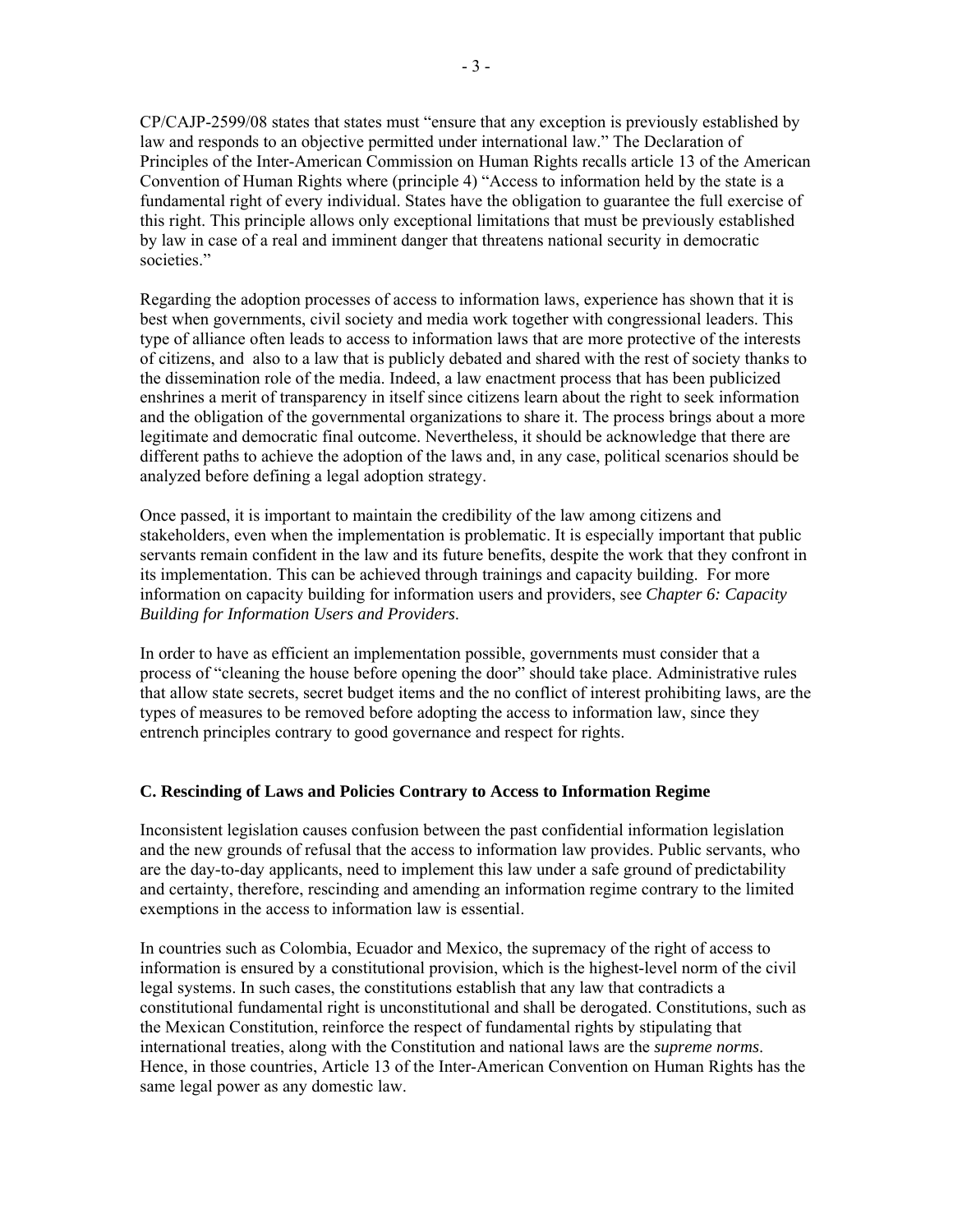To proceed ensuring the supremacy of the access to information model law among contrary provisions, it is recommended that the new access to information law overrides all other secret or classification of information laws, by rescinding or amending those norms contrary to access to information. For instance, the access to information law of Nicaragua and Panama explicitly mandates that this law will prevail above any other law in case of consistency or contradiction. In no case should the access to information law recognize other classification of information regimes and remit to it.

In some countries, such as Canada, there has been a proposal made such that where legislation could conflict with the right of access to information it should be brought to the attention of the Ombudsman or a legislative Committee that could issue an opinion before the legislation is passed. In any case, a permanent parliamentary review process of new draft legislation that may contradict the right is also highly recommended.

Legislation that conflicts with this Model Law is mostly the following: -

- 1. State secrecy laws have a long history in the penal codes of the region. They sanctioned the revelation of "state secrets," meaning any information that could harm the economic or military activities of a State, would be considered a "national offence" (*delito contra la patria*). The laws are characterized by using the grounds of "national security" as a broad shield to hide information from public knowledge. State secret provisions were derogated from penal codes of Mexico and Peru during the twentieth century, where they were mainly used to cover discretionary actions and maladministration taken by the government.
- 2. Ministerial certificates laws are laws that permit a minister to issue a conclusive certificate, that cannot be questioned by an appellate body, ordering that a document is secret. Lower level legislation must not undermine or contradict the access to information law. When this is done, it subtracts credibility from the government's implementation of the law. Best practice in Chile and Peru show that a constitutional prescription ensures an absolute majority of the Congress to introduce new secrets or reserved information legislation.
- 3. Privacy and data protection, or *Habeas Data* laws can run contrary to the access to information regime. The rights to privacy and to access information should exist in harmony. Many countries in the region have *habeas data* provisions adopted prior to the adoption of access to information laws, so classification procedures and protection is already a familiar concept for the government. Caution must be kept when denying information under the grounds of the different laws. For instance, the access to information law of Mexico defines confidentiality with very narrow language, so that this category only protects the private lives of individuals.
- 4. Secondary laws or regulations that create other categories of classification of documents than the ones listed in the law can also conflict with the access to information law. Agencies and organisms under the access to information law, because of reasons of autonomy, can develop secondary legislation or regulations to incorporate the law's principles into their own system. Secondary legislation and regulations must not be contrary or exceed the access to information law's mandate, where new classification categories or different procedures for requesting and classifying information appear.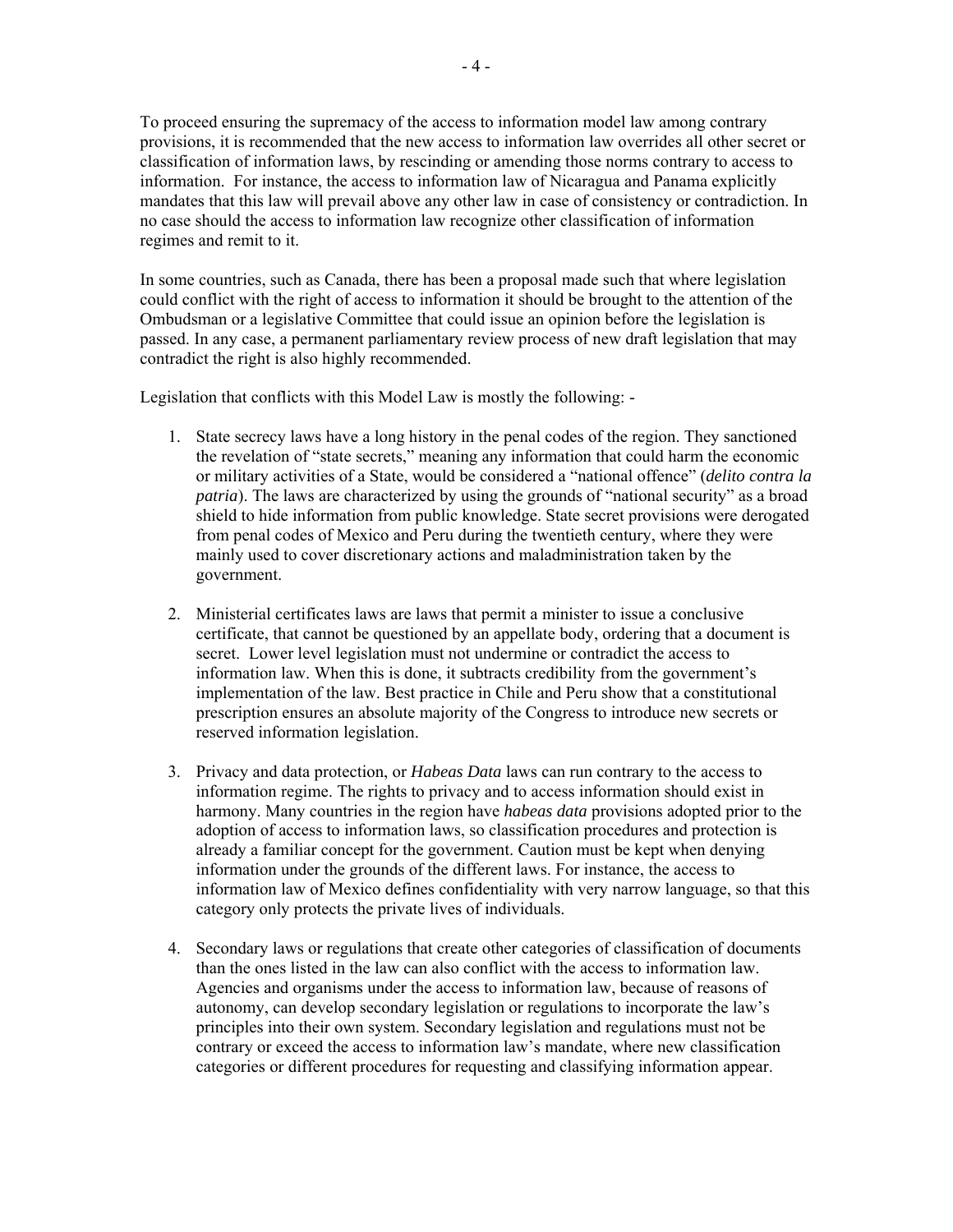5. Public records legislation and policies should be reconciled with the access to information laws. Archives management policies set a special protection regime, classification periods, and accessibility to historic records. It is important to seek interplay and a close coordination between the records keeping and the right to access to information authorities to clearly define competence among the government information and records.

# **D. Enacting Supporting Laws Which Promote Openness**

The enactment of supporting legislation is not only recommended to promote openness in the various areas of government' actions, but most importantly, to grant the effectiveness of a transparent and rights protection regime. Supporting legislation that will further promote openness while promoting the principles in the access to information law, include: -

- 1. Whistleblower protection encourages public officials to denounce wrongdoing of other officials. At the same time, whistleblower protection provides effective punishment to offenders and protection to the individual reporting the wrongdoing, in order that they may remain in their position without the risk of being judged or isolated internally.
- 2. Open meetings laws need not require that all meetings must be open, but strict policies should be established to withhold "executive meetings." In any case, a minute of the latter should be released.
- 3. Public records laws should standardize records management.
- 4. Data protection regimes should live harmoniously with the access to information legislation.
- 5. Civil service laws must be enforced to incorporate professional practices and knowledge of the access to information policies and procedures.
- 6. Constitutional control or rights balancing tests must exist because access to information is a right that must live harmoniously with other rights, like privacy and security rights. The harm tests and public interests tests must develop special criteria to be applied by courts and administrative tribunals. This should be established by the constitution or the higherlevel legislation. These are substantial tools for the oversight bodies to balance conflicting rights on a case-by-case practice. The burden of these tests should not fall on the petitioner.
- 7. Laws that recognize the judicial value of documents obtained in discovery.

## **E. Timeline for Implementation**

Once the law is enacted, governments need to develop a plan of action that must list key activities, indicate the responsible parties for each activity, and establish a timeline for completion of the implementation of the law. Consequences for not having an implementation plan are major. Without a plan, responsibility for implementation blurs and each agency will try to implement the law at its own convenience. It is likely that if no high-level political will behind the initiative, despite the law having come into force, actions for implementation will certainly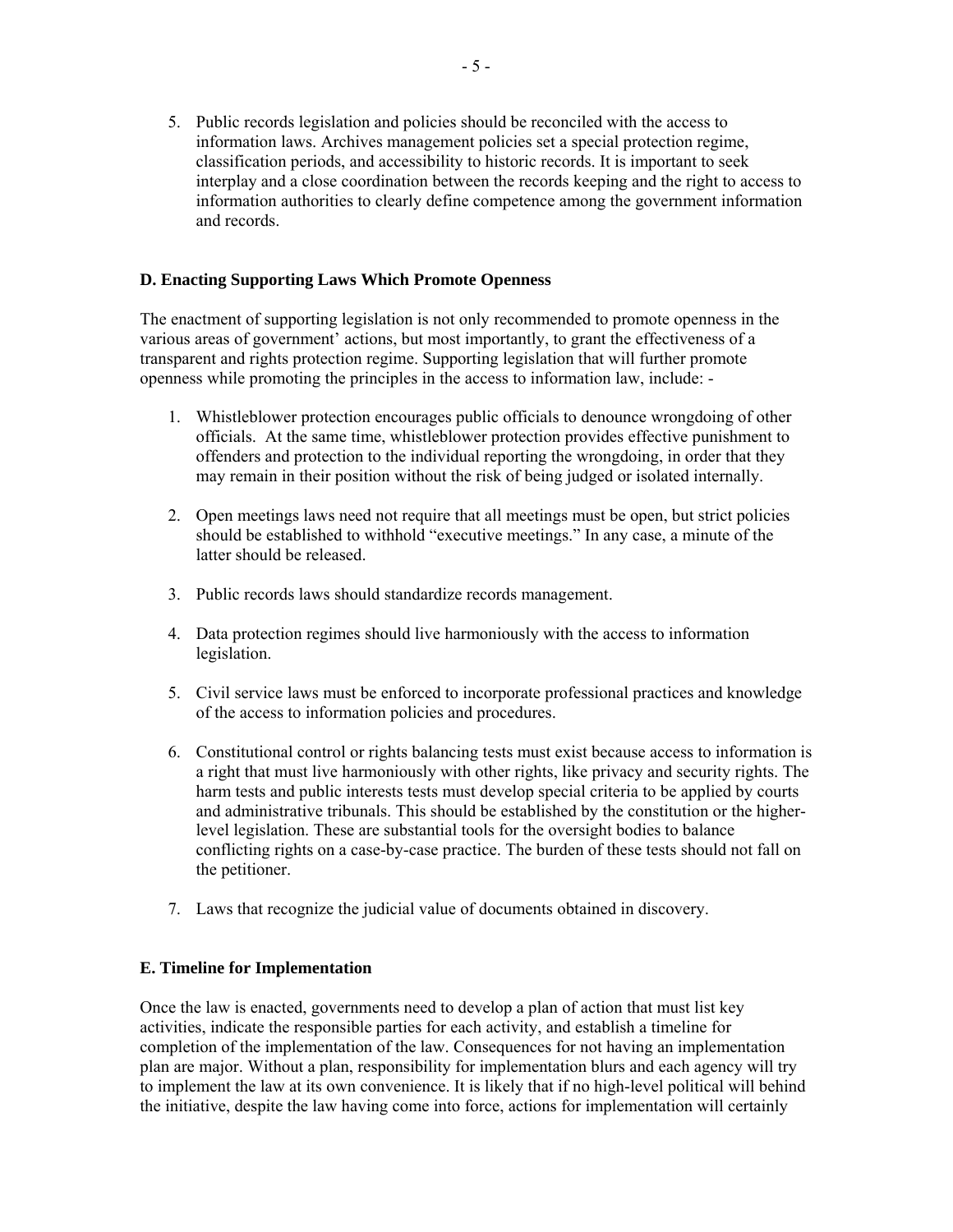not be taken. Overall, an implementation plan keeps implementation homogeneous among the offices and ensures that the same service is provided to requesters within the government, at the same time, reassuring that the government is ready to comply with the legal mandate.

There are various ways to design a phased in approach plan. In some countries, the implementation occurred simultaneously among all offices under the law, after a *vacatious legis* period of at least a year. But others have adopted a staggered plan allowing the most ready offices to comply with the legislation rapidly, while allowing those mainly concerning security and vast administrative records storage to comply later. In any case, this basic plan should be clearly established in the access to information law.

From experiences such as those in the United States, Chile and Mexico, it is recommended that the full implementation process takes place in no more than two years. During this period of time, the first six month stage could be, for example, to comply with the proactive publication of information on official websites. This could be followed by the installation of information officers, training for public officials and the establishment of a public records management strategy. Taking into account the poverty levels in many countries in the region, implementation at the municipal levels of government will usually takes the longest amount of time when budgetary and infrastructure resources are scare. Therefore, efforts at the very local level must be taken from the first day of the implementation timetable.

It is recommended that a staggered implementation plan be adopted for the purpose of: a) giving the municipal and local level governments longer deadlines to systematize records and organize the administration; b) giving governments sufficient time to review and amend legislation contrary to the right to information; c) giving governments the time to enforce administrative and institutional provisions to avoid conflict of interest relations, secret budget items or any maladministration practice.

Experience also has shown that a period longer than two years for implementation is detrimental for the effective process because of the great personnel rotation within the governmental agencies, that by the time the law comes into force, new imperative training needs arise. Indeed, to stagger implementation agency by agency is not recommended when the law provides for the possibility of transfer of information requests as this is only feasible when all agencies are covered.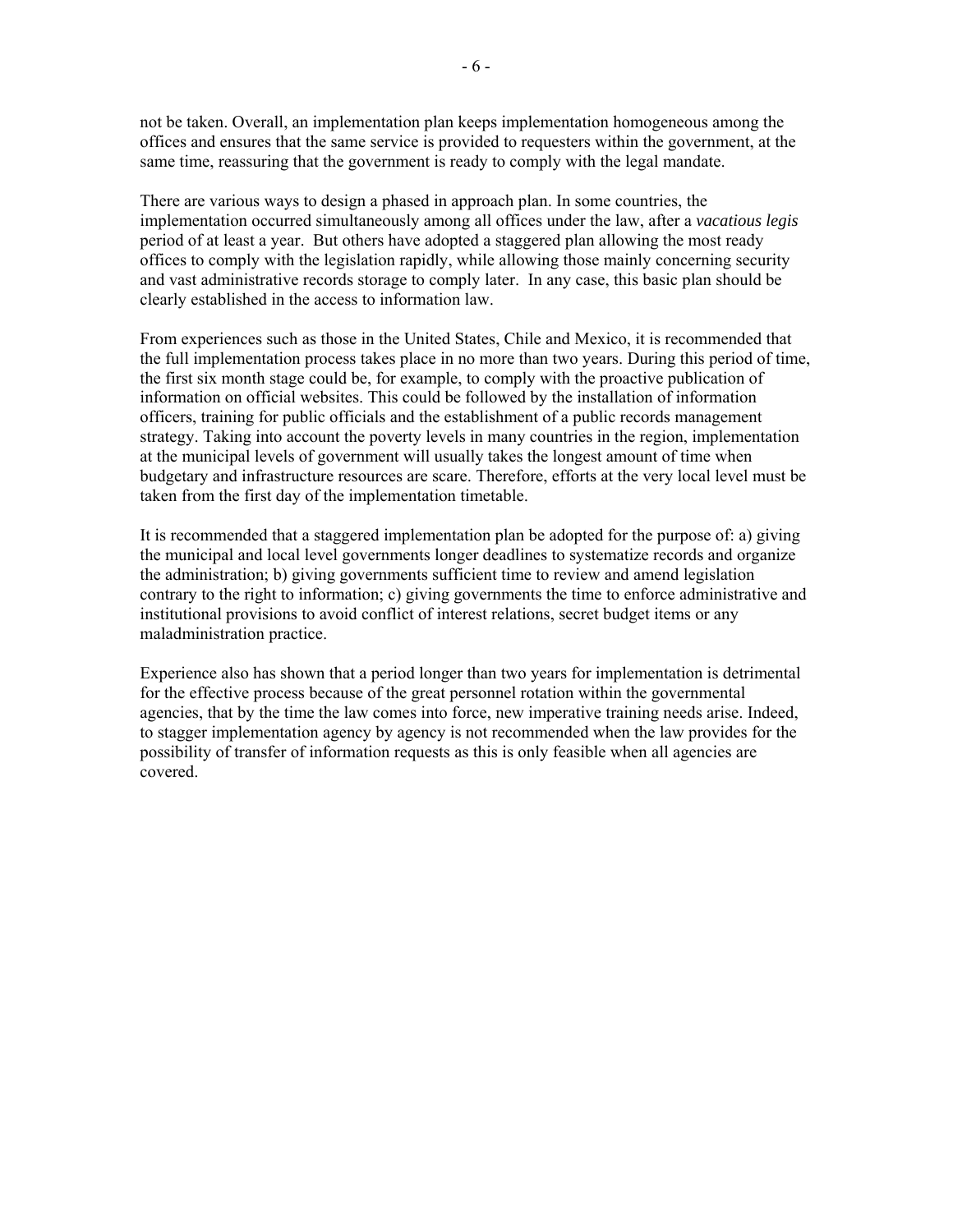## **KEY POINTS ADOPTION OF COMPREHENSIVE FRAMEWORK**

- The new access to information regime should be integrated and reconciled with other existing legislation, such as laws on state secrecy, data protection, habeas data and public records.
- Inconsistent existing legislation that runs contrary to access to information should be rescinded or amended.
- Supporting legislation must be considered in order to enhance the right to access to information.
- Once the law is enacted, governments need to develop a plan of action that must list key activities, indicate the responsible parties for each activity, and establish a timeline for completion of the implementation of the law.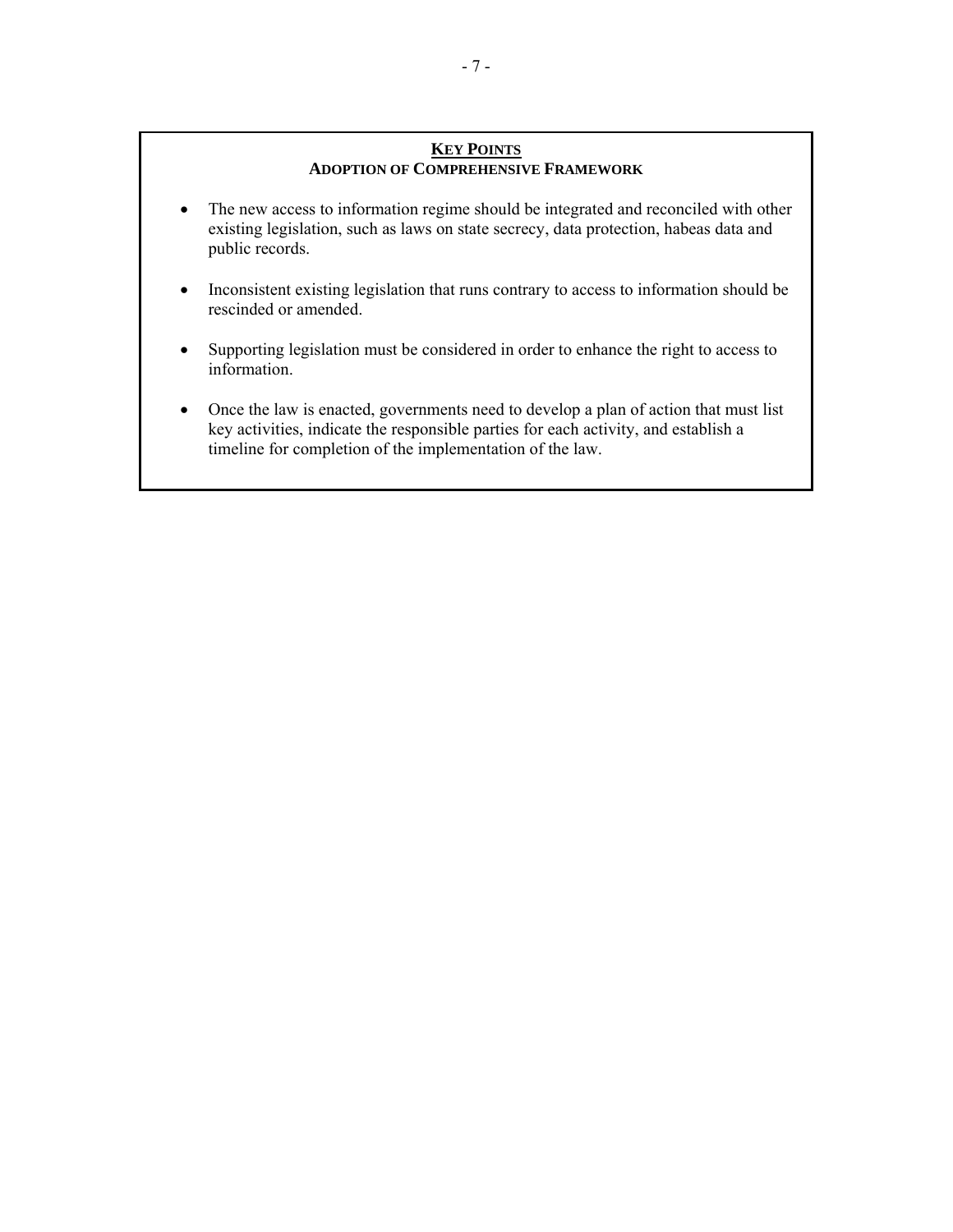### **CHAPTER 2: EXCEPTIONS FROM DISCLOSURE**

Implementation of the system of exceptions to the right of access to information is a core issue for the effectiveness and observance of this fundamental right. It is a process of legal interpretation based on the presumption of publicity over other interests. This chapter examines that presumption in relation to the interests protected by the exceptions from disclosure provided in the Model Inter-American Law on Access to Information.

The first thing that needs to be considered is the creation of interpretation guidelines for the exceptions that elaborate how the section on exceptions to access to information in the Law should be applied. Next, it is important that those guidelines make it clear that the legal causes for denial of access may only be interpreted by those government officials empowered to do so. In countries such as Mexico and Peru the power of denial of access is delegated to high-ranking officials who belong to committees or areas charged with reviewing information inside government entities.

In addition, Section V of the Model Law includes an internal appeals process, whereby the requester, having been informed that the information they seek is exempt from disclosure, may lodge an appeal with the head of that public authority. In processing such appeals, the interpretation guidelines and procedural standards addressed in this section must be observed with particular care.

## **A. Principles of Interpretation of the Exceptions**

The principles that guarantee the right of access to information that the Model Law provides, and which is consistent with the standards of the Inter-American system, must be included in every procedure where the exceptions from disclosure are applied.

## *Legal Recognition of Exceptions*

The Office of the Special Rapporteur for Freedom of Expression, Inter-American Juridical Committee, Inter-American Commission, and Inter-American Court of Human Rights have all found that any exceptions to the right of access to information should be set down in a law. Therefore, in exempting information from disclosure it is obligatory to do so in accordance with the law, based on limits on the right of access to information that meet the conditions of proportionality, legitimacy and need.

### *Restrictive Interpretation*

Exceptions to the dissemination of information should not become the rule – the right of access to information should be interpreted in the light of the principle of maximum disclosure. The exceptions contained in Article 41 of the Model Law should be interpreted in keeping with the literal wording of the legal mandate and if there is any doubt over whether or not information should be reserved, the legal presumption requires disclosure.

### *Principle of Good Faith*

As with any application of the Law, one should expect obligated persons to act in good faith even in exempting information from disclosure. In its 2008 Report, the Office of the Special Rapporteur for Freedom of Expression considered that this principle requires all public servants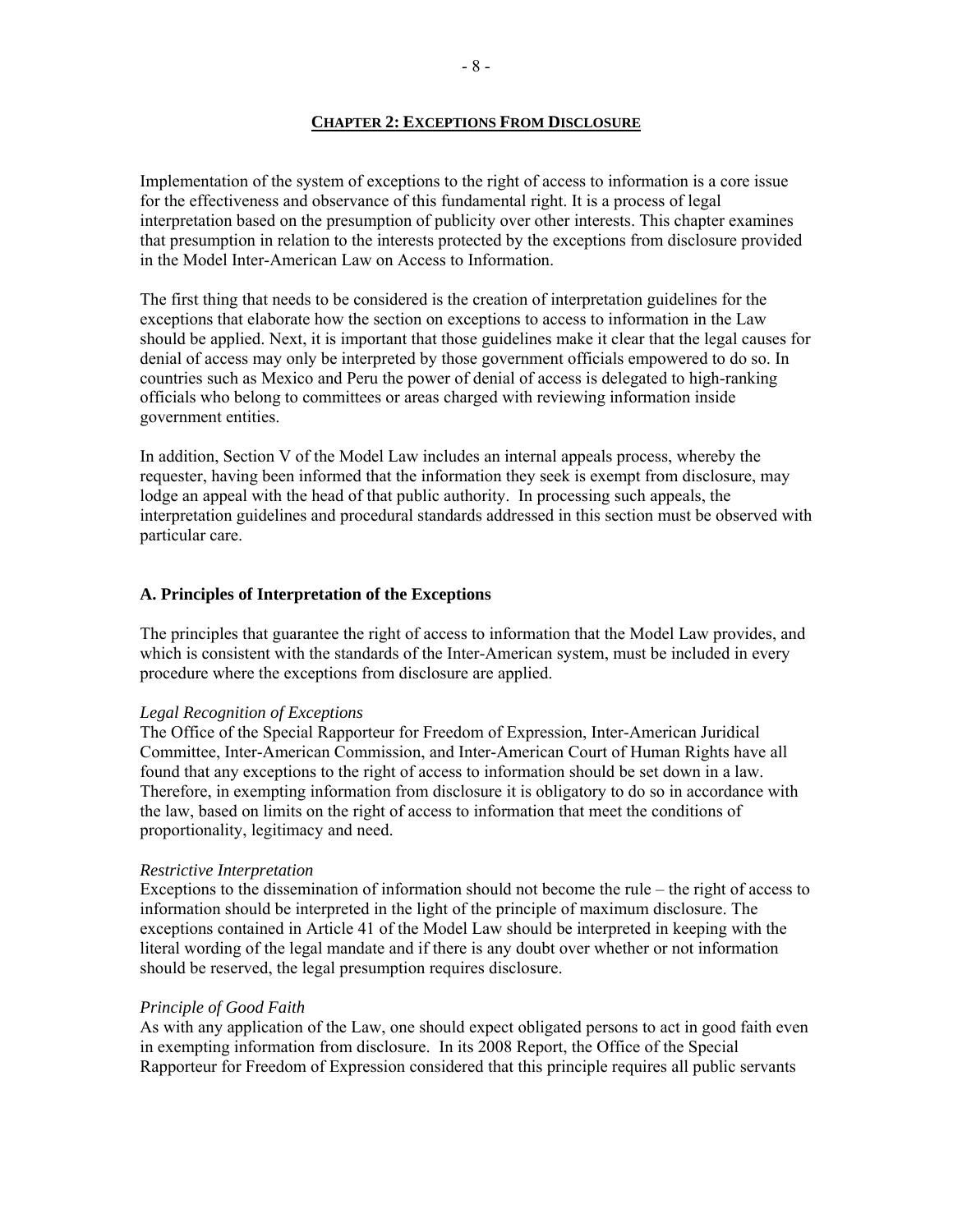to interpret the law in such a way as to contribute to the fulfillment of the purposes of the right of access to information<sup>2</sup>

#### *Reasoned Decision and Grounds*

The regional standard on this principle provides that in interpreting exceptions to the right of access to information the official must ground their denial of disclosure on a legal precept and offer reasoned legal arguments as to why the information cannot be divulged.

#### *Preeminence of the Law Over Other Laws that Create Exceptions*

In most countries the existence of laws that contradict or run contrary to the right of access to information pose an obstacle and significant complications for government officials responsible for reserving information. The predominant principle on the standard of interpretation of the right of access to information is that the rules on access to information prevail over other laws contrary to the system of disclosure. In their Joint Declaration of 2004, the Rapporteurs for Freedom of Expression stated unequivocally that "urgent steps should be taken to review and, as necessary, repeal or amend, legislation restricting access to information to bring it into line with international standards in this area, including as reflected in this Joint Declaration."3

## **B. Private Interest**

The right of access to information is not an absolute right; it is limited by legitimate personal and public interests. Article 41 (a) of the Model Law establishes exceptions to disclosure based on the following private interests: -

- a. *The right to privacy of individuals, including life, health or safety.* These rights are in most countries protected by constitutional provisions. Therefore, the express consent of the individual concerned is required for the disclosure of that information. Accessing it without said consent is an infringement of their legal interests.
- b. *Legitimate commercial and economic interests* where the information was provided in confidence are protected by provisions of private law that safeguard a person's property, commercial, economic, and financial rights. It should be noted that it is not the fact that the information was relayed in confidence that automatically protects it under the exceptions to disclosure. Instead, the interest must also be a legitimate commercial and economic interest.
- c. *Patents, copyright and trade secrets*, where an individuals' interest is at stake and intellectual property legislation protects this type of commercial property.

<sup>2</sup> Catalina Botero, *Report of the Office of the Special Rapporteur for Freedom of Information*, OEA/Ser.L/V/II.134 Doc. 5, approved by the Inter-American Commission on Human Rights on Feb. 25, 2009.

<sup>3</sup> *International Mechanisms for Promoting Freedom of Expression - JOINT DECLARATION* by the UN Special Rapporteur on Freedom of Opinion and Expression, the OSCE Representative on Freedom of the Media and the OAS Special Rapporteur on Freedom of Expression, 2004, available at http://www.cidh.org/Relatoria/showarticle.asp?artID=319&lID=1.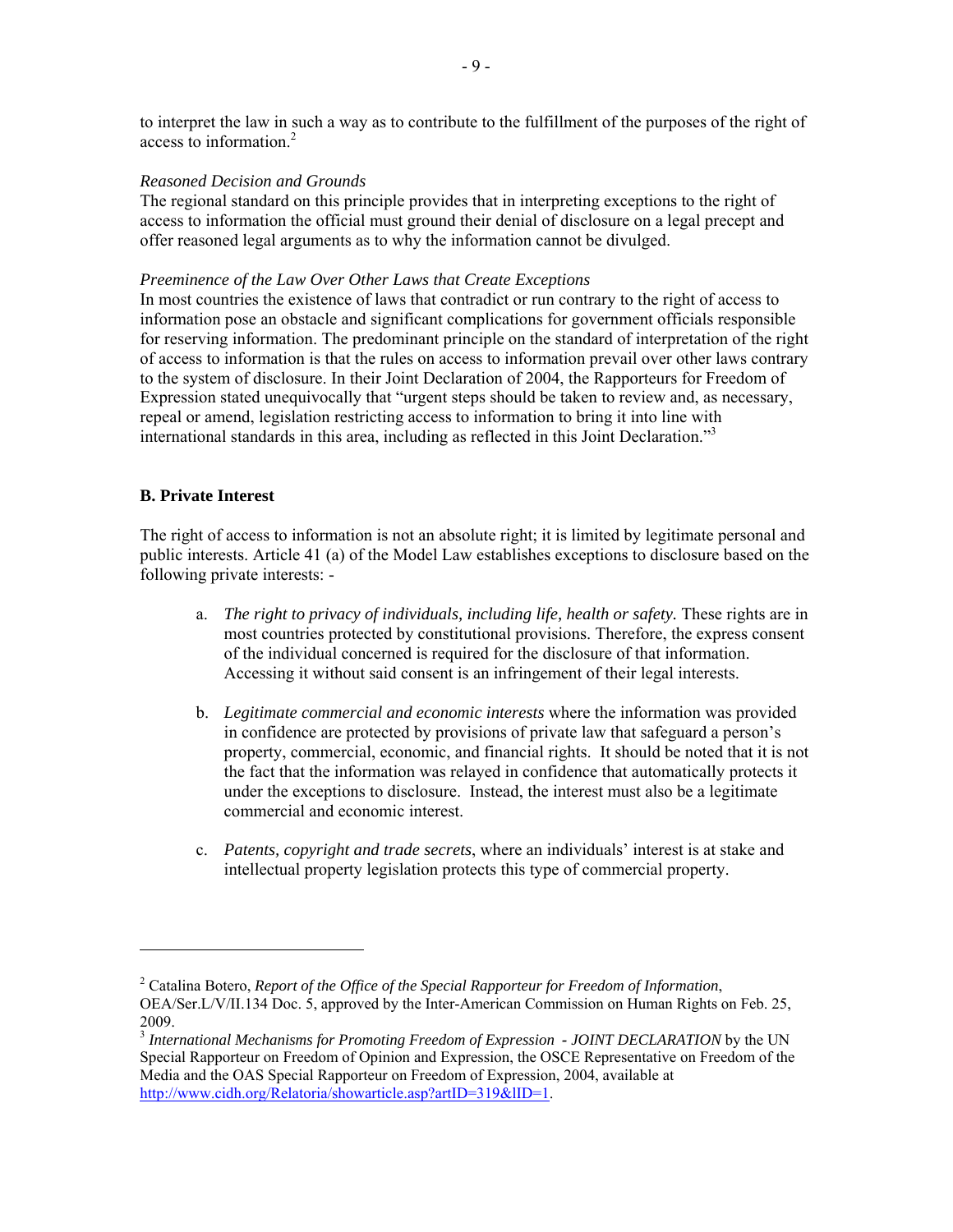With respect to the invocation of private interests as grounds for denial of the right of access to information before a jurisdictional body or an information review committee, the organs of the Inter-American system have determined in their interpretation of Article 13 of the American Convention on Human Rights that the burden is on the state to justify a denial of access to information, not on the requester or the party to whom the information pertains.

This provision of the Model Law also follows the right to self-determination with regard to a private individual's information; that is, the recognition that a person has the right privacy and, consequently, must consent to disclosure before such information is made public.

## **C. Public Interests**

Article 41 (b) of the Model Law establishes exceptions to disclosure based on the following public interests: -

- 1. *Public safety*. Legislation and/or jurisprudence must ensure that a definition must be clearly laid out and it must be possible to determine what harm disclosure of the information would entail.
- 2. *National security*. Where the definition of national security should be clearly set down in a law or case law that provides concrete elements for the determination of potential harm.
- 3. *The future provision of free and frank advice within and among public authorities*. This exception protect deliberate process of public authorities in order to ensure effectiveness of public administration and the State mandate.
- 4. *Effective formulation or development of policy*. Both universal and Inter-American system standards promote openness, transparency and civil society or affected groups participation in the formulation of development policies, grounds for refusal could be argued, once the later has been granted, and deliberation process to the final formulation is pending.
- 5. *International or intergovernmental relations*. This legally prescribed limit is applied when it is possible to determine that disclosure would harm the public interests of a State where its international relations are concerned.
- 6. *Law enforcement, prevention, investigation and prosecution of crime*. This exception protects the judicial proceeding and strategy in criminal cases where disclosure of the information before a final decision is returned could affect the course of the investigation and procedure for dispensation of justice.
- 7. *Ability of the State to manage the economy*. This exception protects state activities necessary for ensuring the economic and financial stability of the country.
- 8. *Legitimate financial interest of a public authority*. This exception protects public finances and the best expenditure of them.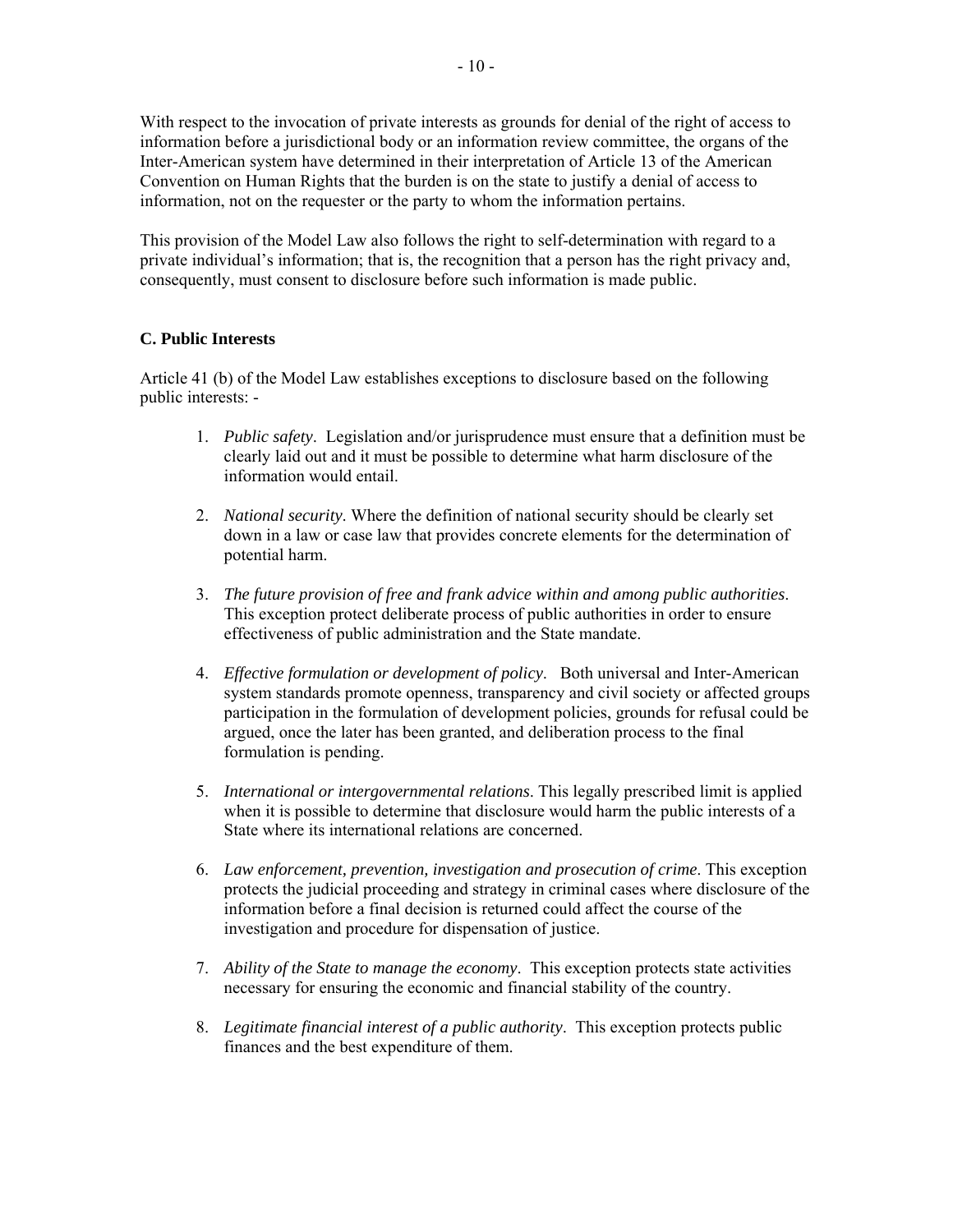9. *Tests and audits, and testing and auditing procedures*. This exception prohibits disclosure where it might undermine a public examination process and its final outcome.

It should be noted that, independently of all the exceptions provided in Article 41 of the Model Law, Article 45, provides that none apply in cases of violation of human rights or crimes against humanity, the latter as defined in the Rome Statute of the International Criminal Court.

## **D. Partial Disclosure of Information**

Article 42 of the Model Law recognizes that a single record may contain both, information subject to exemption, and, information subject to disclosure. This latter information, where no real threat to a private or public interest is posed, should be disclosed. In any case, a detailed explanation of the information withheld and its grounds should be provided to the requester.

## **E. Length of Restrictions on Access to Information**

The Model Law provides that exceptions for public interests do not apply to records older than 12 years. However, that restriction is lifted when the reasons that led the information to be reserved cease to have effect. By the same token, this restriction may be extended on the basis of reasoned arguments and grounds to show that the reasons that originated the exemption persist and that to lift it would be contrary to public interest.

## **F. Public Interest Override**

The public interest and harm tests are standards against which the justification for an exemption to disclosure must be weighed, to determine if it meets requirements of proportionality and necessity. In applying these tests it is necessary to adopt a restrictive interpretation of the exemption, as is mentioned in this chapter. The presumption of publicity thus requires an exemption be the least restrictive as possible; that is: non-disclosure must have a direct effect on the exercise of a particular exception, be proportionate to the public or private interest protected, and interfere to the least extent possible with the effective exercise of the right of access.

In the words of the Special Rapporteur for Freedom of Expression, an exception must pass a three-part test: a) it must be related to a legitimate aims that justify it; b) it must be demonstrated that the disclosure of the information effectively threatens to cause substantial harm to this legitimate aim; and, c) it must be demonstrated that the harm to the objective is greater than the public's interest in having the information. $4$ 

<sup>4</sup> Catalina Botero, *Report of the Office of the Special Rapporteur for Freedom of Information*, OEA/Ser.L/V/II.134 Doc. 5, approved by the Inter-American Commission on Human Rights on Feb. 25, 2009.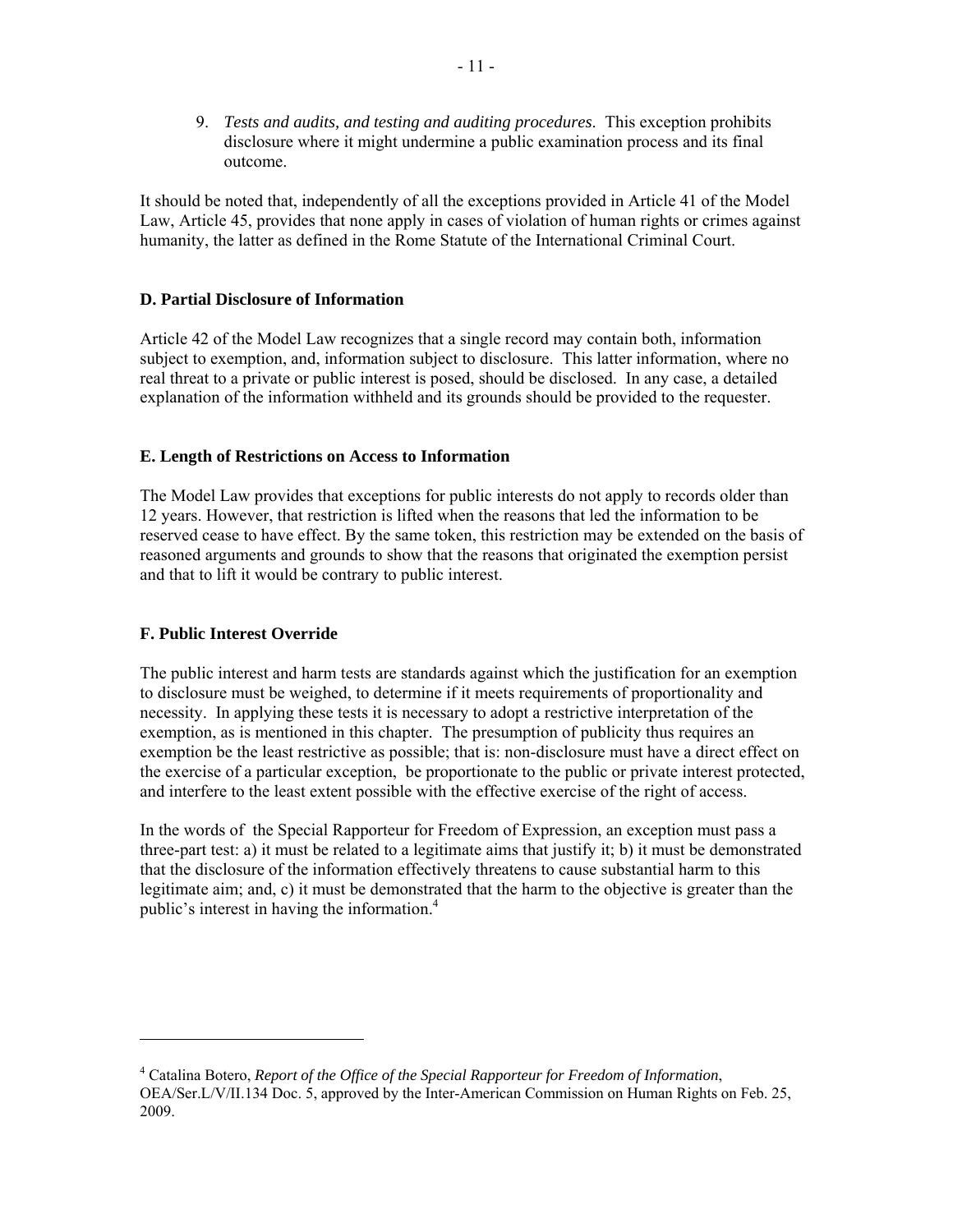## **KEY POINTS EXCEPTIONS FROM DISCLOSURE**

- In the interpretation of the exceptions, public officials should:
	- o Issue exemptions in accordance with the law, based on limits on the right of access to information that meet the conditions of proportionality, legitimacy and need;
	- o Ensure that exceptions to the dissemination of information should not become the rule – the right of access to information should be interpreted in the light of the principle of maximum disclosure;
	- o Act in good faith even in exempting information from disclosure; and
	- o Ground the denial of disclosure on a legal precept and offer reasoned legal arguments as to why the information cannot be divulged.
- In applying the public interest harm test, it is necessary to adopt a restrictive interpretation of the exemption. That is, the exemption option that least restricts the right of access to public information should be adopted. The exemption should: i) be conducive to the attainment of the objective; ii) be proportionate to the interest that justifies it; and, iii) interfere to the least extent possible with the effective exercise of the right.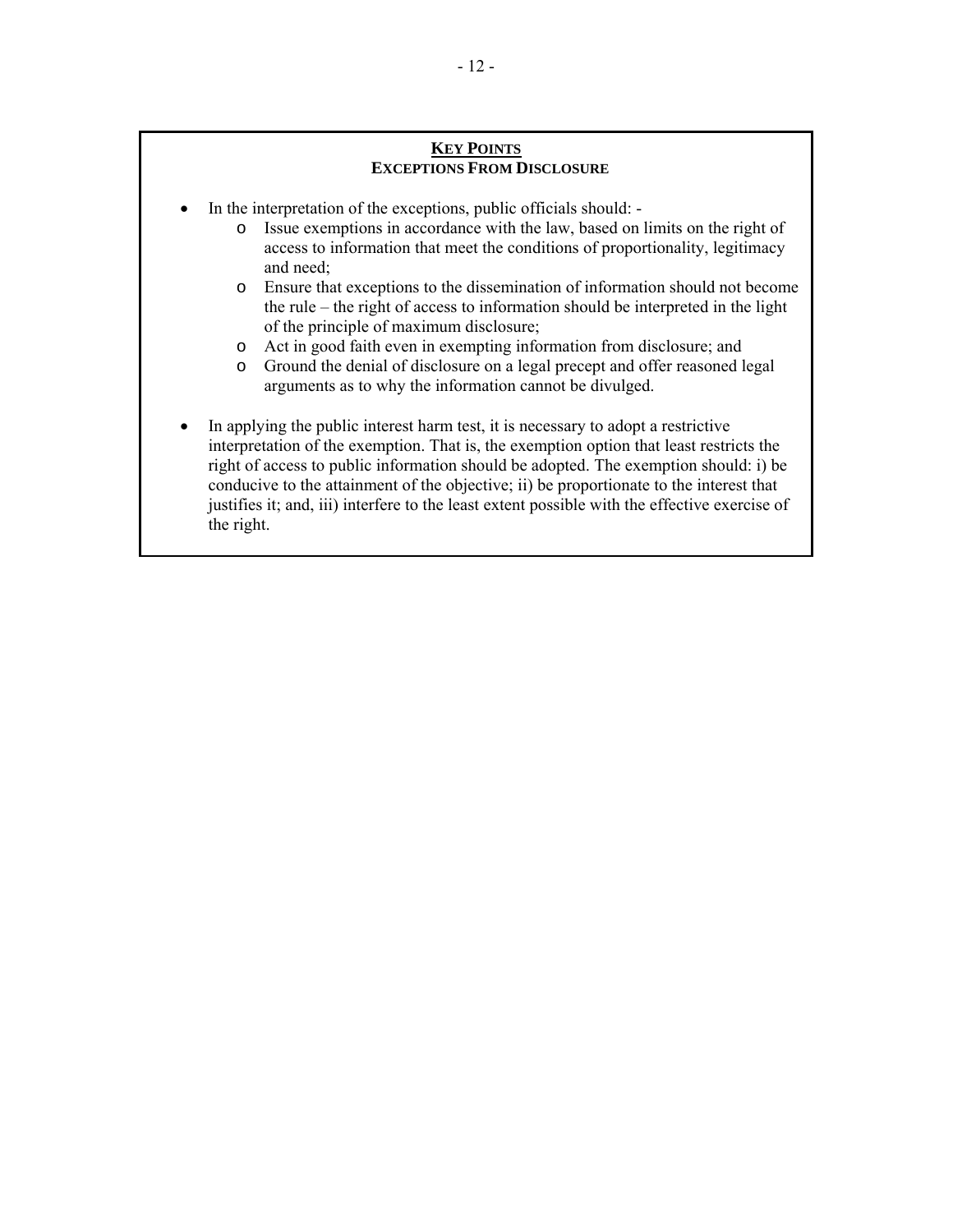### **CHAPTER 3: MONITORING, ENFORCEMENT, AND EFFECTIVENESS OF THE LAW**

In instituting a functioning access to information regime, it is critical to pay great attention to the oversight and enforcement mechanisms and to the establishment of tools for determining effectiveness of the system. A national oversight agency monitors and supports implementation of the access to information legislation; may set policy and offer recommendations; assures consistency among agencies; promotes the right of access to information; and can provide requisite training and capacity building for key civil servants as well as lead campaigns to promote public awareness and understanding of the right of access to information law.

Assuring a procedure that allows persons to enforce their right to information when a request is ignored or denied, or when their rights are otherwise impeded, is arguably the most important set of provisions within an access to information law.<sup>5</sup> Without an independent review procedure of decisions, the right to information will quickly become discretional and based on the whims and desires of the persons receiving the request. If the enforcement mechanisms are weak or ineffectual it can lead to arbitrary denials, or foment the "ostrich effect", whereby there is no explicit denial but rather the government agencies put their heads in the sand and pretend that the law does not exist. Thus, some independent external review mechanism is critical to the law's overall effectiveness.

The institutional framework and apparatus developed for oversight and enforcement of the right to information vary. This section will discuss models for monitoring and enforcement, which range from more limited oversight and intermediary enforcement mechanisms to those whereby the bodies are mandated and vested with wide-ranging powers and responsibilities. While the Model Law advances an exemplary system, whereby the oversight and enforcement duties are vested in an Information Commission with more expansive powers, ultimately, the decision regarding which model will function best depends greatly on the specific political, economic and social context and needs of the jurisdiction. Nevertheless, what is increasingly clear is that in order to ensure full and continuing compliance with the law, there is a need for statutorily mandated instruments dedicated to the promotion, monitoring and enforcement of the access to information regime.

Finally, access to information statutes should incorporate a mandate and the means for determining the overall effectiveness of the regime. Quantitative and qualitative data related to the use of the law, most frequently asked for documents and information, effectiveness of automatic disclosure, agency responses, costs, and impact will allow governments to identify and resolve challenges and recognize successes and best practices.

## **A. Oversight**

An oversight body with the responsibility for coordinating implementation efforts across government agencies, promoting training of functionaries and public education, responding to agencies questions, and ensuring consistency and sustainability is critical to the success of any access to information law. Experience indicates that without a dedicated and specialized oversight

<sup>5</sup> *See* Neuman, Laura, "Access to Information Laws: Pieces of the Puzzle," in The Promotion of Democracy through Access to Information: Bolivia, Carter Center, 2004.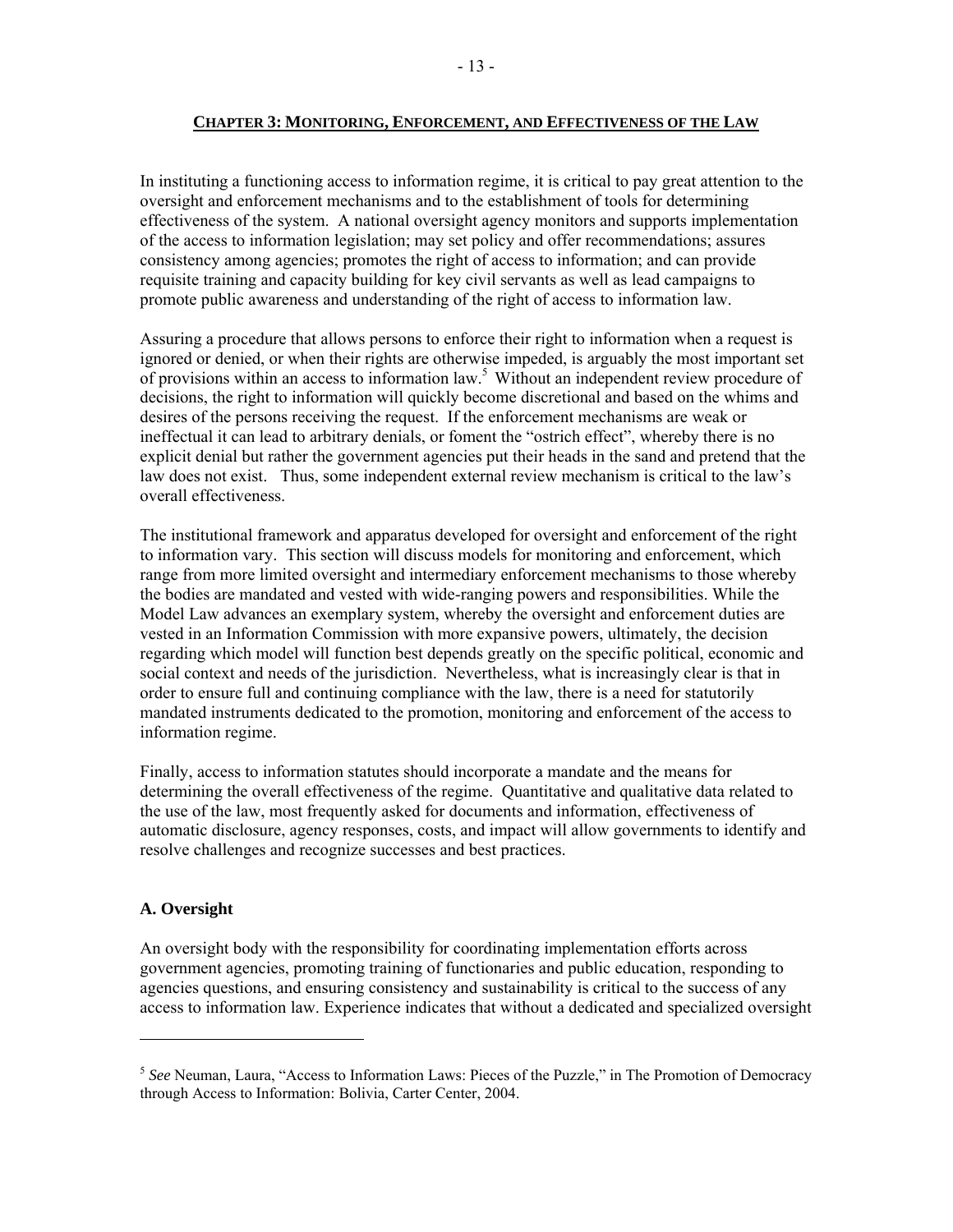body the compliance rate is lower, the number of requests more limited, and the right to information eroded. $6$  Moreover, without a continuous oversight body, government efforts are dispersed and diluted with no clarity in responsibilities, lack of clear guidelines, and reduced ability to conduct long-term planning and to promote best practices, thus costing governments more in terms of human and financial resources. For those jurisdictions without an oversight body, there is no one for the agencies to contact for support or with questions and concerns, and the weight of implementation and public education falls squarely on their already overburdened shoulders. In these cases, users are forced to navigate the systems on their own and public servants are burdened with additional responsibilities, but often less training and resources.

There are a number of models for establishing an oversight body, but perhaps the most effective – as highlighted in the Model Law – is a system with a dedicated Information Commission responsible for overseeing the functioning of the access to information regime as well as its enforcement. Not only is there a cost benefit in combining the functions of oversight and enforcement in one Commission, but also the benefits of a specialized unit that can ensure consistency across the related matters. For instance, if a number of appeals are being brought against the same agency or for similar reasons, the Commission can both rule on the issue as well as insure additional training in order to stem the need for future litigation. In some jurisdictions, the duties are vested in an existing body, such as the Ombudsman or is placed in a body that is separate from an Information Commission, with obligations for both oversight and enforcement., In all cases, the oversight bodies have served to enhance the government's implementation efforts and ensure that the objectives of the law are more fully met.

Regardless of which system is selected, it is vital that the oversight body or unit enjoy a statutory mandate. Where oversight is voluntary, over time the initial units have seen staff reduction, insufficient funding or complete disbandment. Voluntary oversight mechanisms have emerged when the legislature failed to mandate a national coordinating body as part of the law or regulations, but practice dictated the need. In these situations, the lack of a specifically legislated oversight body has resulted in a corresponding low awareness of the law, no tracking or monitoring of implementation, and a dismally low request rate. As experience builds in the field, it points to the need for an oversight body that is specialized, dedicated to the issue, well-staffed and properly resourced. In many cases, this suggests that adding the access to information oversight function to an already stretched Human Rights Ombudsman or like institution with disparate mandates may not serve the overall goal.

Therefore, as the Model Law provides, in developing statutory language and implementation of a proper oversight mechanism, the legislation should make specific provision for the Commission to be in charge of monitoring implementation efforts; receiving monthly reports and assisting in the annual report to the legislature; and leading efforts for training of public servants, promotion campaigns and necessary material development, such as standard operating procedure manuals. Ideally, the Commission also would be responsible for reviewing the manner in which records are maintained and managed by public authorities and assure the automatic publication of documents by the public authorities, in line with best practice. The agency itself should be designed and staffed to ensure capabilities to collate reports and provide statistical analysis, including number of requests and complaints, and to monitor all systems.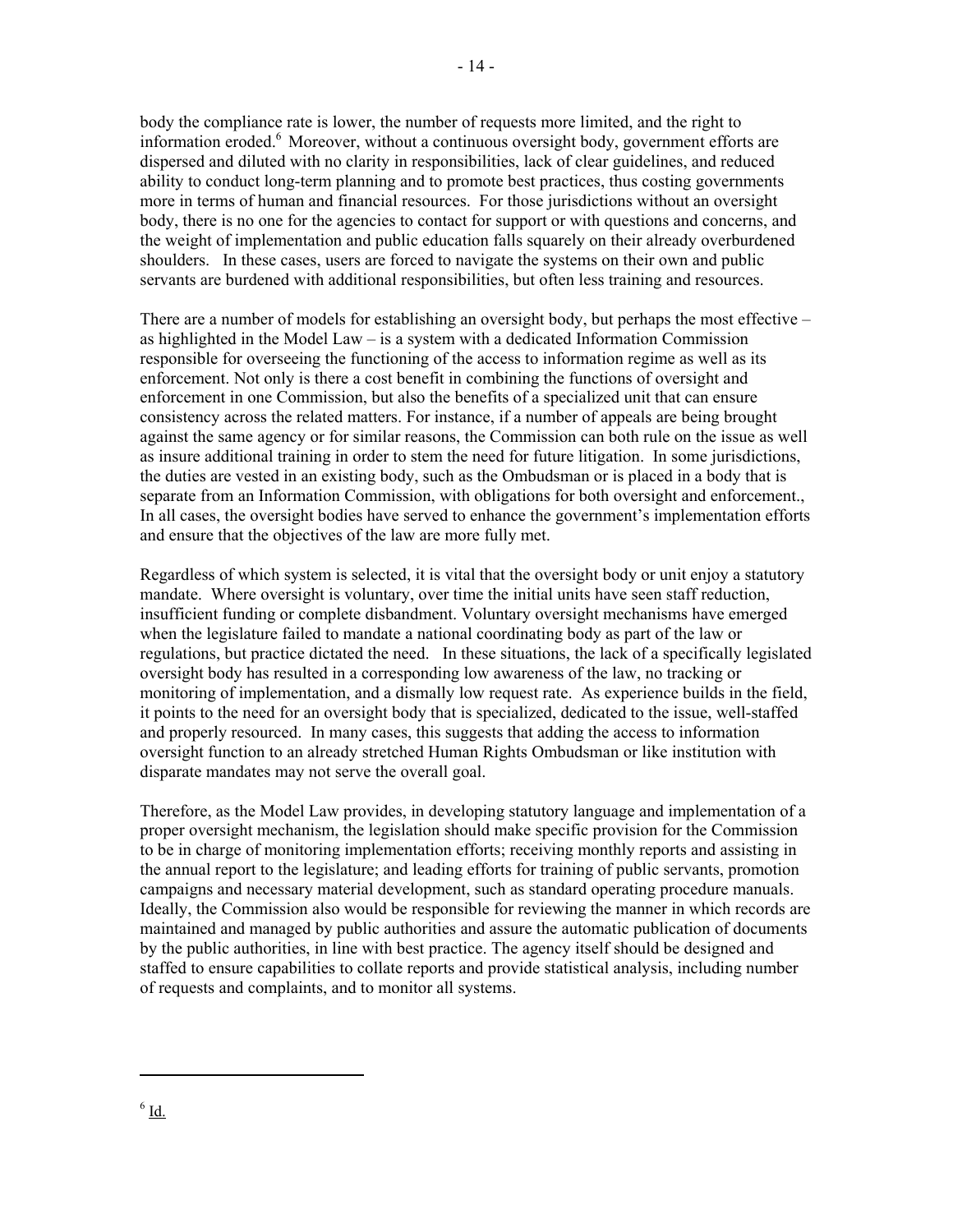## **B. Enforcement**

Compelling adherence to the tenets and principles of access to information laws through welldesigned and implemented enforcement mechanisms is paramount to ensuring the statute's overall effectiveness, particularly in cases with poor implementation or wavering political commitment. $<sup>7</sup>$ </sup>

Although jurisdictions around the world have varied in the design of their enforcement mechanisms, there is a growing recognition that the optimal system would be: -

- independent from political influence;
- accessible to requesters without the need for legal representation;
- absent overly formalistic requisites;
- affordable:
- $\bullet$  timely; and
- preferably specialist, as an access to information laws is complex, necessitating delicate public interest balancing tests.<sup>8</sup>

More specifically, advocates have called for legal provisions that guarantee "a right to appeal any decision, any failure to provide information, or any other infringement of the right of access to information . . ."9 The recent Americas Regional Findings and Plan of Action for the Advancement of the Right of Access to Information calls on all states to assure that "enforcement mechanisms are accessible and timely, including establishing intermediate appeals bodies, providing necessary human and financial resources, and capacitating all judges and any others responsible for resolving access to information claims."<sup>10</sup>

It is widely accepted as the norm that in any appeal of an information request, the burden of proof for the negative decision lies with the public authority. This includes decisions related to release as well as costs and transfer of requests, where applicable. Additionally, the burden always falls on the public authority to demonstrate convincingly that the disclosure of requested information will cause harm to the protected interested, and that this harm outweighs the public interest, as delineated in the exceptions section of the Model Law.

In most jurisdictions with an access to information law, a requester that has received a negative decision, whether it is a complete or partial denial of information, lack of response, or other determination ripe for appeal, may seek internal review<sup>11</sup>. This often entails a review of the decision by a more senior administrator or Minister within the same agency that made the initial negative determination. In many jurisdictions, internal appeals are mandatory before the aggrieved requestor is eligible for external review. The Model Law provides the opportunity for internal appeal, but does not require it prior to the issuance of an appeal to the independent

<sup>7</sup> *See* L. Neuman 'Enforcement Models: Content and Context", Access to Information Working Paper Series, World Bank Institute, 2009.

 $^8$  Id.

 $\frac{9}{2}$  See Carter Center "Atlanta Declaration and Plan of Action for the Advancement of the Right of Access to Information," International Conference on Access to Public Information, Atlanta, GA, 2008.

<sup>&</sup>lt;sup>10</sup> See Carter Center "Americas Regional Findings and Plan of Action for the Advancement of the Right of Access to Information," Americas Regional Conference on the Right of Access to Information, Lima, Peru, 2009.

<sup>&</sup>lt;sup>11</sup> There are a few countries that do not provide internal review of initial decisions, such as France, but these are unique cases.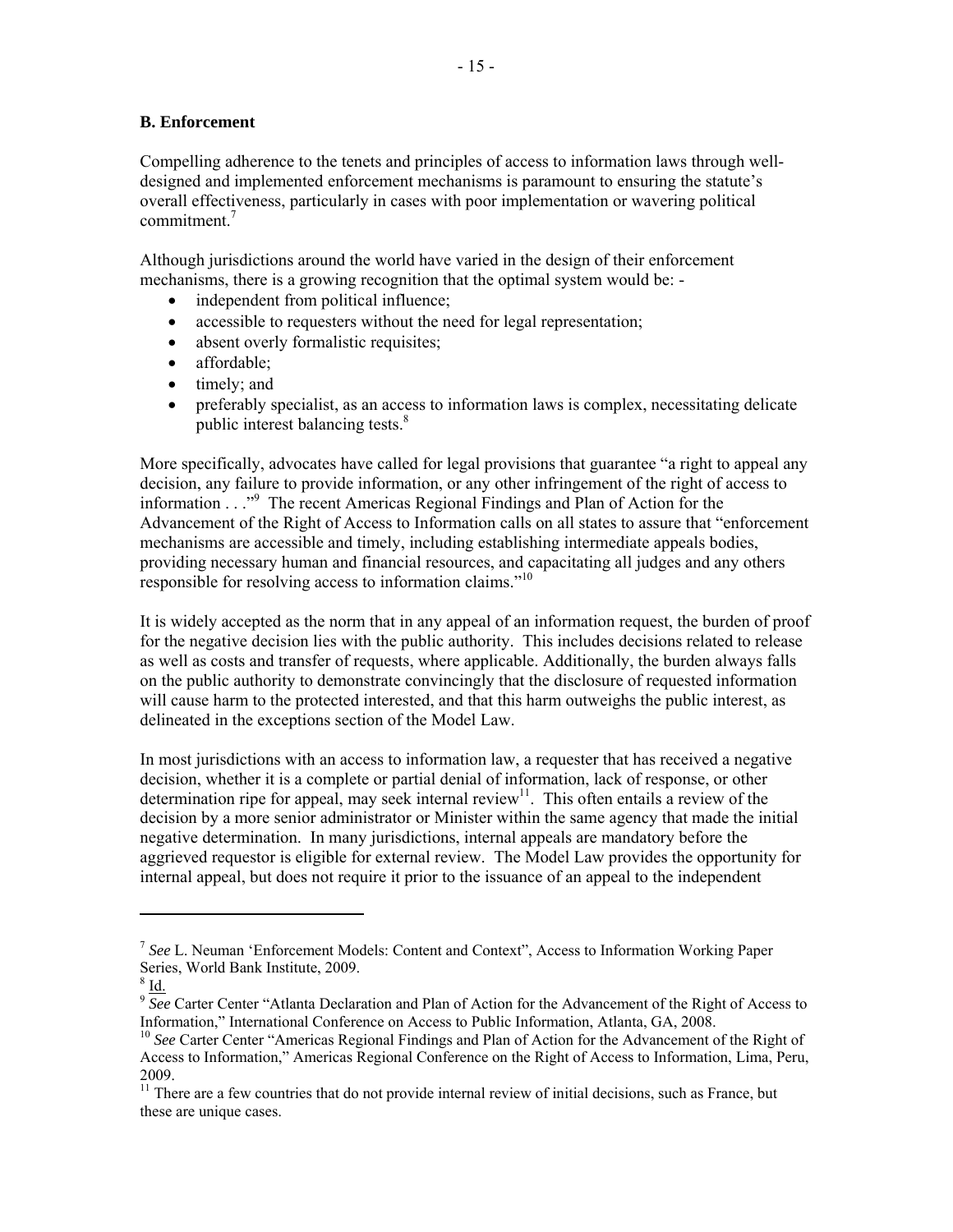Commission. However, should a requester choose to lodge an internal appeal, the Model Law suggests that the time for agency response be specified and limited in order to insure that this stage does not incur unnecessary additional delays.

In considering whether to make the internal appeal obligatory, there are arguments that focus on delay as a claimant exhausts administrative appeals and whether it serves as merely an obstacle before one can seek an independent review. However, surprisingly perhaps, anecdotal and statistical evidence indicates a high level of positive resolutions by internal review, without necessitating appeals to the Commission or Courts, which would potentially bear more costs in terms of time and resources. Thus, whether mandatory or optional, it is beneficial for the legislation to provide some system of internal appeals.

## **C. Models of Enforcement**

Following an internal review, if still dissatisfied or if the internal review is bypassed, the information requester is afforded the opportunity for appeal to an external body. While the Model Law calls for a specific enforcement system, as with the oversight mechanisms, there are a number of potential models, including<sup>12</sup>:

- 1. An Information Commission(er) or Appeals Tribunal with the power to issue binding orders
- 2. An Information Commission(er) or Ombudsman with the power to make recommendations
- 3. Judicial Review

Ultimately, the model of enforcement selected for appeals outside of the agency depends highly on the specific context and culture – political, economic and bureaucratic - of the country as well as budgetary considerations, but the first model, which is included in the Model Law, has proven successful in a variety of jurisdictions.

## **1. Information Commission(er) or Tribunal: Order-Making Powers**

As presented in the Model Law, in this system external appeals are made first to an access to information commission(er) or specific appeals tribunal with the power to issue rulings and binding orders. This model often is considered the best of the three models in meeting the basic set of enforcement principles. Appeals to bodies such as an Information Commissioner often are more accessible as there is no need for legal representation, it is affordable as there are no court costs or other fees<sup>13</sup>, and, in the best cases, highly independent. This system can allow the

 $12$  This and the following sections draw largely from L. Neuman "Enforcement Models: Content and Context", Access to Information Working Paper Series, World Bank Institute, 2009.

<sup>&</sup>lt;sup>13</sup> In some jurisdictions, such as Ireland, there are application fees for submitting certain types of cases to the Information Commissioner for review. For example, if the request is for personal information or the agency has failed to respond then the application fee if waived. In other cases the application fee may be ₤50 or ₤150, depending on the nature of the appeal. For comparison, the Circuit Court application fee is ₤60 or ₤65, depending on the type of case, ₤60 for notice of trial plus ₤11 for every affidavit filed, ₤50 for official stamp of an unstamped document given as evidence, and ₤5 for every copy and the Supreme Court application fee is ₤125 plus additional costs for filings and copies. See The Court Services of Ireland,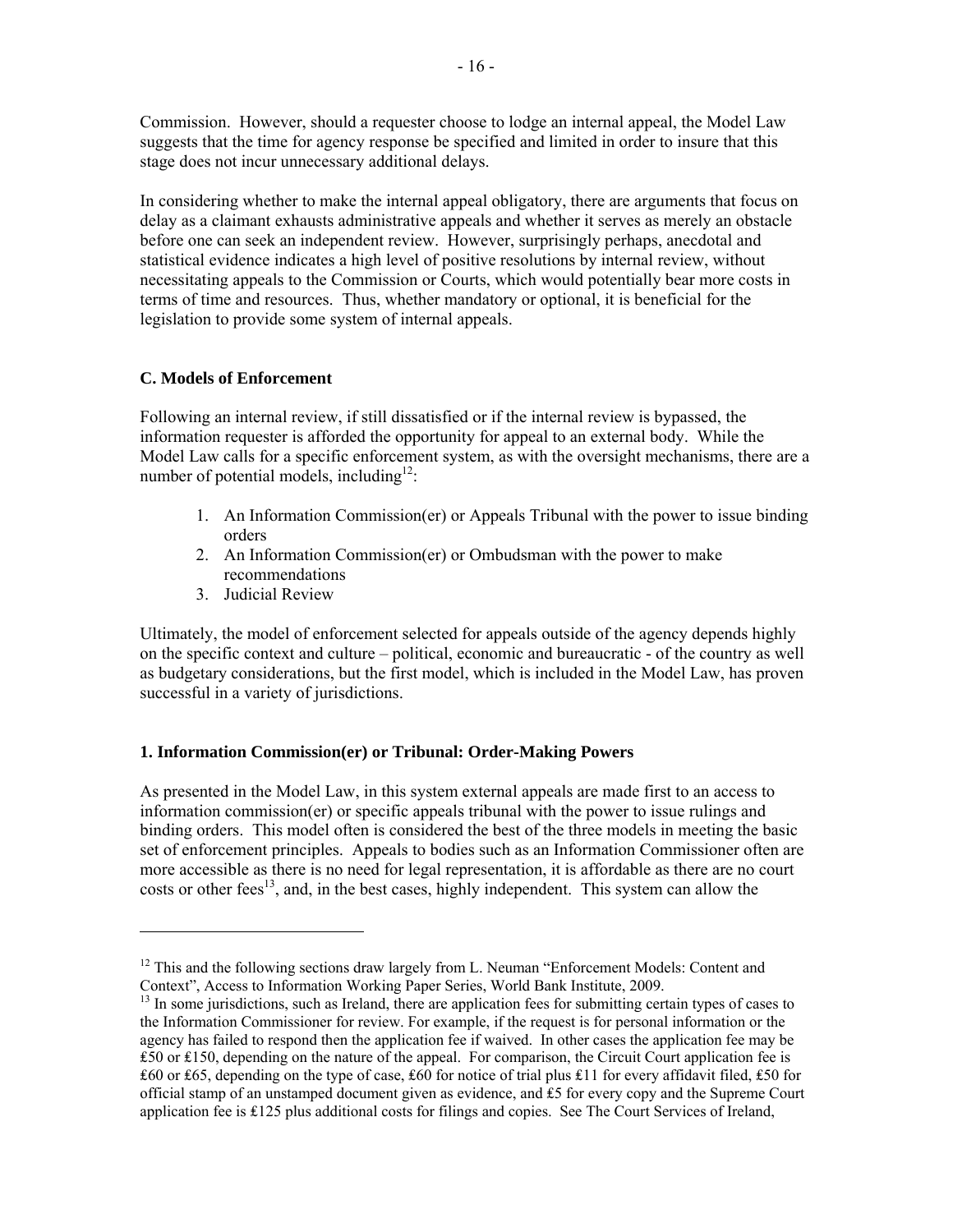decision-makers to become specialists in the area of access to information. With the power to order agencies to act or apply sanctions, this model serves as a deterrent to the government and can alleviate the need for further appeals to the Courts. Binding decisions are issued through a written ruling, which in mature jurisdictions creates a body of precedent that can guide future internal agency and commissioner decisions and facilitate settlements.

This model lends itself to the principles of independence, affordability, accessibility, timeliness and specialist, but as with any model, these benefits are not always realized. There are some potential disadvantages, but again in practice these often are mitigated by this model's benefits. Quasi-judicial proceedings, such as those before a Commission with order-making powers, may become overly formalistic and legalistic. Decisions contain jargon, which may be challenging for requesters to understand, and the administration may be slower than the Commissioner model with fewer powers as more exhaustive investigations are undertaken, due process requirements must be fulfilled, and lengthy judgments must be written and issued. These models may be more costly for the state as new institutions are established and staffed, and technical procedures (such as summons and notice, in-camera reviews, and hearings) are met to satisfy legal necessities. Finally, although called "binding," in the face of agency non-compliance there remains the need for judicial involvement and in the most extreme cases police engagement.

As posited in the Model Law, the Commission is directed to establish rules and regulations that ensure its proper functioning, such as a tracking system of appeals and notice to all parties, and ensure that all parties have an opportunity to be heard. To support their order making powers, the Commissioners are vested with the ability to compel witnesses and evidence and make on-site inspections. To strengthen further the authority of the Commission, the law could provide the Commission the right to instigate investigations on its own accord, without a specific appeal lodged.

The Model Law provides an opportunity for mediation. This is an area that could be expanded to allow for a more general mandate in order to clarify and resolve some – or all - of the contested issues more quickly. Notably, the Model Law follows the present Mexican law example of only providing a right of additional appeals to the requester. If the requester remains unsatisfied, she has the legal ability to seek further review before the Courts, through judicial review, while the agency is bound by the Commission's decision. Finally, as discussed above, throughout the appeal proceedings the burden of proof for any negative decision rests on the public authority.

Although the Model Inter-American Law on Access to Information recommends establishing an Information Commission, there are two additional appeals processes applied in jurisdictions around the world.

#### **2. Information Commissioner or Ombudsman: Recommendation Power**

The second model utilizes an Information Commissioner or Ombudsman<sup>14</sup> with more limited faculties for enforcement. In this design, the enforcement body is vested solely with the power to issue recommendations to the relevant administrative agency or public functionary. These Commissioners or Ombudsmen often possess weaker powers of investigation and with no order-

<u> 1989 - Johann Stoff, amerikansk politiker (d. 1989)</u>

Circuit Court Fees, Schedule One and Two and Supreme Court and High Court Fees Order Schedule One Part Two.

<sup>&</sup>lt;sup>14</sup> The term Information Commissioner with recommendation powers and Ombudsman are used interchangeably in this Chapter.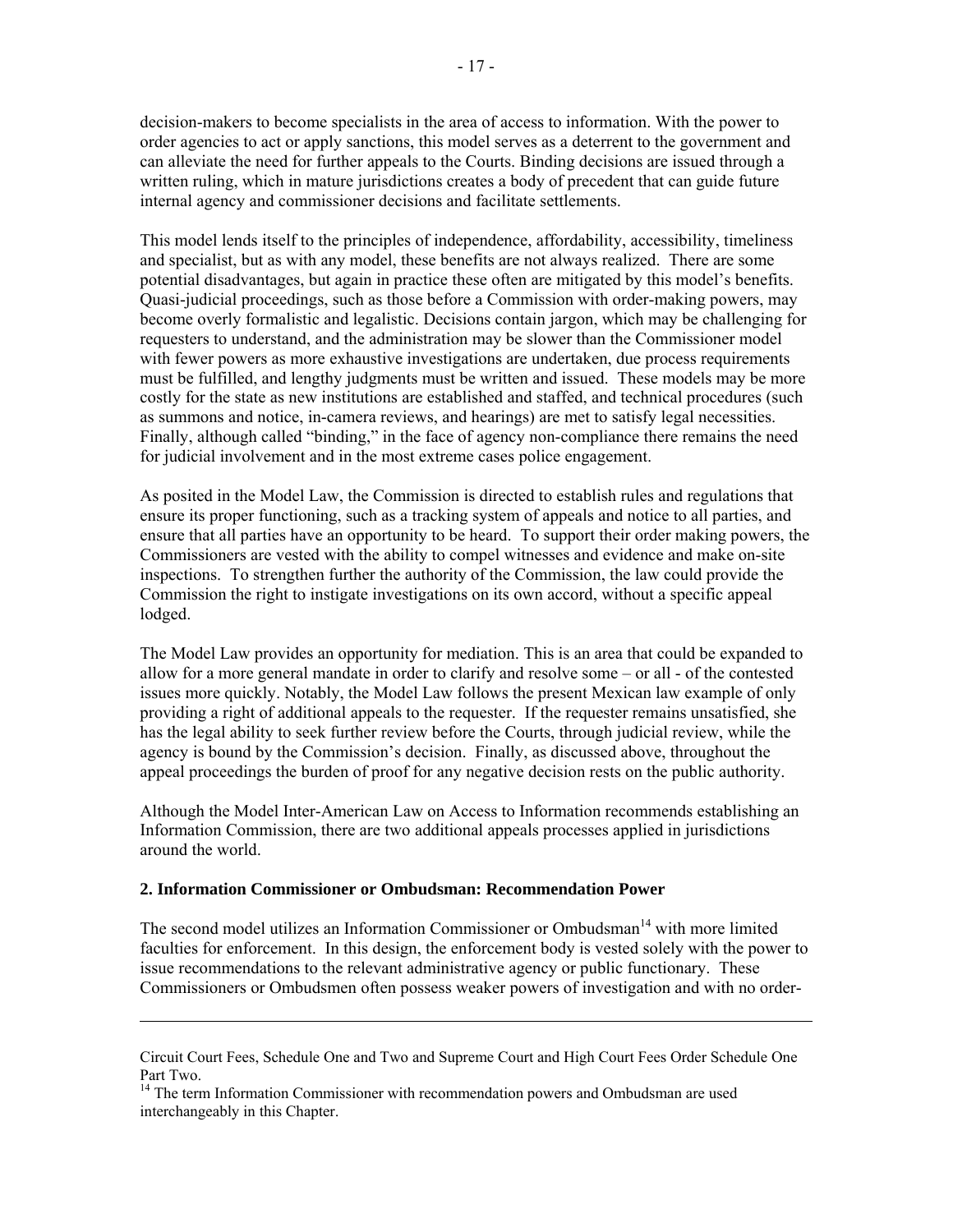making powers tend to emphasize negotiation and mediation. The benefits of this model include a lack of formalism, encouraging accessibility for complainants, and it can be the speediest, as the investigations are generally limited to unsworn representations.<sup>15</sup> The abridged powers may encourage less adversarial relations between the recommender and the implementer, with the Ombudsmen relying more on resolution through persuasion and dialogue, thus potentially leading to greater compliance. Finally, the independence of an Ombudsman may be augmented by their status as officers of the legislature (Parliament) rather than as a quasi-independent part of the executive, which often is the case for Information Commission(er)s with order-making powers.

But without the "stick" of order-making powers, recommendations may not be followed.<sup>16</sup> Over time, even those bodies vested with the more limited powers of investigation and recommendation may become increasingly formalistic, contentious and slow. Moreover, with this model a body of rulings may not be created that can serve to guide future agency determinations on disclosure<sup>17</sup>, and the Ombudsman may be prohibited from instigating inquiries without a formal complaint. Emphasis often is placed on mediation and negotiated resolution, notwithstanding that one of the parties (requester or agency) might clearly be correct in its assertions. With fewer powers of investigation and order, there may be more limited resources, and if the Ombudsman has a shared mandate to receive complaints on a variety of issues he or she may have less dedicated time to freedom of information and potentially less specialization.

## **3. Judicial Review**

The final enforcement model provides for appeals directly to the judiciary. When a request for information is denied, the requester must appeal to the federal or administrative court. The main benefits of such a model are that the courts have the power to order the release of information if inappropriately denied, possess wide-ranging powers of investigation, have clearly established mechanisms for punishing agency non-compliance, and they may determine the procedural and substantive matters *de novo*.

However, in practice there are a number of disadvantages to this model. For most citizens, the courts are neither accessible nor affordable. Often for successful litigation under the judicial model, the information requestor may need to hire an attorney or advocate and pay the many court costs. In most jurisdictions, the court calendars are overwhelmed and it may be months or years before the case is heard and even longer to receive the written decision, perhaps making moot the need for the information.

The cost, the delay, and the difficulty for citizens in accessing the courts serve a chilling effect on the utilization of this enforcement mechanism. With all these obstacles, the deterrent effect that courts often play is minimized and may actually encourage a perverse incentive among some civil servants to ignore the law or arbitrarily deny requests as they recognize that most persons will not be able to effectively question their decisions. Moreover, in many newer democracies often there

<sup>&</sup>lt;sup>15</sup> In Hungary, the annual report from 2001 indicated that the Information and Data Protection Commissioner took an average of only 52.6 days to fully process a case and issue a recommendation. See Neuman, Laura "Mechanisms for Monitoring and Enforcing the Right to Information Around the World" in Access to Information: Building a Culture of Transparency, Carter Center, 2006.

<sup>&</sup>lt;sup>16</sup> This is not always the case. For example, since 1987, there has been 100% compliance with all New Zealand Ombudsmen recommendations on access to official information. Prior to that, non-compliance only was due to individual Ministers exercising the veto power provided in the legislation.

 $17$  Some jurisdictions, such as New Zealand, may publish "casenotes," which can be relied upon by government agencies as a decision-making guide.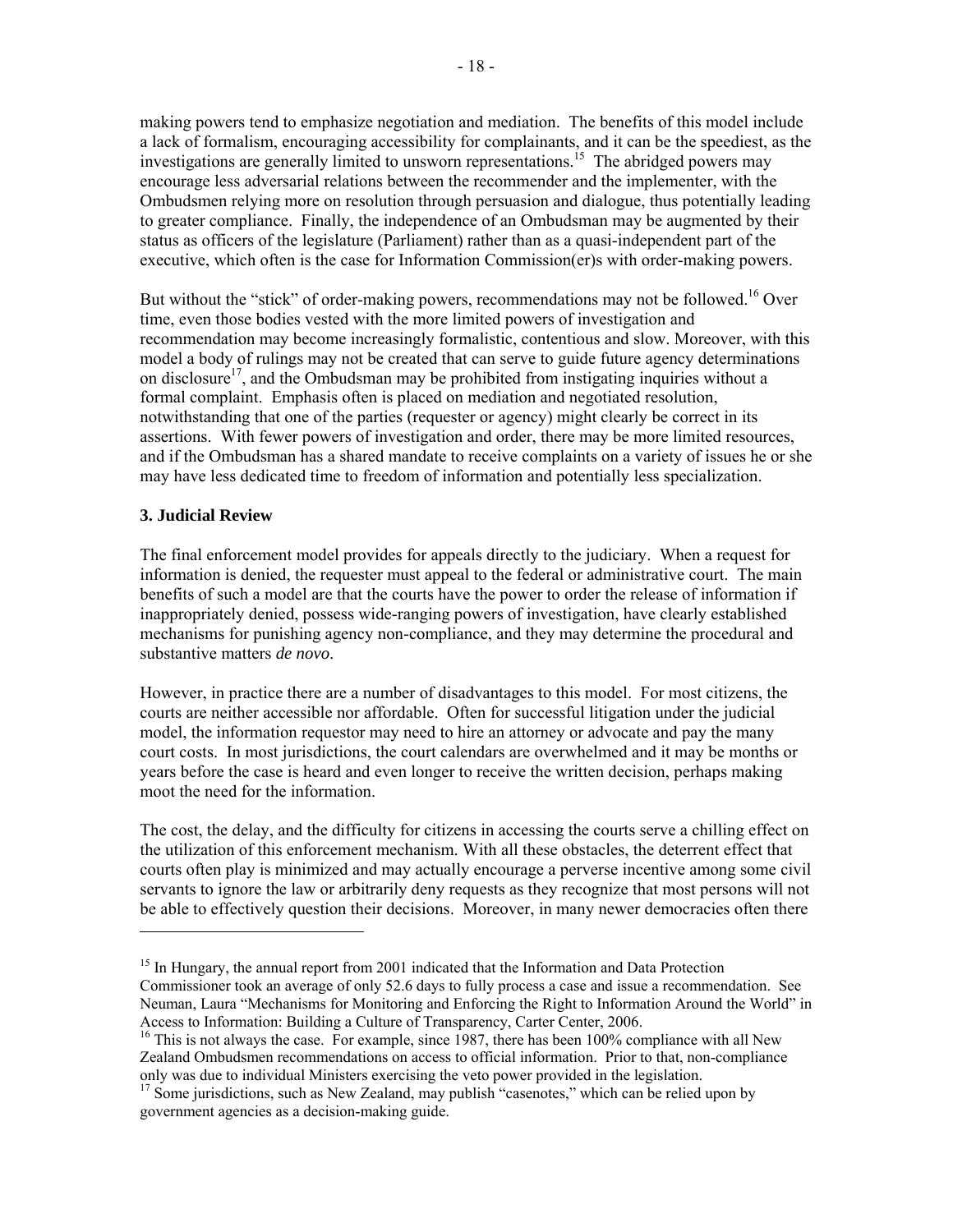is a lack of trust in a judiciary that may not yet have matured into a strong, independent branch of the state. Finally, consideration must be given to the litigation costs for the government (and taxpayer) and the burden on the court system. $18$ 

### **D. Establishment of Commission**

In the case where a Commission has been chosen as the enforcement model, as conceived in the Model Law, consideration must be given to the establishment and implementation of the office.

### **1. Independence**

 Paramount to the success of this model is its independence. A series of factors may determine the real (or perceived) independence of this office and its officers, including the manner of selecting the Commissioners, their term limit and procedures for dismissal, from which branch of government they receive their powers and to whom they report, and the autonomy in budgeting.

#### **i) Selection Process**

The selection process, and threshold assents for appointment are integral to the perceived legitimacy of the Commission. There are a number of ways in which selection may occur. One common method is through executive appointment, sometimes in partnership with the leader of the opposition, such as in Jamaica where the Appeals Tribunal is appointed after consultation with the Prime Minister and leaders of the opposition. In other cases, appointment is through Congressional or Parliamentary selection. The Commissioners may be elected wholly by Parliament with no Executive branch involvement, or more often, the President presents a closed list of candidates to the Legislature for selection or approval, either through assent or lack of dissent. This is the case in Canada, whereby the Information Commissioner is nominated by the executive and appointed through committee resolution from both Chambers. Moreover, in Mexico, the five commissioners of the Federal Access to Information Institute are nominated by the executive branch, whose nominations may be vetoed by a majority of the Senate or the Permanent Commission. In Honduras, the Commissioners are elected by Congress with a twothirds vote, after nomination by a committee comprised of the President, Attorney General, Human Rights Commission, National Convergence Forum, and Superior Court of Accounts. The Model Law suggests a number of important mechanisms for increasing confidence in the selection process, including mandating both the executive and legislative branches of government involvement in the selection process as well as engaging public participation. Moreover, it emphasizes transparency in the decision-making.

In addition, the Model Law calls for the selection of an odd number of Commissioners – such as five – in order to facilitate voting and to have a sufficient number of Commissioners to diminish potentials for political capture. In cases where there is a single Information Commissioner, while it may entail less strain on the budget, the potential for politicization of the person or the office is greater. Where there have been three Commissioners, such as in some states in Mexico, there

<sup>&</sup>lt;sup>18</sup> In a 2002 case in South Africa that went to the High Court, the Auditor-General theorized that they had spent over \$300,000 Rand (close to \$30,000 US) in defending their decision to deny information. See, "The Promotion of Access to Information Act: Commissioner Research on the Feasibility of the Establishment of an Information Commissioner's Office", The Open Democracy Advice Centre, Cape Town 2003.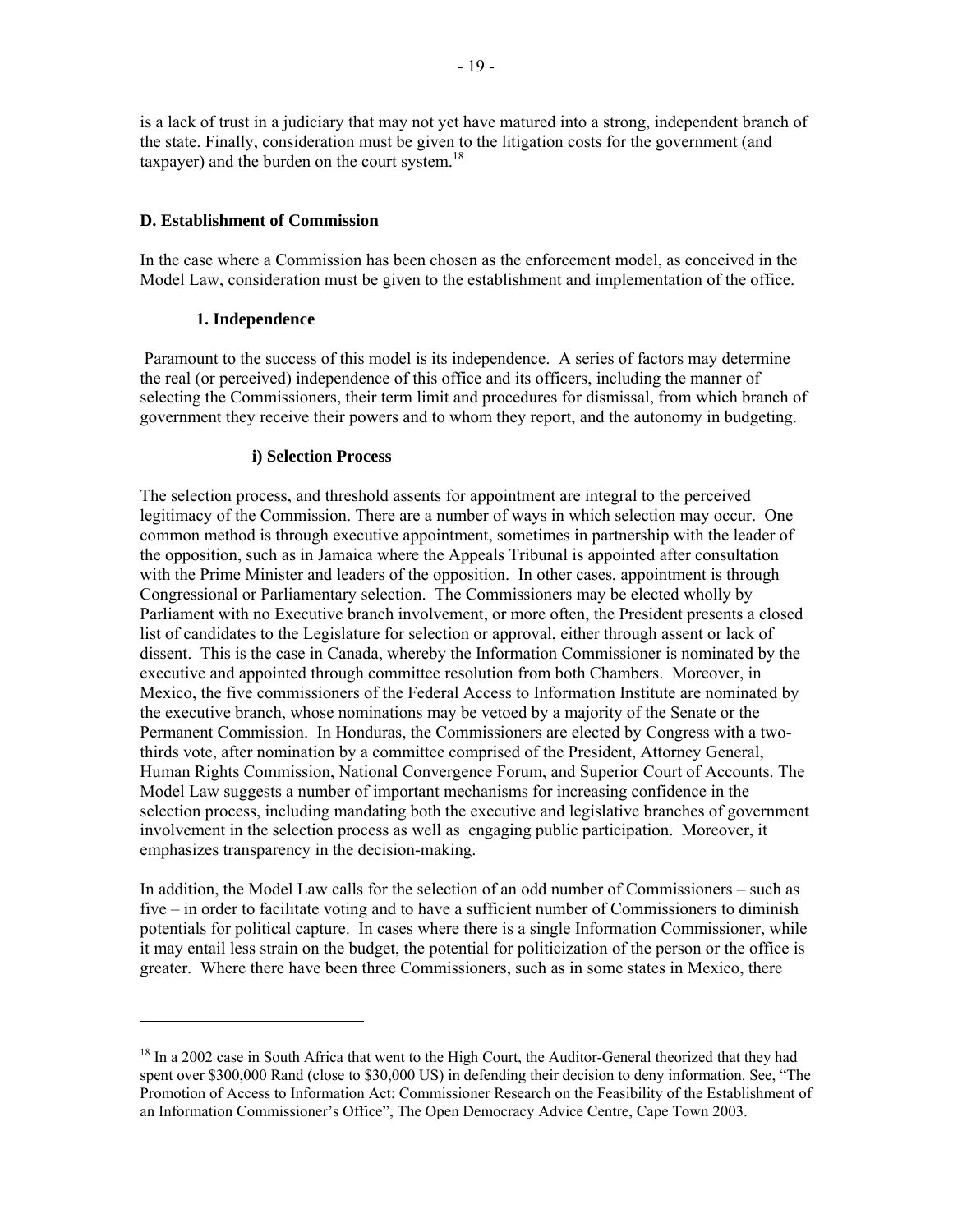have been problems of deadlock where two like-minded persons are consistently opposing the one. For that reason, although more expensive, five Commissioners may be preferable.

#### **ii) Length of Service**

Once appointed, the term of office becomes a key consideration for continuing independence. Periods of appointment are in many respects a balancing act. If term limits are too short, then the Commissioner may be more concerned with pleasing those responsible for subsequent appointments than in serving the duties of his or her post. On the other hand, if terms are too long then officers may be less responsive to the shifting trends of openness and needs of all constituencies. At a minimum, the term of service should be longer than the term of the President or appointing body, thus reducing potential for politicization. The length of term is relevant not just to ensure sufficient independence, but also the functioning of the Commission. As previously noted, enforcing the right of access to information often necessitates some specialization, which takes time to acquire. Thus, shorter terms could signify less proficiency in the body. Examples of terms include Canada's seven-years, with possibility of one seven-year extension, Chile's seven-years with no potential for additional terms, and Honduras and Jamaica's five-year nonrenewable terms.

### **iii) Dismissal or Termination**

Foremost in assuring the ongoing independence of the Commission are the standards for dismissal. Generally, members of the enforcement body should only be suspended or removed "for reasons of incapacity or behavior that renders them unfit to discharge their duties."19 These behaviors, as illustrated in the Model Law, may include conviction as a criminal offence or infirmity that affects the individual's capacity to fully serve. The statute or implementing regulations should not provide additional reasons for removal that could in time become politicized or manipulated.

## **iv) Budget Sovereignty**

Lastly, budget sovereignty is a significant component to overall independence and autonomy. If the Commission is vested with its own line item in the budget, it is less obliged to a specific ministry or agency for proposing and promoting its financial needs. In cases, for example, where an executive branch ministry must submit the Commission's budget for legislative approval, there is an inherent dependency created with that "host" agency. Fiscal autonomy is afforded in the Model Law by allowing the Commission to present its budget requirements directly to the legislature.

## **2. Other Considerations**

<sup>&</sup>lt;sup>19</sup> Basic Principles on the Independence of the Judiciary, Adopted by the Seventh United Nations Congress on the Prevention of Crime and the Treatment of Offenders held at Milan from 26 August to 6 September 1985 and endorsed by General Assembly resolutions 40/32 of 29 November 1985 and 40/146 of 13 December 1985. See also, Principles relating to the Status and Functioning of National Institutions for Protection and Promotion of Human Rights (Paris Principles), endorsed by the Commission on Human Rights

in March 1992 (resolution 1992/54) and by the General Assembly in its resolution A/RES/48/134 of 20 December 1993.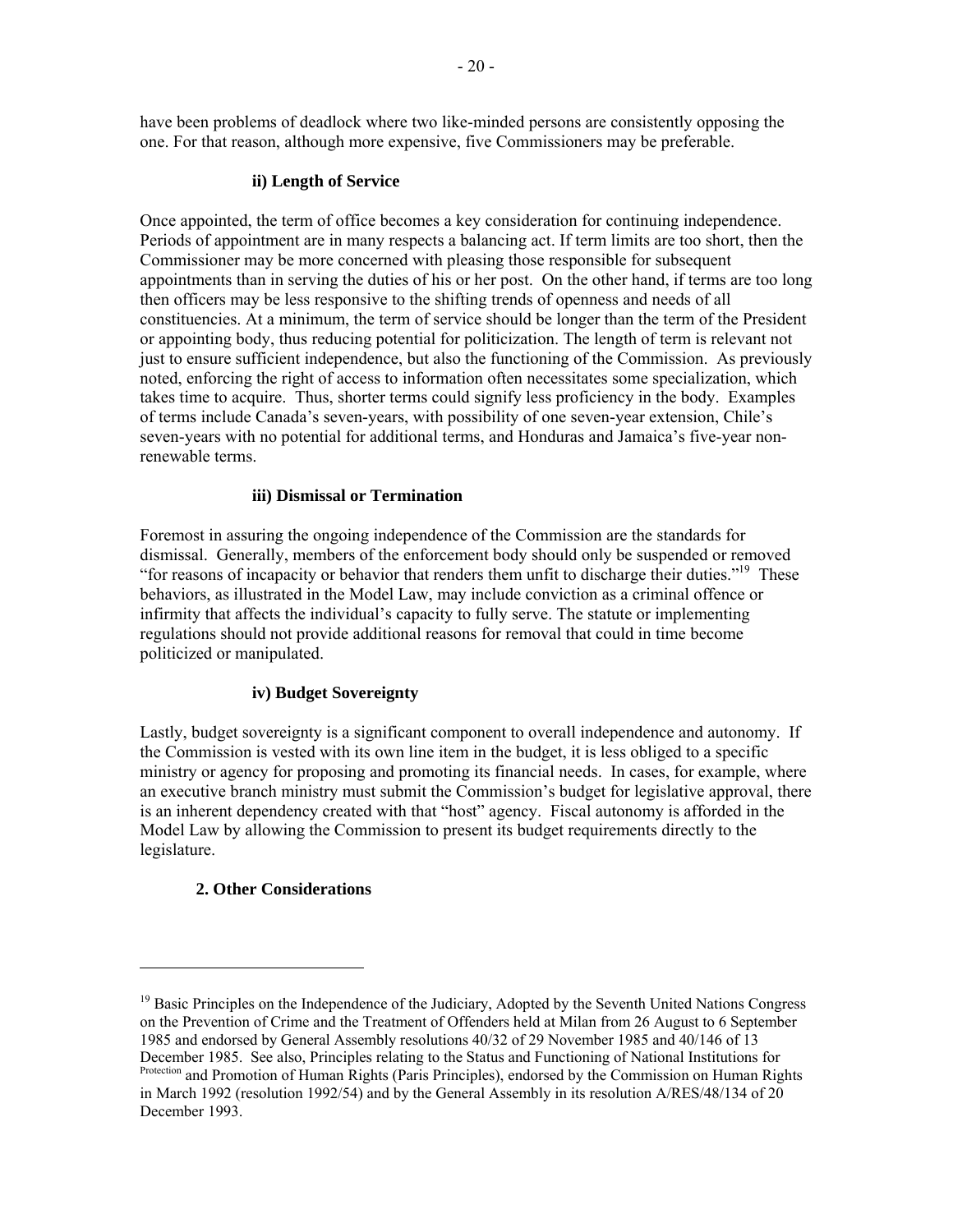Beyond issues of independence, in implementing the enforcement mechanism, attention should be paid to the seniority and expertise of the Commissioner(s), the amount of time dedicated to serving the role, salary for Commissioner(s), and the staffing of the Commission offices. Increasingly, Access to Information Commissioners, or at a minimum the President of the Commission, is a dedicated full-time position.

In terms of salary, Commissioner(s) often play an adjudicating role. As such, their salary should be commensurate with a similarly placed Judge or Appellate body. In Mexico, the Commissioners hold the rank of Vice-Minister, with an equivalent pay scale. In juxtaposition, the Appeals Tribunal in Jamaica is a part-time, with a small stipend provided only when hearing cases. The effectiveness of the body suffers in comparison. Moreover, the post should be fulltime to allow for the necessary dedication to the post, and to diminish potentials for conflicts of interest. As the Model Law states, the Commissioners should serve full-time and "shall not hold another job, position or commission, except in education, scientific or charitable institutions."

To ensure the proper functioning of the Commission, a staff or secretariat may be required. Experience has shown that for intermediary appeal bodies to be successful they must be endowed with appropriate resources, including full-time personnel that can become expert on the intricacies of applying the access to information law and support the Commission in their investigations, mediations, and hearings. Finally, a professional secretariat is helpful in assisting claimants, particularly when the rules for appeal are quite formalistic.

#### **E. Inter-American System**

Any person, group of persons or non-governmental organization may present a petition to the Inter-American Commission on Human Rights  $(IACHR)^{20}$  alleging violations of the rights protected in the Inter-American Convention on Human Rights<sup>21</sup> and/or the American Declaration of the Rights and Duties of Man (American Declaration)<sup>22</sup>, including the right of access to information contemplated in Article IV of the American Declaration and Article 13 of the American Convention.

The IACHR may only process individual cases where it is alleged that one of the Member States of the OAS is responsible for the human rights violation at issue. The Commission applies the Convention to process cases brought against those States which are parties to that instrument. For those States which are not parties, the Commission applies the American Declaration.

 $20$  The IACHR meets in ordinary and special sessions several times a year. It has seven members who act independently, without representing any particular country. Its functions include the promotion of human rights in the hemisphere and the processing of individual cases presented by individuals against Member States of the OAS alleging violations of the American Declaration and/or the American Convention.<br><sup>21</sup> The Convention entered into force in 1978. As of the end of 2009, it had been ratified by 25 countries:

Argentina, Barbados, Brazil, Bolivia, Chile, Colombia, Costa Rica, Dominica, Dominican Republic, Ecuador, El Salvador, Grenada, Guatemala, Haiti, Honduras, Jamaica, Mexico, Nicaragua, Panama, Paraguay, Peru, Suriname, Trinidad and Tobago, Uruguay and Venezuela.

<sup>&</sup>lt;sup>22</sup> The American Declaration was the first international human rights instrument of a general nature that defines the human rights obligations that all Member States of the OAS assume by virtue of their membership in the organization. *See* I/A Court H.R., *Interpretation of the American Declaration of the Rights and Duties of Man within the Framework of Article 64 of the American Convention on Human Rights.* Advisory Opinion OC-10/89 of July 14,1989. Series A No. 10, paras. 43-45.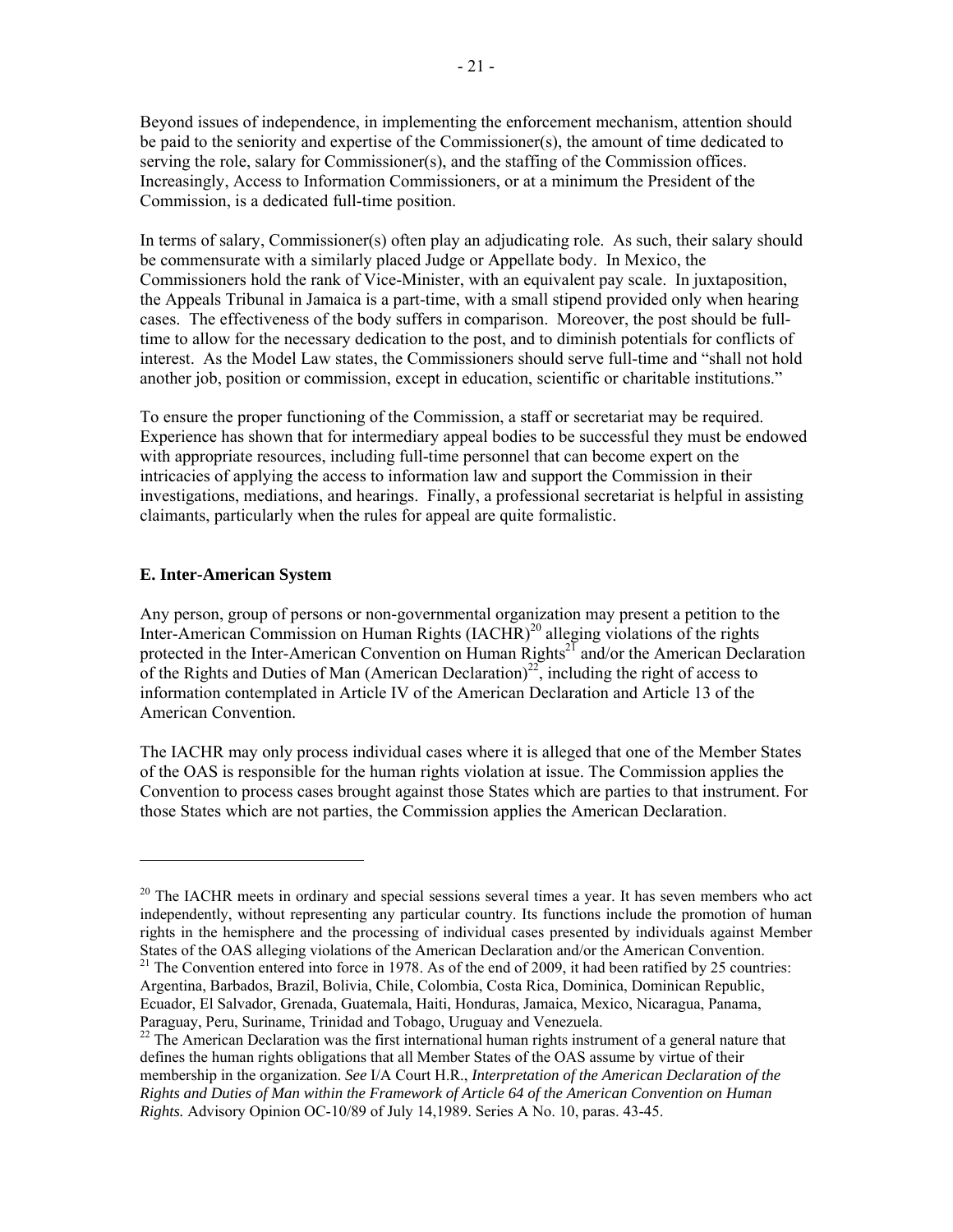Petitions presented to the IACHR must show that the victim has exhausted all means of remedying the situation at the domestic level. If domestic remedies have not been exhausted, it must be shown that the victim tried to exhaust domestic remedies but failed because: 1) those remedies do not provide for adequate due process; 2) effective access to those remedies was denied, or; 3) there has been undue delay in the decision on those remedies. If domestic remedies were exhausted, the petition must be presented within six months after the final decision in the domestic proceedings.

When the IACHR receives a petition that meets, in principle, the requirements established in the American Convention, it proceeds to process the petition in accordance with the Convention and its own Rules of Procedure. Proceedings before the IACHR involve an admissibility phase and a merits phase, during which the IACHR receives information from the petitioner and the Member State in question. If after hearing the case the IACHR concludes that the Member State has violated one or more rights established in the American Declaration or the American Convention, it issues a report in which it sets out its factual and legal conclusions and makes recommendations to the State regarding the reparations owed to the victim.

At the conclusion of proceedings before the IACHR, if the State has accepted the jurisdiction of the Inter-American Court<sup>23</sup>, the IACHR or the State may submit the case to the Court. The IACHR generally submits cases to the Inter-American Court when a State has failed to comply, in whole or in part, with the IACHR's recommendations. While the Inter-American Court's decisions are formally binding in nature, $^{24}$  States are also required to comply in good faith with decisions of the  $IACHR<sup>25</sup>$ 

#### **F. Sanctions**

In order to assure full functioning and compliance with the law, the best access to information legislation includes a comprehensive section on sanctions for failure to fulfill the procedural responsibilities or for affirmative actions to subvert the law. Sanctions, which often carry a fine or other administrative remedy such as suspension or termination, should apply when civil servants fail to comply with the provisions set forth in the law, such as time for response or obligation to assist requesters. Additionally, actions to impede the release of information – from obstruction and hiding information to destruction of documents – should also carry a sanction. Generally, administrative sanctions work better, as they are more likely to be applied.

Nevertheless, there should be provision for criminal sanctions when the action rises to the level of intentional obstructionism. When a civil servant has knowingly, i.e. in the face of an information request, willfully destroyed or altered requests, it is important that there be the potential for applying more severe penal sanctions.

 $^{23}$  The Inter-American Court is a judicial body composed of seven judges who act independently, and it meets several times a year to hear and decide cases. The Inter-American Court may hear cases brought by individuals against States that have accepted its jurisdiction, but only after proceedings before the IACHR have concluded and the case is submitted to the Court.<br><sup>24</sup> See American Convention on Human Rights, arts. 67-68.

<sup>&</sup>lt;sup>25</sup> I/A Court H.R., *Case of Loayza-Tamayo v. Peru*. Merits. Judgment of September 17, 1997. Series C No. 33, paras. 79-81.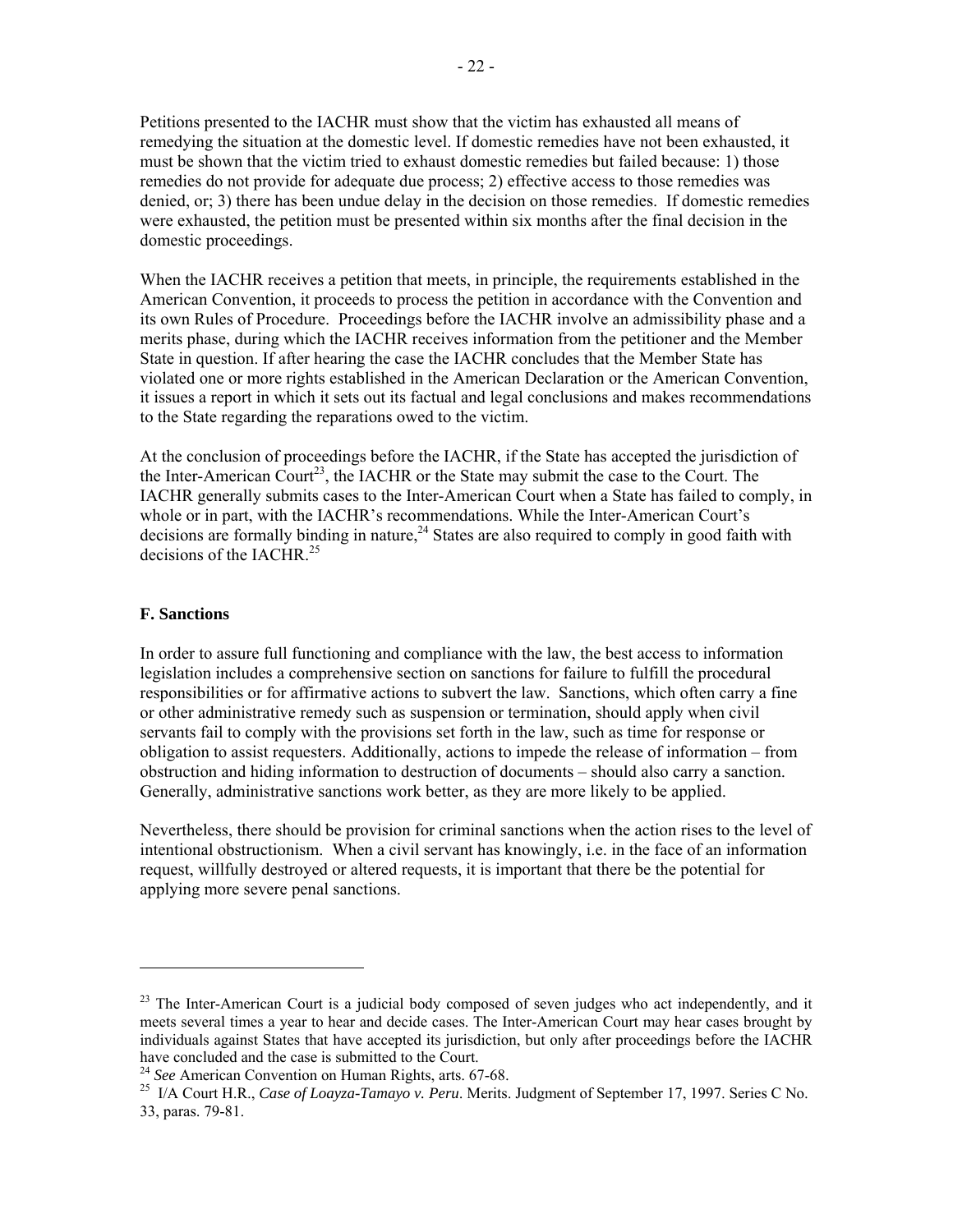In determining the extent of the penalties – civil or penal – the local laws and regulations should be considered. In some cases, the criminal codes may need to be amended in order to allow for penal sanctions for the willful behavior.

Finally, the law should extend to provide sanctions for failure to follow a Commission order. Without clear sanctions, the civil servant's obligations under the law may be ignored.

## **G. Effectiveness**

The overall effectiveness of an access to information regime – from passage, implementation and enforcement of the law to its ultimate use – will depend on a variety of factors. However, to begin to disaggregate the elements that translate into impact, systems for reporting, analysis and benchmarking must be developed.

As described above, a key role for an oversight body is to receive monthly or annual reports from the public agencies, to systematize the findings and develop recommendations. This, however, only is possible when benchmarks are instituted and sufficient reporting requirements are ensconced in legislation and then enforced.

Moreover, at a minimum, public bodies should be mandated to submit annual reports on the number of requests received, the number of requests fulfilled and denied, the reasons for denial, the time periods for responding, and any obstacles or challenges that the agencies are encountering in meeting the benchmarks. Once the reports are received and analyzed, the oversight body should be mandated to report to the legislature and the public the effectiveness and impact of the right of access to information. The annual reports should be available to the public, and citizens could be encouraged to engage with governments in evaluating the extent of implementation efforts and influence of the law. The Model Law calls on the public authority to submit comprehensive reports, and for the Commission to annually chronicle these submissions as well as inform on its own operations.

Clear targets and best practices guidelines should be established and relayed to implementers and citizens alike. These may serve to guide the civil service in their implementation efforts, as well as assure greater uniformity among the public bodies.

Finally, to further advance the openness regime, the Information Commission could be mandated to undertake periodic reviews of all or a sampling of requests, responses and appeals to identify any trends. If certain agencies are failing to meet their mandate, additional training or corrective actions could be applied. Moreover, if requests for certain information are routinely made, this could be added to the list for proactive disclosure.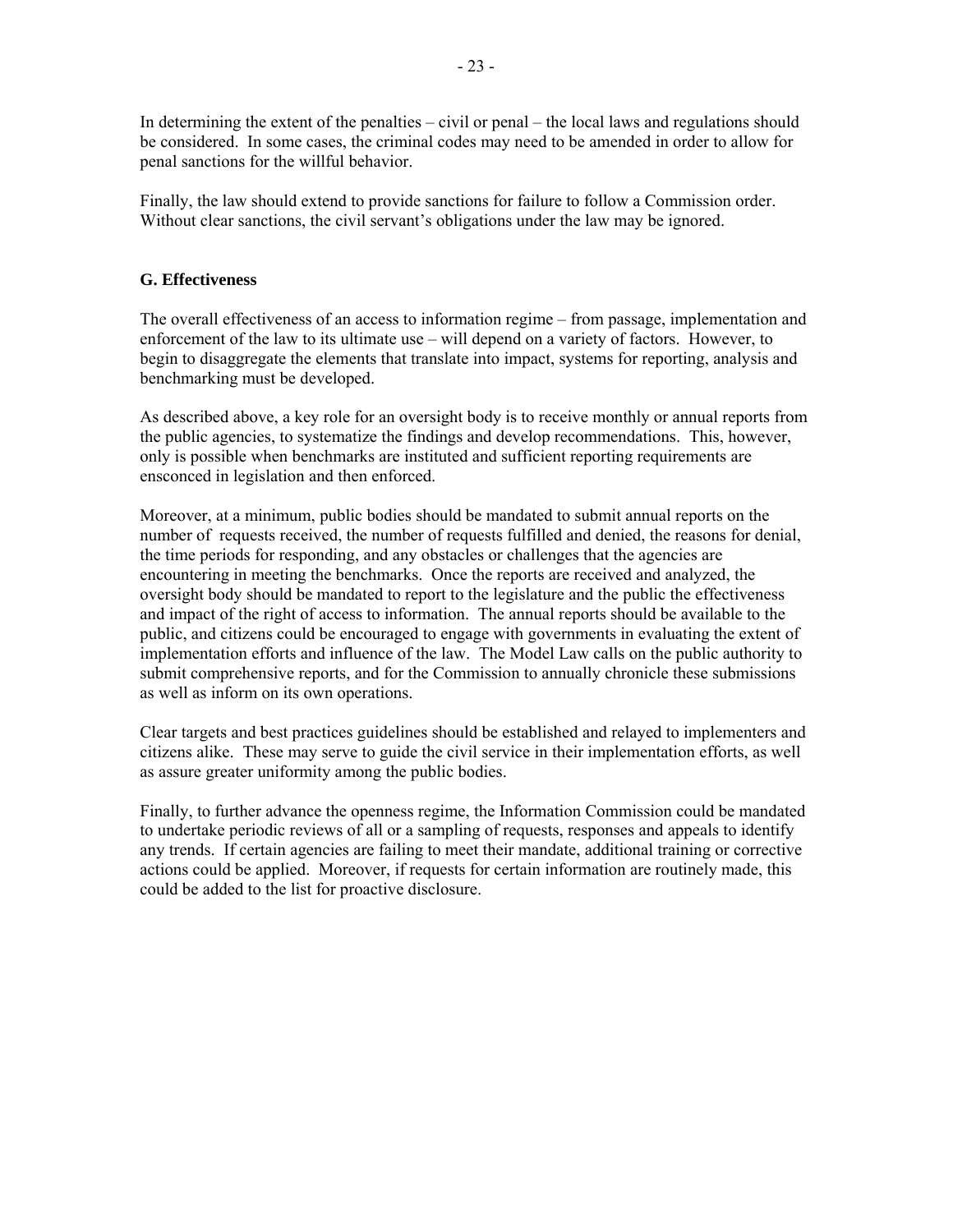## **KEY POINTS**

## **MONITORING, ENFORCEMENT, AND EFFECTIVENESS OF THE LAW**

- Although there are a number of different models for oversight and enforcement depending on the country's specific context and culture, the preferred system as presented in the Model Law is an Information Commission that has the dual responsibility of supervising the implementation and application of the law as well as the quasi-judicial power to hear appeals and issue orders.
- Oversight bodies should:
	- o Be statutorily mandated;
	- o Have clearly defined responsibilities for monitoring implementation efforts; receiving reports; training of public servants; developing standard operating procedures; reviewing recordkeeping processes and automatic publication; and leading promotion campaigns; and
	- o Be sufficiently staffed and resourced to fulfill their duties.
- Information Commissions should be:
	- o Comprised of one or an odd number of members, preferably five;
	- o Selected with involvement from both Executive and Legislative branches, as well as with civil society engagement;
	- o Vested with a term limit that extends beyond the Presidency, and is sufficiently long to allow for a specialization. Term limits for the initial Commissioners should be staggered so that they do not all leave at the same time;
	- o Dismissed only for reasons of incapacity or behavior that renders them unfit, and should be afforded the right of appeal;
	- o Afforded budget sovereignty as a means of insuring greater independence;
	- o Full-time and paid a sufficiently high salary, such as an equivalent to a lower court judge; and
	- o Sufficiently staffed and resources to fulfill their duties.
- Sanctions should be administrative/civil in nature, except for criminal penalties for willfully destroying or altering records that are the subject of a request for information.
- Benchmarks and indicators for implementation and application of the law should be developed, and made public in an annual report.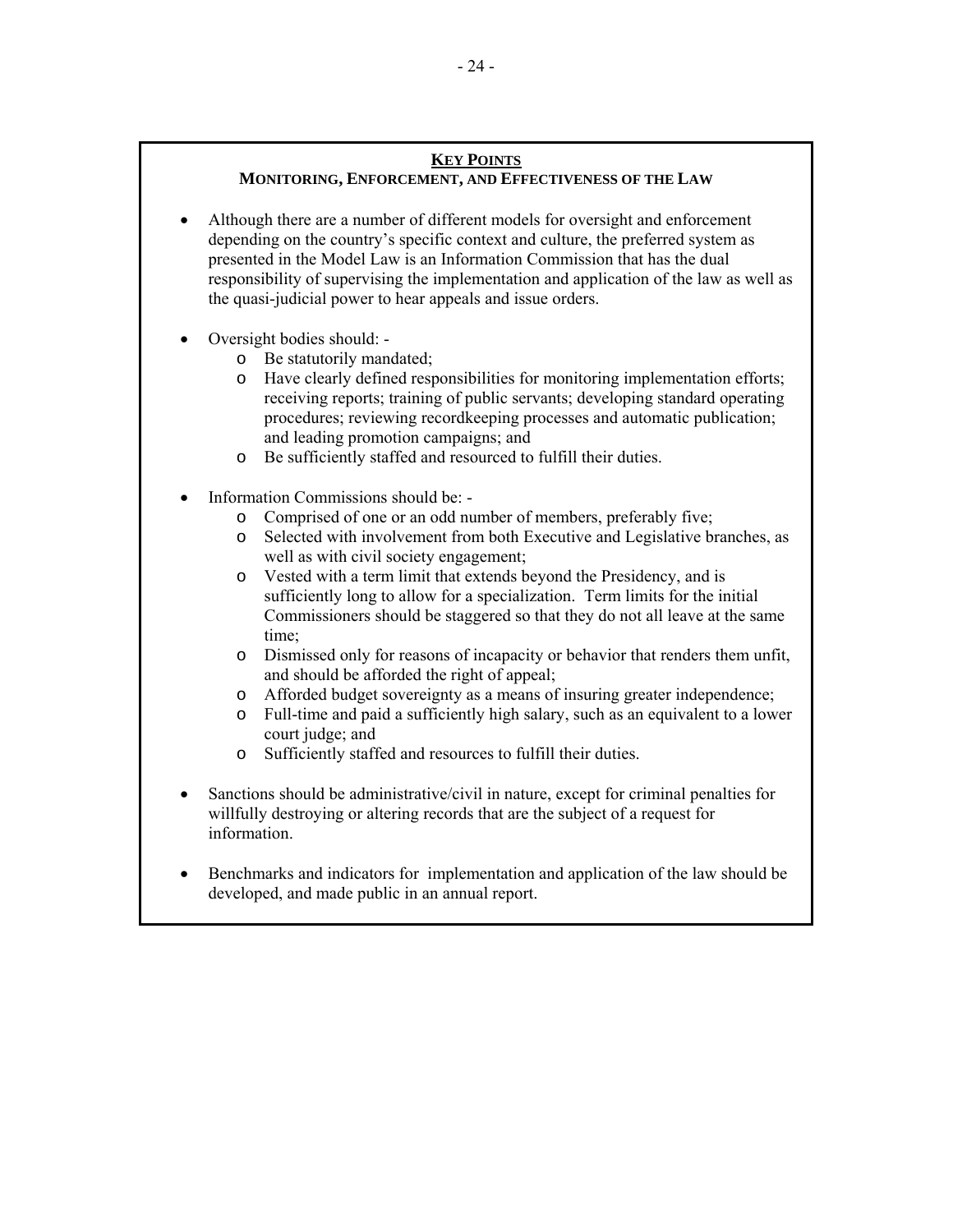## **CHAPTER 4: ALLOCATION OF RESOURCES NECESSARY TO CREATE AND MAINTAIN AN EFFECTIVE ACCESS TO INFORMATION SYSTEM AND INFRASTRUCTURE**

Adequate resourcing of an access to information program constitutes a key feature of its effectiveness and the attainment of the policy goals set out in the legislation. It is therefore crucial to establish a realistic budget and identify a source of funding in the planning phase of the legislative framework, prior to its proclamation. Without these two essential components, public authorities will not be able to deliver on their responsibilities efficiently and will have difficulty to manage increases in volume of requests.

Setting up an access to information program requires the same steps as budgeting for a new program. Based on the new functions, the public authority will have to recruit staff, find a place to house the new staff, set-up the infrastructure including information management, develop capacity in the access to information office as well as other parts of the public authority including a training program, establish service standards and publicize the new services being offered.

The need for adequate and permanent allocation of resources does not disappear after the initial program implementation. Sufficient resources must be allocated to ensure a sustainable level of services. A perennial program stemming from a legislative framework creates rights for applicants and obligations for public authorities. There is no choice for public authorities but to meet their legal obligations. Public authorities will inevitably face unpredictable variations in the volume of requests, which tend to put a significant amount of pressure on their ability to deliver on their responsibilities.

The ultimate risks of under-resourcing the program are a lack of credibility in the program and negative public perception of the transparency and openness of government. Lack of resources will also expose the public authority to complaints.

#### **A. Factors for Consideration to Establish a Realistic Budget**

As access to information is multifaceted, the following are considerations in establishing a realistic budget for the creation (start-up) and the implementation (operating budget) of the program:

## *1. Scope of law*

In forecasting the costs associated with the introduction of an access to information program, it is important to look at the scope of the law. The Model Inter-American Law on Access to Information suggests in Article 3, including all public bodies at all levels of the national governmental structure (central, regional and local) including all branches of the government (executive, judicial and legislative). In determining resource options, a jurisdiction may consider an incremental or phased-in approach whereby the access to information regime will be implemented in phases over a period of time.

#### *2. Access to information is demand-driven*

Public authorities subject to the legislative framework do not control the volume of requests they receive. Given their legal obligations to respond to access request within a legislated framework, they cannot delay responses or diminish the quality of responses if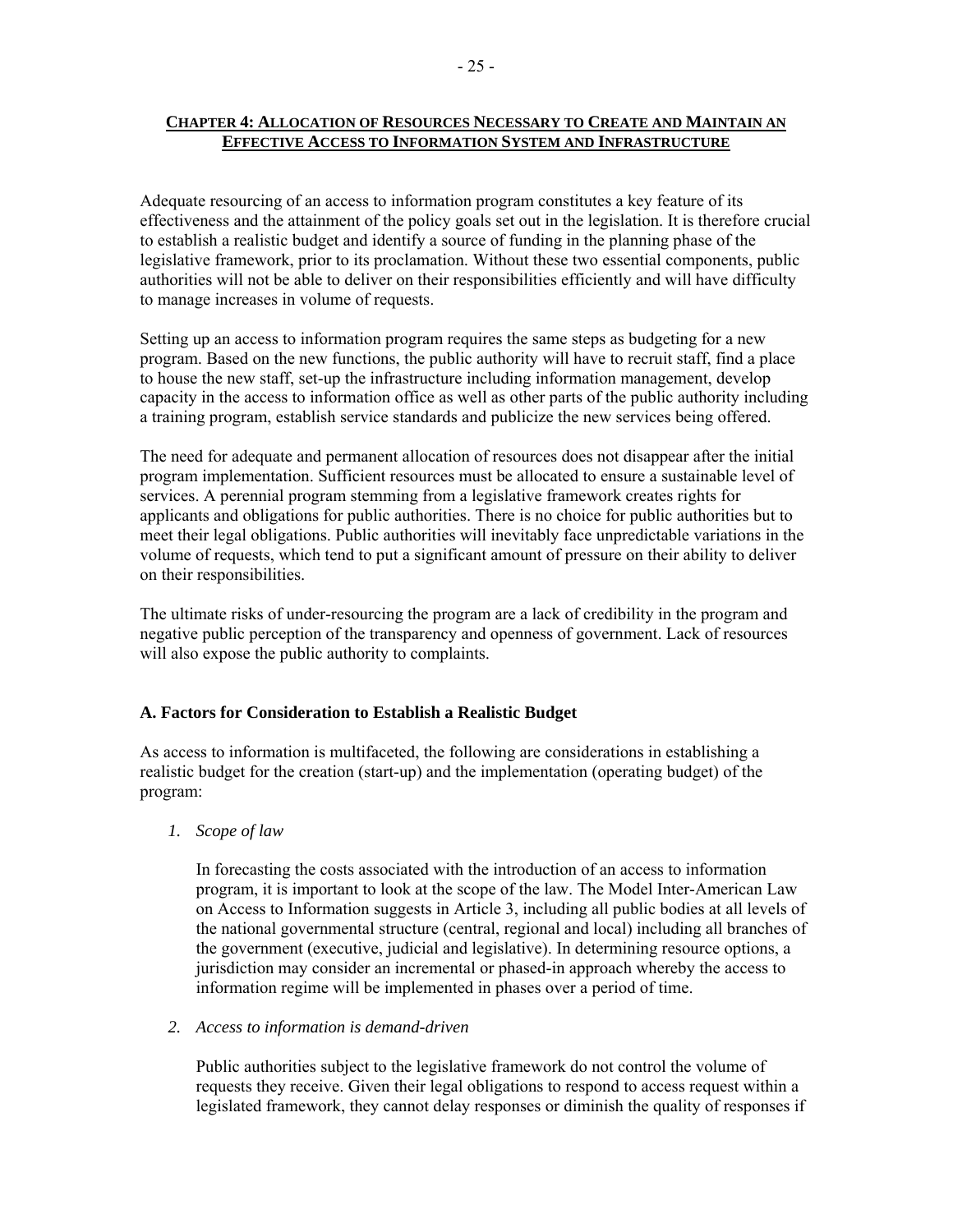they do not have sufficient resources to process requests. In the initial resource allocation exercise, it can be difficult to precisely determine an adequate resources level based on a projected number of requests likely to be received in the first years of operations. It may be prudent to adjust budgets in the initial years of the program to ensure that the allocated resources are sufficient to meet the demand. If they are not, a gap will grow between the volume of demand and the capacity to deliver on access to information obligations. Backlogs of unanswered requests are likely to arise.

#### *3. Wages and compensation make up most of the cost of an access to information program*

Based on various studies, the primary cost component of an access to information budget consists of salary expenditures. In determining the number of employees required to implement and operationalize the program, it is important to include not only the staff that will be directly responsible for dealing with access requests, but also the staff in other areas of the public authority that are the record holders. The wages of access to information personnel and investigators will also vary in terms of expertise and experience and, consequently, in rates of pay. The wages portion of permanent budgets would be ideally adjusted to the cost-of-living index in each jurisdiction.

*4. Information management, record keeping and the use of technology* 

Efficiently managed information is a fundamental requirement to having an efficient access to information program. Poor information management practices will result in an onerous and time consuming process where public bodies have to search for disorganized information and review large volume of pages. For more information on information management, see *Chapter 5: Adoption of Effective Information Management Policies and Systems to Properly Create, Maintain, and Provide Access to Public Information.* Prior to the adoption of an access to information law, an assessment of the current information management systems should be undertaken to ensure that they will be sufficient for the purpose of the access to information law. The adoption of effective information management policies and systems is a key component to support the access to information program and requires sufficient resources - both human and financial. Overtime, this will lead to cost savings.

#### *5. Measures to promote openness*

Part II of the Model Law suggests to public authorities to disseminate information about their function on a routine and proactive basis, in a manner such that the information is accessible and understandable. Proactive disclosure will mitigate the number of requests a public authority will receive over time, reducing the costs associated with the treatment of requests. These measures are a cost-efficient way to attain the policy goals set out in the legislation. Technologies are widely available to implement these measures.

## *6. Capacity building*

The implementation of an access to information law will pose educational challenges from the standpoint of users and public officials. Sufficient resources should be allocated in the start-up budget and subsequent permanent budgets for capacity building and training. For more information on capacity building, see *Chapter 6: Capacity-Building for Information Providers and Users.*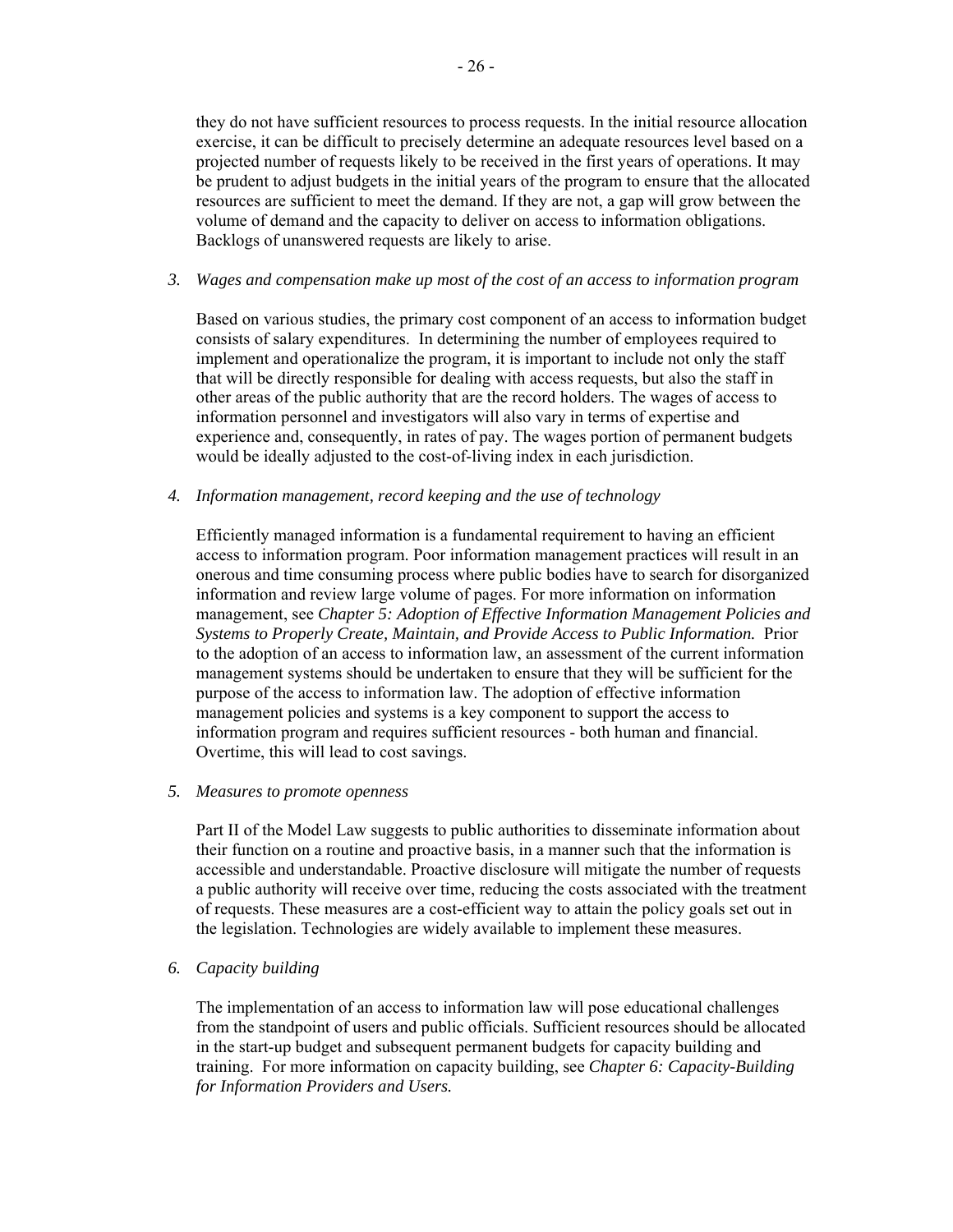All government-wide functions or activities created with the adoption of the access to information law, including the roles and responsibilities of all institutions: public authorities, central agencies (including oversight body and support services), enforcement and the judiciary, should be considered in the allocation of resources. This chapter focuses on the allocation of resources for core access to information functions only.

Credible cost projections are based on qualitative and quantitative information. Public officials from all levels of government that will have responsibilities – direct or indirect - with the administration of the program are the primary source of information. Comparative analysis of similar programs and functions in other jurisdictions is also very useful. The benchmarks for this analysis can be domestic or international. Assessments of numerical and statistical information such as workload trends, performance indicators and risks are also helpful. Documentation such as audits, financial projections and funding submissions for similar programs can also be useful to establish and substantiate averages and ranges.

Start-up and permanent budgets will vary depending on access to information functions (illustrated in Figure 1 below) as elaborated in the law, workload and operating costs. A startup budget encompasses all resource requirements needed for implementing the access to information program in the first year of operations. A permanent budget is composed of budgetary needs required to run the access to information program on a daily basis in subsequent years. The successful implementation of the access to information program requires a stable source of funds.

| <b>ATI Process</b> | Publication   | Support         | Capacity    | Internal | Information    | Judicial |
|--------------------|---------------|-----------------|-------------|----------|----------------|----------|
|                    | scheme        | <b>Services</b> | building    | Appeal   | Commissioner   | Review   |
| Handling           | Disclosure    | Legal           | Training    | Appeal   | Compliance     | Review   |
| requests           | log           | advice          | program     | process  | activities     | process  |
|                    |               |                 | for         |          | including      |          |
| Search for         | Information   | IM/IT           | information | Reasons  | investigations | Reasons  |
| records            | Asset         | support         | providers   |          |                |          |
|                    | Register      |                 | and users   |          | Awareness      |          |
| Review and         |               | <b>Staffing</b> |             |          | and training   |          |
| approval           | Preparation   | actions         |             |          |                |          |
|                    | of            |                 |             |          | Policies and   |          |
| Preparation        | information   |                 |             |          | guidance       |          |
| (redaction)        | for           |                 |             |          |                |          |
|                    | publication   |                 |             |          | Approval of    |          |
| Release            |               |                 |             |          | publication    |          |
|                    | Publication   |                 |             |          | schemes        |          |
|                    | of classes of |                 |             |          |                |          |
|                    | information   |                 |             |          |                |          |

Figure 1 *Mapping of functions associated with access to information* 

*Finding a source of funds*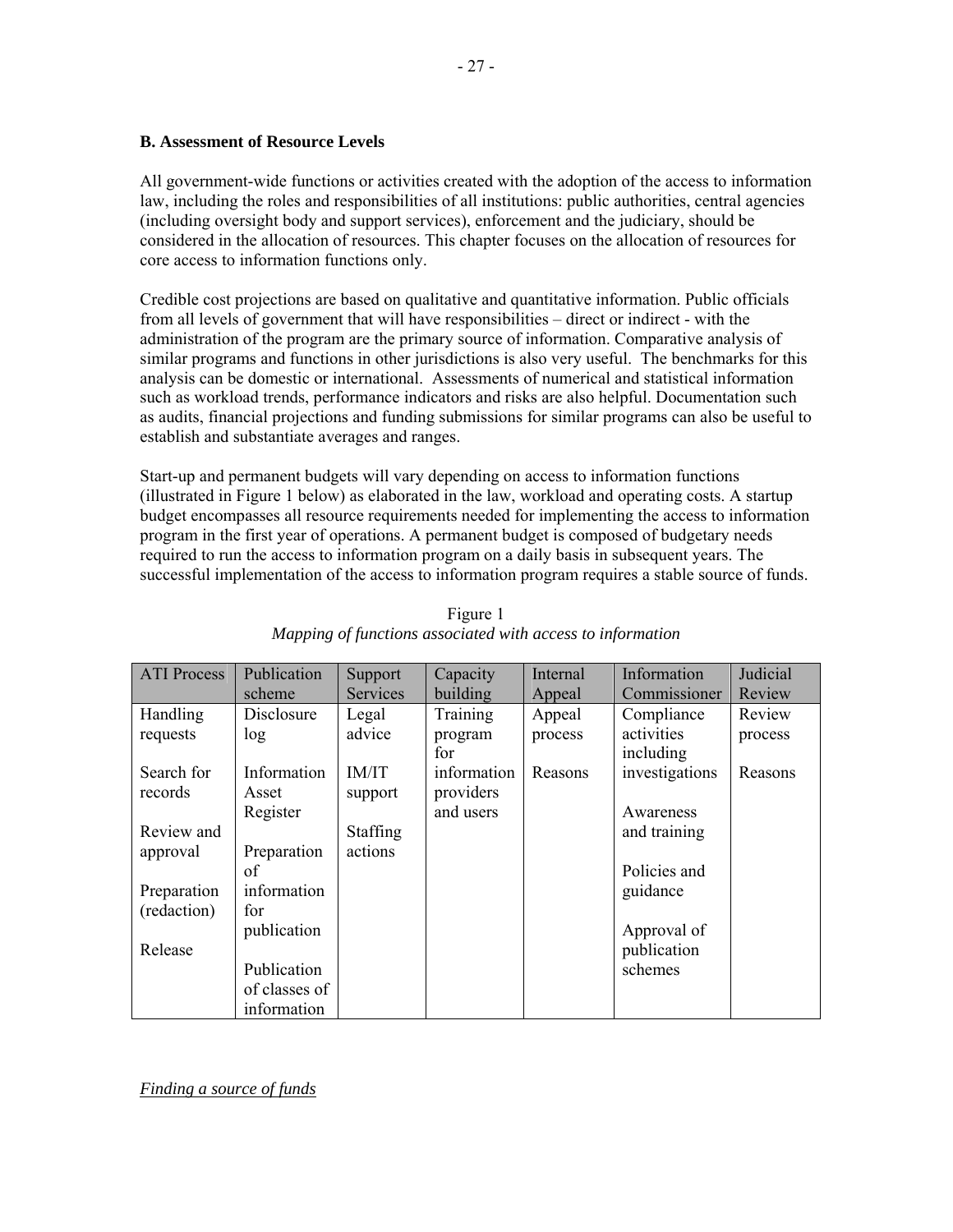Offices responsible for handling requests for information can be found within each public authority or can be central to the government. Budget design will vary depending on the regime in place. Public authorities may be required to absorb the costs of administering the access to information program into their individual budgets. This means that existing resources must be reallocated to the access to information program from other programs, operations and corporate services of that public authority. This funding method may lead to uneven application of the legislation across the government. A central source of funding would come from the government's treasury and may be a more effective to support a government-wide program especially if the costs of the program are steadily increasing over the years.

For special projects, awareness activities and training events, additional sources of funds may be found in partnership with external stakeholders such as non-governmental organizations, international bodies and universities.

### *Forecasting the workload*

### *(1) Workload*

The primary function associated with an access to information program is responding to requests for information. As illustrated in Figure 1, this involves the handling of the requests, retrieval of records, the preparation of the records, review and approvals, and the release of the records, where appropriate.

As access to information is demand-driven, the starting point to estimate the appropriate level of resources is forecasting the number of requests likely to be received by the public authorities in the first years of operation.

The workload distribution among all the public authorities subject to the law will not be even across the board. Certain public authorities will receive a greater number of requests than others depending on the type of lines of business they are involved in, the issues they deal with, the interests of requesters, and so on. A more precise estimate of the costs associated with the access to information program could be done on an individual basis.

The following are some questions to help determine the workload:

- How many public authorities will be covered by the access to information law?
- What records are subject to the access to information law?
- What is the level of public, civil society and media engagement?
- What is the degree of literacy of the population?
- Is the public authority involved in a line of business of interest to a large segment of the population?
- Will there be measures to promote openness outside of the formal request process e.g. publication schemes, disclosure logs, information asset registers?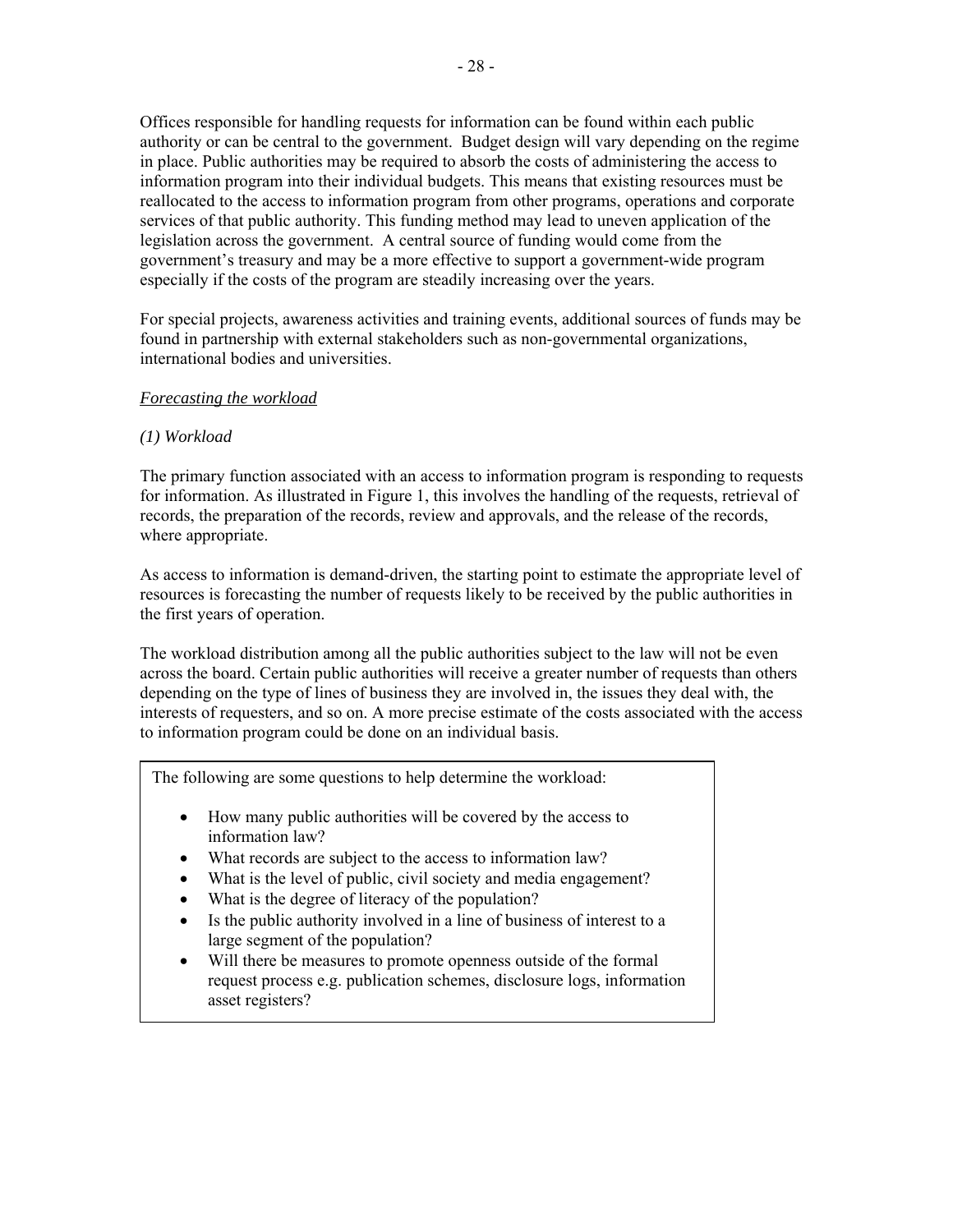### *(2) Workload per employee*

Once the volume of requests is estimated, the time required to treat an information request can provide a measure in determining how many full-time employees are required to process a request. This can vary significantly based on the type of requests received. The complexity of information requests has an impact on completion time. Complex requests may necessitate consultations with several other public authorities, requiring more experienced analysts and legal advisory services. A large part of the access to information process will be spent on the review of records to ensure that all exceptions are properly applied.

A recent study of the Mexican access to information program shows that, on average, 27.2 hours are devoted to responding to an information request and  $25.1$  hours to handle an appeal.<sup>26</sup> In the same study, the author provided the following formula for calculating the number of full-time public servants required in mandated public bodies: *Number of requests -multiplied by the average completion time - divided by the average annual hours of a full-time public servant – equals the number of full time public servants required*. 27 The same formula can be adapted to determine the number of investigators required at the Information Commission.

This formula, although simple to use, only takes into consideration the work done in processing information requests. As illustrated in Figure 1, time spent on training (access to information analyst and public servants generally), capacity building, the development of policies and guidelines, public awareness, and reporting also needs to be taken into account.

In addition, time spent by other areas of the public authority on searching, retrieving and reviewing records in response to access requests, the internal appeal process and by the support services cannot be undermined. All these functions are critical to the effectiveness of an access to information program and a sustained compliance with the legislative requirements. A single focus on processing information requests can lead to inconsistency in the application of the law, poor decisions, and lack of understanding by staff in other areas of the public authority about their access to information obligations. Lack of adequate resources therefore exposes public authorities to complaints to the Information Commission. Workload per employees will grow as a result of the time associated with resolving complaints.

## *(3) Costs associated with the workforce*

The larger portion of the resource requirements associated with an access to information program is for personnel compensation and benefits. In administering the program, public authorities will have to hire staff at varying levels of experience and expertise. The types of employees typically found in access to information offices are: clerical staff, junior analysts, experienced analysts and managerial staff. At the Information Commission, the types are similar: clerical staff, investigators, lead investigators and managerial staff. They are also often supported by legal advisers.

New additional staff may not be required in all situations where the workload does not justify a full time employee. It may be possible to assign some functions and duties to employees already in place while at the same time keeping in mind training and caseload considerations.

<sup>26</sup> Budgeting Implications for ATI legislation *The Mexican Case*, Alfonso Hernandez-Valdez, World Bank Institute, Access to Information Working Paper Series, at page 18. 27 *Id*.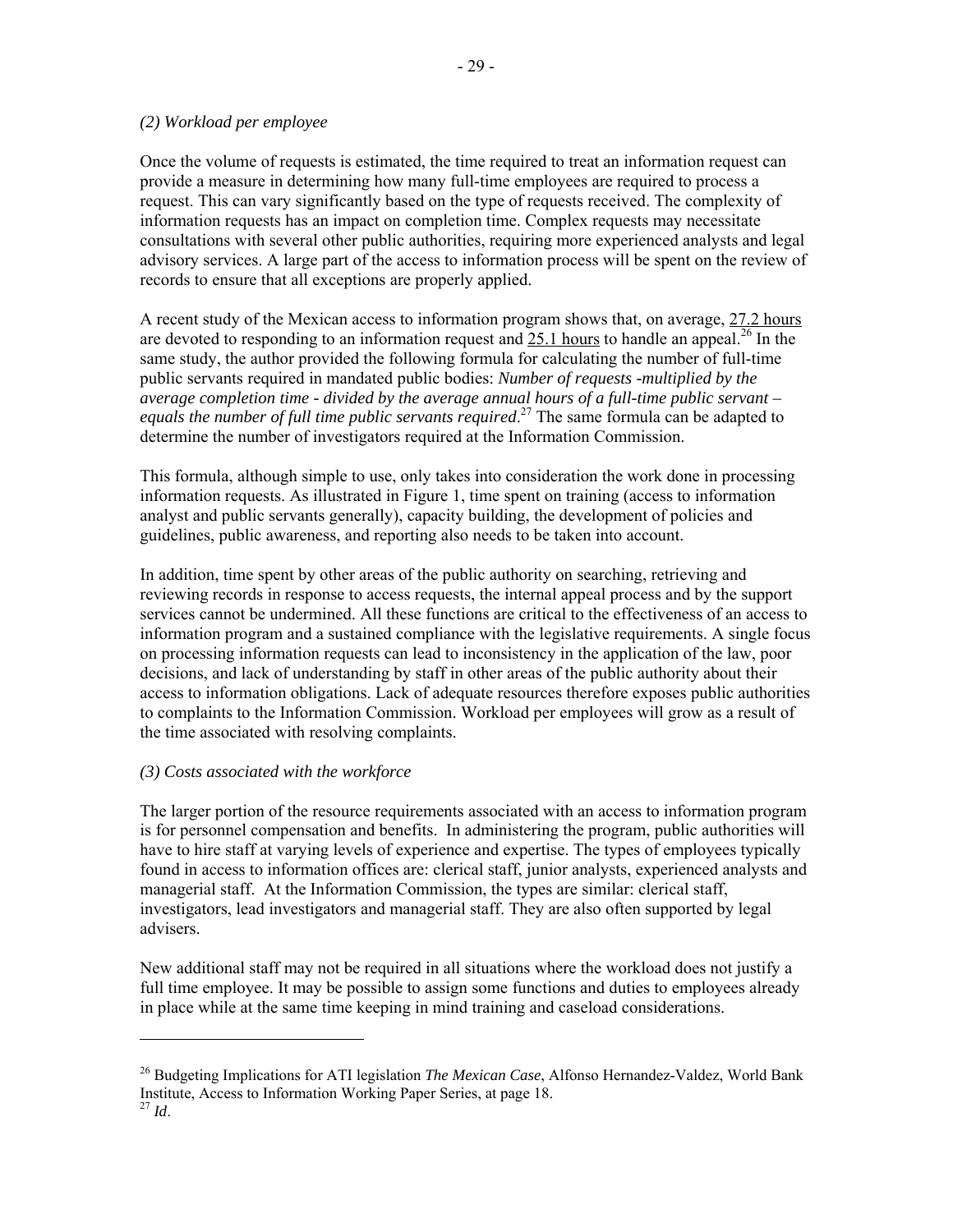### *(4) Other costs associated with the administration of the program*

Additional expenditures should be considered when preparing a budget, items related to tools, equipment, training, accommodation, utilities, supplies, etc. Centralizing purchases may result in cost savings. These additional expenditures usually represent 25 to 40% of the overall budget. They tend to be higher in the first few years following the implementation of the law as some items are one-time expenses.

An inventory of existing and usable equipment such as computers, scanners and photocopiers across the various departments and authorities may help to maximize their use and limit the costs associated with the implementation of an access to information program. The cost of equipment can also be shared with other programs.

A checklist of expenditure items can be found in the checklist at the end of this chapter.

## **C. Assessing and Negotiating the ATI Budget of an Information Commission**

As discussed in greater detail in *Chapter 3: Monitoring, Enforcement, and Effectiveness of the Law*, it is important to establish strong oversight and enforcement mechanisms to maintain and protect the right to information. The Model Law vests in the Information Commission all oversight and enforcement duties including vast investigative powers. As the role of the Information Commission is to scrutinize government's compliance with the law, these duties require an appropriate degree of independence and financial autonomy. There is a risk for political influence or interference if the Commission obtains its budget from the government.

The guidance offered in Section B above also applies, with some adjustments, to the Information Commission. In order to forecast the number of complaints, benchmarking with other similar programs will provide very useful information. However, there is a direct correlation between the number of complaints and the way the access to information program is administered upstream. A well functioning access to information process with trained public servants will tend to limit the number of external appeals.

The choice of the oversight and enforcement model will also bear costs. As indicated in Chapter 3, the Model Law advances an Information Commission model with 3 or more commissioners to limit as much as possible political pressures and interference. The costs associated with such a model may be too much for a jurisdiction to bear. However, as indicated in Chapter 3, other models such as judicial review may bear higher costs.

The choice of a funding model is crucial to ensuring that the Commission is adequately resourced and that financial needs are met on a permanent basis and not reduced arbitrarily. The following illustrates various funding models for an information commission and their advantages and disadvantages.

## **1. Funding From the Executive Branch of Government**

One model for the funding of an Information Commission is through an executive branch ministry or agency, or the central ministry responsible for providing oversight of the financial management in government departments and agencies. In essence, this model requires the Information Commission to seek budgetary approval from the executive.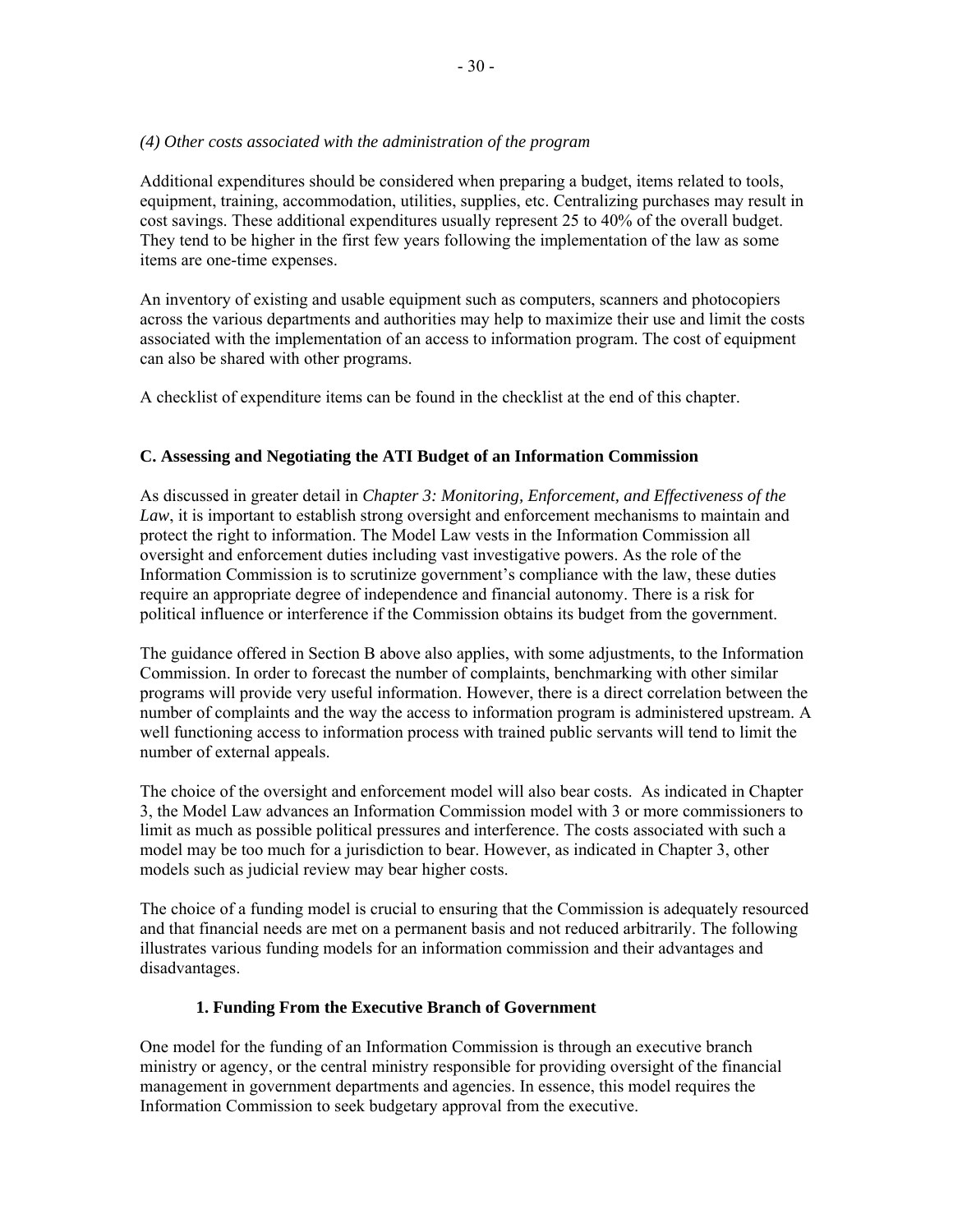This model raises significant issues with regards to the independence and the financial autonomy of the Information Commission. It is dependant for funding on the very government it is mandated to investigate. As a result of this conflict of interest, the Executive Branch can significantly weaken the Commission's ability to investigate complaints and its credibility.

## **2. Funding From the Legislative Branch**

Another model is to have the Information Commission report directly to the legislative body. Under that model, the commission would regularly submit to the legislative body its requests for funding (ongoing and additional funding). This model emphasizes the independence of the Commission from the executive branch and its financial autonomy.

## **3.Funding From the Executive Branch on Recommendation/Review by Legislative Branch/Congress**

An alternative to the previous models could be the establishment of a mechanism whereby the Commission could get funding from the executive branch on review/recommendation of the legislative branch. This model has the advantage of reducing the perception of, and potential for budgetary obstruction.

Mexico, Jamaica and Canada follow this model. In Mexico, the budget of the Information Commission is set on an annual basis. The funds come from the executive on the approval of Congress. The starting point for the budget is the appropriations from the previous budget. In Jamaica, the executive branch sets the amount required subject to a review by the legislative branch. The budget is negotiated on an annual basis, based on the previous budget. In Canada, the base budget for the Commission is not negotiated on an annual basis. A special parliamentary committee provides an oversight function for independent parliamentary/congressional agents needing additional resources. The special parliamentary committee makes recommendations to the executive branch for approval of the funding.

## **4. Funding by Statute**

Another model is funding by statutory authority. Any change to the budget would be submitted to the legislative branch. Although this model offers autonomy and independence, the challenge with this model is the potential lack of flexibility in adjusting the budget when there are increases in workload.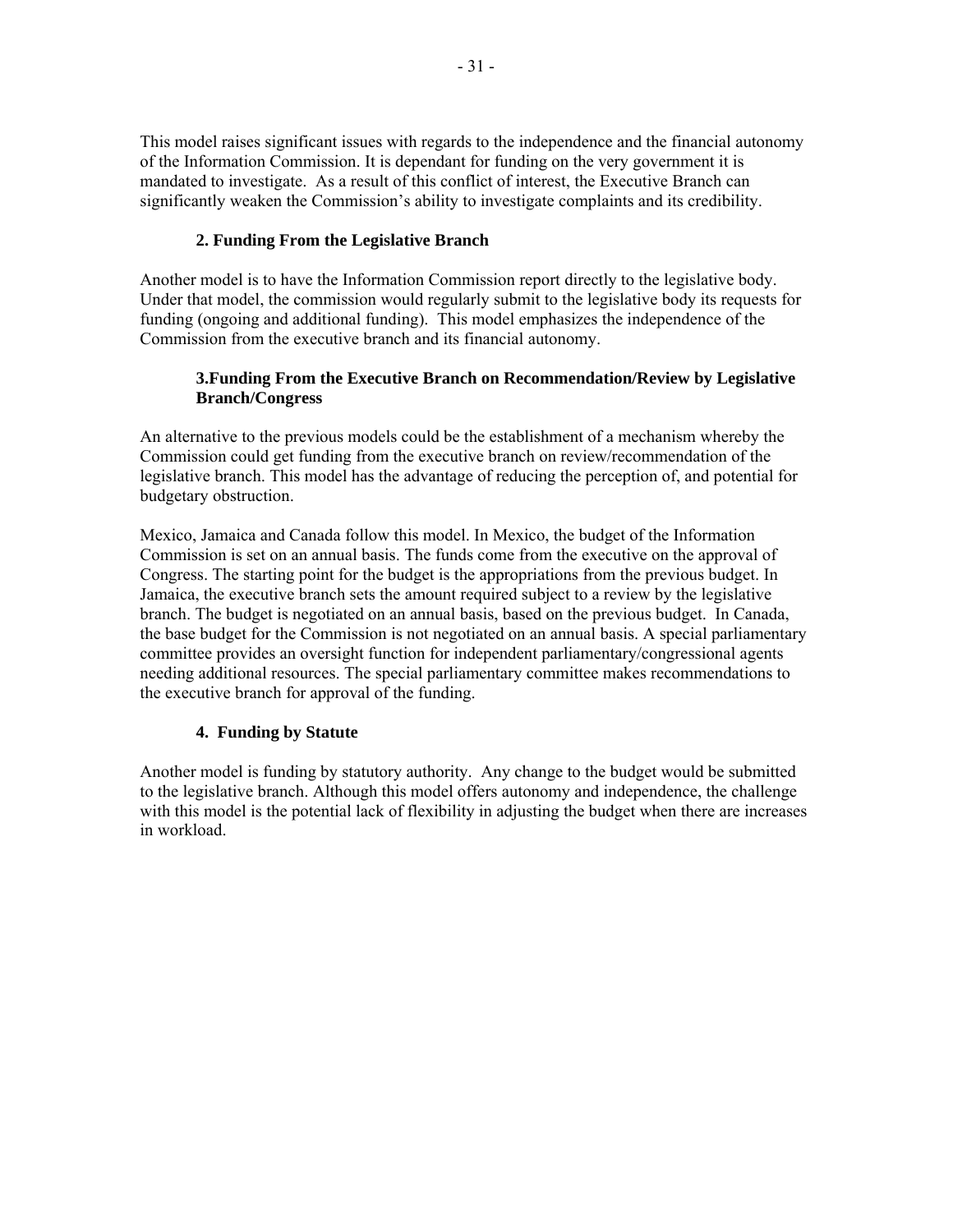# **Checklist of Line Items for the Budget**

| <b>Start-up budget - Mandated Public Authority</b>                                                            | ☑ |  |  |  |  |
|---------------------------------------------------------------------------------------------------------------|---|--|--|--|--|
| Compensation and benefits (based on an estimate of workload)                                                  |   |  |  |  |  |
| Wages for personnel in access to information unit (access to information processing<br>and other functions)   |   |  |  |  |  |
| Wages for personnel in other areas of the public authority (related to searching and<br>reviewing documents)  |   |  |  |  |  |
| Wages for personnel providing corporate support (administration, finance, human                               |   |  |  |  |  |
| resources, website administration);                                                                           |   |  |  |  |  |
| Wages for personnel to support the internal appeal process;                                                   |   |  |  |  |  |
| Wages for personnel providing advisory and assistance services;                                               |   |  |  |  |  |
| <b>Benefits</b>                                                                                               |   |  |  |  |  |
| Operating costs                                                                                               |   |  |  |  |  |
| Costs associated with awareness and education function (Printing, publication and<br>$\overline{\phantom{0}}$ |   |  |  |  |  |
| communication services)                                                                                       |   |  |  |  |  |
| Training                                                                                                      |   |  |  |  |  |
| Website design and hosting:                                                                                   |   |  |  |  |  |
| Domain registration;<br>$\circ$                                                                               |   |  |  |  |  |
| Hosting services;<br>O                                                                                        |   |  |  |  |  |
| Internet service provider.<br>$\circ$                                                                         |   |  |  |  |  |
| Accommodation                                                                                                 |   |  |  |  |  |
| Rental                                                                                                        |   |  |  |  |  |
| Furniture                                                                                                     |   |  |  |  |  |
|                                                                                                               |   |  |  |  |  |
| Equipment<br>Information technology (hardware and software):                                                  |   |  |  |  |  |
| Computers;<br>$\circ$                                                                                         |   |  |  |  |  |
| Server;                                                                                                       |   |  |  |  |  |
| $\circ$<br>Case management system;                                                                            |   |  |  |  |  |
| $\circ$<br>Digital storage capacity;                                                                          |   |  |  |  |  |
| $\circ$                                                                                                       |   |  |  |  |  |
| Redaction software;<br>$\circ$                                                                                |   |  |  |  |  |
| Information management (hardware and software)                                                                |   |  |  |  |  |
| Scanners                                                                                                      |   |  |  |  |  |
| Photocopier<br>Fax machine                                                                                    |   |  |  |  |  |
|                                                                                                               |   |  |  |  |  |
| Utilities, materials and supplies                                                                             |   |  |  |  |  |
| General (electricity, telephone, water, etc.)                                                                 |   |  |  |  |  |
|                                                                                                               |   |  |  |  |  |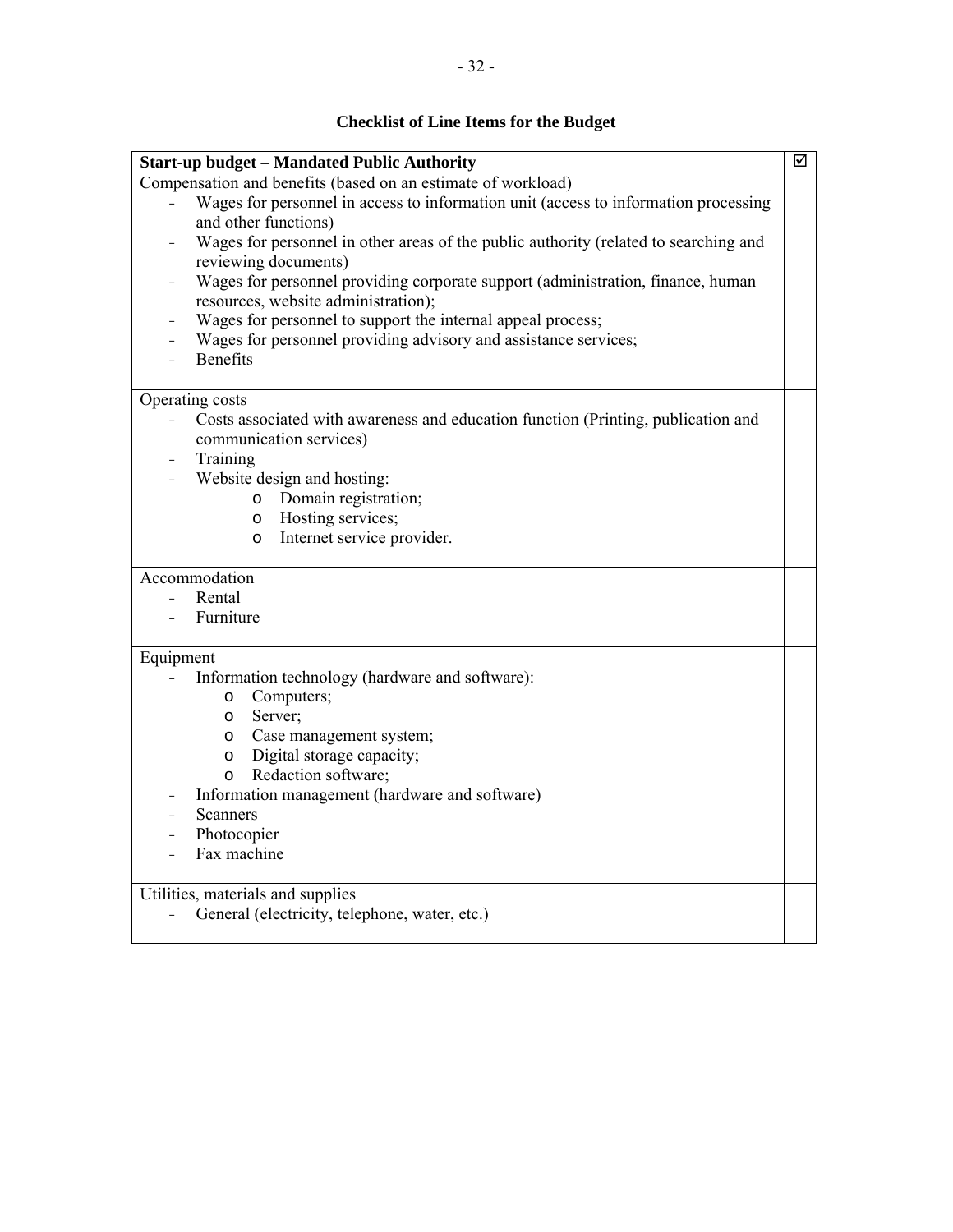| <b>Permanent budget - Mandated Public Authority</b><br>Compensation and benefits (based on verified workload)<br>Wages for personnel in access to information unit (access to information processing<br>and other functions)<br>Wages for personnel in other areas of the public authority (related to searching and |  |  |  |
|----------------------------------------------------------------------------------------------------------------------------------------------------------------------------------------------------------------------------------------------------------------------------------------------------------------------|--|--|--|
|                                                                                                                                                                                                                                                                                                                      |  |  |  |
|                                                                                                                                                                                                                                                                                                                      |  |  |  |
| reviewing documents)                                                                                                                                                                                                                                                                                                 |  |  |  |
| Wages for personnel providing corporate support (administration, finance, human<br>resources, website administration);<br>Wages for personnel providing advisory and assistance services;                                                                                                                            |  |  |  |
|                                                                                                                                                                                                                                                                                                                      |  |  |  |
| <b>Benefits</b>                                                                                                                                                                                                                                                                                                      |  |  |  |
| Operating costs                                                                                                                                                                                                                                                                                                      |  |  |  |
| Costs associated with awareness and education function (Printing, publication and<br>communication services)                                                                                                                                                                                                         |  |  |  |
| Training                                                                                                                                                                                                                                                                                                             |  |  |  |
| Website hosting:                                                                                                                                                                                                                                                                                                     |  |  |  |
| Domain registration;<br>$\circ$                                                                                                                                                                                                                                                                                      |  |  |  |
| Hosting services;<br>$\circ$                                                                                                                                                                                                                                                                                         |  |  |  |
| Internet service provider.<br>$\circ$                                                                                                                                                                                                                                                                                |  |  |  |
| Accommodation                                                                                                                                                                                                                                                                                                        |  |  |  |
| Rental payments                                                                                                                                                                                                                                                                                                      |  |  |  |
| Utilities, materials and supplies                                                                                                                                                                                                                                                                                    |  |  |  |
| General (electricity, telephone, water, etc.)                                                                                                                                                                                                                                                                        |  |  |  |
| Repairs and maintenance of equipment:                                                                                                                                                                                                                                                                                |  |  |  |
| Information technology (hardware and software):                                                                                                                                                                                                                                                                      |  |  |  |
| Computers;<br>$\circ$                                                                                                                                                                                                                                                                                                |  |  |  |
| Server;<br>O                                                                                                                                                                                                                                                                                                         |  |  |  |
| Case management system;<br>$\circ$                                                                                                                                                                                                                                                                                   |  |  |  |
| Digital storage capacity;<br>O                                                                                                                                                                                                                                                                                       |  |  |  |
| Redaction software;<br>$\circ$                                                                                                                                                                                                                                                                                       |  |  |  |
| Information management (hardware and software)                                                                                                                                                                                                                                                                       |  |  |  |
| <b>Scanners</b>                                                                                                                                                                                                                                                                                                      |  |  |  |
| Photocopier<br>Fax                                                                                                                                                                                                                                                                                                   |  |  |  |
|                                                                                                                                                                                                                                                                                                                      |  |  |  |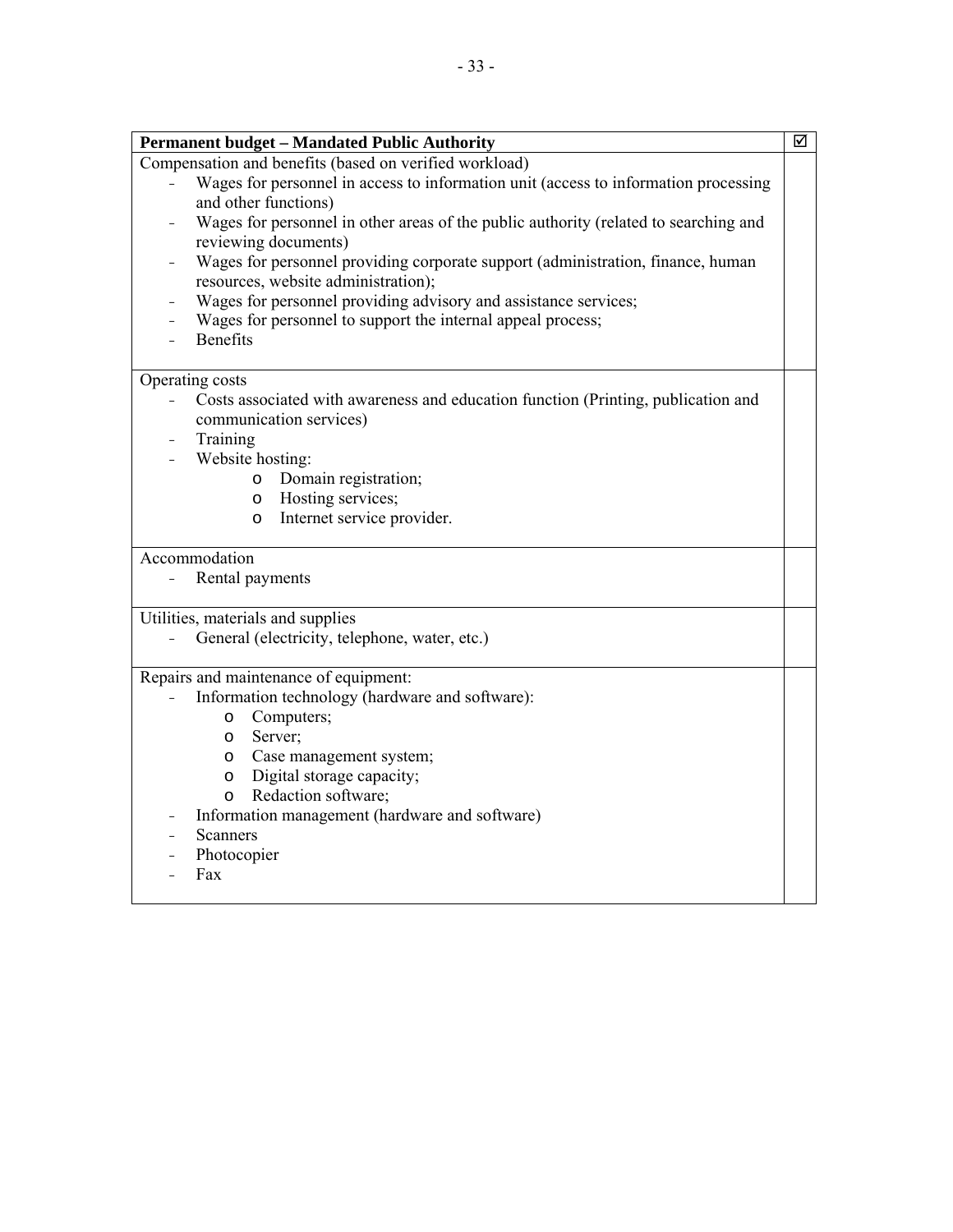| <b>Start-up budget – Information Commission</b>                                   | ☑ |
|-----------------------------------------------------------------------------------|---|
| Compensation and benefits (based on an estimate of workload)                      |   |
| Wages for investigators and managerial staff                                      |   |
| Wages for commissioner(s)                                                         |   |
| Wages for personnel providing corporate support (administration, finance, human   |   |
| resources, website administration);                                               |   |
| Wages for personnel providing advisory and assistance services;                   |   |
| <b>Benefits</b>                                                                   |   |
|                                                                                   |   |
| Operating costs                                                                   |   |
| Costs associated with awareness and education function (Printing, publication and |   |
| communication services)                                                           |   |
| Training                                                                          |   |
| Website design and hosting:                                                       |   |
| Domain registration;<br>$\circ$                                                   |   |
| Hosting services;<br>$\circ$                                                      |   |
| Internet service provider;<br>$\circ$                                             |   |
| Travel and transportation                                                         |   |
|                                                                                   |   |
| Accommodation                                                                     |   |

- Rental payments<br>- Furniture
- Furniture

## Equipment

- Information technology (hardware and software):
	- o Computers;
	- o Server;
	- o Case management system;
	- o Digital storage capacity;
	- o Redaction software;
- Information management (hardware and software)
- Scanners
- Photocopier<br>- Fax machine
- Fax machine

Utilities, materials and supplies

- General (electricity, telephone, water, etc.)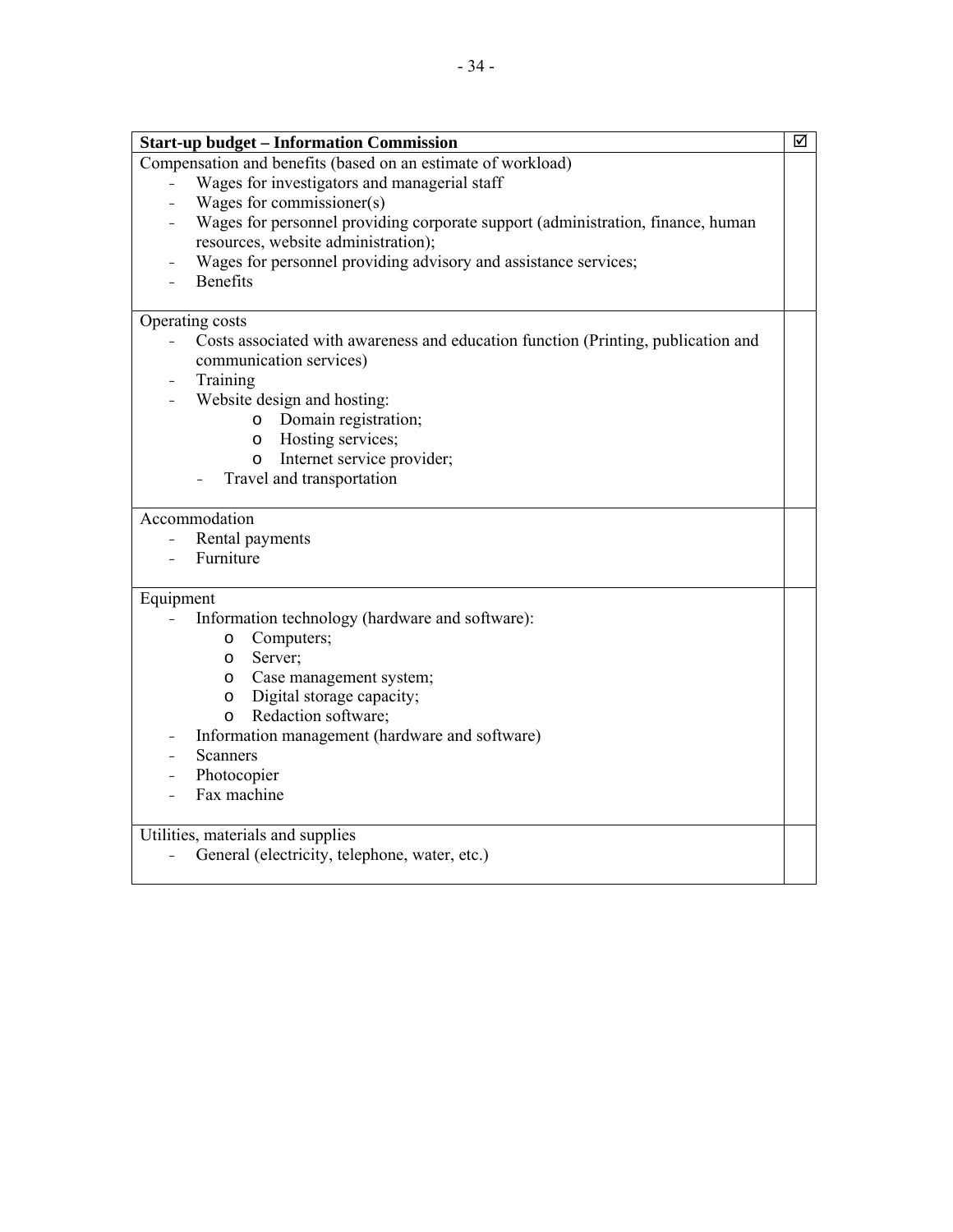| <b>Permanent budget - Information Commission</b>                                                    | ☑ |  |  |
|-----------------------------------------------------------------------------------------------------|---|--|--|
| Compensation and benefits (based on verified workload)                                              |   |  |  |
| Wages for investigators and managerial staff                                                        |   |  |  |
| Wages for commissioner(s)                                                                           |   |  |  |
| Wages for personnel providing corporate support (administration, finance, human                     |   |  |  |
| resources, website administration);                                                                 |   |  |  |
| Wages for personnel providing advisory and assistance services;                                     |   |  |  |
| <b>Benefits</b>                                                                                     |   |  |  |
| Operating costs                                                                                     |   |  |  |
| Costs associated with awareness and education function (Printing, publication and<br>$\overline{a}$ |   |  |  |
| communication services)                                                                             |   |  |  |
| Training                                                                                            |   |  |  |
| Website design and hosting:                                                                         |   |  |  |
| Domain registration;<br>$\circ$                                                                     |   |  |  |
| Hosting services;<br>$\circ$                                                                        |   |  |  |
| Internet service provider;<br>$\circ$                                                               |   |  |  |
| Travel and transportation                                                                           |   |  |  |
|                                                                                                     |   |  |  |
| Accommodation                                                                                       |   |  |  |
| Rental payments                                                                                     |   |  |  |
| Utilities, materials and supplies                                                                   |   |  |  |
| General (electricity, telephone, water, etc.)                                                       |   |  |  |
|                                                                                                     |   |  |  |
| Repairs and maintenance of equipment:                                                               |   |  |  |
| Information technology (hardware and software):<br>Computers;                                       |   |  |  |
| $\circ$<br>Server;<br>$\circ$                                                                       |   |  |  |
| Case management system;<br>$\circ$                                                                  |   |  |  |
| Digital storage capacity;<br>$\circ$                                                                |   |  |  |
| Redaction software;<br>$\circ$                                                                      |   |  |  |
| Information management (hardware and software)                                                      |   |  |  |
| <b>Scanners</b>                                                                                     |   |  |  |
| Photocopier                                                                                         |   |  |  |
| Fax                                                                                                 |   |  |  |
|                                                                                                     |   |  |  |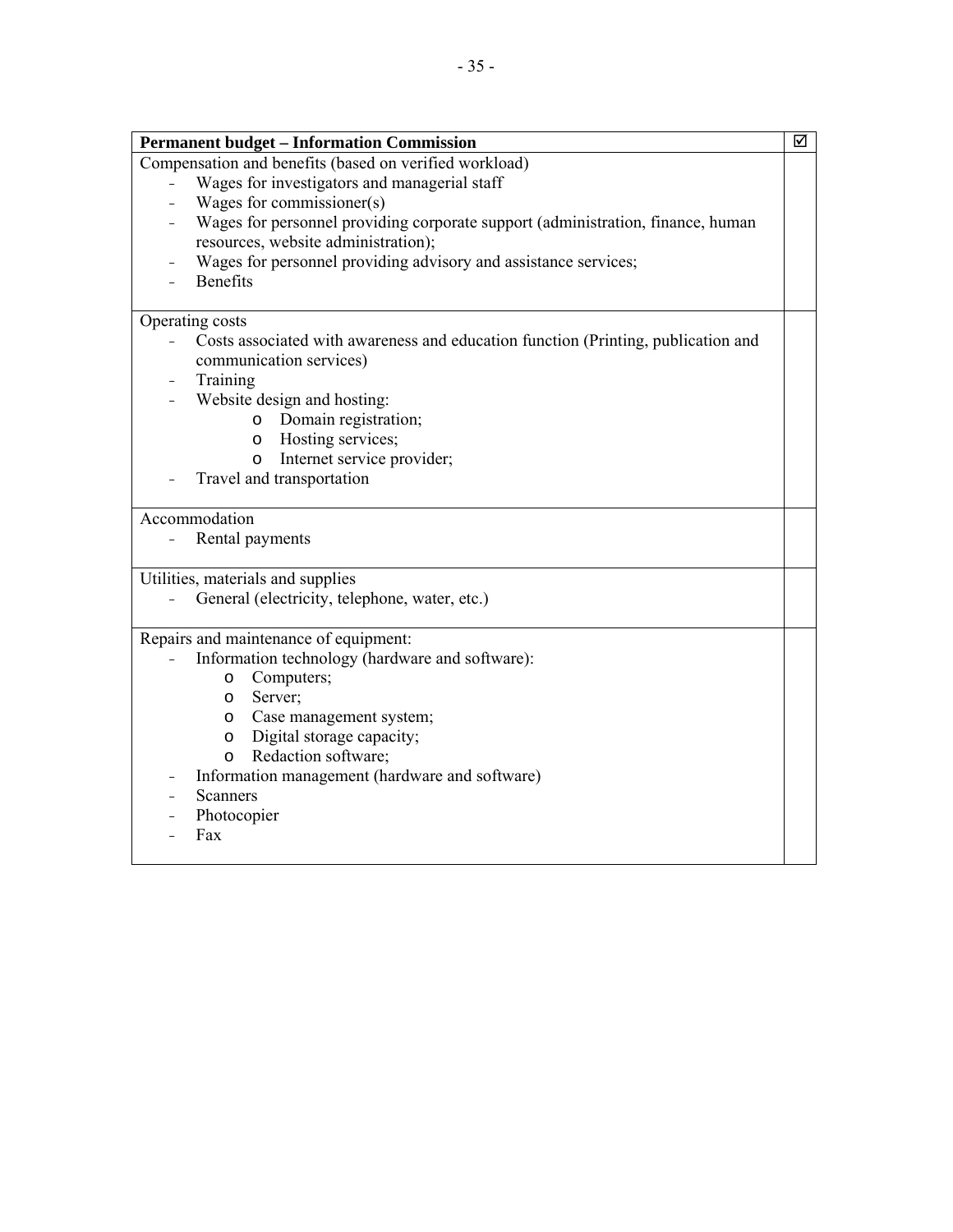## **KEY POINTS**

## **ALLOCATION OF RESOURCES NECESSARY TO CREATE AND MAINTAIN AN EFFECTIVE ACCESS TO INFORMATION SYSTEM AND INFRASTRUCTURE**

- It is important to establish a realistic start-up budget and permanent budgets, and identify the source of funds in the planning phase of the legislative framework, prior to its proclamation.
- Adequate and permanent resources must be allocated to ensure a sustainable level of services and protect the right to information.
- The effectiveness of the access to information program strongly relies on the resources allocated to implement the law and the set up of the appropriate infrastructure (staff, information management and capacity building).
- Forecasting the resource levels based on projected number of requests may require adjustments in the first years of operations.
- Efficiencies can be found in existing programs where staff and equipment can be shared or reallocated to the access to information program.
- Measures to promote openness will mitigate the costs associated with the treatment of requests over time.
- The duties of the Information Commission require an appropriate degree of independence and financial autonomy. The choice of a funding model is crucial to ensuring that the financial needs of the Commission are met on a permanent basis and not reduced arbitrarily.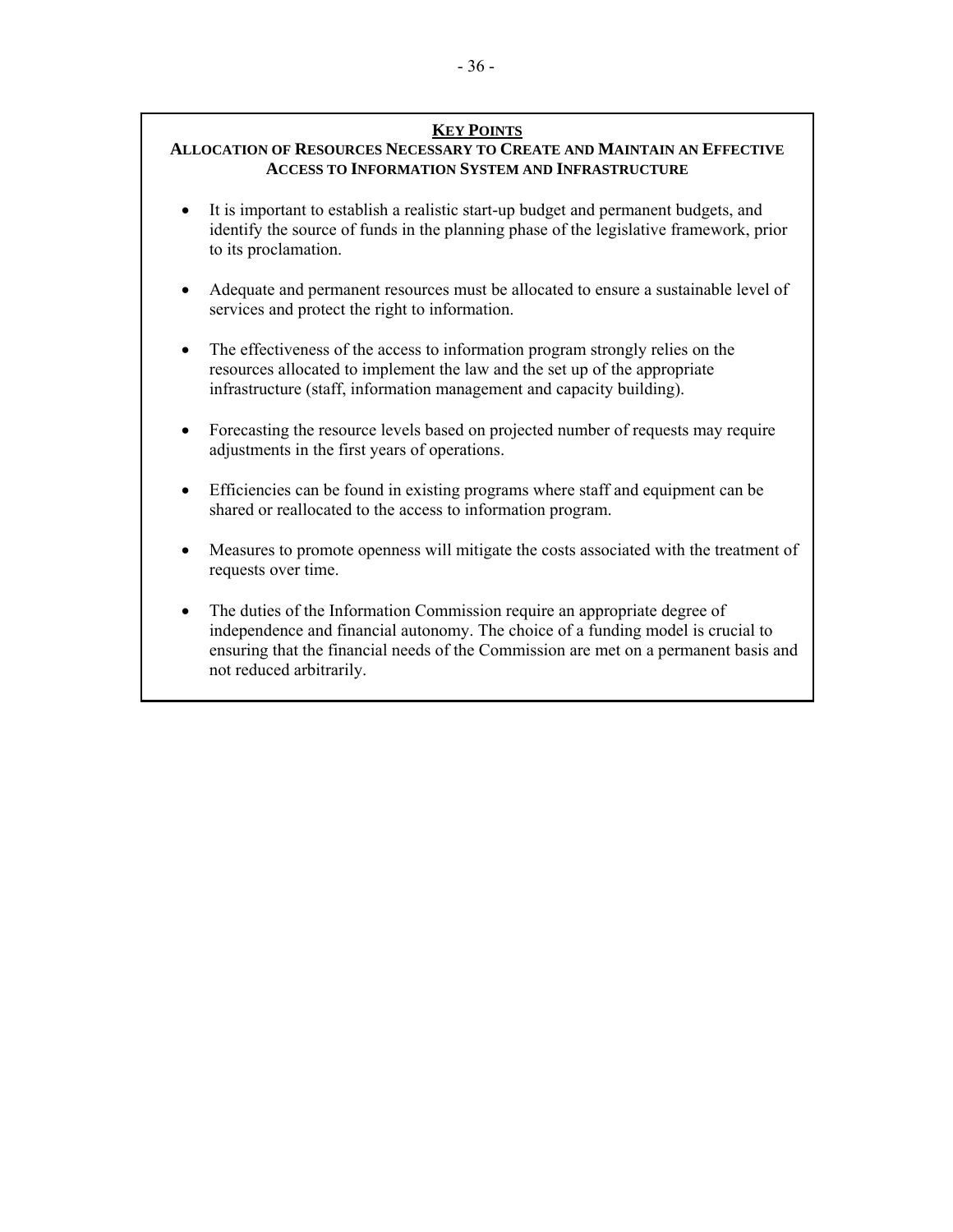## **CHAPTER 5: ADOPTION OF EFFECTIVE INFORMATION MANAGEMENT POLICIES AND SYSTEMS TO PROPERLY CREATE, MAINTAIN, AND PROVIDE ACCESS TO PUBLIC INFORMATION**

Providing appropriate access to information begins with establishing an effective information management policy. A central tenet of this policy should be to protect designated information and make it accessible to the public. While the underlying components of an information management policy may be the same from public authority to public authority, what a particular policy will ultimately look like will depend on the public authority's function, business needs and legal requirements. The policy must be tailored to fit the needs and the objectives of the public authority and should be developed by balancing the competing interests of providing prompt and easy access to information with controlling the increasing amount of information being created within the public authority. Various technology solutions are available that may help address and automate these issues. However, no tool will be able to do all that is required to develop and implement an information management system. To successfully accomplish this task, public authorities will need to utilize internal human resources to define the goals, build the policy and develop consensus. Once this has been accomplished, technology solutions appropriate to the public authority's size and resources can be leveraged to implement and maintain the information management policies.

## **A. Information Management**

Information is being created today at an unprecedented pace. More and more official communication is done via email, and documents are often created electronically and never printed. Much of the information being created may be stored in locations outside of the public authority's network (e.g. a personal file storage device or personal email account), increasing the risk of loss and the complexity in trying to recover this data.

Taking a new approach to the management of information can be time-consuming, costly and require modification of current processes and systems. However, the importance and benefits of establishing an information management foundation cannot be understated. Instituting organized and systematic information management practices ensures that important historical information will be preserved and readily available in the future. In addition, implementing a system by which information is managed and preserved will facilitate ease of access and retrieval, so that this information can ultimately be disseminated for the public good. Although the initial investment to create or further an information management process may seem burdensome, the long-term benefits far outweigh the initial challenges.

One of the foundational elements of an information management policy is the identification, management and retention of records. Generally speaking, a record is a piece of information that has some operational, fiscal, legal or historical value.<sup>28</sup> Certain categories of information may be deemed to be "records" of an organization pursuant to law, regulation or public policy. In contrast, non-record information may be beneficial to retain for a certain period of time, but will

<sup>&</sup>lt;sup>28</sup> Electronic Discovery Reference Model, http://edrm.net/wiki/index.php/Records\_Management\_-Record Definition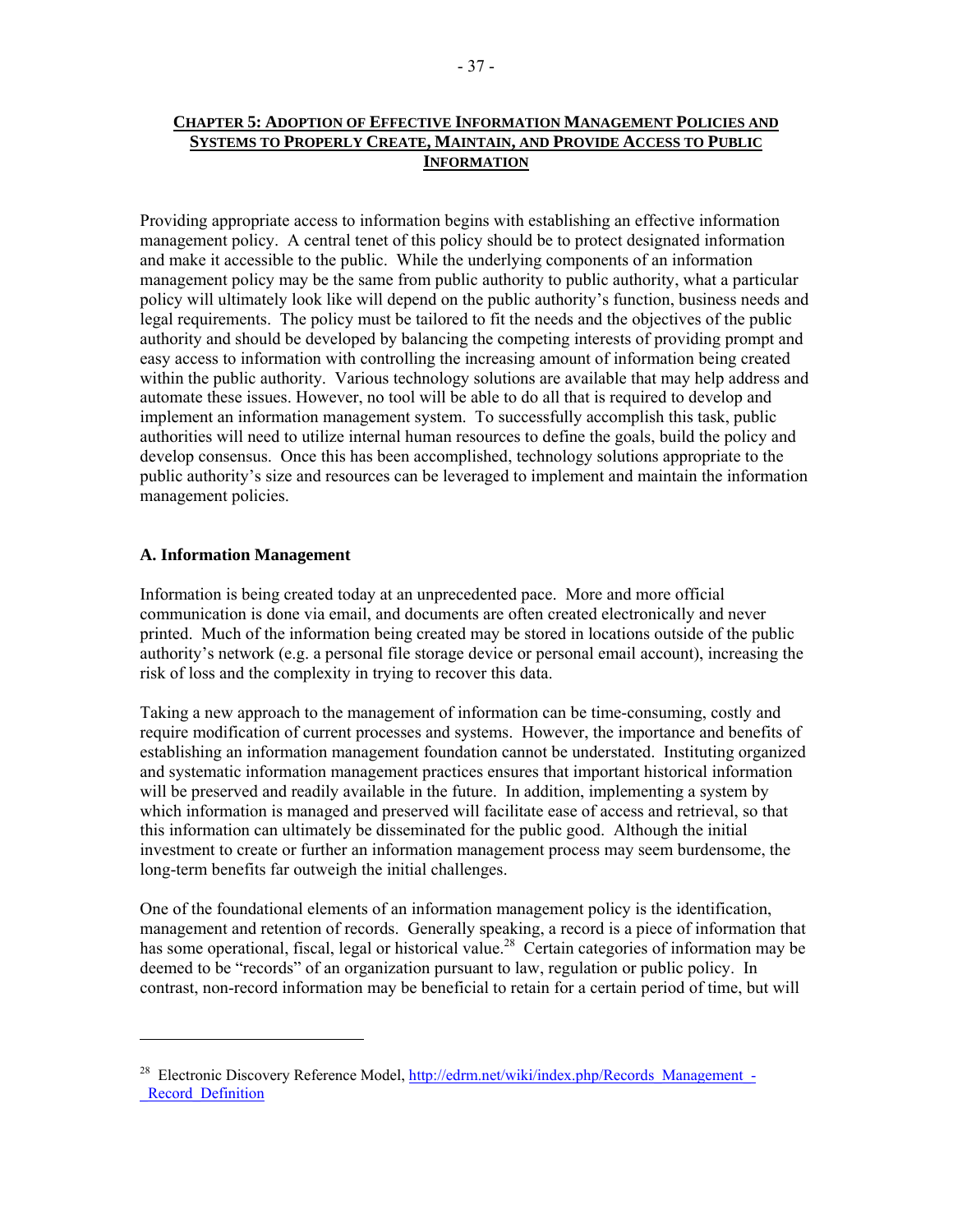likely not have the same specific retention requirements typically given to records based on their intrinsic value.

In order to support a public access to information law, an effective system for creating, managing and archiving information (including records) is imperative. Without such a system, it will be more difficult and time-consuming to locate and identify information and provide it within the timeframes mandated by law. In addition, lack of an effective system can create suspicion as to the transparency and legitimacy of public officials and their actions. "Any Freedom of Information legislation is only as good as the quality of the records to which it provides access. Such rights are of little use if reliable records are not created in the first place, if they cannot be found when needed or if arrangements for their eventual archiving or destruction are inadequate."<sup>29</sup>

#### *Assess the Current Process*

In order to implement an effective information management policy that allows for improved access to public information, public authorities must begin by reviewing their current information management and record keeping practices. Information exists in many different forms – paper documents, electronic documents, emails, notes, presentations, audio files, video files, etc. A "record" of the organization is a subset of information that has a distinct value to the organization. This value may be proscribed by law or regulation (e.g. the emails of a public official), or it may be due to the business nature of the communication. In most cases, the media on which the information appears is irrelevant, as it is the content of the information itself that determines whether something is a "record" of the organization. Retention policies will identify the types of information that must be retained, the appropriate length of time, and whether and when the information may be expired or destroyed. The importance of properly identifying and maintaining these records for the public interest is paramount in order to facilitate the purpose and intent of an access to information law.

It should be clearly understood that every public authority is different and each will have its own particular needs and limitations. Individual circumstances, budgets and risks will inform how a public authority assesses its information management strategy and the timeline by which it chooses to implement programs and processes to address its needs. What is reasonable for one public authority may not be reasonable for another, and individual factors must be taken into account when evaluating a process or technology. The suggestions provided in this chapter should not be considered exhaustive. Rather, the information contained herein is intended to help public authorities think through some of the issues to consider when evaluating an information management process designed to promote access to information.

#### *Develop a Plan*

In order to effectively establish an information management process, a public authority should first prioritize its needs and establish goals, and then determine what the greatest challenges are to reaching those goals. Often times the challenges identified will be budgetary, but they can also include issues such as developing consensus within a public authority or overcoming political roadblocks. Once these goals and challenges have been identified, the public authority can more efficiently begin to devise a plan to address them. One of the benefits of developing this plan is that it creates a level of accountability. If goals and challenges and the process by which they will be addressed are recorded, the public authority has a baseline from which to measure its progress.

<sup>29</sup> *Draft UK Code of Practice on the Management of Records*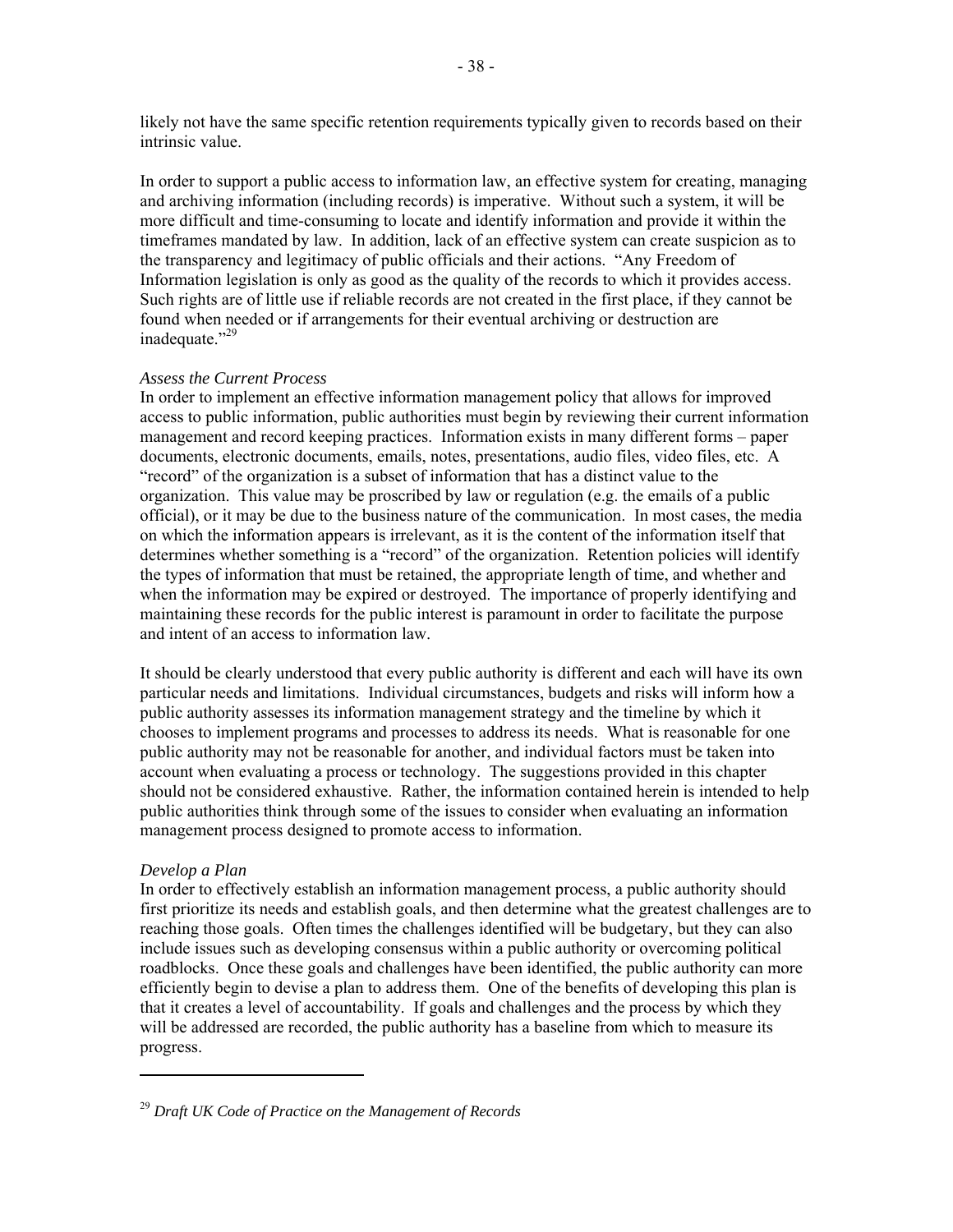A fundamental issue to consider as the plan is being developed is what types of information are most often requested and how this information is currently identified and produced. Beginning with an evaluation of how the system currently works can help inform the process and focus efforts on those parts of the process that need the most support. During this evaluation, care should be taken to think through ways in which information can be organized and archived so that the process of requesting the information is easier for the public and the identification and production of the information is most efficient. It is important to also consider historical information that may be difficult to access or retrieve because it exists on "outdated" media such as floppy disks. If this information needs to be retained and accessed, steps should be taken to evaluate methods to transfer this data into other, more readily accessible formats. As technological solutions are evaluated, these considerations should be continually examined in order to define the requirements of a system. It is imperative that public authorities think through the various issues that may arise in the information retrieval process so that these challenges can be addressed. A failure to do this will reduce overall efficiency and may ultimately result in multiple searches being conducted for the same request.

Once an evaluation of the information commonly requested has been done, the public authority may want to consider how and to what extent this information may be proactively disclosed. While proactive disclosure may seem to some to be an additional burden on an otherwise already time-consuming and complicated process, it will ultimately lower cost and reduce the amount of information requested. In addition, when information is proactively disclosed, citizens are likely to have more confidence in their government and the systems used to maintain and organize information.

As different sources of information are created on a day to day basis, whether by database, file share or email, public authorities should consider how that information may be successfully retrieved in the event it is requested. Often times, employees will create databases or other content sources based on their immediate business needs, overlooking the fact that this information may ultimately need to be accessed. Public authorities can overcome this challenge by reviewing the content of the information and the form in which it is usually created. Next, the public authority can determine the most efficient way this information may be accessed and provide guidance to its employees on how best to create content sources keeping access in mind.

In developing the information management plan, another important topic to consider is how the approach to information management can be standardized across agencies or departments. This is especially important when it comes to implementing technology, as technology provides the ability for disparate agencies or departments to share information across systems, increasing efficiencies and reducing redundant requests and productions. The more that various groups can agree to standardize on one process and system, the greater the benefit they are likely to see. In addition, the Information Commission and those individuals directly involved with the management of an organization's information should coordinate with the National Archives and other similar libraries to ensure conformity of practices in the treatment and preservation of historical information going forward.

While taking all of these issues into consideration at the outset may seem like a significant investment of time and cost, it is far more beneficial to make this investment at the beginning of the process than it is to amend or evolve the process later because issues or challenges were not addressed. For additional discussion on the issues to consider when creating the infrastructure to support an access to information law and the corresponding allocation of resources, see *Chapter*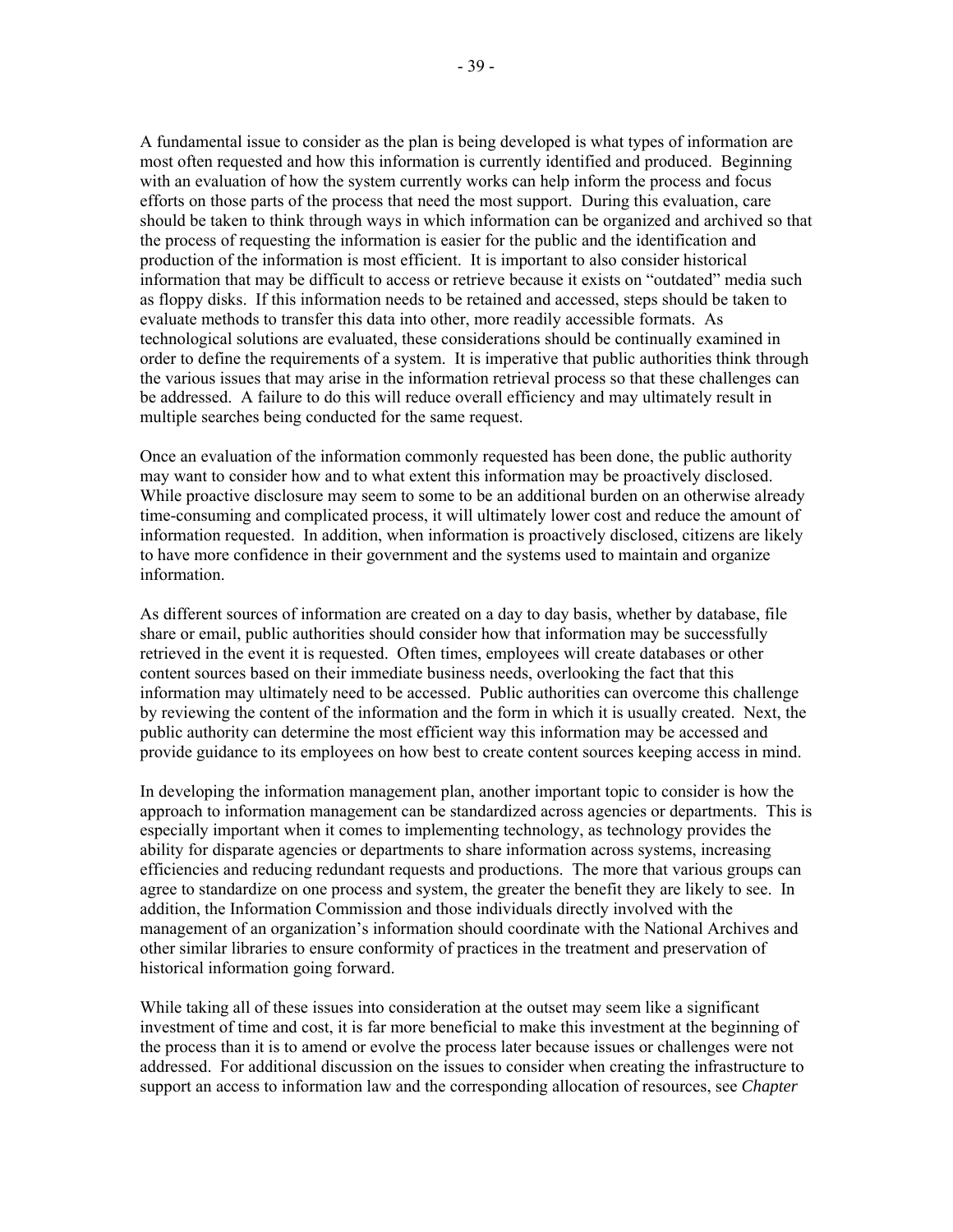#### *Consider a Data Map*

Before a public authority can determine an appropriate information retention policy, it should understand what information is being created every day by its employees and the systems they use to do it. Having this high-level understanding of how information is created and where it is used will help inform decisions around how to organize and maintain this information. The product of this effort is often referred to as a "data map" as it maps the information within a public authority.

The data map typically includes the types of information that exist within a public authority, where this information is located, and who is responsible for maintaining it. The data map can be as detailed or as simple as the public authority desires, can be paper or electronic, and should be updated on a regular basis to reflect any changes. While there is technology available to help create a data map, it can also be created manually by developing a simple index or catalog of information types.

In developing a data map, it is often beneficial to designate one individual who can lead this initiative and coordinate among the many people that may be involved with identifying systems and information within the public authority. Undertaking the process to understand what exists on systems is not easy and may take some time to work through. However, if done correctly, this process will effectuate better decision making and will facilitate the eventual information retrieval process.

### *Determine Appropriate Retention Policies*

Once record information has been identified, clear and established retention rules should be established detailing the various records that need to be preserved and how long these records should be retained. This analysis should include not only electronic information, but any paper records that may exist as well. The determination and application of retention rules will depend on the laws and regulations of the country and the local jurisdiction, and the business needs of the public authority. Various third party standards exist that are focused on the information management process. These standards and guidelines were established to help public authorities approach and organize their approach to information management.<sup>30</sup> For some, it may be beneficial to engage an expert to help develop this plan.

Generally speaking, when dealing with information management, the simplest approach is often the best as it promotes compliance. Fewer retention categories mean fewer decisions that must be made about particular information or a particular record. In addition, grouping categories of information together helps facilitate its retrieval when a request for access is made.

#### *Destruction of Information*

An equally important part of the information management lifecycle is the destruction of information that does not need to be kept for legal, regulatory or other business purposes. Without a methodical approach to expiring information, systems can become clogged with data

<sup>&</sup>lt;sup>30</sup> For example, the International Organization for Standardization created ISO 15489, dedicated to helping organizations establish a framework to enable an information management process. *See*  http://www.iso.org/iso/pressrelease?refid=Ref814; *see also,* The International Council on Archives at http://www.ica.org.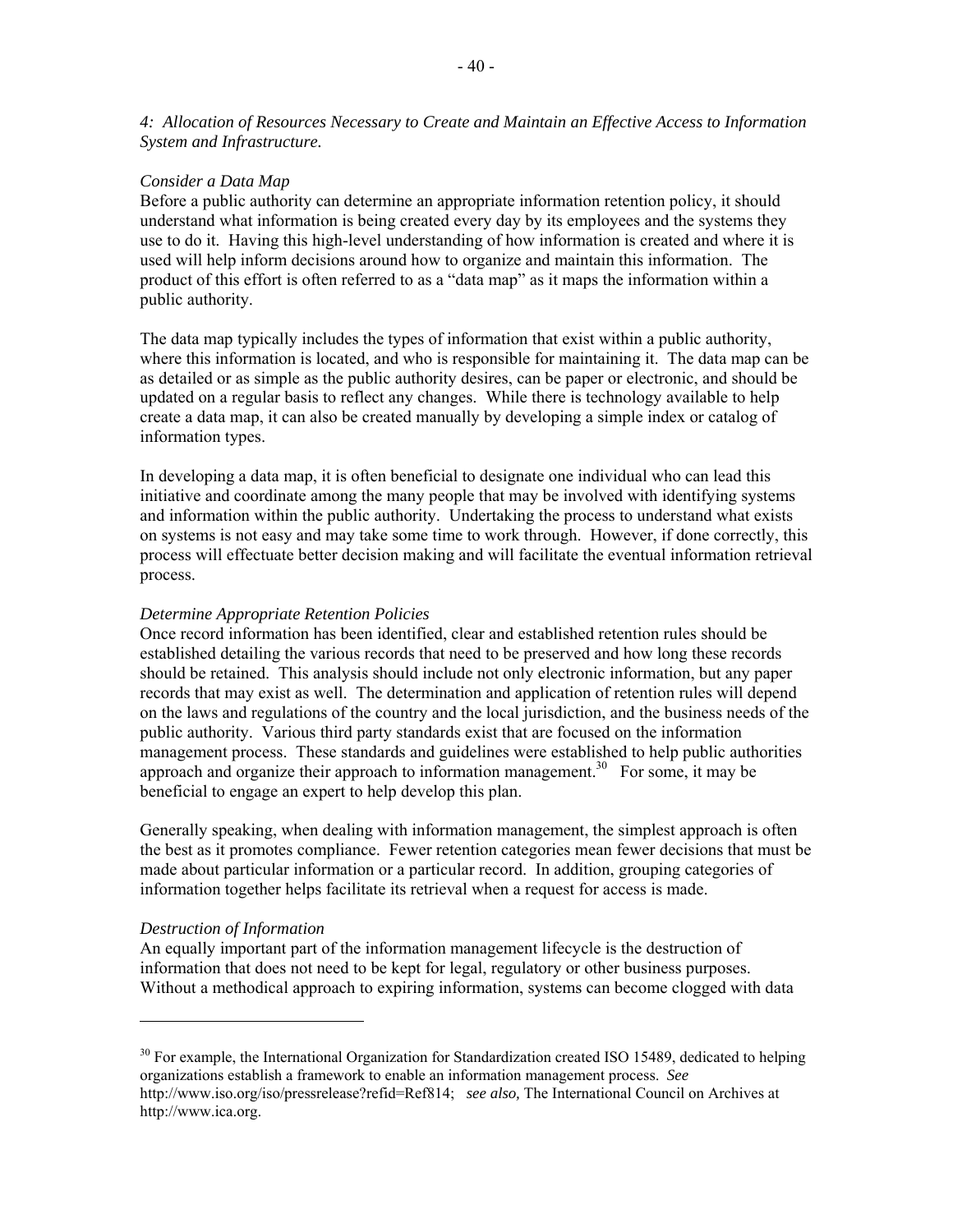that no longer has any value to the public authority. This overload makes searching for particular or relevant information difficult and it can delay efforts to respond to a request within required timeframes. As the creation of electronic information continues to accelerate, the lack of routine expiration can overwhelm an information management process and stymie public access to information.

Once determined, retention policies should be memorialized and published, and a schedule should be created for reviewing and updating the policies on a regular basis. If changes are made to the policy or if there are deviations from the policy in practice, this should be recorded with notes explaining why such actions were taken. Where destruction of information is scheduled pursuant to retention policies, it should be routine, and to the extent possible, automated. Automating this process helps promote transparency and fosters confidence in the predictability and reliability of the information management process.

#### *Training*

Officials and employees should be trained on the retention process to understand its purpose and its functionality. When users are educated as to why a process is being implemented and the end goal, they may be more inclined to alter the way they create information to align with the intent of the policy. There are various training methods and approaches that can be employed depending on the audience. For some employees who may be responsible for managing records, training will need to be detailed. For others, the training may be conducted at a higher level. In all events, officials and employees should understand the intent of the access to information law so they can help promote its principles through information management. As discussed above, establishing and implementing a policy across an organization will help ensure consistency and compliance with the applicable law.

## *Suspension of Routine Destruction*

In some countries, it may be necessary to suspend normal information expiration or destruction practices in response to pending litigation or some other legal request for information. In the United States, this process is often referred to as a "legal hold." For instances where this is required, steps should be taken to document the request and what information was placed on "legal hold" or otherwise withheld from the normal expiration process. In these cases, the distinction between "information" and "records" is often irrelevant, as a legal request will require the production of all information that may be available, not just records of the organization.

#### *Easing the Implementation of Retention Policies*

If this is the first time a public authority has undertaken to implement a retention policy, it should consider creating a timeline detailing by when the implementation will be completed. In many cases, this will need to occur in phases.

There are various technological solutions available that can help automate the classification and enforce the retention of information. Tools like email and file archiving can place information into a centralized repository where more granular retention policies can be applied. For example, retention periods for email can be automatically applied based on the person sending or receiving the email, or the department to which he/she belongs. Using an archive, information can automatically be run through its lifecycle such that it will be expired when it is no longer useful or necessary. In addition, an archiving tool can suspend these destruction practices in the event that information needs to be preserved pursuant to a legal or other request for information. As mentioned above, there are a variety of tools that can help make this process more efficient.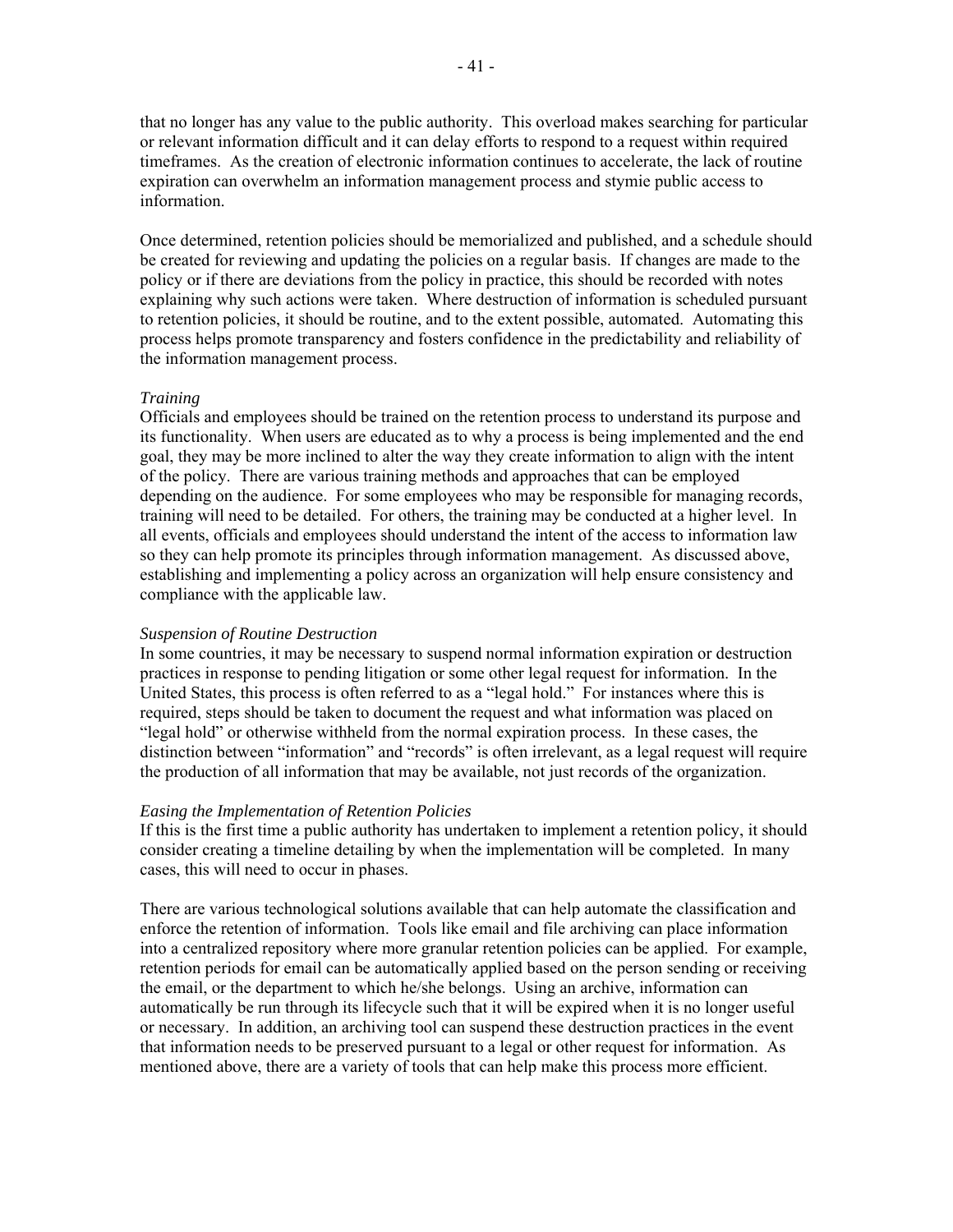Although the process of assessing a public authority's information management strategy may be time-consuming at the outset, the benefits derived from this undertaking will far exceed the initial investment. Enabling this process not only helps control the amount of information on existing systems, it will also facilitate the identification of and access to information by making the process more efficient. Failing to implement such a process can undermine the public authority's ability to respond to requests for information, may decrease constituent confidence in the system, and may ultimately hinder public access to information.

## **B. Data Sources**

When requests for information are made, they are usually done so without regard to the medium in which the information exists. For example, a citizen may request copies of meeting notes that were typed and exist only in hard copy. Or, these meeting notes may be recorded and stored electronically on a file server. To the requestor, it may make no difference – they simply want and need access to the information.

#### *Hard Copy Information*

Despite the rapid rise in the creation of electronic information, the existence and importance of hard copy information cannot be minimized. In public authorities in particular, historic information in hard copy form may be maintained indefinitely for historic purposes. In the request and production process, hard copy documents have their own unique challenges stemming from their inability to be electronically searched. An important first step in addressing hard copy documents within the public authority is understanding what documents exist and then creating an index or filing system to categorize them. This index should be as detailed as necessary to reduce the amount of time required to locate information relevant to a request for information. An index can be created electronically, allowing it to be searched using keywords. This can help substantially with organizing and locating relevant hard copy information.

As public authorities migrate to more digital platforms, hard copy documents will likely be created with less frequency and may become more difficult to identify and produce. Also, hard copy documents lack the inherent advantage of having a back up copy stored elsewhere in the case of a natural disaster or malfeasance. However, even though the new creation of hard copy documents may subside, demand for information currently in hard copy form will continue.

When considering the development of an information management process and the implementation of information management technology, public authorities should consider the benefits of converting hard copy documents into an electronic system for search and review. There are multiple ways to approach this process and differing degrees of specificity. For example, documents can be scanned and given an identifying title representing the content of the document. This approach is typically applied to documents containing images and few words (e.g. maps, photographs, etc.). These documents can then be searched based on their title. Many documents can also be scanned into electronic form with the help of optical character recognition or "OCR." OCR is the electronic translation of handwritten, typewritten or printed text into computer-editable and searchable text.<sup>31</sup> While highly valuable, this process can be timeconsuming and expensive. As such, if pursuing this approach a public authority may want to determine the hard copy information that is most often requested and target that information first.

<sup>&</sup>lt;sup>31</sup> Electronic Discovery Reference Model, http://edrm.net/wiki/index.php/OCR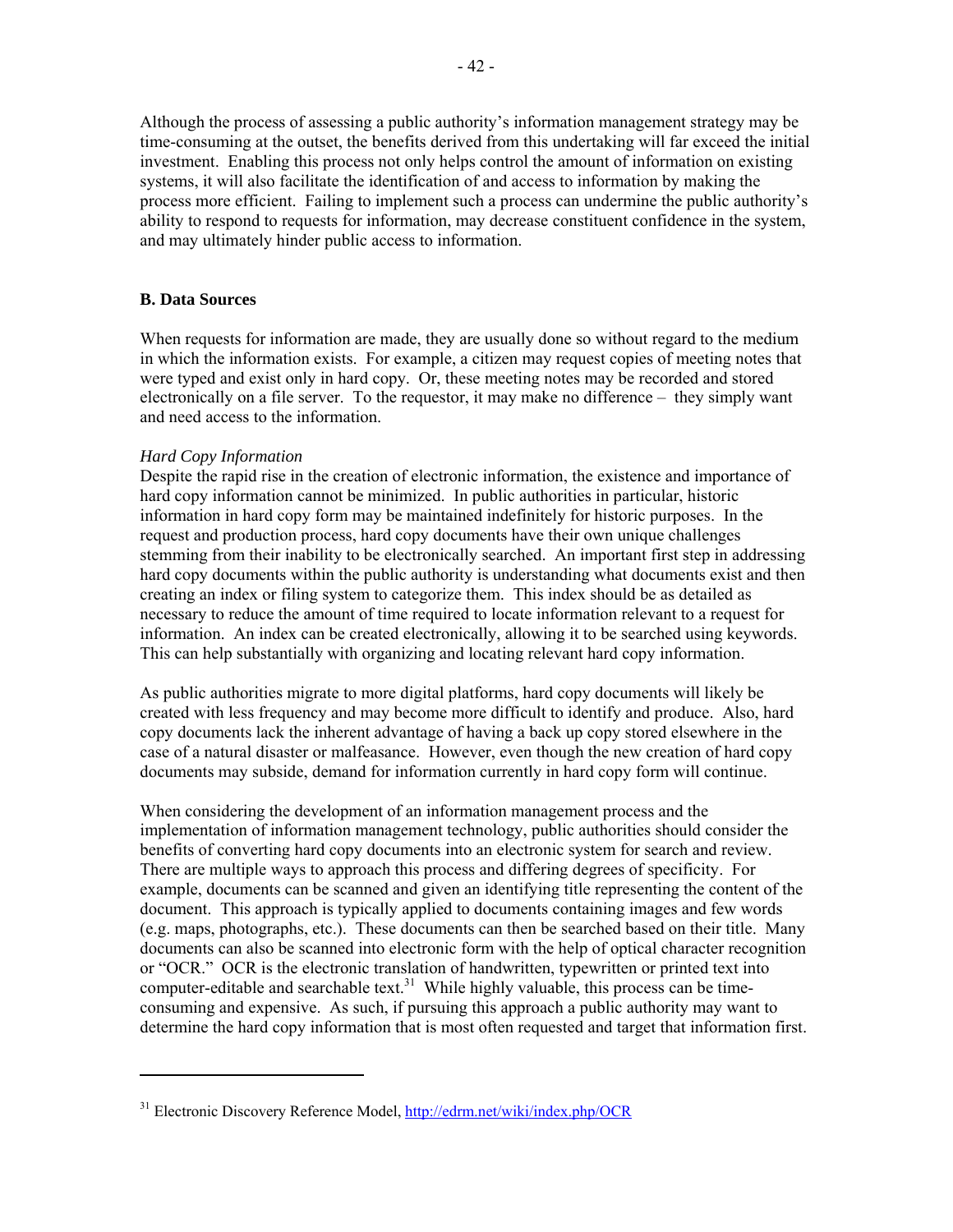#### *Electronic Information*

Information that is created and stored electronically is growing at a rapid rate. Electronic information includes just about anything that was once created only in hard copy, including reports, memos, meeting notes, and even certain types of drawings. In addition, emails, instant messages and other electronic forms of communication are all created and stored electronically.

While electronic information may be somewhat hard to control due to how quickly it can be created and distributed, because of its electronic nature, it is also more easily searchable than hard copy information. When dealing specifically with electronically stored information, capturing and categorizing the "metadata" associated with the file can provide significant benefit for the search and retrieval process. Metadata includes the basic characteristics of a particular document. Metadata may, for example, include the date the document was stored, and the identity of the user who stored it. If preserved and captured, the metadata can be queried to identify relevant information.

While much of the information created today is electronic, most public authorities will have a mix of both hard copy and electronic information and will need to develop a strategy and a process that encompasses and addresses both.

## **C. Information Production**

When dealing with a request to produce information, whether it be in the context of a public access request or in response to litigation, an organization will need to be able to do the following: 1) identify potentially relevant information; 2) collect that information; 3) produce the information in a format that is usable by the requestor; and 4) maintain a record of the information produced and when a response was provided.

#### *Identifying Relevant Information/Collection of Information*

In order to identify relevant information, a public authority will need to implement a system by which records may be searched and ultimately retrieved. The approach to this will differ depending on whether the information is kept electronically (e.g. email, electronic files, etc.) or whether it is retained in hard copy.

When dealing with information kept in hard copy documents, public authorities typically create some sort of index depicting what categories or types of files exist and where they are located. This can be done by filing structure, author, department, etc. What is most important is that the public authority understands what documents exist and implements a practical way to locate them.

The approach with electronic information is the same. Although the amount of electronic information can be exponentially greater than what exists in hard copy, the electronic nature of this information makes it easier to categorize and identify. Indexing tools can quickly "read" information and make it accessible to electronic search methods. When evaluating how to proceed, the public authority will want to evaluate what information within a particular piece of data will need to be searched. For example, for emails, will the public authority need to search the author and recipient fields, the content of the email, or the content of any attachments to the email? There are various ways to approach this and differing degrees of complexity involved. To assess this, it may be helpful for the public authority to review the types of requests for information it typically receives. The level of detail within these requests will help inform the level of granularity to which the search capability will need to be developed. When determining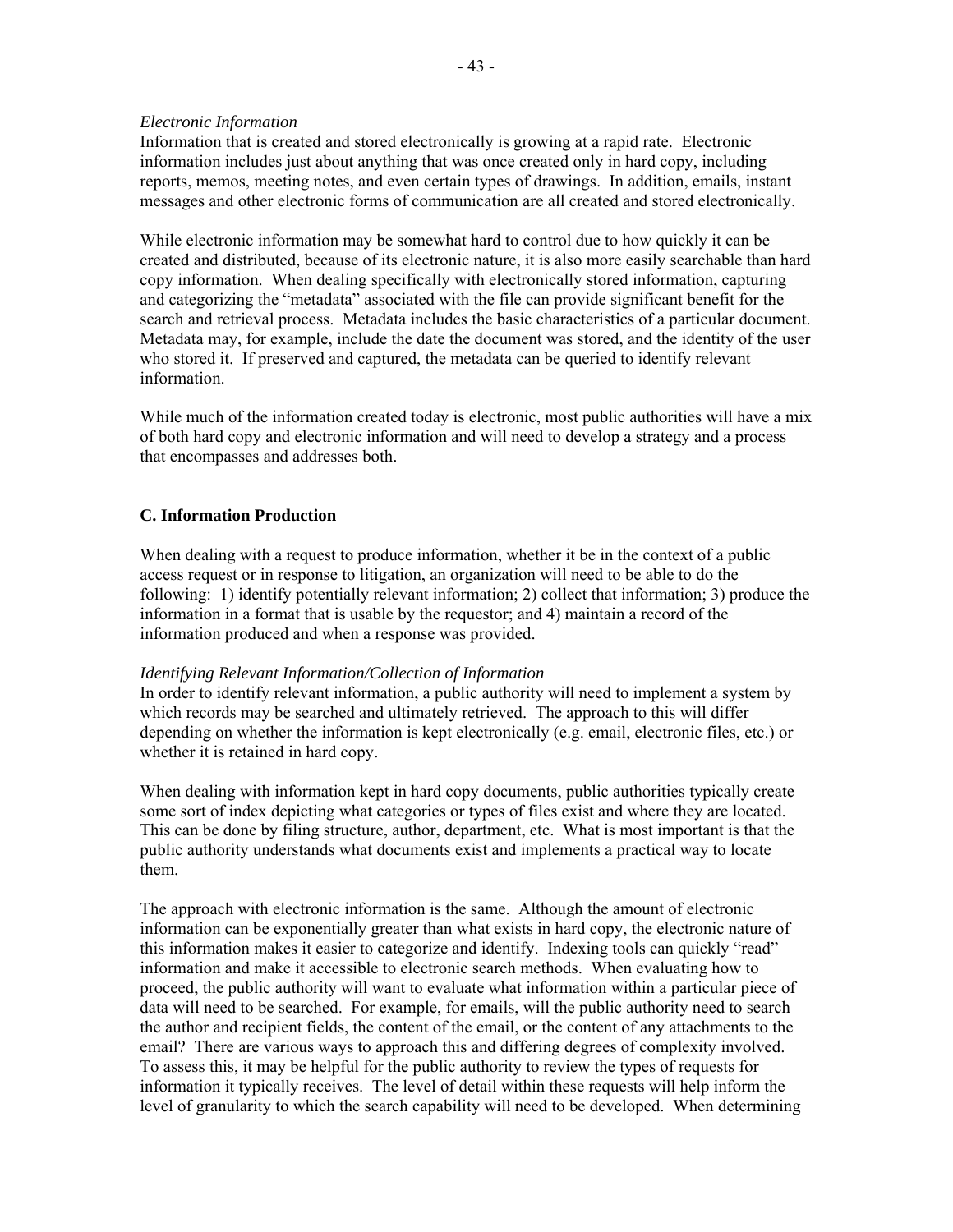these parameters, the public authority should keep in mind that the information will need to be produced in a timely manner, often with very little lead time. To that end, search functionality should be enabled to accommodate identification and production within a short timeframe.

#### *Production Format*

In addition to the search methodology and timing issues, it is important to consider the ultimate output of the search and how this information will be used. There may be specifications within the law regarding the format in which information should be produced. If such specifications exist, the public authority should ensure that the system it uses to search and produce information is able to conform to these requirements. In many cases, a requester may not have access to a particular system in which information was created within the public authority, for example, a particular database. If that is the case, the public authority will need to take steps to produce the information in a format that is readable by the requestor, unless there is some circumstance which makes this unreasonable or impractical.

#### *Maintain a Record of Requests*

Transparency is a fundamental principle of an approach to open government and access to information. Developing a system to proactively document and track requests for information and the process and results of these requests will help instill confidence and openness between the public authority and the public. Public authorities may also consider publishing the requests and results or otherwise making them available to the public. In some cases, an exception or a requirement in the law may prohibit the production of certain information. Where this occurs, it should be documented and explained. Likewise, if requested information is not produced for any other reason, the public authority should document and explain the reason.

#### **D. Proactive Disclosure**

An access to information law may contain provisions requiring public authorities to proactively disclose certain information and documents. These requirements are generally intended to foster transparency and confidence in government and provide useful information to the public. An added benefit of these policies is that they may reduce the number of requests a public authority must process, as the information sought may already be available. This may translate into cost savings for the public authority as employees are relieved from searching for, reviewing and producing information.

A threshold issue to consider is what information should routinely be disclosed. If the law requires specific information to be proactively disclosed, policies should be memorialized to address the scope of the information to be disclosed and the schedule for doing so. In addition, proactive disclosure policies should define the person or department responsible for maintaining and updating the information. The policies should also specify where the information will be disclosed (i.e. a public website), and how (in html format, Pdf, etc.). The public authority may want to publish the policies in this location as well, as this will further aid the efforts at transparent information sharing. When information is proactively disclosed, the public authority should make every effort to organize it in such a way as to facilitate public access. Automated technology may help this process, as information can be identified for proactive disclosure based on its metadata (e.g. author, recipient, subject, etc.). In order to successfully leverage these technologies, a public authority will need to identify the metadata fields most closely associated with the requests for information the organization typically receives.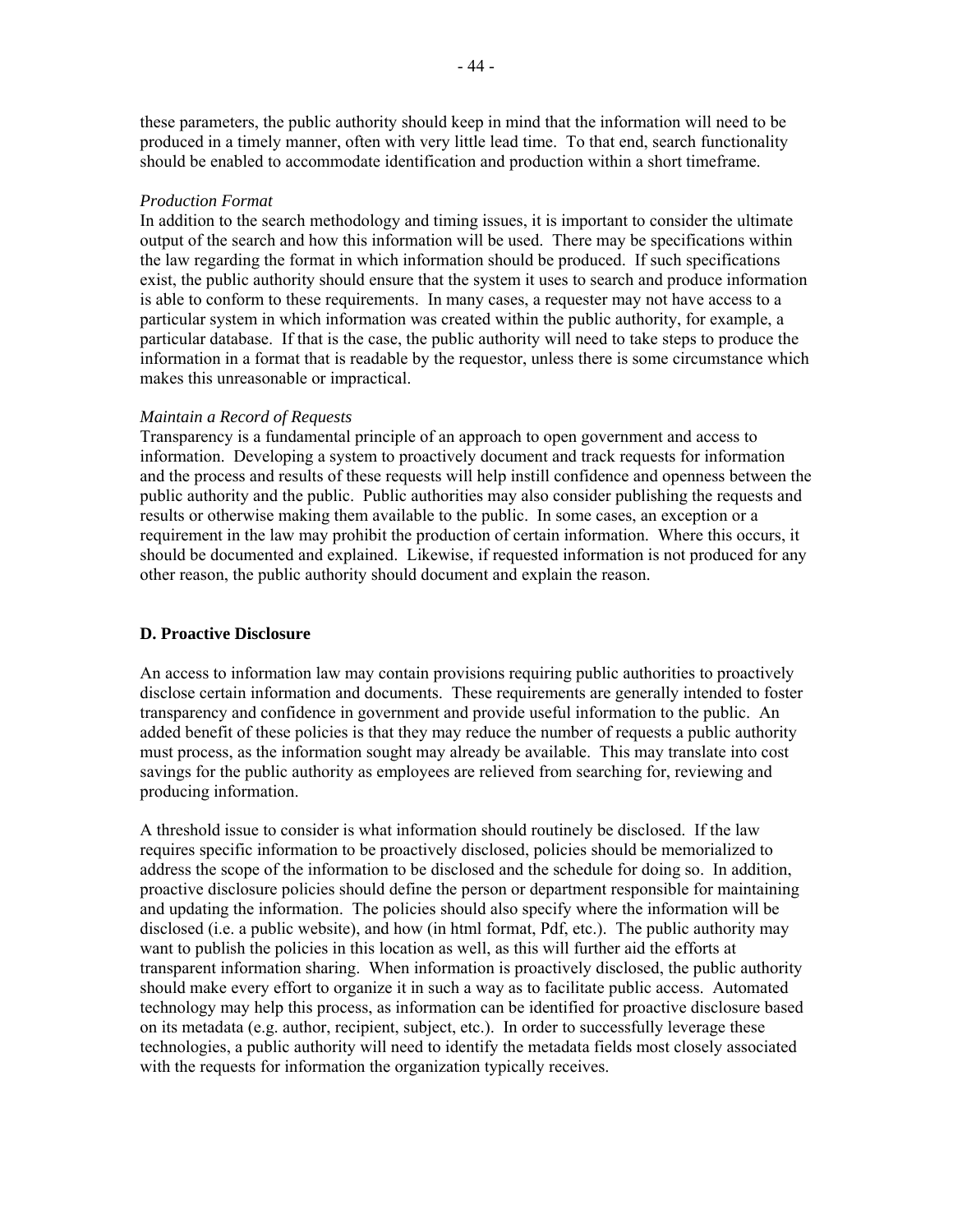The effectiveness of an access to information process rests on the ability of governments to clearly organize and manage records, both paper and electronic. As described above, a public authority must have a clear understanding of the information that is being generated, the existing requirements for retention, and the parameters for organization and maintenance of the data. The preceding section clearly outlined the steps for developing a plan. Once a plan or information management strategy has been defined, there are numerous technological solutions that can facilitate the implementation of the plan and drive down the cost of managing the information to make it accessible to the public.

While the demands of an information management process can seem daunting, there are a number of technological solutions available that can address the various issues that may impede an information management program. IT experts within a public authority are frequently required to spend significant amounts of time responding to search requests, which can include restoration of backup tapes that may be stored off site, search of individual mailboxes, and other repetitive, time-consuming requirements that take them away from their daily responsibilities. Using available tools, a public authority can make the information management process more efficient and less costly, and free up human resources to work on other important projects. Most public authorities are used to handling paper documents and may be more comfortable developing information management strategies based on this experience. Paper documents should be included in the overall information management strategy, but due to its escalating volume, electronic information requires a different approach. In many cases, it is easier to manage electronic information as its very nature makes it more accessible to index, categorize and search.

Just as the development of a retention strategy should reasonably conform to the purpose of the public authority and its users, so too should the acquisition and implementation of technology enhance the functionality of the public authority. There are technical solutions available to suit almost every level of sophistication and competence. When evaluating these solutions, a public authority should identify what issues it needs to address with a tool and prioritize those issues. For example, if maintaining records is the issue, a public authority may want to focus on an archiving tool that provides the ability to retain information based on its classification. Any selected solution should be scaleable so it can meet the needs of the organization today and grow with it as needs evolve. Technology should make the process easier, not more difficult.

### *Archiving technology*

Archiving technology provides a central repository for electronic information that allows for categorization, searching, preservation and disposition. Many different types of information, including email, files, etc. can be ingested into the archive and secured from inadvertent or purposeful destruction. Archiving technology provides immediate access to information and allows that information to be preserved in conformance with the public authority's policies and legal requirements.

Ideally, the public authority should select an archiving technology that will preserve the documents in an open document format that will be readable and accessible in the future. When adopting technological solutions to address the storage and retention of information, public authorities should consider the requirements of an access to information regime and may want to refer to existing industry standards for guidance (e.g. the International Organization for Standardization).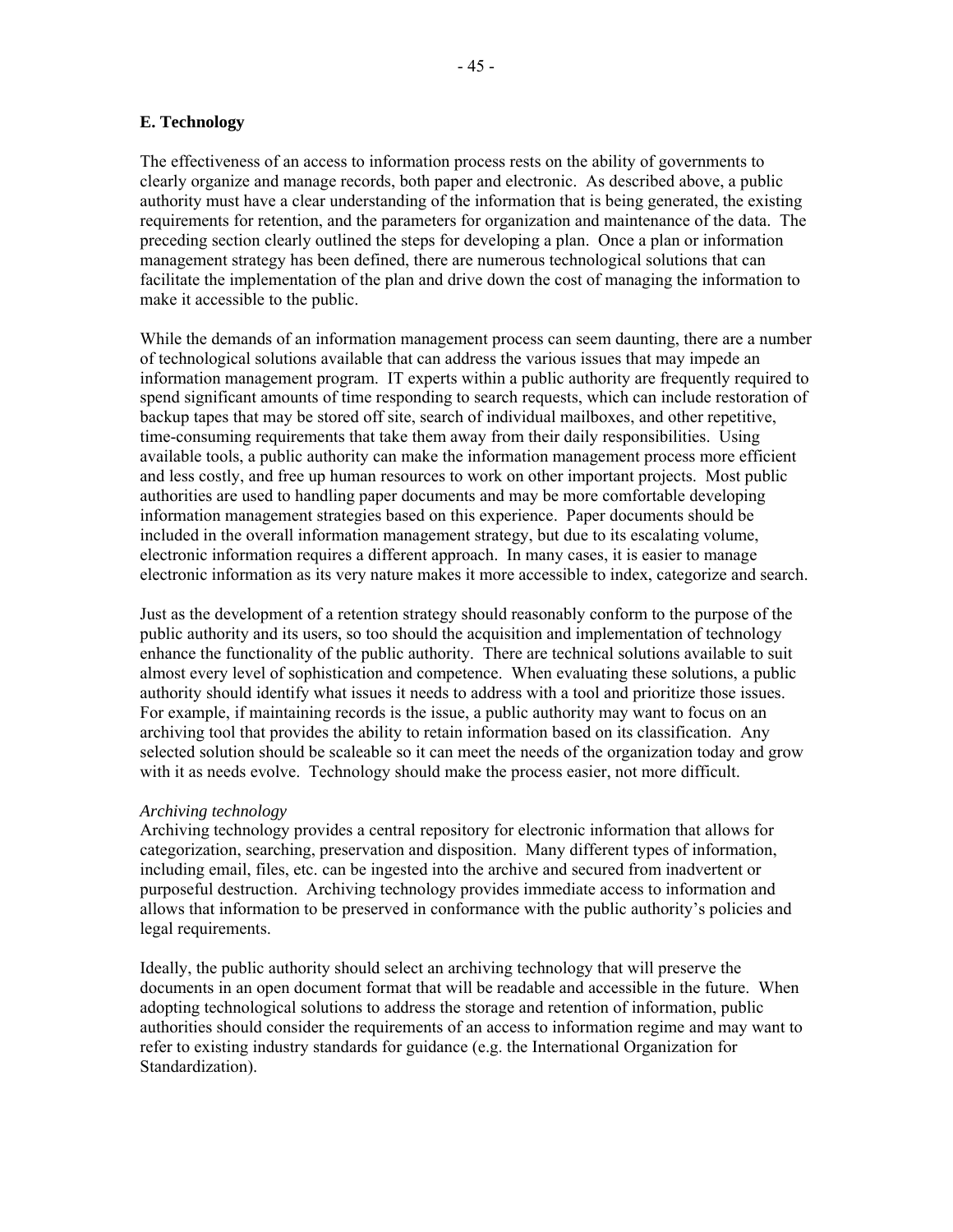Some archiving technologies provide the ability to apply a retention policy to designated documents. For example, a public authority may designate that all emails created or received by a certain group (e.g. accounting) be retained for 10 years. Once this has been determined, the archive will automatically retain that information for the specified time period. The benefit of this type of system is that it relieves individual users from having to determine how long something should be kept. It also enables the automatic expiration of information that has reached the end of its normal life cycle (i.e. at the end of 10 years the information is automatically deleted unless otherwise preserved).

When specific information is requested, an archive may be searched using an electronic index of the information contained within it. The use of search technology can have a significant impact on efficiencies and response time, often reducing this time exponentially. Utilizing even basic search criteria can help refine the information that is potentially relevant to a request. For example, an archive can be searched using keywords, or using relevant metadata such as the author or recipient of an email or file. Once relevant information has been identified, it can be reviewed and extracted from the archive in response to a specific request. These individual search results can also be reviewed and marked with comments or other "tags" identifying and classifying the information prior to production. This information can be reviewed internally to help public authorities group certain types of documents, or to raise issues within the public authority around the sensitivity or confidentiality of the information prior to disclosure.

Archiving technology can also provide the capability to de-duplicate exact information and store it only once. This relieves the need for additional storage space and the associated costs. In addition, duplicate information can be removed from a search set. When responding to a request for information, this reduces the amount of information that must ultimately be reviewed in response and reduces the cost associated with processing and producing that information.

Using an archive to store the most frequently requested content can create a much more efficient and cost effective system. In addition, retention periods can be applied to information such that it is automatically expired once it has exceeded it has reached the end of its lifecycle, whatever that period is deemed to be. In essence, the archive becomes the go-to source for active information based on its ease of retrieval and search functionality.

### *Back up technology*

Disaster recovery plans that enable back up technology allow a public authority to recreate its electronic information systems and continue to operate in the event of an unforeseen system failure. The timeframe that data should be stored for these purposes will vary depending on the public authority and the information at issue, but as a general rule, the information should be stored for as short a time period as possible. Back up technology was not designed to function as an archiving or records management system, as it can be cumbersome to categorize and ultimately retrieve information. In the event back-up technology is called upon to retrieve information or to manage preservation of content for legal hold, public authorities would be advised to use a content indexing capability. This can provide some level of targeted search and retrieval and reduce the cost and complexity associated with the back-up environment.

As with archiving technology, certain backup technology also has de-duplication capability allowing the same information to be stored only once. This has the potential to reduce storage costs and ease the search process.

### *Enterprise Content Management technology*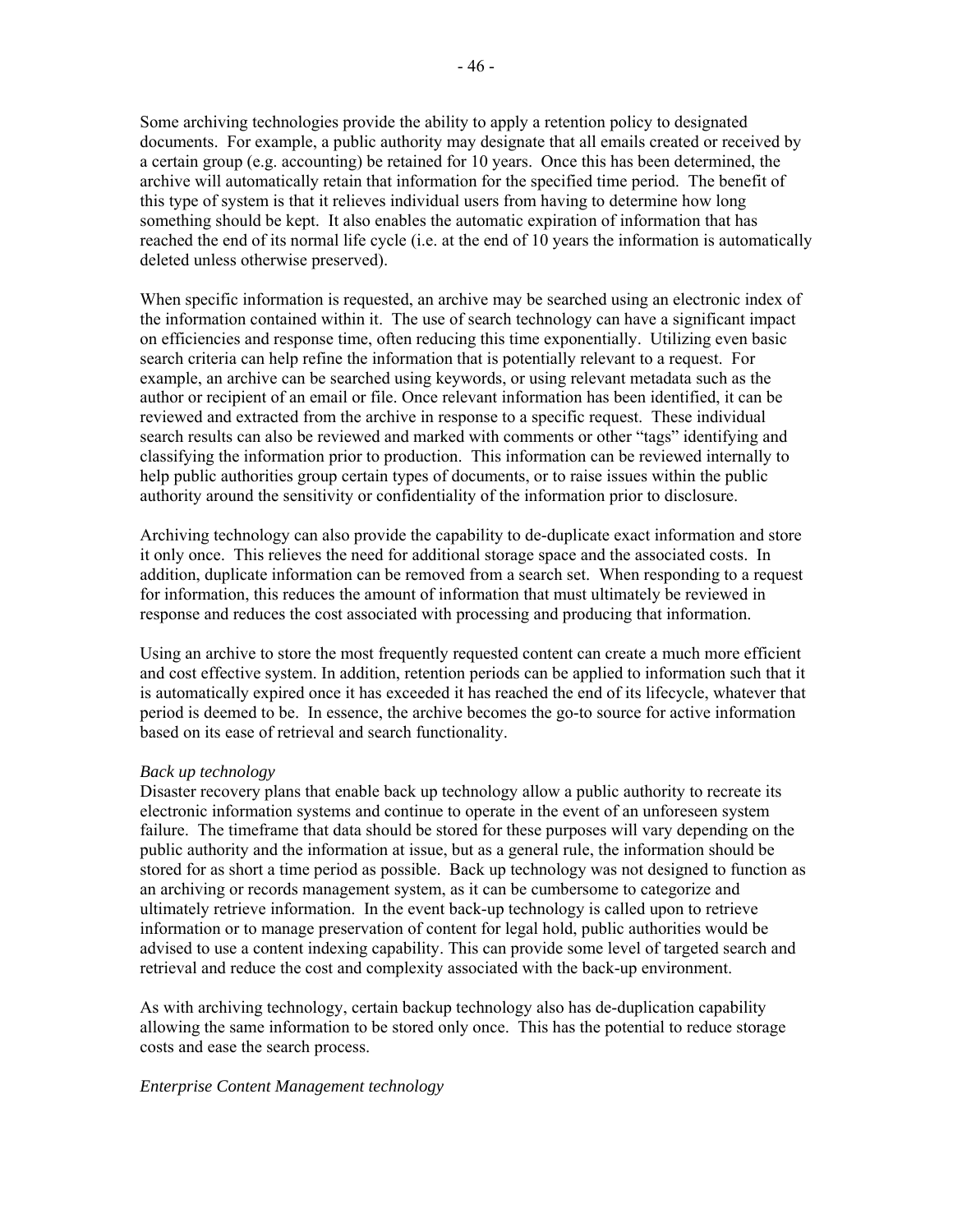Enterprise Content Management ("ECM") technology has been broadly defined as "the strategies, methods and tools used to capture, manage, store, preserve, and deliver content and documents related to organizational processes."<sup>32</sup> ECM technology is an all-encompassing term that includes, among many other solutions, records management software and document tracking and control systems. These technologies generally enable users and records managers, where possible, to classify records based on their content. Once classified, these records can then be organized and stored in a manner that makes sense to the public authority. Additionally, the records can then be integrated into an archiving system such that they are retained for the appropriately designated period of time.

### *Active Content Collection technology*

As electronic information can be located anywhere within a public authority's environment, in some instances it may be necessary to collect and review information that exists outside of the typical content sources created and used by the public authority. For example, in certain instances it may be necessary to identify the files that exist on a particular employee's laptop. This information is likely outside of the public authority's visibility and may not be regularly accessed by anyone other than the individual employee.

If this functionality is required, separate tools and technology exist that can collect information outside of network systems and index that information so that it is searchable. The particular functionality of the tool will depend on the information being sought, the degree of specificity that is required in the collection process and the source of the information, for example, network servers, storage systems, application repositories, and personal computers.

#### *Additional technology*

There are additional categories of technology, including records management, security and data loss prevention technologies, that may also be beneficial to public authorities. Where appropriate, these technologies should also be considered as the public authority develops its information management strategy.

#### *Security*

Like many other large enterprises and organizations, governments are frequently responsible for certain private citizen information that requires greater levels of security and protection. Depending on the type of information being stored, there are various compliance requirements that may apply concerning the security of the information. The privacy and security requirements of personal information are generally defined in legislation. For example, there may be legislation regarding health and access to care. There may be provisions within that legislation that specify the security requirements for individual patients' health records. The same is true of financial records or tax receipts. There are many cases where governments or non-state actors working in a governmental capacity may be managing confidential information that should not be disclosed. Because of this, public authorities are encouraged to adopt and implement robust security controls to manage access, while maintaining the spirit and letter of the access to information law.

As a security precaution, public authorities should consider encrypting, or otherwise rendering unreadable without authorization, information that is not proactively disclosed. Encryption

 $32$  Association of Information and Image Management, http://www.aiim.org/what-is-ecm-enterprisecontent-management.aspx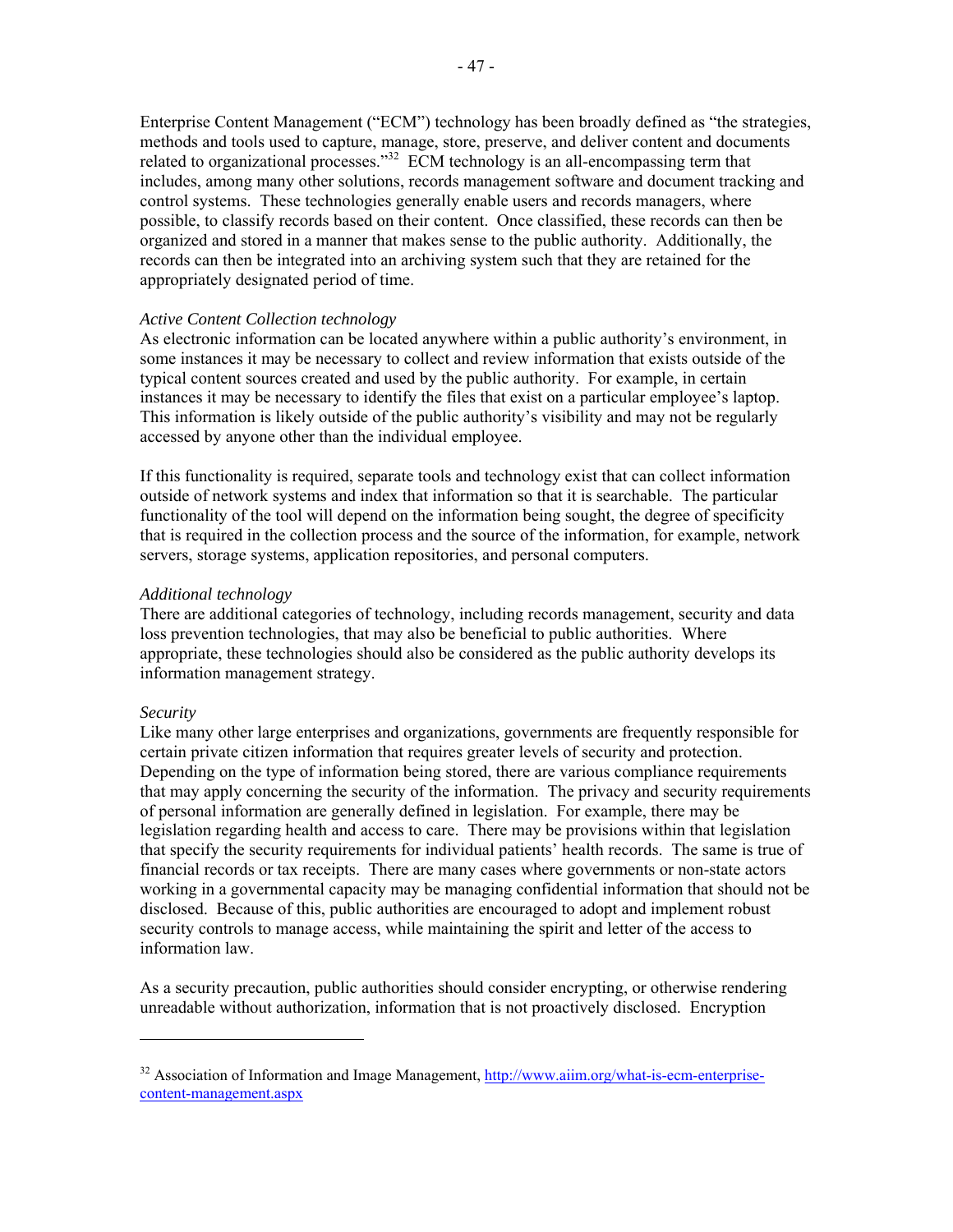ensures that the public authority is able to secure the information held in its systems, and if the information is disclosed improperly, through carelessness or malfeasance, the encryption will render the information unreadable.

#### *Making the Case for Technology: Cost Savings*

For some governments, it may be difficult to garner the support necessary to purchase technology aimed at addressing information management concerns. However, in many cases, an investment in software can often pay for itself in a short timeframe. To garner support, a public authority may be able to identify cost savings derived from a technological solution by tracking 1) storage requirements, and 2) the time and cost associated with responding to requests for information.

Automating an information management system by using archiving and backup technology can help reduce storage burdens by moving information off higher-cost equipment to lower-cost storage. This can translate into significant cost-savings when projected year over year. To track potential savings, a public authority may want to estimate how much additional storage space is typically required every year to keep pace with the growth of its information. Comparing this with the storage savings a public authority can expect to receive from a specific technology can help quantify actual storage savings. This can help offset the cost of such a tool.

It can also be useful to look at the costs associated with searching for information in response to a request. This includes the cost associated with the time required to conduct the search and prepare a response. If a public authority is able to implement an automated system, this cost can be lowered as the search can be done electronically in a short timeframe, relieving the burden on the individual. In one example, a United States government entity was faced with a request for information concerning a public health issue. By using an archiving system, the entity was able to locate the information responsive to the request in under an hour. The entity reported that locating this information without such a system would have taken approximately seven days. The entity further estimated that it would save over \$100,000USD per year in employee time by reducing the search time required to locate information in response to records requests.

If resources are limited, information management processes can be implemented using a phased approach. In these situations, public authorities can assess their biggest challenge in terms of time and cost and focus on the technology available to address that need. While technology can certainly improve efficiencies and help make the information management process easier, a lack of resources or support should not hinder progress on assessing the current environment and defining a process to manage information. Technology can come later, once the foundational elements of an information management process have been defined. For more discussion on how cost savings may affect capacity building and the determination of budget, see *Chapter 4: Allocation of Resources Necessary to Create and Maintain an Effective Access to Information System and Infrastructure.* 

#### *Implementing Technology Solutions*

Implementing technology can be a time-consuming process. If installing a new system, a public authority may want to establish a timeline by which certain milestones will be reached and identify the parties who will be involved. If the timeline is made public, it will help keep the implementation team on schedule and will also encourage open communication with the public.

The roll-out of the technology and its use should be monitored so that successes and set-backs can be chronicled and shared with other agencies, providing them helpful guidance on what works and what may best be re-thought. The more communication that flows from this process, the more the spirit of the access to information law is achieved.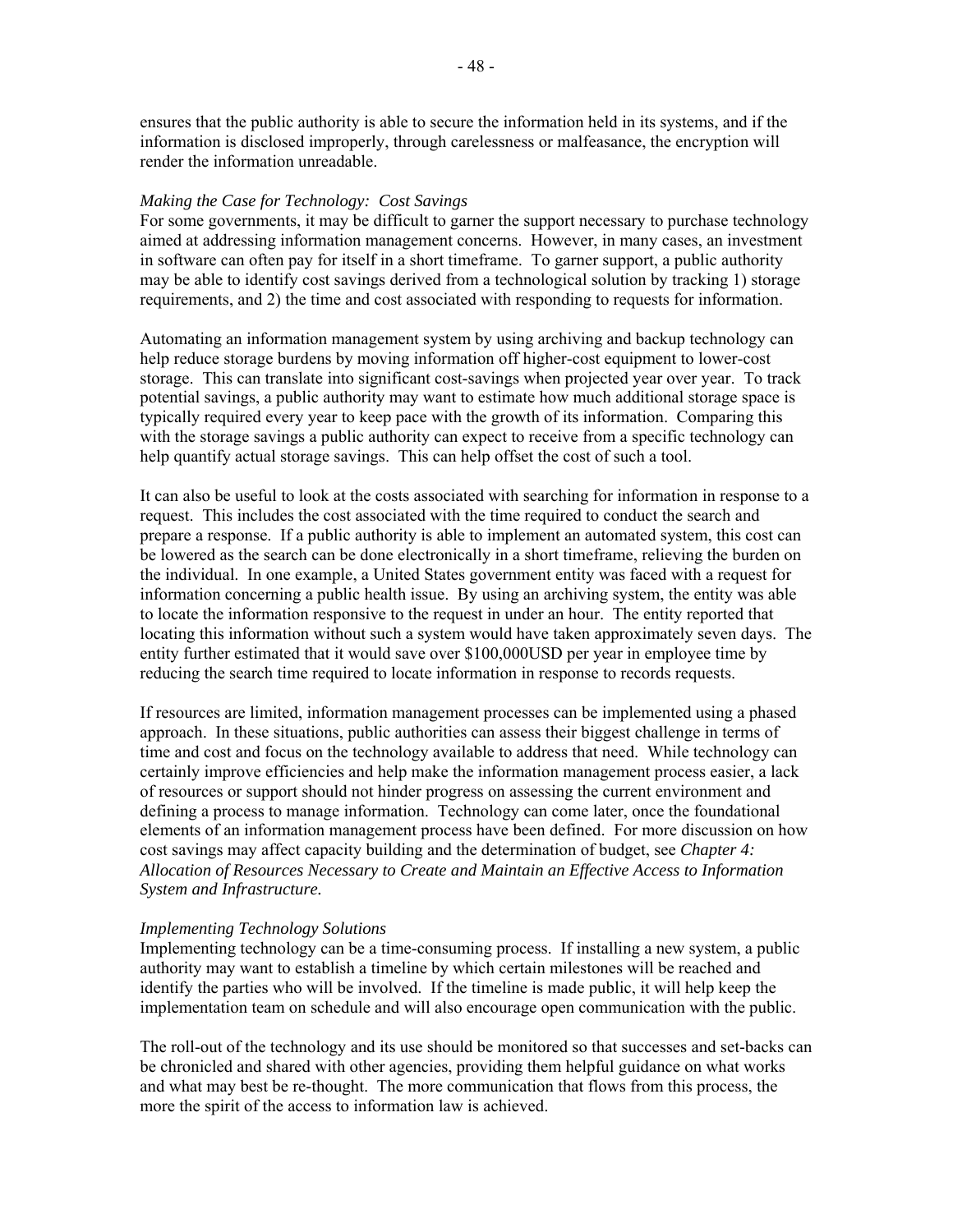## **F. Achieving Conformity**

Various public authorities may have different information management methods and processes yet still be subject to the same access to information requirements. In these instances, it may help to facilitate inter-agency communication around methods and process so there is consistency between the public authorities. Best practices documents may be drafted and internal websites may be used to disseminate this information, and it may be helpful to conduct regular meetings or audit sessions between public authorities to share information.

In addition, to the extent possible, systems across various public authorities should be able to connect with each other and transfer information. This will help streamline and standardize retention practices and reduce duplication of efforts in responding to information requests.

|                | <b>Information Management - Getting Started</b>                             | ☑ |
|----------------|-----------------------------------------------------------------------------|---|
|                | <b>Assess the Current Process</b>                                           |   |
| $\equiv$       | Where does information exist and in what format?                            |   |
|                | What are the current record-keeping practices?                              |   |
|                | How is information archived?                                                |   |
|                | Is information destroyed? If so, when and how?                              |   |
|                |                                                                             |   |
| Develop a Plan |                                                                             |   |
|                | Identify needs and establish goals.                                         |   |
|                | Identify challenges and roadblocks.                                         |   |
|                | Identify what types of information are most often requested. How is this    |   |
|                | information currently identified and produced?                              |   |
|                | Does information exist in hard-to-access formats?                           |   |
|                | What information can be proactively disclosed?                              |   |
|                | How are employees creating new information? Where is it stored?             |   |
|                | How can information management approach be standardized and coordinated     |   |
|                | across agencies and departments?                                            |   |
|                |                                                                             |   |
|                | Consider a Data Map                                                         |   |
|                | What historical information exists and where is it located?                 |   |
|                | What new information is being created on a daily basis?                     |   |
|                | Designate one individual or team to lead this process.                      |   |
|                | Determine Appropriate Retention Policies                                    |   |
|                | Include hardcopy and electronic documents.                                  |   |
|                | Review legal, regulatory and business requirements for retention.           |   |
|                | Consult third party standards or experts.                                   |   |
|                |                                                                             |   |
|                | Destruction of Information                                                  |   |
|                | Establish policies to address information that does not need to be retained |   |
|                | pursuant to a legal, regulatory or business purpose.                        |   |
|                | Publish these policies and create schedule for review and updates.          |   |
|                | Automate this activity to the extent possible.                              |   |

### **Checklist**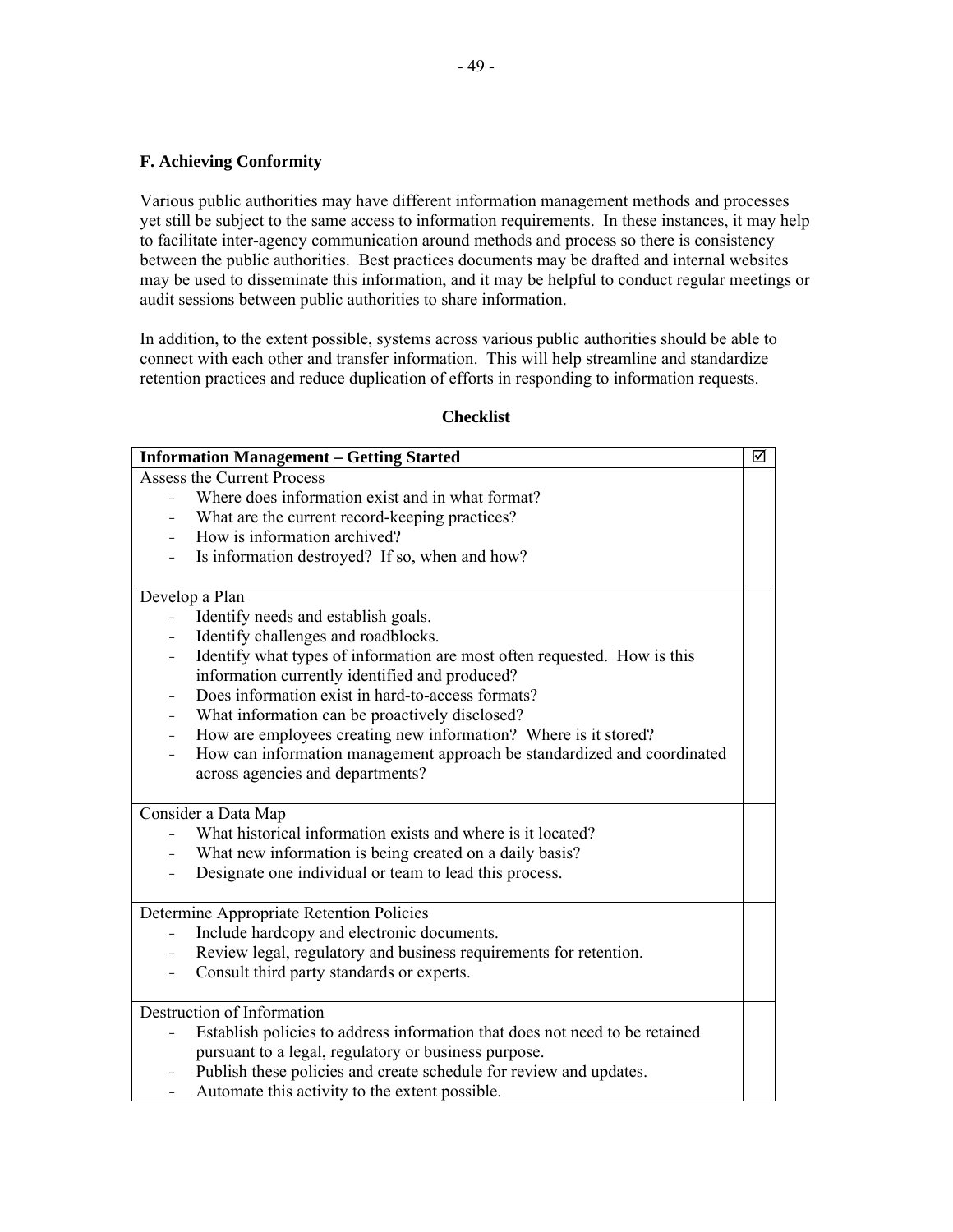|                          | Develop process to suspend destruction practices when required.     |   |
|--------------------------|---------------------------------------------------------------------|---|
|                          | Training on process.                                                |   |
|                          |                                                                     |   |
|                          |                                                                     |   |
|                          | <b>Information Production</b>                                       | ☑ |
|                          | <b>Issues to Consider</b>                                           |   |
|                          | Identify relevant information                                       |   |
|                          | Collect relevant information                                        |   |
|                          | Produce the information                                             |   |
|                          | Maintain a record of information requested and produced             |   |
|                          | <b>Proactive Disclosure</b>                                         |   |
|                          | Identify/Collect relevant information                               |   |
|                          | o Hardcopy and electronic                                           |   |
|                          | What information needs to be searched?<br>$\circ$                   |   |
|                          | Produce the information                                             |   |
|                          | o Production format                                                 |   |
|                          | Maintain a record of information requested and produced             |   |
|                          | o Consider publishing requests received                             |   |
|                          | Automate the tracking of requests<br>$\circ$                        |   |
|                          | Document exceptions<br>$\circ$                                      |   |
|                          |                                                                     |   |
|                          |                                                                     |   |
|                          |                                                                     | ☑ |
| <b>Technology</b>        |                                                                     |   |
|                          | Different solutions available depending on needs                    |   |
|                          | Archiving Technology                                                |   |
| $-$                      | Back up Technology                                                  |   |
| $\overline{\phantom{0}}$ | <b>Enterprise Content Management Technology</b>                     |   |
| $\equiv$                 | <b>Active Content Collection Technology</b>                         |   |
| $\overline{\phantom{0}}$ | Security Technology                                                 |   |
|                          | Various Other Technologies                                          |   |
|                          |                                                                     |   |
|                          | Cost Savings Derived from Technology                                |   |
|                          | Identify potential benefits from implementing technology<br>$\circ$ |   |
|                          | Storage savings<br>$\circ$                                          |   |
|                          | Time and cost associated with responding to requests                |   |
|                          | <b>Implementing Technology Solutions</b>                            |   |
|                          | Consider a phased approach                                          |   |
|                          | Develop and publish a timeline of implementation                    |   |
|                          | Document milestones and setbacks                                    |   |
|                          | Coordinate with other agencies and departments – share information  |   |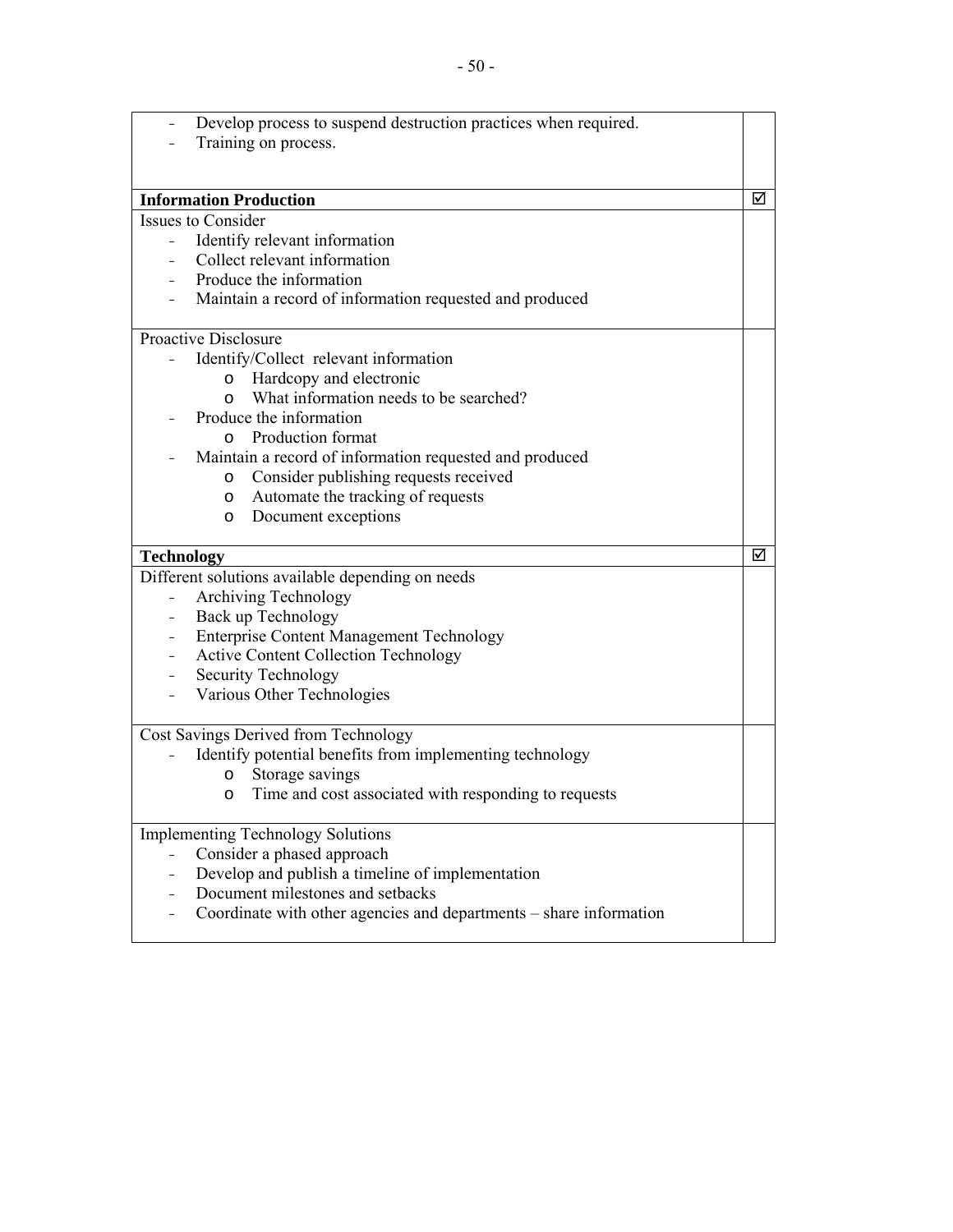# **KEY POINTS**

## **ADOPTION OF EFFECTIVE INFORMATION MANAGEMENT POLICIES AND SYSTEMS TO PROPERLY CREATE, MAINTAIN, AND PROVIDE ACCESS TO PUBLIC INFORMATION**

 Public authorities should begin by establishing an information management policy so that information may be preserved and easily accessible in the future. In order to establish an information management policy, it may be necessary to: -

- o assess the current process;
- o develop a plan;
- o develop a data map;
- o determine appropriate retention policies;
- o determine appropriate destruction policies; and
- o train staff on the procedures.
- In developing policies and systems to properly create, maintain, and provide access to public information, it is important to consider all of the data sources, including, but not limited to hard copy information and electronic information.
- When dealing with a request to produce information, whether it be in the context of a public access request or in response to litigation, a public authority will need to be able to do the following: 1) identify potentially relevant information; 2) collect that information; 3) produce the information in a format that is usable by the requestor; and 4) maintain a record of the information produced and when a response was provided.
- Proactive disclosure can serve as an added benefit to public authorities as it may reduce costs and the number of requests that need to be processed and thus the time spent by employees in searching for the information.
- Once a plan or information management strategy has been defined, there are numerous technological solutions that can facilitate the implementation of the plan and drive down the cost of managing the information to make it accessible to the public.
- In many cases, an investment in technology can often pay for itself in a short timeframe. To garner support, a public authority may be able to identify cost savings derived from a technological solution by tracking 1) storage requirements and corresponding costs, and 2) the time and cost associated with responding to requests for information.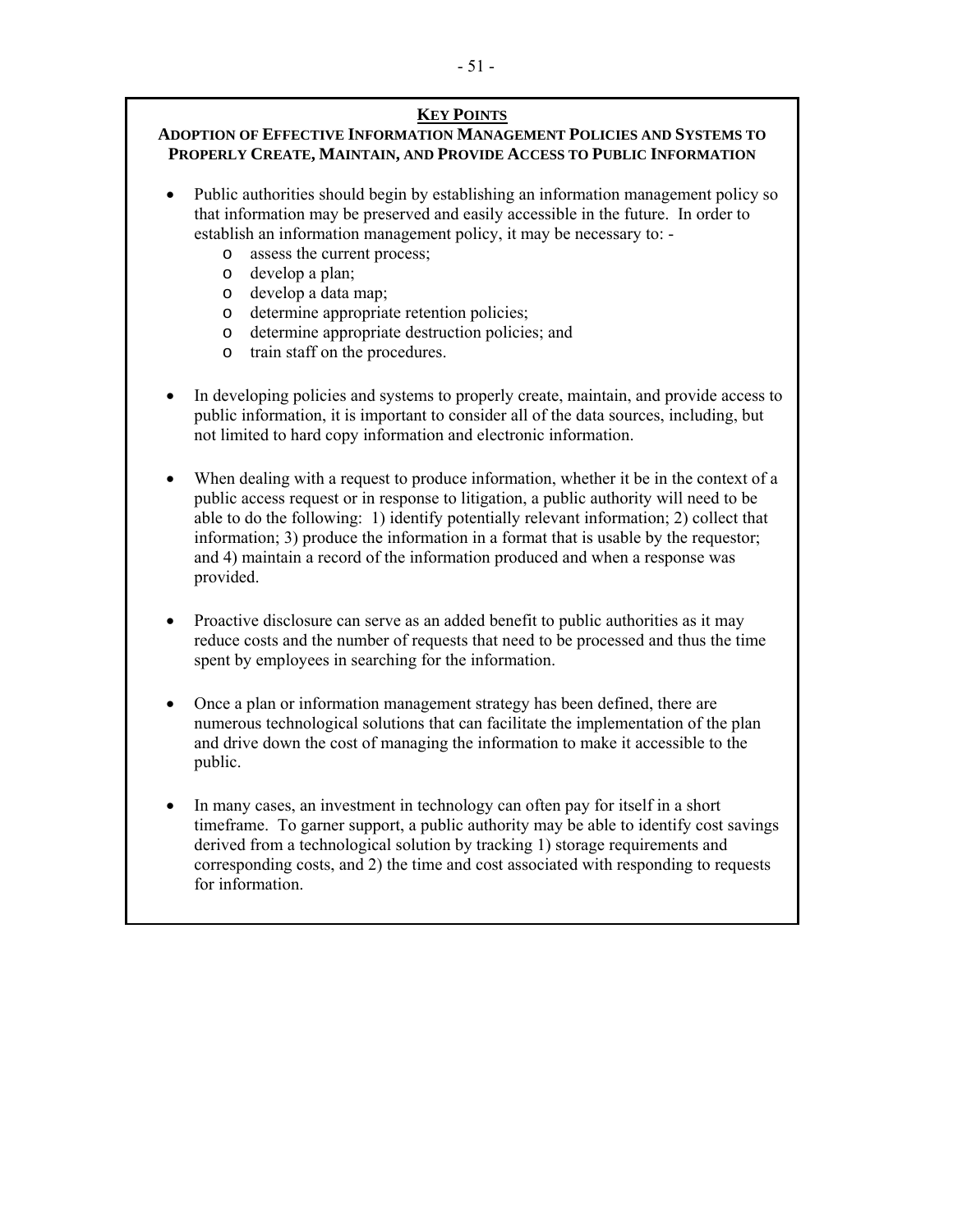The formulation of legal frameworks and the design of an institutional operating structure, while an essential part of the process for launching a public information access system, must be accompanied by the development of training initiatives that will ensure that the system can function. Those initiatives include the design and implementation of strategies and programs for education and information about the basic elements of the existing information access system and about the skills that information providers and users must acquire; also necessary are initiatives to raise awareness about its importance among leaders, public officials, and the general public. This chapter will offer a series of elements to be taken into account in developing such training strategies, based in particular on the framework provided by the Model Law that accompanies this Guide.

The importance of capacity-building initiatives has been taken on board in the national and international standards that govern access to public information. According to the judgment of the Inter-American Court of Human Rights in the *case of Claude Reyes et al. v. Chile*, "the State should provide training to public entities, authorities and agents responsible for responding to requests for access to State-held information on the laws and regulations governing this right; this should incorporate the parameters established in the Convention concerning restrictions to access to this information that must be respected."<sup>33</sup> In general terms, most of the region's laws on public information access contain provisions that provide for training, intended for both information users and providers.

The Model Inter-American Law on Access to Information provides that the Information Commission should assist public authorities in providing training to officials on the application of the law, while it is the duty of the Information Officer within the specific public authority to ensure the provision of the training on the application of the law. Similarly, the Model Law calls for the provision of core education modules on the right to information in schools so as to ensure that the public is informed of their rights under the law. Therefore, under the Model Law, it is the duty of the government to support, organize, and ensure proper training programs for public officials as well as to raise awareness of the right to information and the procedures for filing a request in the general public.

It should be understood that the implementation of information access laws in the region frequently encounters a dual obstacle: a deep-rooted culture of secrecy in the public sector, and the weaknesses of citizen participation in actively pursuing information. This right must therefore be promoted through training efforts and awareness-raising strategies that address its importance for both strengthening democratic institutions and for constructing a vigorous and politically active citizenry. A capacity-building strategy for access to information must include, among its basic components, initiatives and instruments that pursue objectives that are in line with this: on the one hand, developing knowledge and skills, and, on the other, working for a cultural transformation toward transparency and accountability. The combination of these elements will have a much greater and further reaching effect than applying the two of them in isolation.

When beginning implementation of a new access to information regime, capacity building should focus on setting the foundations for an effective system of access and training public officials on

<sup>33</sup> Inter-American Court of Human Rights, *Case of Claude Reyes et al. v. Chile*, Judgment of September 19, 2006, Series C No. 151, para. 165.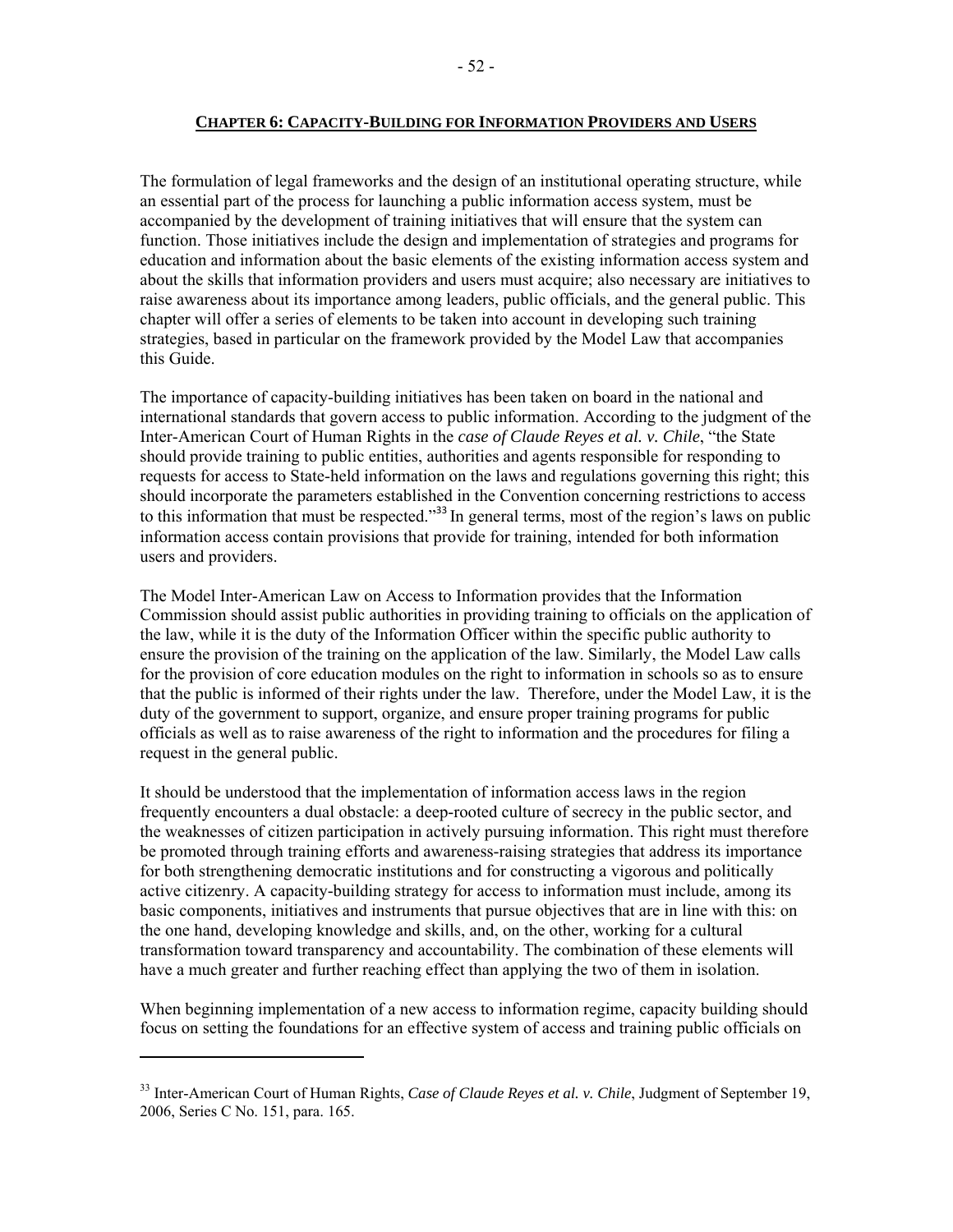the rights and duties under the new law as well as on new polices and procedures that will be enacted to ensure compliance with the law. Once the initial training has been conducted and the law is in force, the Information Commission and the public authorities should shift their focus to continuing education and refresher trainings to ensure that public officials remain up to speed on the law and the policies and procedures to ensure compliance. In addition, they should work to ensure that new public officials receive training when they begin work for the public authority. Likewise, when new policies and procedures are adopted or existing policies are changed, training should be provided to those public officials whose duties, roles and responsibilities may have changed or been effected by the changes. Training information providers is only one half of the coin – in order to have a functioning access to information regime, the government must also train the information users who will be the ones filing requests for information. Activities should be organized to raise awareness in the general public so that the information users know of their rights and the procedures for requesting information and for filing appeals.

In designing and implementing training programs, public authorities should look both to the use of formal teaching methods designed to transmit information and basic concepts, but also to informal methods such as those that seek to stimulate comprehension, application of values and ethical decision making. A variety of teaching methods and materials should be utilized – for example, for some public authorities, online training modules may provide a cost saving alternative to workshops, whereas for others, an in person workshop may be more effective.

In general terms, a training program for information providers should include why access to information is important, the laws and their scope, procedures for filing and responding to requests for information, and procedures and policies for archive maintenance and access.<sup>34</sup> Training for information users should focus on why access to information is important, the rights guaranteed under the law, and procedures for how to file a request for information and an appeal.

While it is the duty of the government to provide training to information users and providers, experiences show that government-civil society collaborations on the development of and implementation of capacity building programs on access to information are effective.<sup>35</sup>

The social universe and the nongovernmental organizations, academic institutes, social organizations, etc. that it comprises are strategic allies that can assist the State in discharging the duty of training information users and suppliers. Consequently, synergies between the two sectors should be created, in order to ensure the success of implementation processes.

### **A. Phase 1: Initial Capacity Building**

During the initial phase of training taking place after the law has been enacted and the foundation is being set for its effective implementation, it is essential for the public authority, with the support of the Information Commission, to identify what is required of different actors under the law and the policies and procedures set by the public authority to comply with the law.<sup>36</sup> As the

<sup>&</sup>lt;sup>34</sup> United Nations Development Program (UNDP), Bureau for Development Policy, Democratic Governance Group. Right to Information. Practical Guidance Note, July 2004, at 29.<br><sup>35</sup> http://www.humanrightsinitiative.org/programs/ai/rti/india/officials\_guide/training\_pub\_officials.htm

<sup>&</sup>lt;sup>36</sup> See Department of Constitutional Affairs in the UK, *Managing Information and Training: A Guide for Public Authorities in Implementing the Freedom of Information Act and the Environmental Information Regulations*, 7.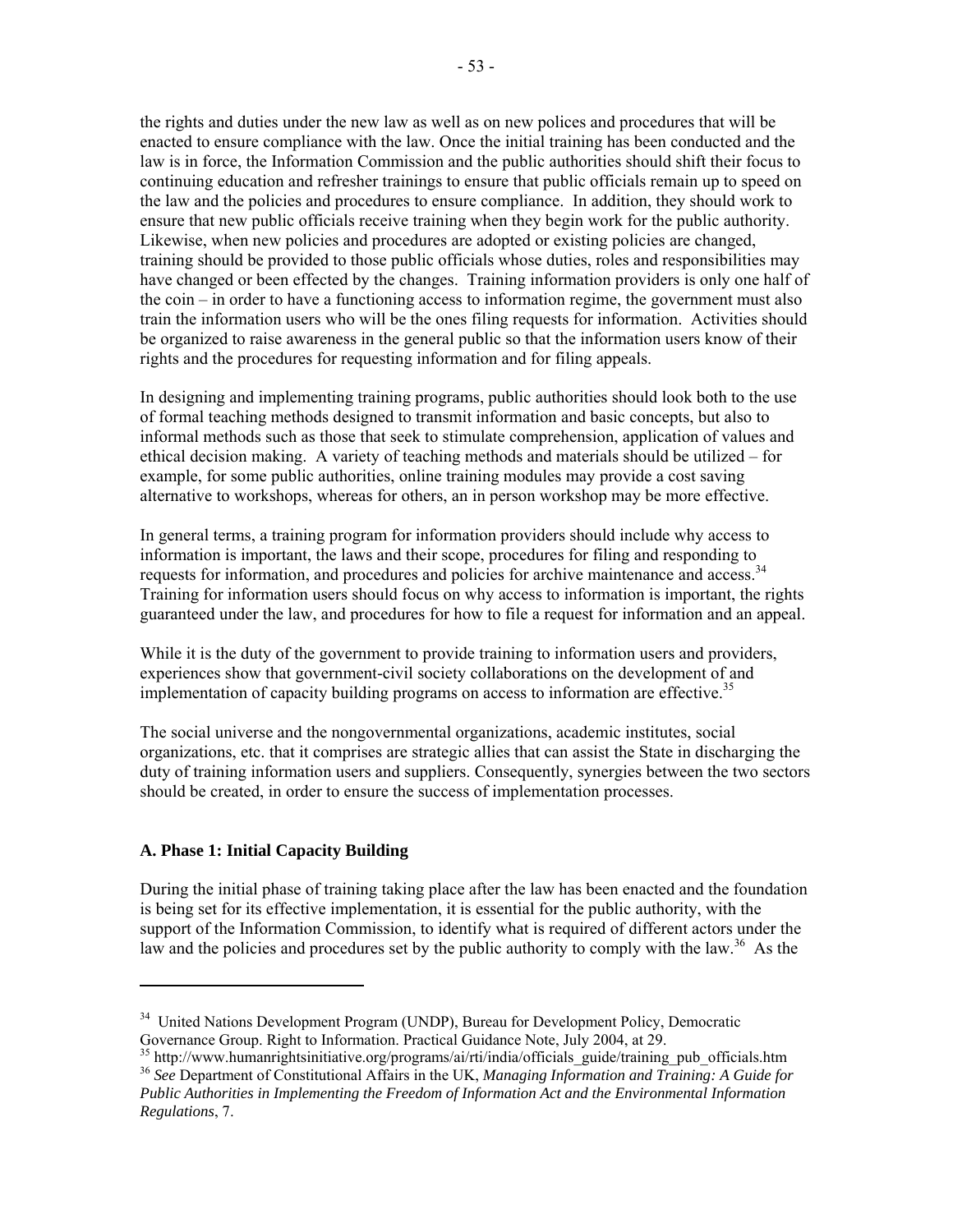duties of an Information Officer under the law will vary from the duties of other public officials, the public authority and the Information Commission should work to design separate trainings on the application of the law, policies, and procedures, adapted to the roles and responsibilities of the actors. Regardless of position, trainings for all actors during this initial phase should be directed at informing all public officials of the importance of the law and of how it serves the public to strengthen democratic values including transparency and accountability.

## *Capacity Building on Democratic Values*

When first confronted with a change in policies and procedures to implement the new law, it is important to ensure that all of the actors understand the importance of the law and how it will serve to strengthen democratic values. The widespread and effective use of practices that facilitate and encourage access to information must be accompanied by a deeper change: both in the organizational culture of public institutions and in public awareness. That change can only arise from specific actions that lead to the broad recognition of the opportunities, rights, and responsibilities that a democratic system offers. For that reason, the transformation of the culture of secrecy must be accompanied by the basic tools needed to raise awareness about, educate in, and instill the sense of access to information as a fundamental right that affords us access to economic, social, and cultural rights, as well as to civil and political rights, for the full exercise of democratic citizenship.

These tools also include the development and promotion of basic democratic values such as transparency, accountability, responsibility, ethics, and integrity in the management of public resources. However, democratic values "are not innate human values. They are learned and must be taught as explicitly and clearly as democratic knowledge and skills are taught." Education for democracy means preparing individuals for believing, thinking, and behaving as democratic citizens, by means of an "explicit and purposeful process of teaching and promoting the development of democratic knowledge, skills, values and attitudes."<sup>37</sup>

Encouraging values such as transparency, responsibility, and accountability among providers of state information is an effective way to bring about transformations in the organizational culture of public institutions in order to combat the culture of secrecy, prevent corruption, and raise levels of efficiency and integrity.

One potentially useful initial stage in the design of that strategy is to carry out a diagnostic study: for example, conducting a survey to generate information on public employees' values and perceptions on matters of ethics, transparency, and access to public information, and to reveal their views on shortcomings and problem areas requiring particular attention in pursuit of greater transparency and integrity.

Evaluation and monitoring also play an essential role in obtaining information on the results and impact of information access strategies, including training and outreach campaigns. These are also important mechanisms for setting goals and creating incentives.

*Capacity Building on the Implementation of the Law* 

<sup>37</sup> Villegas Fernado-Reimers, Eleonora: "Education for Democracy," *ReVista*, Harvard Review of Latin America, Fall 2002, http://www.drclas.harvard.edu/revista/articles/view/173 (consulted: November 11, 2009).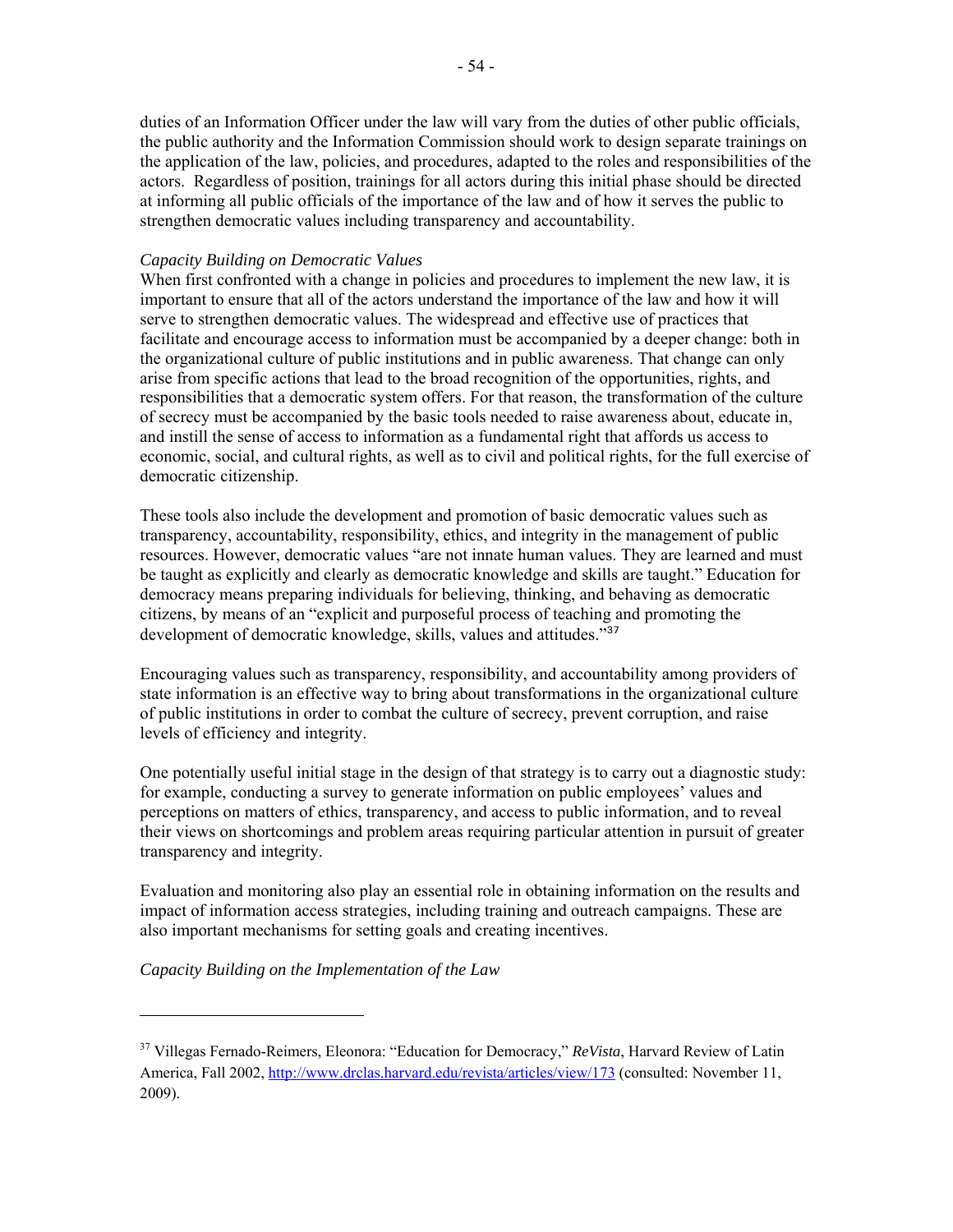Training on the application of the law should begin following the appointment of the Information Commissioners.<sup>38</sup> When the Access to Information Law has first been enacted, it is recommended that the newly appointed Commissioners seek the assistance of and draw upon the experiences of Commissioners in other countries on the effective functioning of an access to information law as well as lessons learned in training of public officials and public awareness campaigns.

Once the Information Commissioners have taken office and each public authority has appointed at least one Information Officer<sup>39</sup>, the initial priorities of the Information Commission should be on training Information Officers who are on the front lines of both responding to and assisting requesters, as well as assisting public officials in the supplying of information. The Information Officers should be trained on the whole of the law as this will ensure they are able to respond to internal questions within the public authority as well as questions from those requesting information on the application of the law. In training the Information Officers, particular attention during the initial stages should be placed on the proactive disclosure requirements found in Article 9(1) of the Model Law, whereby every public authority shall adopt a publication scheme which will be approved by the Information Commission. An emphasis should be placed on training the Information Officer within each public authority on the production of a publication scheme if a model scheme has not been presented to that class of public authorities. This training should include an explanation of how to assess which of the key classes of information under Article 12 of the law should reasonably be made available proactively in the first year of the law entering into force as well as what sorts of methods should be employed to disseminate the information widely in an accessible format. In turn, following the training received on proactive disclosure, the Information Officer should work to identify within the parameters of the law and the information held by the public authority, "(i) what specific information needs to be collected; (ii) by whom; (iii) how often; (iv) from where/whom; and (v) how the information can best be disseminated."<sup>40</sup> Trainings on proactive publication should then be given to those public officials who are likely to hold information that will be released proactively pursuant to the publication scheme.

Information Officers should train the other public officials on the archival and management of existing information as well as in the policies and procedures for maintaining future information. The training on records management should draw from the system developed by the body responsible for archives and the Information Commission under Article 33 of the Model Law. For more information on the development of an effective system for records management, see *Chapter 5: Adoption of Effective Information Management Policies and Systems to Properly Create, Maintain, and Provide Access to Public Information.*

The Information Commission should train the Information Officers on the process for filing and answering a request for information, as well as how to best assist a requester in the filling of the request. As the Information Officers will need to determine if information falls within an

<sup>38</sup> For more information on the establishment of the Information Commission see *Chapter 3: Monitoring, Enforcement, and Effectiveness of the Law.*<br><sup>39</sup> Article 30 of the Model Law requires that each public authority designate one Information Officer. In

smaller public authorities, it may be that this role can be added to an existing job description. In other public authorities where it is expected that there may be a high volume of requests, it may be necessary to have more than one Information Officer dedicated exclusively to the work as such. 40 Commonwealth Human Rights Initiative, *Preparing for Implementation: Implementing Proactive* 

*Disclosure Duties*, available at

*http*://www.humanrightsinitiative.org/programs/ai/rti/india/officials\_guide/proactive\_disclosure.htm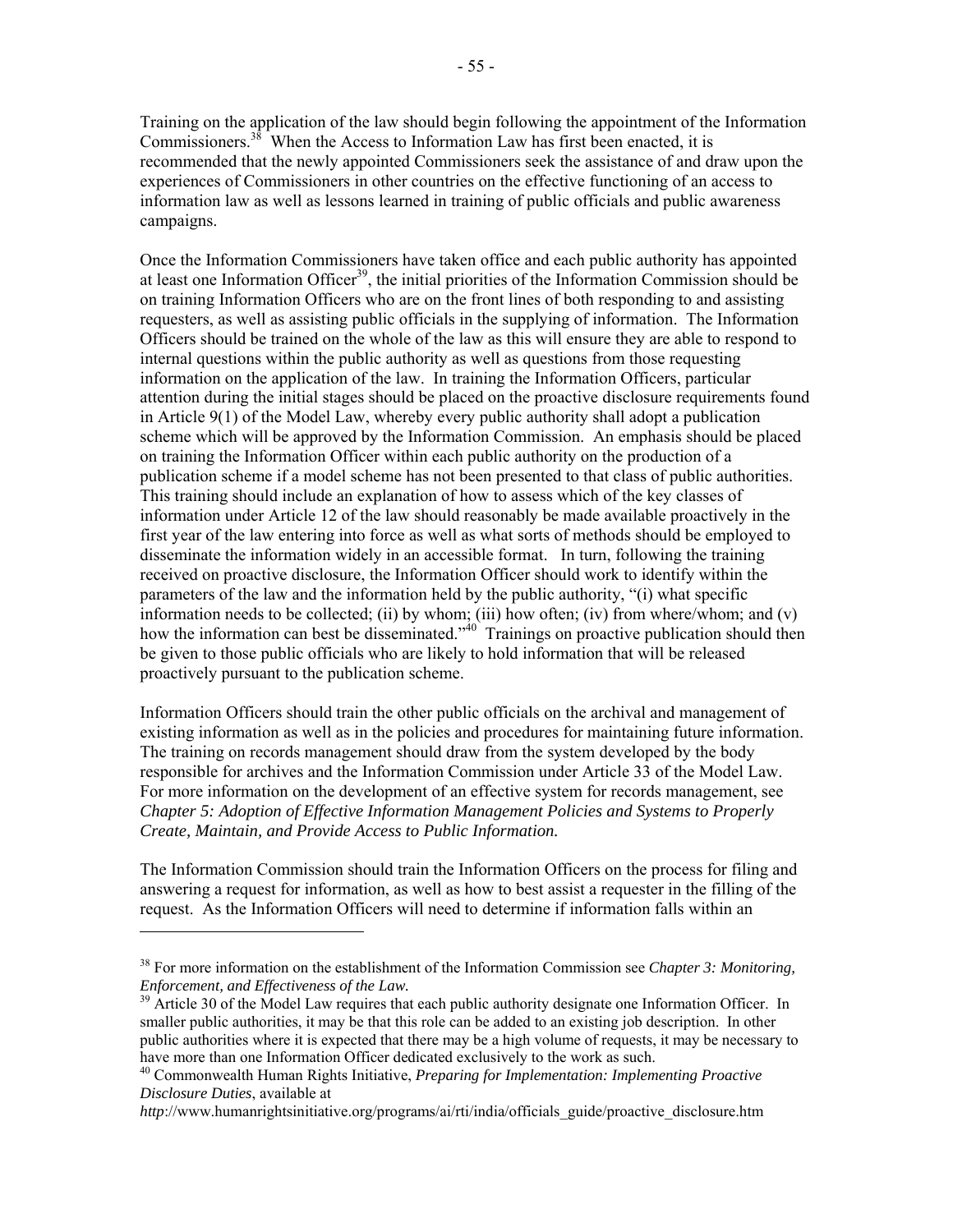exception from disclosure under the law, the Information Commission must train the Information Officers in the application of exceptions as well as how to apply the public interest harm test. The Information Officer should then train the other public officials who may deal with information falling under an exception to disclosure, on the types of information that may be withheld.

### **B. Phase 2: Continuing/Permanent Capacity Building**

Once the initial training has taken place and the law has entered into force, trainings should shift from focusing on the establishment of a functioning system to keeping the system functioning effectively. As with the initial training, it is necessary to tailor the follow-up trainings to the specific duties and roles of the various actors in the system. In addition, the frequency of these follow-up trainings should depend upon the type and level of responsibilities each actor has under the law.

### *Capacity Building for Information Officers*

Information Officers are on the front lines of the implementation of the law and as such, require trainings more frequently than other public officials once the law has entered into effect. It is recommended that all Information Officers receive yearly trainings on such areas as the rights and responsibilities under the law, the policies and procedures for the archival, maintenance, and disposal of documents, the process for answering a request for information, and the types of technology employed in recording, tracking, and accessing information. In terms of procedures to request and disclose public information, in addition to understanding the specific content of the regulations and the ways in which the relevant mechanisms operate, Information Officers should be trained by the Information Commission to guide citizens in the preparation and submission of requests for information. In addition, Information Officers should be trained on how to file the yearly reports with the Information Commission on the status of implementation of the law.

### *Capacity Building for Other Types of Public Officials*

Public officials other than the Information Officers working within a public authority are typically in positions whereby they frequently create information and as such, need to be trained on the archival, maintenance, and destruction of information as well as the general importance and letter of the law. During these trainings, the public officials should be made aware of the administrative and/or criminal penalties provided for in the law as well as any incentives that may be offered by the public authority to help promote effective implementation of the law. Special attention should be placed on teaching these other public officials on why access to information is important so that they don't see their responsibilities under the law as a burden, but instead as aiding transparency and the overall strengthening of democracy.

Where resources are limited, such continued trainings should take place at less frequent intervals, such as every five years, and immediately following a change in policies relating to the functioning of the law. Trainings should also be required as a part of the initial training received by public officials when they first begin to work for a public authority.

### *Capacity Building for Information Users*

Training in the exercise of rights and promoting a culture of access among information users and among providers are equally important and must be regarded as two sides of the same coin. In this sense, in addition to actively engaging in training and awareness-raising for public officials, the State must undertake training initiatives for users as active and potential information requesters. These trainings should be coordinated by the Information Commission and should not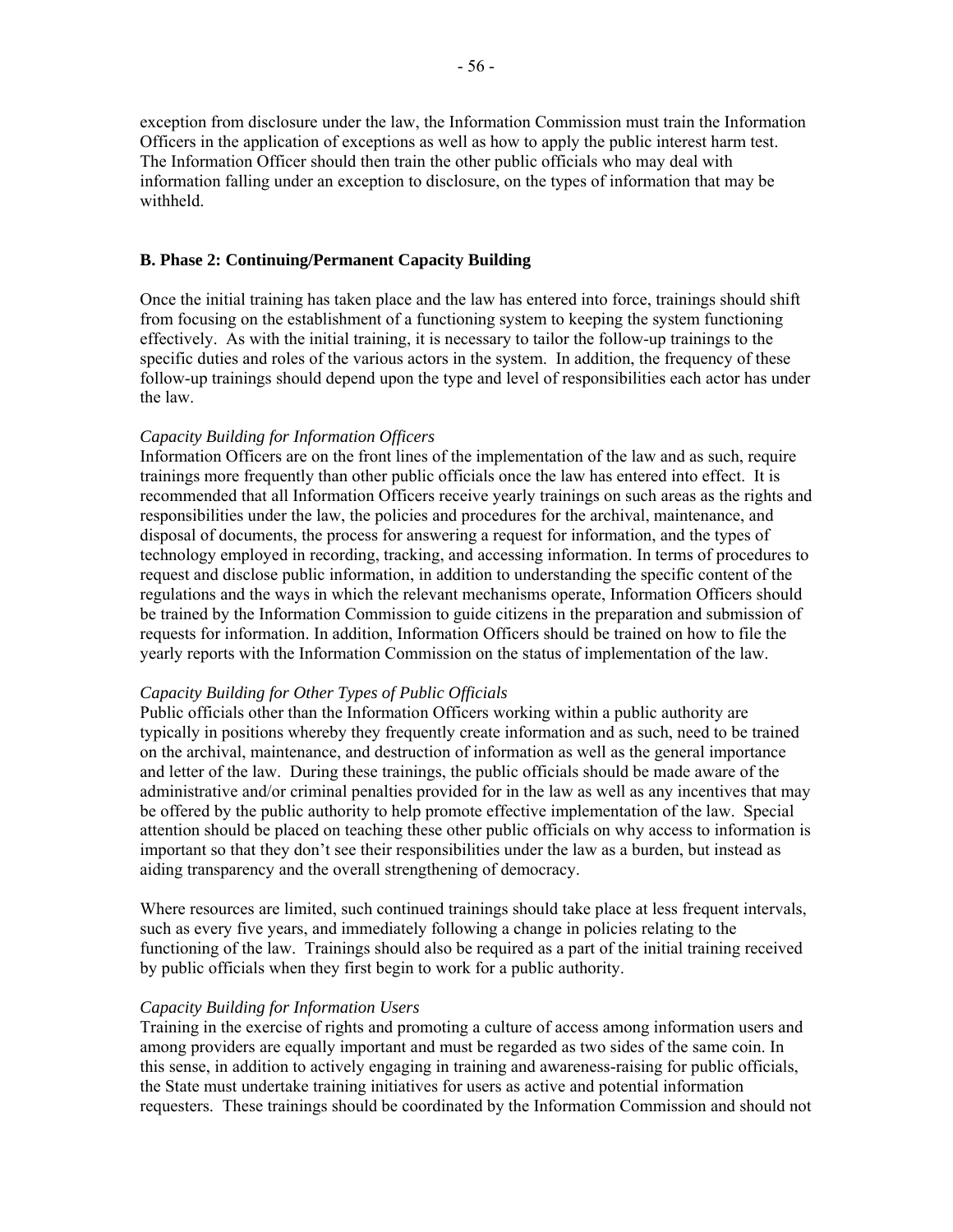be limited to formal trainings but should include additional informal education through public awareness campaigns, access to information week activities, websites, pamphlets etc.

The State must invest human and budgetary resources in the public dissemination of the right of access to information, its benefits and scope, and the mechanisms and procedures by which such access is obtained. In addition to awareness-raising campaigns targeting the public as a whole, specific trainings should seek to target the most vulnerable sectors of society. Governments must therefore include budget allocations for mass campaigns on exercising the right to information.<sup>41</sup> Public authorities must also create assistance and support mechanisms for information requests, using guides, on-line assistance, circular hunt lines, and so forth.

# **C. Incentives**

It is important to create a system of incentives to promote good practices relating to transparency and access to information. If incentives are already included in the law, they should be emphasized in the training, along with the benefits to administrators who comply with this right. Other incentives for civil servants include, for example, recognition and certification of officials involved in access to public information as a discreet professional category within the civil service, and merit-based incentives for high-performing civil servants.

The recognition of the social benefits of access to information constitutes a fundamental incentive, not just for public servants who implement the norms, but also for the public who participates actively and execute their right to access to information. The public needs to know how access to information can make a difference in the taking of decisions related to public and private matters.<sup>42</sup> In that regard, publicity campaigns and capacity building programs should include for example, concepts and information that illustrate the importance and the implications of an effective system of access to information.

<sup>&</sup>lt;sup>41</sup> For more information on budgeting for capacity building activities, see *Chapter 4: Allocation of Resources Necessary to Create and Maintain an Effective Access to Information System and Infrastructure.* 

*Resources Necessary to Create and Maintain an Effective Access to Information System and Infrastructure.* 42 Villanueva Ernesto y Luna Pla, Issa. Coordinadores. "La importancia social del derecho a saber:

preguntas y respuestas en los casos relevantes del IFAI", LIMAC, Libertad de Información – México, A.C., México 2005.